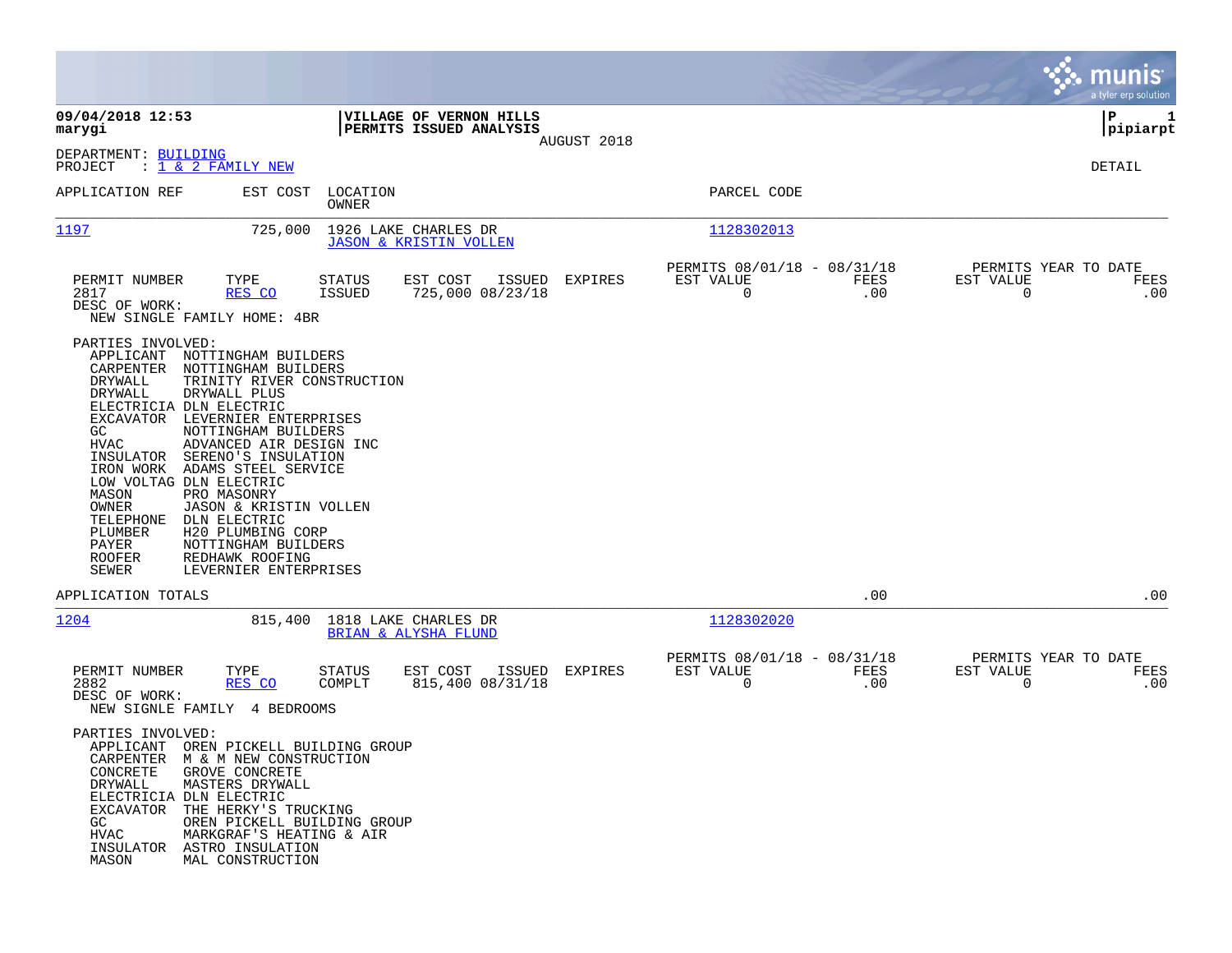|                                                                                                                                                                                                                                                                                                                                                                                                                                                                                                                                                                                 |                                                                                                                                                                                                                                    |                                                                                                       | munis<br>a tyler erp solution                                                                               |
|---------------------------------------------------------------------------------------------------------------------------------------------------------------------------------------------------------------------------------------------------------------------------------------------------------------------------------------------------------------------------------------------------------------------------------------------------------------------------------------------------------------------------------------------------------------------------------|------------------------------------------------------------------------------------------------------------------------------------------------------------------------------------------------------------------------------------|-------------------------------------------------------------------------------------------------------|-------------------------------------------------------------------------------------------------------------|
| 09/04/2018 12:53<br>marygi                                                                                                                                                                                                                                                                                                                                                                                                                                                                                                                                                      | VILLAGE OF VERNON HILLS<br>PERMITS ISSUED ANALYSIS                                                                                                                                                                                 | AUGUST 2018                                                                                           | $\mathbf{2}$<br>P<br> pipiarpt                                                                              |
| DEPARTMENT: BUILDING<br>PROJECT<br>$: 1 \& 2$ FAMILY NEW                                                                                                                                                                                                                                                                                                                                                                                                                                                                                                                        |                                                                                                                                                                                                                                    |                                                                                                       | DETAIL                                                                                                      |
| APPLICATION REF<br>OWNER<br>BRIAN & ALYSHA FLUND<br>PLUMBER<br><b>B.T. PREMIER</b><br>PAYER<br>ROOFER<br>CEDAR ROOFING COMPANY<br><b>SEWER</b><br>CHUY'S CONSTRUCTION                                                                                                                                                                                                                                                                                                                                                                                                           | EST COST<br>LOCATION<br>OWNER<br>OREN PICKELL BUILDING GROUP                                                                                                                                                                       | PARCEL CODE                                                                                           |                                                                                                             |
| APPLICATION TOTALS                                                                                                                                                                                                                                                                                                                                                                                                                                                                                                                                                              |                                                                                                                                                                                                                                    |                                                                                                       | .00<br>.00                                                                                                  |
| 2018<br>PERMIT NUMBER<br>TYPE<br>MU2052<br>$1&2$ FAM<br>2735<br>RES CO<br>DESC OF WORK:<br>NEW SINGLE FAMILY 2 BEDROOMS LOT48<br>PLAN LYON ELEV. NORTHERN CRAFTSMAN<br>PARTIES INVOLVED:<br>APPLICANT<br>PULTE HOMES<br>CARPENTER<br>CCA MIDWEST<br>CONCRETE<br>FIVE STAR<br>DRYWALL<br>ELECTRICIA LAKESIDE ELECTRIC<br>EXCAVATOR<br>CUSTOM LAND SERVICES<br>PULTE HOMES<br>GC<br>HVAC<br>IRON WORK RESIDENTIAL STEEL FABRICATORS<br>LOW VOLTAG COMMATE COMMUNICATION<br>MASON<br>PRO BROTHERS MASONRY<br>OWNER<br>PLACEHOLDER<br>PLUMBER<br><b>ROOFER</b><br>EXTERIOR BUILDERS | 743,622<br>629 INSULL DRIVE<br>PLACEHOLDER<br>STATUS<br>EST COST<br>COMPLT<br>743,622 08/09/18 08/09/19<br>767,233 08/09/18<br>COMPLT<br>A & D PAINTING AND DRYWALL<br>ADVANTAGE CONTRACTOR SOLUTIONS<br>PLUMBING SYSTEMS & REPAIR | 1133205085<br>PERMITS 08/01/18 - 08/31/18<br>ISSUED EXPIRES<br>EST VALUE<br>743,622<br>11,895.81<br>0 | PERMITS YEAR TO DATE<br>FEES<br>EST VALUE<br>FEES<br>743,622<br>11,895.81<br>$\mathbf 0$<br>.00<br>.00      |
| SEWER<br>HOLIDAY SEWER & WATER                                                                                                                                                                                                                                                                                                                                                                                                                                                                                                                                                  |                                                                                                                                                                                                                                    |                                                                                                       |                                                                                                             |
| APPLICATION TOTALS                                                                                                                                                                                                                                                                                                                                                                                                                                                                                                                                                              |                                                                                                                                                                                                                                    | 11,895.81                                                                                             | 11,895.81                                                                                                   |
| 2020<br>TYPE<br>PERMIT NUMBER<br>MU2823<br>RES TCO<br>2875<br>RES CO<br>DESC OF WORK:<br>NEW SINGLE FAM 2 BEDROOM LOT 92<br>PARTIES INVOLVED:                                                                                                                                                                                                                                                                                                                                                                                                                                   | 713,680<br>628 INSULL DRIVE<br>PLACEHOLDER<br>EST COST<br>STATUS<br>713,680 08/23/18 08/30/19<br>COMPLT<br>767,233 08/30/18<br>COMPLT                                                                                              | 1133216010<br>PERMITS 08/01/18 - 08/31/18<br>ISSUED EXPIRES<br>EST VALUE<br>0<br>100.00<br>0          | PERMITS YEAR TO DATE<br>FEES<br>EST VALUE<br>FEES<br>$\Omega$<br>100.00<br>$\ldots$<br>$\Omega$<br>$\ldots$ |
| APPLICANT PULTE HOMES<br>CARPENTER CCA MIDWEST<br>CONCRETE<br>FIVE STAR<br>DRYWALL                                                                                                                                                                                                                                                                                                                                                                                                                                                                                              | A & D PAINTING AND DRYWALL                                                                                                                                                                                                         |                                                                                                       |                                                                                                             |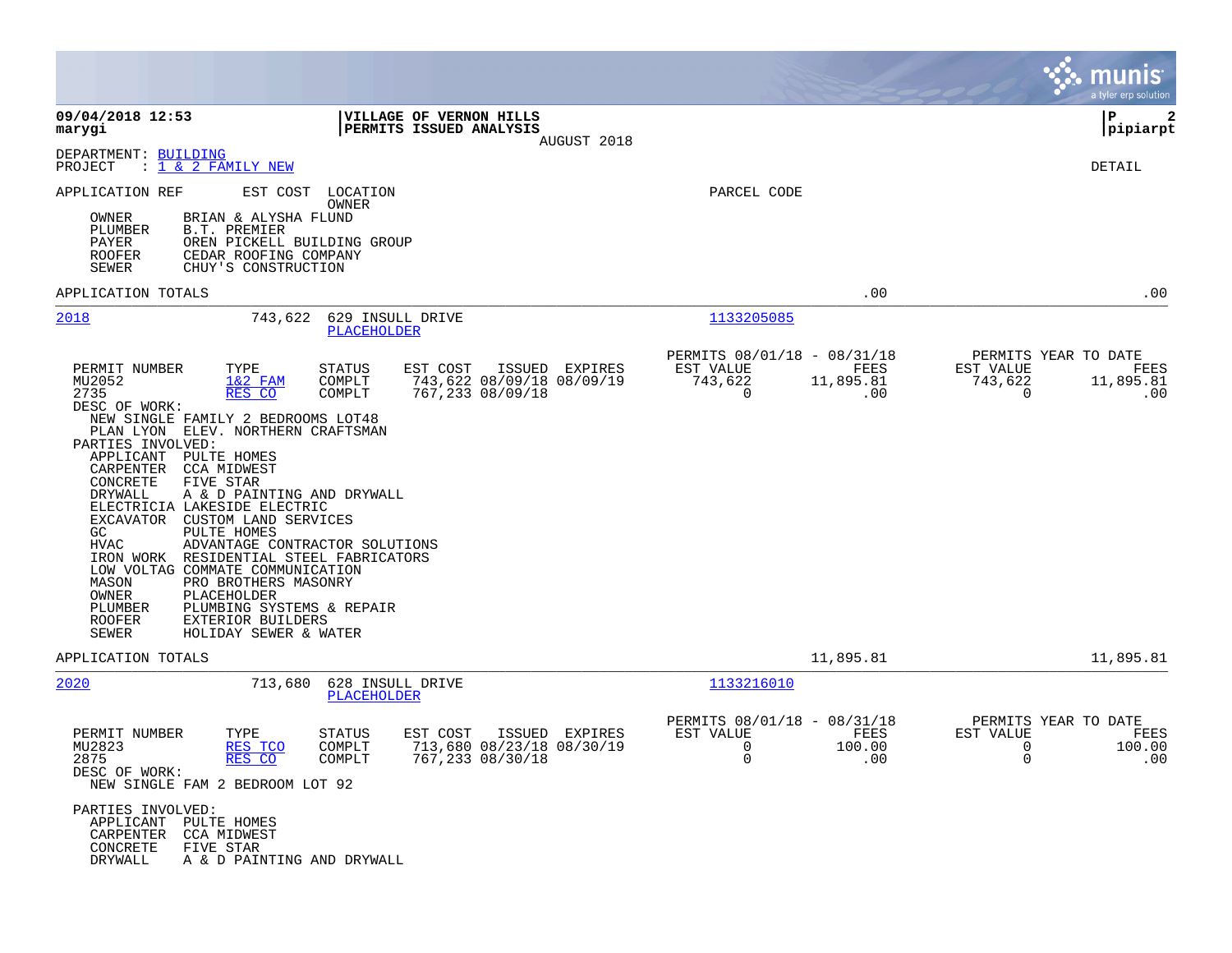|                                                                                                                                                                                                                                                                                                                                                                                                                                                                                                                                                                                                                                                                                                                                        |                                                                                                                  |                                                                     |                       | munis<br>a tyler erp solution                                                         |
|----------------------------------------------------------------------------------------------------------------------------------------------------------------------------------------------------------------------------------------------------------------------------------------------------------------------------------------------------------------------------------------------------------------------------------------------------------------------------------------------------------------------------------------------------------------------------------------------------------------------------------------------------------------------------------------------------------------------------------------|------------------------------------------------------------------------------------------------------------------|---------------------------------------------------------------------|-----------------------|---------------------------------------------------------------------------------------|
| 09/04/2018 12:53<br>marygi                                                                                                                                                                                                                                                                                                                                                                                                                                                                                                                                                                                                                                                                                                             | VILLAGE OF VERNON HILLS<br>PERMITS ISSUED ANALYSIS<br>AUGUST 2018                                                |                                                                     |                       | l P<br>3<br> pipiarpt                                                                 |
| DEPARTMENT: BUILDING<br>$\therefore$ 1 & 2 FAMILY NEW<br>PROJECT                                                                                                                                                                                                                                                                                                                                                                                                                                                                                                                                                                                                                                                                       |                                                                                                                  |                                                                     |                       | DETAIL                                                                                |
| APPLICATION REF<br>EST COST<br>ELECTRICIA LAKESIDE ELECTRIC<br>EXCAVATOR CUSTOM LAND SERVICES<br>GC<br>PULTE HOMES<br><b>HVAC</b><br>ADVANTAGE CONTRACTOR SOLUTIONS<br>IRON WORK RESIDENTIAL STEEL FABRICATORS<br>IRRIGATION ENERGY SMART INSULATION<br>LOW VOLTAG COMMATE COMMUNICATION<br>MASON<br>PRO BROTHERS MASONRY<br>OWNER<br>PLACEHOLDER<br>PLUMBING SYSTEMS & REPAIR<br>PLUMBER<br><b>ROOFER</b><br>EXTERIOR BUILDERS<br>SEWER<br>HOLIDAY SEWER & WATER                                                                                                                                                                                                                                                                      | LOCATION<br>OWNER                                                                                                | PARCEL CODE                                                         |                       |                                                                                       |
| APPLICATION TOTALS                                                                                                                                                                                                                                                                                                                                                                                                                                                                                                                                                                                                                                                                                                                     |                                                                                                                  |                                                                     | 100.00                | 100.00                                                                                |
| 2032<br>792,665                                                                                                                                                                                                                                                                                                                                                                                                                                                                                                                                                                                                                                                                                                                        | 521 COUNCIL CIRCLE<br>PLACEHOLDER                                                                                | 1133213015                                                          |                       |                                                                                       |
| PERMIT NUMBER<br>TYPE<br>MU2734<br>RES TCO<br>2876<br>RES CO<br>DESC OF WORK:<br>NEW SINGLE FAMILY 5 BEDROOMS<br>WOODSIDE PLAN CRAFTSMAN ELEVATION<br>PARTIES INVOLVED:<br>APPLICANT PULTE HOMES<br>CARPENTER CCA MIDWEST<br>FIVE STAR<br>CONCRETE<br>A & D PAINTING AND DRYWALL<br>DRYWALL<br>ELECTRICIA LAKESIDE ELECTRIC<br>EXCAVATOR CUSTOM LAND SERVICES<br>GC<br>PULTE HOMES<br><b>HVAC</b><br>ADVANTAGE CONTRACTOR SOLUTIONS<br>ENERGY SMART INSULATION<br>INSULATOR<br>IRON WORK<br>RESIDENTIAL STEEL FABRICATORS<br>LOW VOLTAG COMMATE COMMUNICATION<br>PRO BROTHERS MASONRY<br>MASON<br>OWNER<br>PLACEHOLDER<br>PLUMBING SYSTEMS & REPAIR<br>PLUMBER<br>EXTERIOR BUILDERS<br><b>ROOFER</b><br>SEWER<br>HOLIDAY SEWER & WATER | EST COST<br><b>STATUS</b><br>ISSUED EXPIRES<br>792,665 08/09/18 08/30/19<br>COMPLT<br>COMPLT<br>792,665 08/30/18 | PERMITS 08/01/18 - 08/31/18<br>EST VALUE<br>$\Omega$<br>$\mathbf 0$ | FEES<br>100.00<br>.00 | PERMITS YEAR TO DATE<br>EST VALUE<br>FEES<br>$\Omega$<br>100.00<br>$\mathbf 0$<br>.00 |
| APPLICATION TOTALS                                                                                                                                                                                                                                                                                                                                                                                                                                                                                                                                                                                                                                                                                                                     |                                                                                                                  |                                                                     | 100.00                | 100.00                                                                                |
| 2148<br>701,012                                                                                                                                                                                                                                                                                                                                                                                                                                                                                                                                                                                                                                                                                                                        | 551 COUNCIL CIRCLE<br><b>PLACEHOLDER</b>                                                                         | 1133213007                                                          |                       |                                                                                       |
| PERMIT NUMBER<br>TYPE<br>2848<br>RES CO<br>DESC OF WORK:                                                                                                                                                                                                                                                                                                                                                                                                                                                                                                                                                                                                                                                                               | EST COST<br>ISSUED<br>EXPIRES<br>STATUS<br><b>ISSUED</b><br>701,012 08/28/18                                     | PERMITS 08/01/18 - 08/31/18<br>EST VALUE<br>0                       | FEES<br>100.00        | PERMITS YEAR TO DATE<br>EST VALUE<br>FEES<br>$\Omega$<br>100.00                       |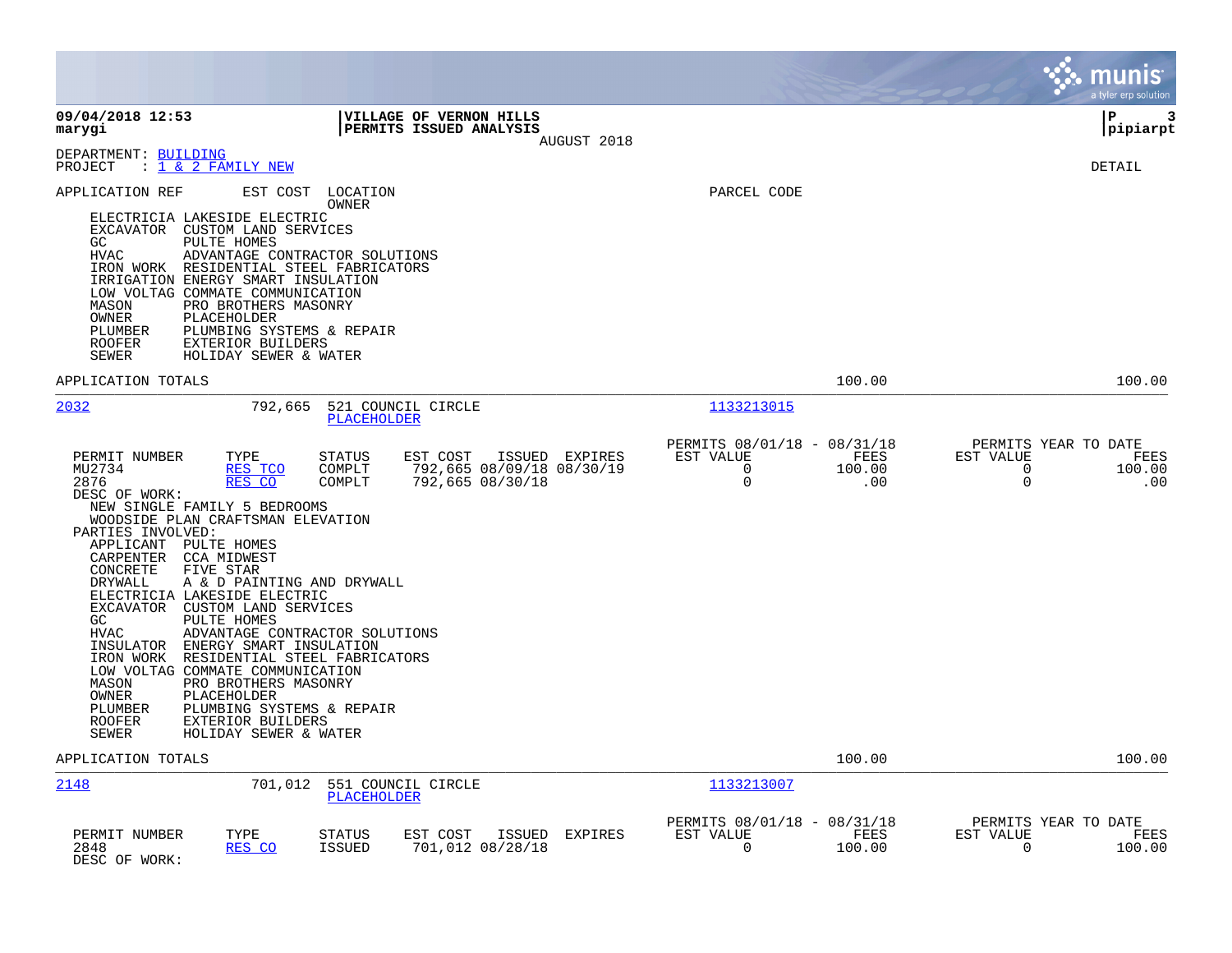|                                                                                                                                                                                                                                                                                                                                                                                                                                                                                                                                                                                                                                                                                                                                                                                                        |                                                                          | munis<br>a tyler erp solution                                     |
|--------------------------------------------------------------------------------------------------------------------------------------------------------------------------------------------------------------------------------------------------------------------------------------------------------------------------------------------------------------------------------------------------------------------------------------------------------------------------------------------------------------------------------------------------------------------------------------------------------------------------------------------------------------------------------------------------------------------------------------------------------------------------------------------------------|--------------------------------------------------------------------------|-------------------------------------------------------------------|
| 09/04/2018 12:53<br><b>VILLAGE OF VERNON HILLS</b><br>PERMITS ISSUED ANALYSIS<br>marygi<br>SINGLE FAMILY HOME 4 BEDROOMS<br>LOT 107 WILLWOOD MODEL CRAFTSMAN ELEV.<br>AUGUST 2018                                                                                                                                                                                                                                                                                                                                                                                                                                                                                                                                                                                                                      |                                                                          | l P<br> pipiarpt                                                  |
| DEPARTMENT: BUILDING<br>: 1 & 2 FAMILY NEW<br>PROJECT                                                                                                                                                                                                                                                                                                                                                                                                                                                                                                                                                                                                                                                                                                                                                  |                                                                          | DETAIL                                                            |
| APPLICATION REF<br>EST COST<br>LOCATION<br>OWNER<br>PARTIES INVOLVED:<br>APPLICANT PULTE HOMES<br>CARPENTER<br>CCA MIDWEST<br>CONCRETE<br>FIVE STAR<br>DRYWALL<br>A & D PAINTING AND DRYWALL<br>ELECTRICIA LAKESIDE ELECTRIC<br>EXCAVATOR CUSTOM LAND SERVICES<br>GC<br>PULTE HOMES<br><b>HVAC</b><br>ADVANTAGE CONTRACTOR SOLUTIONS<br>INSULATOR ENERGY SMART INSULATION<br>IRON WORK RESIDENTIAL STEEL FABRICATORS<br>LOW VOLTAG COMMATE COMMUNICATION<br>MASON<br>PRO BROTHERS MASONRY<br>OWNER<br>PLACEHOLDER<br>PLUMBER<br>PLUMBING SYSTEMS & REPAIR<br>PAYER<br>PULTE HOMES<br><b>ROOFER</b><br><b>EXTERIOR BUILDERS</b><br>HOLIDAY SEWER & WATER                                                                                                                                                | PARCEL CODE                                                              |                                                                   |
| SEWER<br>APPLICATION TOTALS                                                                                                                                                                                                                                                                                                                                                                                                                                                                                                                                                                                                                                                                                                                                                                            | 100.00                                                                   | 100.00                                                            |
| 2692<br>708,347<br>1314 GARDEN VIEW DRIVE<br>PLACEHOLDER                                                                                                                                                                                                                                                                                                                                                                                                                                                                                                                                                                                                                                                                                                                                               | 1133205065                                                               |                                                                   |
| PERMIT NUMBER<br>TYPE<br><b>STATUS</b><br>EST COST<br>ISSUED EXPIRES<br>$1&2$ FAM<br><b>ISSUED</b><br>708,347 08/06/18 09/04/19<br>MU2711<br>DESC OF WORK:<br>NEW SINGLE FAMILY LOT 31 2 BEDROOMS<br>LYON - AMERICAN COTTAGE ELV<br>PARTIES INVOLVED:<br>APPLICANT PULTE HOMES<br>CARPENTER<br>CCA MIDWEST<br>DRYWALL<br>A & D PAINTING AND DRYWALL<br>ELECTRICIA LAKESIDE ELECTRIC<br>EXCAVATOR CUSTOM LAND SERVICES<br>GC.<br>PULTE HOMES<br>HVAC<br>ADVANTAGE CONTRACTOR SOLUTIONS<br>INSULATOR ENERGY SMART INSULATION<br>RESIDENTIAL STEEL FABRICATORS<br>IRON WORK<br>LOW VOLTAG COMMATE COMMUNICATION<br>MASON<br>PRO BROTHERS MASONRY<br>OWNER<br>PLACEHOLDER<br>PLUMBING SYSTEMS & REPAIR<br>PLUMBER<br>PAYER<br>PULTE HOMES<br>EXTERIOR BUILDERS<br>ROOFER<br>SEWER<br>HOLIDAY SEWER & WATER | PERMITS 08/01/18 - 08/31/18<br>EST VALUE<br>FEES<br>708,347<br>11,895.81 | PERMITS YEAR TO DATE<br>EST VALUE<br>FEES<br>708,347<br>11,895.81 |
| APPLICATION TOTALS                                                                                                                                                                                                                                                                                                                                                                                                                                                                                                                                                                                                                                                                                                                                                                                     | 11,895.81                                                                | 11,895.81                                                         |

**Contract**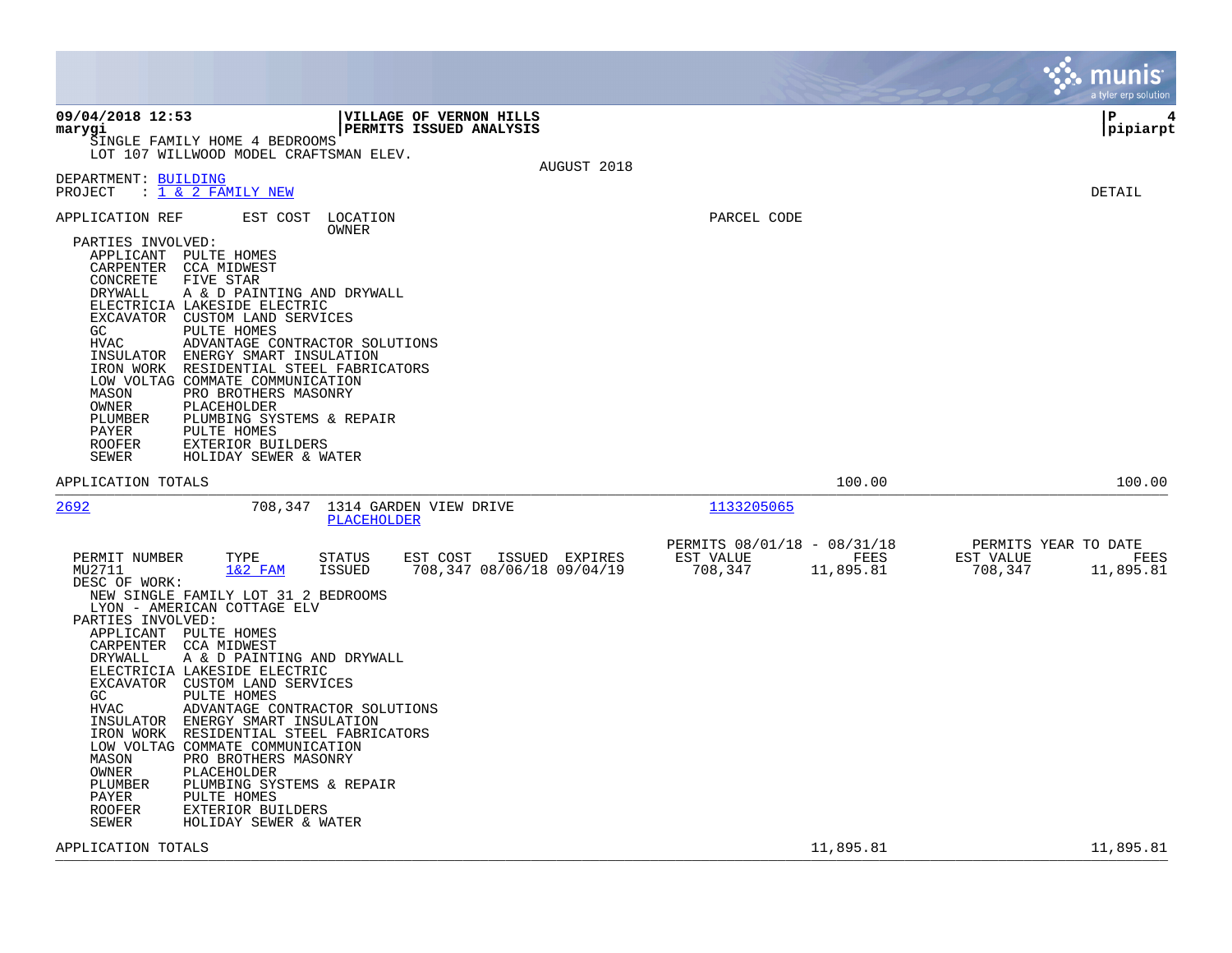|                                                                                                                                                   |                                                                                                                                                                                                                                                                                                                                                                                                                                                                                                                                         |                                               |                                                    |                                             |                                                     |                   |                                              | munis<br>a tyler erp solution |
|---------------------------------------------------------------------------------------------------------------------------------------------------|-----------------------------------------------------------------------------------------------------------------------------------------------------------------------------------------------------------------------------------------------------------------------------------------------------------------------------------------------------------------------------------------------------------------------------------------------------------------------------------------------------------------------------------------|-----------------------------------------------|----------------------------------------------------|---------------------------------------------|-----------------------------------------------------|-------------------|----------------------------------------------|-------------------------------|
| 09/04/2018 12:53<br>marygi<br>2693                                                                                                                | 685,937                                                                                                                                                                                                                                                                                                                                                                                                                                                                                                                                 | 522 COUNCIL CIRCLE<br><b>PLACEHOLDER</b>      | VILLAGE OF VERNON HILLS<br>PERMITS ISSUED ANALYSIS |                                             | 1133205059                                          |                   |                                              | l P<br>5<br> pipiarpt         |
| PERMIT NUMBER                                                                                                                                     | TYPE                                                                                                                                                                                                                                                                                                                                                                                                                                                                                                                                    | STATUS                                        | EST COST                                           | ISSUED EXPIRES<br>AUGUST 2018               | PERMITS 08/01/18 - 08/31/18<br>EST VALUE            | FEES              | PERMITS YEAR TO DATE<br>EST VALUE            | FEES                          |
| DEPARTMENT: BUILDING<br>PROJECT                                                                                                                   | : 1 & 2 FAMILY NEW                                                                                                                                                                                                                                                                                                                                                                                                                                                                                                                      |                                               |                                                    |                                             |                                                     |                   |                                              | DETAIL                        |
| APPLICATION REF                                                                                                                                   |                                                                                                                                                                                                                                                                                                                                                                                                                                                                                                                                         | EST COST LOCATION<br>OWNER                    |                                                    |                                             | PARCEL CODE                                         |                   |                                              |                               |
| MU2710<br>DESC OF WORK:<br>PARTIES INVOLVED:<br>CONCRETE<br>DRYWALL<br>GC<br>HVAC<br>MASON<br>OWNER<br>PLUMBER<br>PAYER<br><b>ROOFER</b><br>SEWER | $1&2$ FAM<br>NEW SINGLE FAMILY LOT 25<br>WILLWOOD - CRAFTSMAN ELEV<br>APPLICANT PULTE HOMES<br>CARPENTER CCA MIDWEST<br>FIVE STAR<br>A & D PAINTING AND DRYWALL<br>ELECTRICIA LAKESIDE ELECTRIC<br>EXCAVATOR CUSTOM LAND SERVICES<br>PULTE HOMES<br>ADVANTAGE CONTRACTOR SOLUTIONS<br>INSULATOR ENERGY SMART INSULATION<br>IRON WORK RESIDENTIAL STEEL FABRICATORS<br>LOW VOLTAG COMMATE COMMUNICATION<br>PRO BROTHERS MASONRY<br>PLACEHOLDER<br>PLUMBING SYSTEMS & REPAIR<br>PULTE HOMES<br>EXTERIOR BUILDERS<br>HOLIDAY SEWER & WATER | ISSUED                                        |                                                    | 685,937 08/06/18 09/04/19                   | 685,937                                             | 16,613.14         | 685,937                                      | 16,613.14                     |
| APPLICATION TOTALS                                                                                                                                |                                                                                                                                                                                                                                                                                                                                                                                                                                                                                                                                         |                                               |                                                    |                                             |                                                     | 16,613.14         |                                              | 16,613.14                     |
| 2699                                                                                                                                              | 775,943                                                                                                                                                                                                                                                                                                                                                                                                                                                                                                                                 | 404 WOODLAND CHASE LANE<br><b>PLACEHOLDER</b> |                                                    |                                             | 1516104028                                          |                   |                                              |                               |
| PERMIT NUMBER<br>MU2863<br>DESC OF WORK:                                                                                                          | TYPE<br>$1&2$ FAM<br>NEW SINGLE FAMILY LOT 6 4 BEDROOMS                                                                                                                                                                                                                                                                                                                                                                                                                                                                                 | STATUS<br>ISSUED                              | EST COST                                           | ISSUED EXPIRES<br>775,943 08/29/18 08/29/19 | PERMITS 08/01/18 - 08/31/18<br>EST VALUE<br>775,943 | FEES<br>17,888.15 | PERMITS YEAR TO DATE<br>EST VALUE<br>775,943 | FEES<br>17,888.15             |
| PARTIES INVOLVED:<br>CONCRETE<br>DRYWALL<br>GC<br>HVAC<br>MASON<br>OWNER                                                                          | APPLICANT ICON BUILDING GROUP<br>CARPENTER DELTA CARPENTRY CONTRACTORS INC<br>UPLAND CONCRETE<br>DECICCO PAINTING & DRYWALL<br>ELECTRICIA INDEPENDENT ELECTRIC<br>EXCAVATOR KEVIN WALSH EXCAVATING INC<br>ICON BUILDING GROUP<br>TEMPCO HEATING & AIR CONDTIONING COMPANY<br>INSULATOR ENERGY SMART INSULATION<br>LOW VOLTAG INDEPENDENT ELECTRIC<br>NORTHERN ILLINOIS CONSTRUCTION<br>PLACEHOLDER                                                                                                                                      |                                               |                                                    |                                             |                                                     |                   |                                              |                               |

**Contract**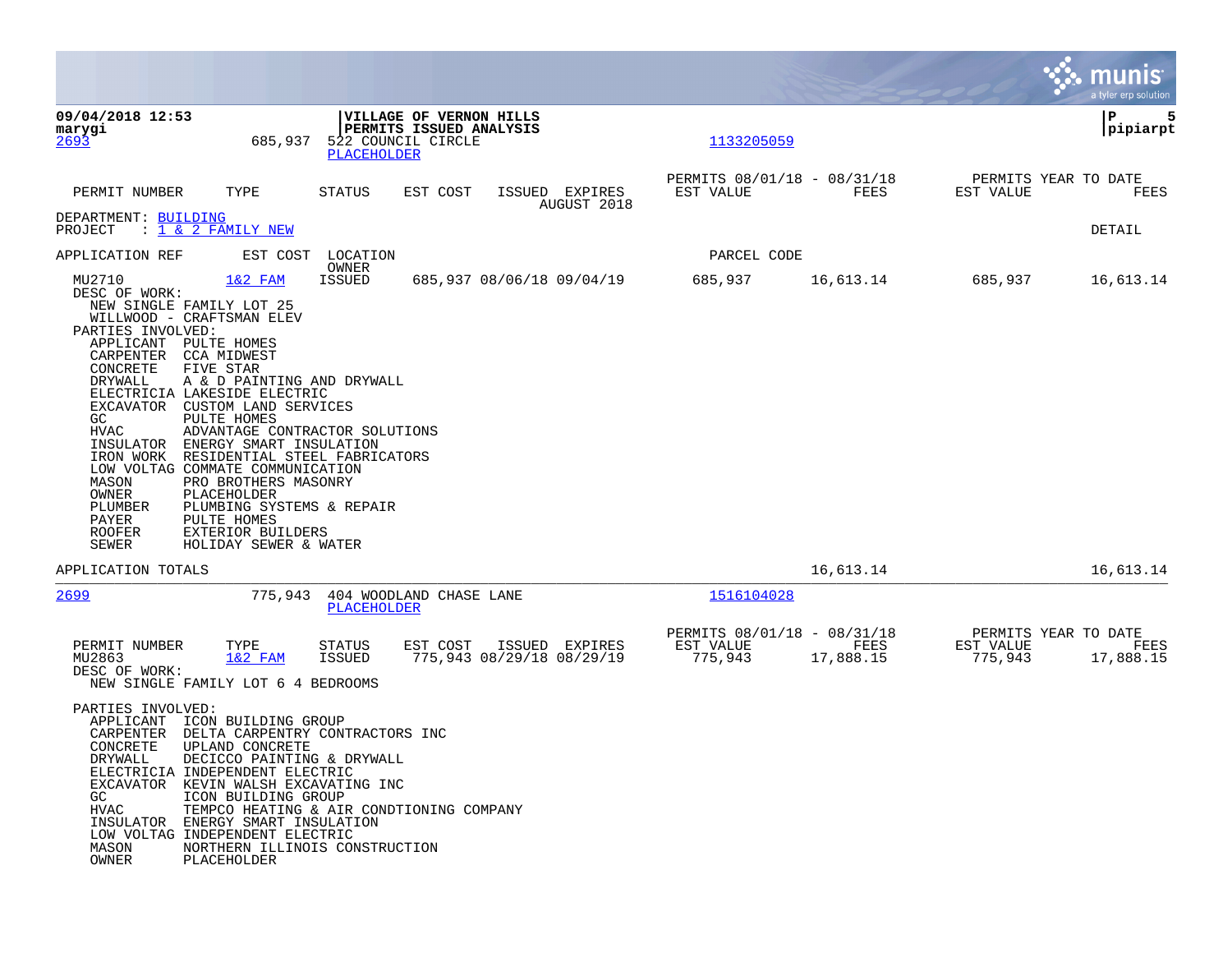|                                                                                                                                                                                                                                                                                                                                                                                                                                                                                                                                                                                                                |                                                                                 |                                                                    |                   | munis<br>a tyler erp solution                                     |
|----------------------------------------------------------------------------------------------------------------------------------------------------------------------------------------------------------------------------------------------------------------------------------------------------------------------------------------------------------------------------------------------------------------------------------------------------------------------------------------------------------------------------------------------------------------------------------------------------------------|---------------------------------------------------------------------------------|--------------------------------------------------------------------|-------------------|-------------------------------------------------------------------|
| 09/04/2018 12:53<br>marygi                                                                                                                                                                                                                                                                                                                                                                                                                                                                                                                                                                                     | <b>VILLAGE OF VERNON HILLS</b><br><b>PERMITS ISSUED ANALYSIS</b>                | AUGUST 2018                                                        |                   | ∣P<br>6<br> pipiarpt                                              |
| DEPARTMENT: BUILDING<br>: 1 & 2 FAMILY NEW<br>PROJECT                                                                                                                                                                                                                                                                                                                                                                                                                                                                                                                                                          |                                                                                 |                                                                    |                   | DETAIL                                                            |
| APPLICATION REF<br>EST COST<br>S3 PLUMBING AND MECHANICAL<br>PLUMBER<br>PAYER<br>WOODLAND CHASE PARTNERS, LLC<br>PAYER<br>ICON BUILDING GROUP<br><b>ROOFER</b><br>TIM COTE, INC                                                                                                                                                                                                                                                                                                                                                                                                                                | LOCATION<br>OWNER                                                               | PARCEL CODE                                                        |                   |                                                                   |
| APPLICATION TOTALS                                                                                                                                                                                                                                                                                                                                                                                                                                                                                                                                                                                             |                                                                                 |                                                                    | 17,888.15         | 17,888.15                                                         |
| 2790<br>651,127                                                                                                                                                                                                                                                                                                                                                                                                                                                                                                                                                                                                | 524 COUNCIL CIRCLE<br><b>PLACEHOLDER</b>                                        | 1133205058                                                         |                   |                                                                   |
| PERMIT NUMBER<br>TYPE<br>MU2847<br>$1&2$ FAM<br>DESC OF WORK:<br>NEW SINGLE FAMILY HOME 4 BEDROOMS LOT 24                                                                                                                                                                                                                                                                                                                                                                                                                                                                                                      | STATUS<br>EST COST ISSUED EXPIRES<br><b>ISSUED</b><br>651,127 08/28/18 08/30/19 | PERMITS 08/01/18 - 08/31/18<br>EST VALUE<br>651,127                | FEES<br>15,288.48 | PERMITS YEAR TO DATE<br>EST VALUE<br>FEES<br>651,127<br>15,288.48 |
| MELROSE<br>AMERICAN COTTAGE ELEV.<br>PARTIES INVOLVED:<br>APPLICANT PULTE HOMES<br>CONCRETE<br>FIVE STAR<br><b>DRYWALL</b><br>A & D PAINTING AND DRYWALL<br>ELECTRICIA LAKESIDE ELECTRIC<br>EXCAVATOR CUSTOM LAND SERVICES<br>GC.<br>PULTE HOMES<br>HVAC<br>ADVANTAGE CONTRACTOR SOLUTIONS<br>INSULATOR ENERGY SMART INSULATION<br>IRON WORK RESIDENTIAL STEEL FABRICATORS<br>LOW VOLTAG RAFIK & ALLA MAMEDOV<br>PRO BROTHERS MASONRY<br>MASON<br>OWNER<br>PLACEHOLDER<br>PLUMBER<br>PLUMBING SYSTEMS & REPAIR<br>PULTE HOMES<br>PAYER<br><b>ROOFER</b><br>EXTERIOR BUILDERS<br>SEWER<br>HOLIDAY SEWER & WATER |                                                                                 |                                                                    |                   |                                                                   |
| APPLICATION TOTALS                                                                                                                                                                                                                                                                                                                                                                                                                                                                                                                                                                                             |                                                                                 |                                                                    | 15,288.48         | 15,288.48                                                         |
| 938                                                                                                                                                                                                                                                                                                                                                                                                                                                                                                                                                                                                            | 725,000 1944 LAKE CHARLES DR<br>BANK OF AMERICA/NA                              | 1128302010                                                         |                   |                                                                   |
| PERMIT NUMBER<br>TYPE<br>2724<br>RES CO<br>DESC OF WORK:<br>5 BR, 3.5 BTH SINGLE FAMILY                                                                                                                                                                                                                                                                                                                                                                                                                                                                                                                        | EST COST<br>ISSUED<br>STATUS<br>725,000 08/07/18<br>COMPLT                      | PERMITS 08/01/18 - 08/31/18<br>EST VALUE<br>EXPIRES<br>$\mathbf 0$ | FEES<br>.00       | PERMITS YEAR TO DATE<br>EST VALUE<br>FEES<br>$\mathbf 0$<br>.00   |
| PARTIES INVOLVED:<br>APPLICANT NOTTINGHAM BUILDERS<br>CARPENTER NOTTINGHAM BUILDERS<br>CONCRETE<br>TRINITY RIVER CONSTRUCTION<br>DRYWALL<br>DRYWALL PLUS<br>ELECTRICIA DLN ELECTRIC<br>EXCAVATOR LEVERNIER ENTERPRISES                                                                                                                                                                                                                                                                                                                                                                                         |                                                                                 |                                                                    |                   |                                                                   |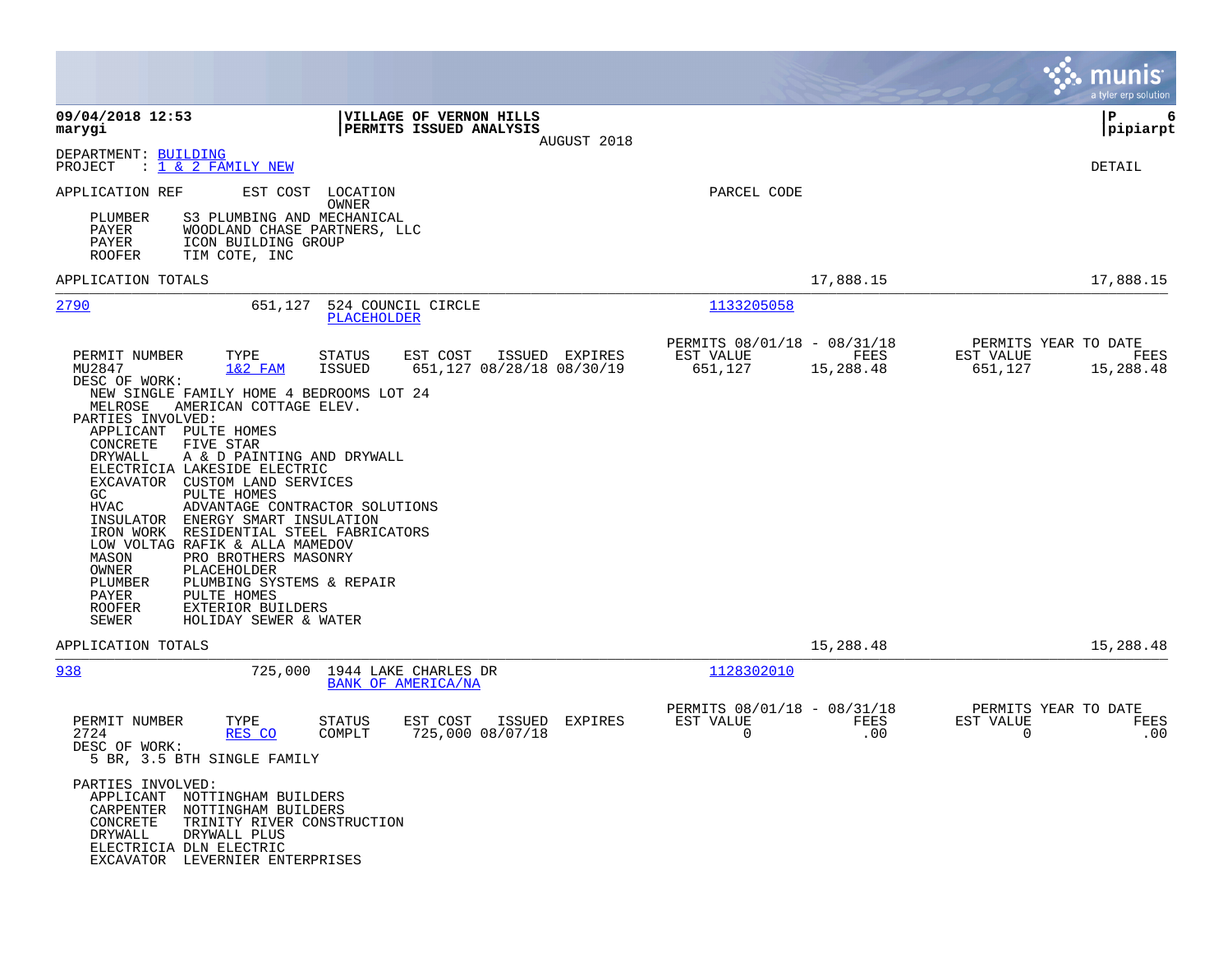|                                                                                                                                                             |                                                                                                                                                                                                                                                                                         |                                                                      |             |                  |           | munis <sup>®</sup><br>a tyler erp solution |
|-------------------------------------------------------------------------------------------------------------------------------------------------------------|-----------------------------------------------------------------------------------------------------------------------------------------------------------------------------------------------------------------------------------------------------------------------------------------|----------------------------------------------------------------------|-------------|------------------|-----------|--------------------------------------------|
| 09/04/2018 12:53<br>marygi                                                                                                                                  | <b>VILLAGE OF</b>                                                                                                                                                                                                                                                                       | <b>VERNON HILLS</b><br><b>PERMITS ISSUED ANALYSIS</b><br>AUGUST 2018 |             |                  |           | P<br>pipiarpt                              |
| DEPARTMENT: BUILDING<br>PROJECT                                                                                                                             | : 1 & 2 FAMILY NEW                                                                                                                                                                                                                                                                      |                                                                      |             |                  |           | DETAIL                                     |
| APPLICATION REF<br>GC<br>HVAC<br>INSULATOR<br>IRON WORK<br>LOW VOLTAG DLN ELECTRIC<br>MASON<br>OWNER<br>PLUMBER<br>PAYER<br>PAYER<br><b>ROOFER</b><br>SEWER | EST COST<br>LOCATION<br>OWNER<br>NOTTINGHAM BUILDERS<br>ADVANCED AIR DESIGN INC<br>SERENO'S INSULATION<br>ADAMS STEEL SERVICE<br>PRO MASONRY<br>BANK OF AMERICA/NA<br>H20 PLUMBING CORP<br>NOTTINGHAM BUILDERS<br>NOTTINGHAM BUILDERS<br><b>CUSTOM ROOFING</b><br>LEVERNIER ENTERPRISES |                                                                      | PARCEL CODE |                  |           |                                            |
| APPLICATION TOTALS<br>PROJECT TOTALS                                                                                                                        |                                                                                                                                                                                                                                                                                         |                                                                      | 3,564,976   | .00<br>73,881.39 | 3,564,976 | .00<br>73,881.39                           |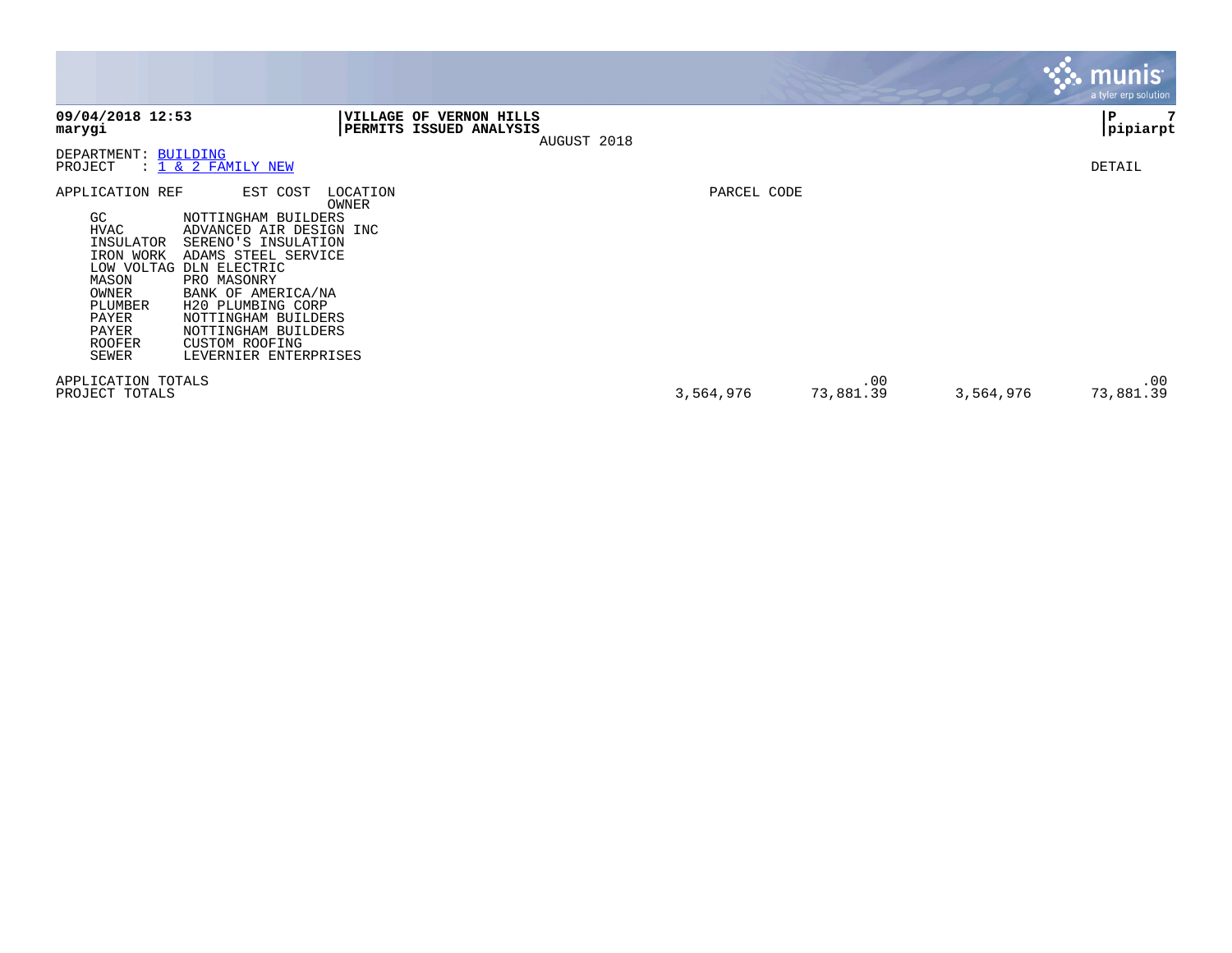|                                                                                                                                        |                                                                                                                                                                                                                                                                                                           |                                |                                                    |                |                                                         |                |                                                     | munis<br>a tyler erp solution |
|----------------------------------------------------------------------------------------------------------------------------------------|-----------------------------------------------------------------------------------------------------------------------------------------------------------------------------------------------------------------------------------------------------------------------------------------------------------|--------------------------------|----------------------------------------------------|----------------|---------------------------------------------------------|----------------|-----------------------------------------------------|-------------------------------|
| 09/04/2018 12:53<br>marygi                                                                                                             |                                                                                                                                                                                                                                                                                                           |                                | VILLAGE OF VERNON HILLS<br>PERMITS ISSUED ANALYSIS | AUGUST 2018    |                                                         |                | lР                                                  | 8<br> pipiarpt                |
| DEPARTMENT: BUILDING<br>PROJECT                                                                                                        | : COMMERCIAL ALTERATION                                                                                                                                                                                                                                                                                   |                                |                                                    |                |                                                         |                | DETAIL                                              |                               |
| APPLICATION REF                                                                                                                        |                                                                                                                                                                                                                                                                                                           | EST COST LOCATION<br>OWNER     |                                                    |                | PARCEL CODE                                             |                |                                                     |                               |
| 1429                                                                                                                                   | 45,000                                                                                                                                                                                                                                                                                                    | 250 CENTER DR 101<br>YUEH LIU  |                                                    |                | 1133302041                                              |                |                                                     |                               |
| PERMIT NUMBER<br>MU2756<br>DESC OF WORK:<br>INTERIOR REMODEL                                                                           | TYPE<br>CO NO FEE                                                                                                                                                                                                                                                                                         | <b>STATUS</b><br>COMPLT        | EST COST<br>45,000 08/13/18 08/13/19               | ISSUED EXPIRES | PERMITS 08/01/18 - 08/31/18<br>EST VALUE<br>$\mathbf 0$ | FEES<br>.00    | PERMITS YEAR TO DATE<br>EST VALUE<br>$\Omega$       | FEES<br>.00                   |
| PARTIES INVOLVED:<br>CARPENTER<br>DRYWALL<br>GC.<br>GC<br><b>OCCUPANT</b><br>OWNER<br>PLUMBER<br>PAYER<br>PAYER                        | APPLICANT MIDWEST CENTER FOR WOMENS HEALTH<br>TK CPONSTRUCTION BUILDER<br>TK CPONSTRUCTION BUILDER<br>ELECTRICIA V&P ELECTRIC INC<br>TK CPONSTRUCTION BUILDER<br>VPP HOLDINGS LLC<br>MIDWEST CENTER FOR WOMENS HEALTH<br>YUEH LIU<br>PH PLUMBING<br>MIDWEST CENTER FOR WOMENS HEALTH<br>VPP HOLDINGS LLC  |                                |                                                    |                |                                                         |                |                                                     |                               |
| APPLICATION TOTALS                                                                                                                     |                                                                                                                                                                                                                                                                                                           |                                |                                                    |                |                                                         | .00            |                                                     | .00                           |
| 1736                                                                                                                                   | 1,050,000                                                                                                                                                                                                                                                                                                 | PLACEHOLDER                    | 901 NORTH MILWAUKEE AVENUE 100                     |                | 1134302008                                              |                |                                                     |                               |
| PERMIT NUMBER<br>MU2857<br>DESC OF WORK:                                                                                               | TYPE<br>COMM TCO<br>INTERIOR BUILD OUT: REI                                                                                                                                                                                                                                                               | <b>STATUS</b><br><b>ISSUED</b> | EST COST<br>1,050,000 08/29/18 11/29/18            | ISSUED EXPIRES | PERMITS 08/01/18 - 08/31/18<br>EST VALUE<br>$\mathbf 0$ | FEES<br>350.00 | PERMITS YEAR TO DATE<br>EST VALUE<br>$\overline{0}$ | FEES<br>350.00                |
| PARTIES INVOLVED:<br>DRYWALL<br>GC<br>GC<br>GLASS<br><b>HVAC</b><br>IRON WORK<br><b>OCCUPANT</b><br>OWNER<br>PLUMBER<br>PAYER<br>PAYER | APPLICANT CALLISON RTKL INC<br>CARPENTER MONARCH CONSTRUCTION<br>MODERN BUILDING CONTRACTORS<br>ELECTRICIA TALON ELECTRIC CO<br>FRED OLIVIERI CONSTRUCTION<br>REI<br>MIDWEST ARCHITECTURAL<br>AIR SUPPLY<br>HARDCORE STEEL CO<br><b>REI</b><br>PLACEHOLDER<br>TRITON PLUMBING<br>CALLISON RTKL INC<br>REI |                                |                                                    |                |                                                         |                |                                                     |                               |
| APPLICATION TOTALS                                                                                                                     |                                                                                                                                                                                                                                                                                                           |                                |                                                    |                |                                                         | 350.00         |                                                     | 350.00                        |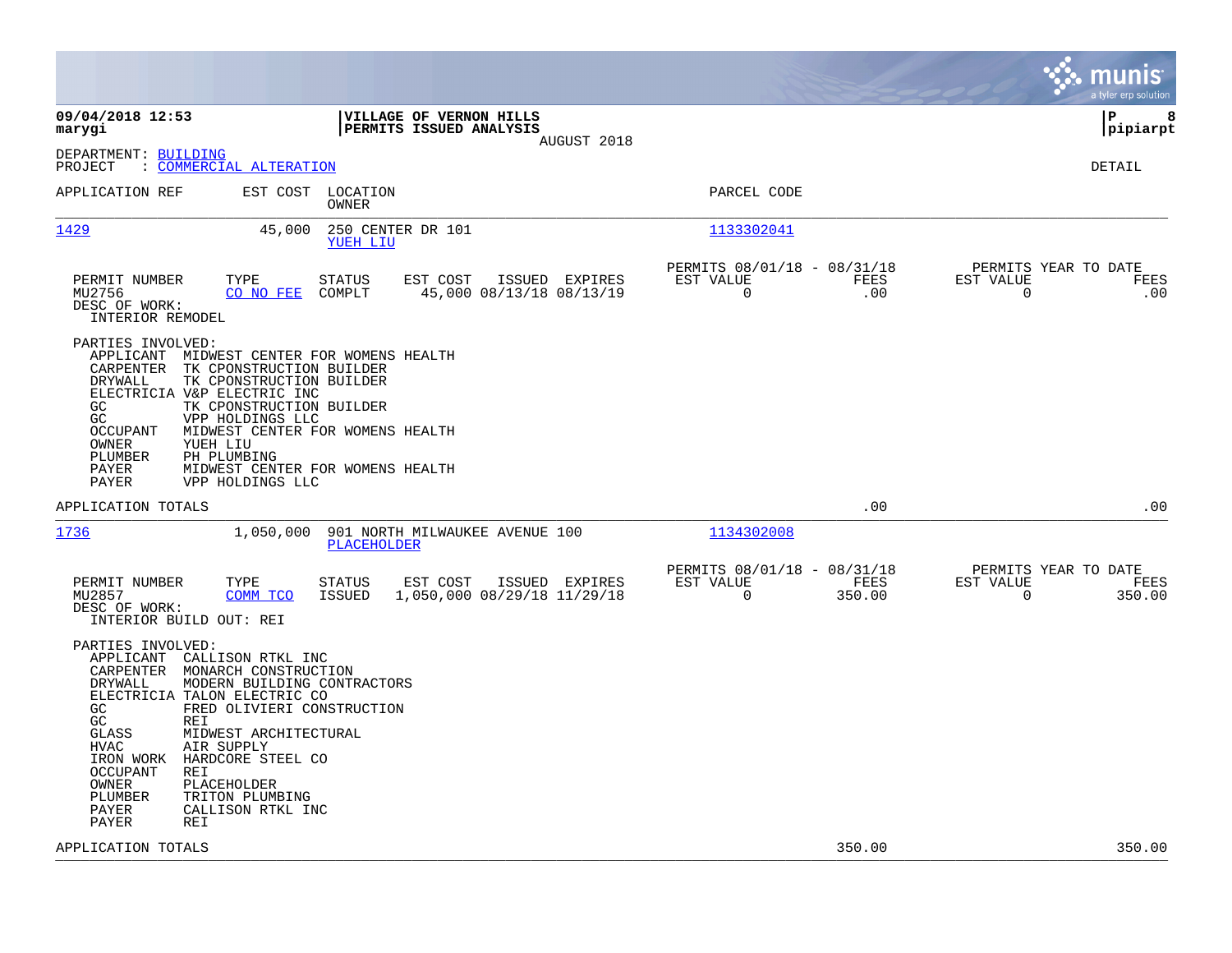|                                                                                                                                                                                                                                                                                                                                                                                                                                                             |                                                                         | munis<br>a tyler erp solution                                    |
|-------------------------------------------------------------------------------------------------------------------------------------------------------------------------------------------------------------------------------------------------------------------------------------------------------------------------------------------------------------------------------------------------------------------------------------------------------------|-------------------------------------------------------------------------|------------------------------------------------------------------|
| VILLAGE OF VERNON HILLS<br>09/04/2018 12:53<br>marygi<br>PERMITS ISSUED ANALYSIS<br>1946<br>50,000<br>700 NORTH MILWAUKEE AVE 132<br>HAWTHORN HILLS SOUARE 1687 LLC                                                                                                                                                                                                                                                                                         | 1504201051                                                              | P<br>9<br> pipiarpt                                              |
| TYPE<br><b>STATUS</b><br>EST COST<br>PERMIT NUMBER<br>ISSUED EXPIRES<br>AUGUST 2018                                                                                                                                                                                                                                                                                                                                                                         | PERMITS 08/01/18 - 08/31/18<br>FEES<br>EST VALUE                        | PERMITS YEAR TO DATE<br>EST VALUE<br>FEES                        |
| DEPARTMENT: BUILDING<br>: COMMERCIAL ALTERATION<br>PROJECT                                                                                                                                                                                                                                                                                                                                                                                                  |                                                                         | DETAIL                                                           |
| APPLICATION REF<br>EST COST LOCATION                                                                                                                                                                                                                                                                                                                                                                                                                        | PARCEL CODE                                                             |                                                                  |
| OWNER<br>50,000 08/07/18 08/07/19<br>MU2726<br>CO NO FEE<br>COMPLT<br>DESC OF WORK:<br>BUILD OUT: SCOTTY'S ON 21                                                                                                                                                                                                                                                                                                                                            | 0<br>.00                                                                | $\Omega$<br>.00                                                  |
| PARTIES INVOLVED:<br>APPLICANT LEAP FIRST LOOK LAST, INC<br>ELECTRICIA LITEWAY ELECTRIC<br>GC.<br>LEAP FIRST LOOK LAST, INC<br><b>OCCUPANT</b><br>SCOTTY'S ON 21<br>HAWTHORN HILLS SQUARE 1687 LLC<br>OWNER<br>PLUMBER<br>BEN FRANKLIN PLUMBING<br><b>PAYER</b><br>LEAP FIRST LOOK LAST, INC                                                                                                                                                                |                                                                         |                                                                  |
| APPLICATION TOTALS                                                                                                                                                                                                                                                                                                                                                                                                                                          | .00                                                                     | .00                                                              |
| <u> 1961</u><br>200,000<br>714 HAWTHORN CTR<br>CENTENNIAL                                                                                                                                                                                                                                                                                                                                                                                                   | 1133401086                                                              |                                                                  |
| PERMIT NUMBER<br>TYPE<br><b>STATUS</b><br>EST COST<br>ISSUED EXPIRES<br>200,000 08/30/18 08/30/19<br>MU2865<br>CO NO FEE<br>COMPLT<br>DESC OF WORK:<br>INTERIOR BUILD OUT: BATH AND BODY WORKS                                                                                                                                                                                                                                                              | PERMITS 08/01/18 - 08/31/18<br>EST VALUE<br>FEES<br>$\mathbf 0$<br>.00  | PERMITS YEAR TO DATE<br>EST VALUE<br>FEES<br>$\mathbf 0$<br>.00  |
| PARTIES INVOLVED:<br>ALARM<br>ESSCOE , LLC<br>APPLICANT<br>ELDER-JONES<br>CARPENTER<br>TRICOR COMMERCIAL CARPENTRY<br><b>DRYWALL</b><br>TRICOR COMMERCIAL CARPENTRY<br>ELECTRICIA D & T ELECTRIC INC<br>FRED OLIVIERI CONSTRUCTION<br>GC.<br>MIDWEST ARCHITECTURAL<br>GLASS<br>MAJOR HEATING & AIR CONDITIONING<br><b>HVAC</b><br><b>OCCUPANT</b><br>BATH AND BODY WORKS<br>OWNER<br>CENTENNIAL<br>ASPEN PLUMBING CO INC<br>PLUMBER<br>PAYER<br>ELDER-JONES |                                                                         |                                                                  |
| APPLICATION TOTALS                                                                                                                                                                                                                                                                                                                                                                                                                                          | .00                                                                     | .00                                                              |
| 2315<br>225,000<br>901 NORTH MILWAUKEE AVENUE 700<br>PLACEHOLDER                                                                                                                                                                                                                                                                                                                                                                                            | 1134302008                                                              |                                                                  |
| PERMIT NUMBER<br>TYPE<br>STATUS<br>EST COST<br>ISSUED EXPIRES<br>225,000 08/20/18 08/30/19<br>MU2788<br>COM ALT<br><b>ISSUED</b><br>DESC OF WORK:                                                                                                                                                                                                                                                                                                           | PERMITS 08/01/18 - 08/31/18<br>EST VALUE<br>FEES<br>225,000<br>2,450.00 | PERMITS YEAR TO DATE<br>EST VALUE<br>FEES<br>225,000<br>2,450.00 |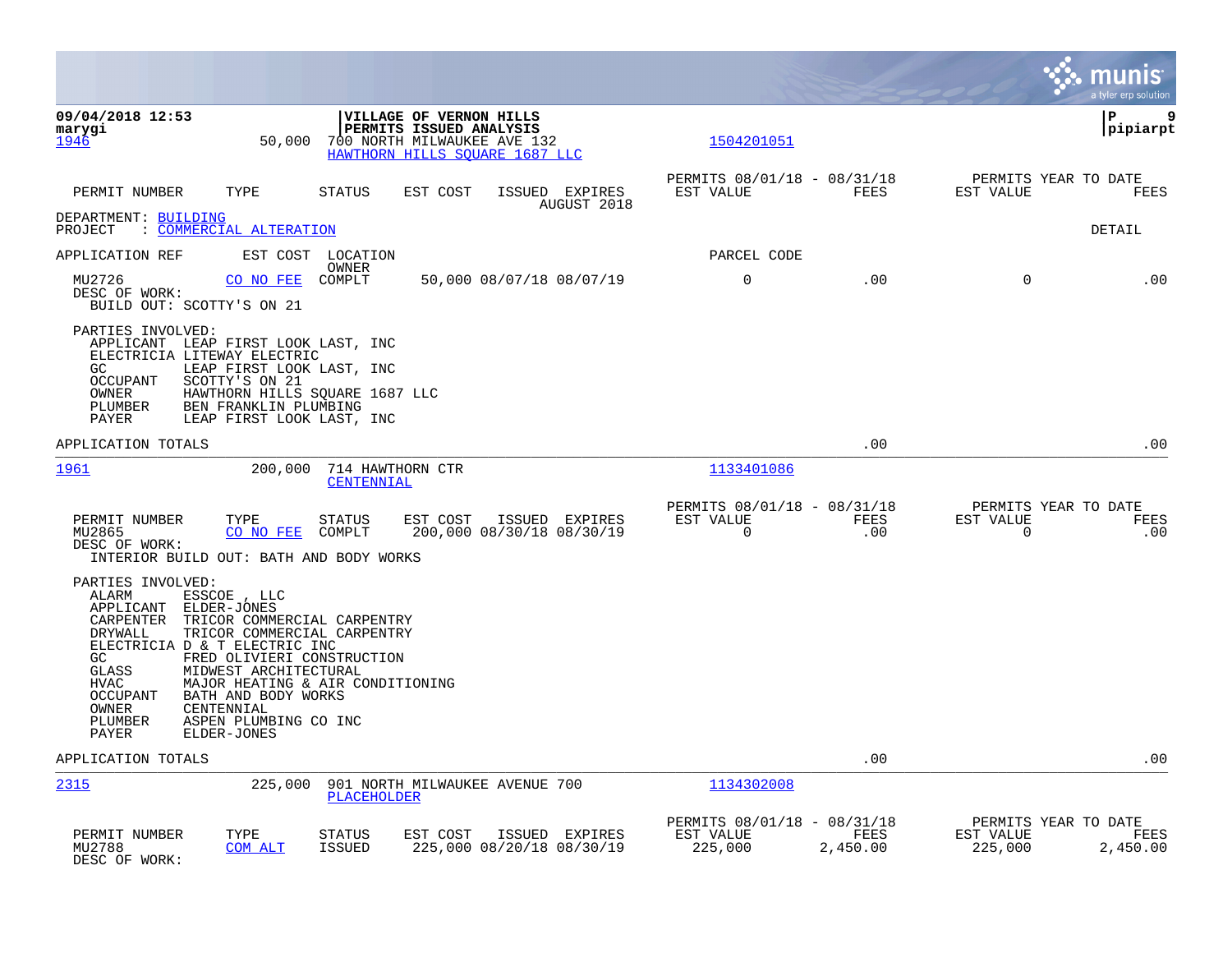|                                                                                                                                                                                                                                                                                                                                                                                                                                                                                          |                                                                         | munis<br>a tyler erp solution                                      |
|------------------------------------------------------------------------------------------------------------------------------------------------------------------------------------------------------------------------------------------------------------------------------------------------------------------------------------------------------------------------------------------------------------------------------------------------------------------------------------------|-------------------------------------------------------------------------|--------------------------------------------------------------------|
| 09/04/2018 12:53<br><b> VILLAGE OF VERNON HILLS</b><br>PERMITS ISSUED ANALYSIS<br>marygi<br>BUILD OUT: EUROPEAN WAX CENTER                                                                                                                                                                                                                                                                                                                                                               |                                                                         | l P<br>10<br> pipiarpt                                             |
| AUGUST 2018                                                                                                                                                                                                                                                                                                                                                                                                                                                                              |                                                                         |                                                                    |
| DEPARTMENT: BUILDING<br>: COMMERCIAL ALTERATION<br>PROJECT                                                                                                                                                                                                                                                                                                                                                                                                                               |                                                                         | DETAIL                                                             |
| APPLICATION REF<br>EST COST<br>LOCATION<br>OWNER                                                                                                                                                                                                                                                                                                                                                                                                                                         | PARCEL CODE                                                             |                                                                    |
| PARTIES INVOLVED:<br>APPLICANT RAILA12, LLC<br>CARPENTER<br>SANDOVAL & SONS<br>SANDOVAL & SONS<br>DRYWALL<br>ELECTRICIA AMERICAN ELECTRIC CONSTRUCTION<br>GC<br>THE GIACOPELLI GROUP<br><b>HVAC</b><br>COLUMBIA SHEET METAL<br>INSULATOR SANDOVAL & SONS<br>OCCUPANT<br>EUROPEAN WAX CENTER<br>OWNER<br>PLACEHOLDER<br>PLUMBER<br>DEPENDABLE PLUMBING<br>PAYER<br>TORCH ARCHITECTURE<br>PAYER<br>THE GIACOPELLI GROUP<br><b>ROOFER</b><br>OLSSON ROOFING<br>SEWER<br>DEPENDABLE PLUMBING |                                                                         |                                                                    |
| APPLICATION TOTALS                                                                                                                                                                                                                                                                                                                                                                                                                                                                       | 2,450.00                                                                | 2,450.00                                                           |
| 2349<br>54,700<br>970 WOODLANDS PKY<br>VAN VLISSINGEN & CO                                                                                                                                                                                                                                                                                                                                                                                                                               | 1515103034                                                              |                                                                    |
| PERMIT NUMBER<br>ISSUED EXPIRES<br>TYPE<br>STATUS<br>EST COST<br>54,700 08/14/18 08/14/19<br>MU2770<br>CO NO FEE<br>COMPLT<br>DESC OF WORK:<br>COMMERCIAL ALTERATION - VIEWORKS AMERICA                                                                                                                                                                                                                                                                                                  | PERMITS 08/01/18 - 08/31/18<br>EST VALUE<br>FEES<br>$\mathbf 0$<br>.00  | PERMITS YEAR TO DATE<br>EST VALUE<br>FEES<br>.00<br>$\overline{0}$ |
| PARTIES INVOLVED:<br>CARPENTER BUILD CORP INC<br>ELECTRICIA HOMESTEAD ELECTRIC<br>GC.<br>BUILD CORP INC<br>HVAC<br>EHMS MECHANICAL SERVICES<br>OCCUPANT<br>VIEWORKS AMERICA<br>OWNER<br>VAN VLISSINGEN & CO<br>PLUMBER<br>AG PLUMBING                                                                                                                                                                                                                                                    |                                                                         |                                                                    |
| APPLICATION TOTALS                                                                                                                                                                                                                                                                                                                                                                                                                                                                       | .00                                                                     | .00                                                                |
| 2487<br>875 NORTH MILWAUKEE AVENUE 600<br>650,000<br>PLACEHOLDER                                                                                                                                                                                                                                                                                                                                                                                                                         | 1134302008                                                              |                                                                    |
| EST COST<br>ISSUED EXPIRES<br>PERMIT NUMBER<br>TYPE<br>STATUS<br>650,000 08/13/18 08/13/19<br>MU2752<br>ISSUED<br>COM ALT<br>DESC OF WORK:<br>COMMERCIAL BUILD OUT - ROTI<br>PARTIES INVOLVED:<br>APPLICANT LINGLE DESIGN GROUP<br>CARPENTER TRICOR COMMERCIAL CARPENTRY                                                                                                                                                                                                                 | PERMITS 08/01/18 - 08/31/18<br>EST VALUE<br>FEES<br>6,700.00<br>650,000 | PERMITS YEAR TO DATE<br>EST VALUE<br>FEES<br>650,000<br>6,700.00   |

and the contract of the contract of the contract of the contract of the contract of the contract of the contract of

the property of the control of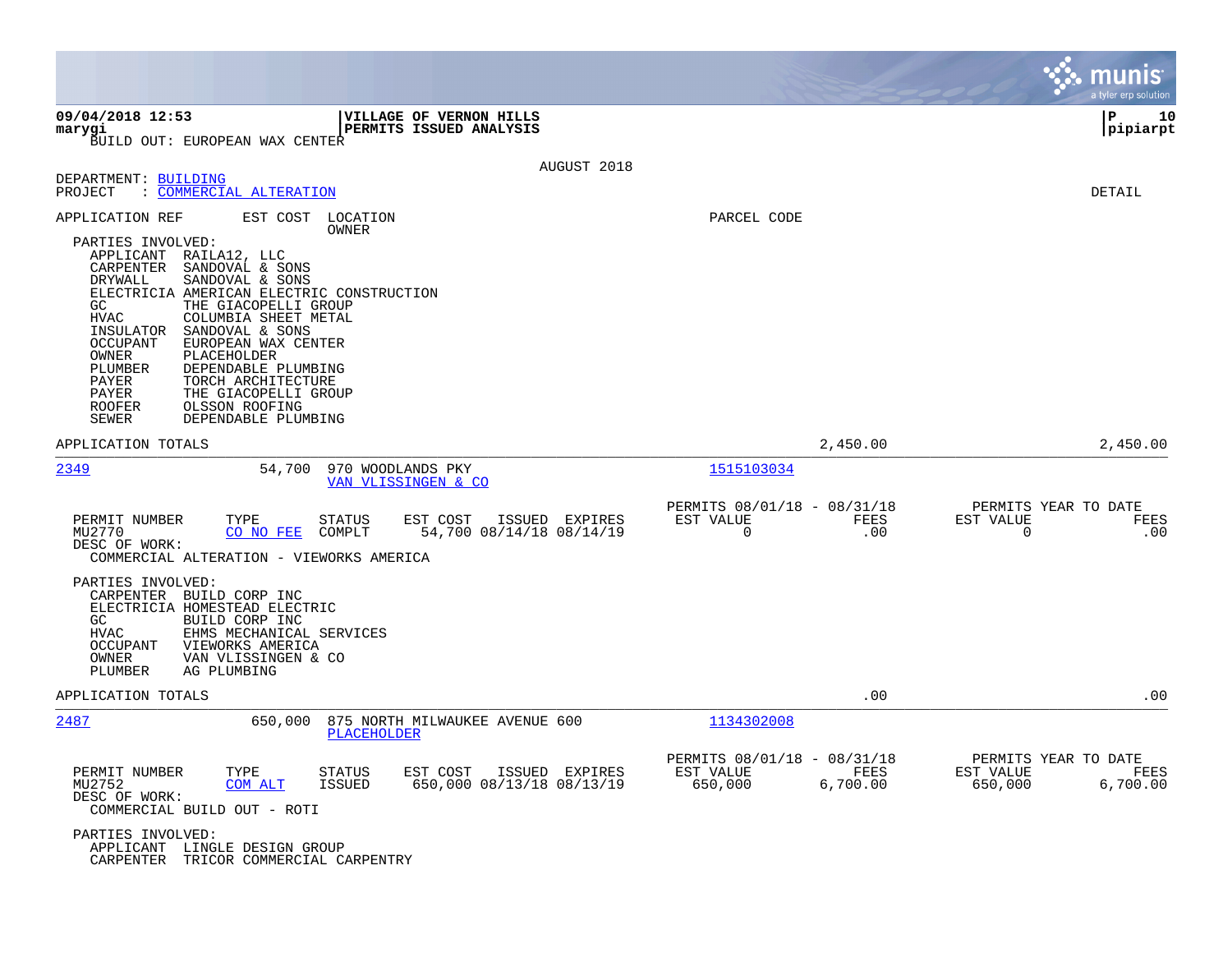|                                                                                                                                                                                                                                                                                                                                                                                                                                                                                                                            |                                                                   |                                                     |                  | munis<br>a tyler erp solution                                    |
|----------------------------------------------------------------------------------------------------------------------------------------------------------------------------------------------------------------------------------------------------------------------------------------------------------------------------------------------------------------------------------------------------------------------------------------------------------------------------------------------------------------------------|-------------------------------------------------------------------|-----------------------------------------------------|------------------|------------------------------------------------------------------|
| 09/04/2018 12:53<br>marygi                                                                                                                                                                                                                                                                                                                                                                                                                                                                                                 | VILLAGE OF VERNON HILLS<br>PERMITS ISSUED ANALYSIS<br>AUGUST 2018 |                                                     |                  | ΙP<br>11<br> pipiarpt                                            |
| DEPARTMENT: BUILDING<br>COMMERCIAL ALTERATION<br>PROJECT<br>$\mathbb{R}^n$                                                                                                                                                                                                                                                                                                                                                                                                                                                 |                                                                   |                                                     |                  | DETAIL                                                           |
| APPLICATION REF<br>EST COST LOCATION<br>OWNER<br>DRYWALL<br>TRICOR COMMERCIAL CARPENTRY<br>ELECTRICIA GTS ELECTRIC<br>GC<br>THORNDALE CONSTRUCTION CO<br>GC<br>STASICA CONSTRUCTON<br><b>HVAC</b><br>AMCO, INC<br>ROTI MODERN MEDITERRANEAN<br>OCCUPANT<br>OWNER<br>PLACEHOLDER<br>DEPENDABLE PLUMBING<br>PLUMBER<br>PAYER<br>LINGLE DESIGN GROUP<br>PAYER<br>STASICA CONSTRUCTON<br>OLSSON ROOFING<br><b>ROOFER</b>                                                                                                       |                                                                   | PARCEL CODE                                         |                  |                                                                  |
| APPLICATION TOTALS                                                                                                                                                                                                                                                                                                                                                                                                                                                                                                         |                                                                   |                                                     | 6,700.00         | 6,700.00                                                         |
| 2550<br>200,000                                                                                                                                                                                                                                                                                                                                                                                                                                                                                                            | 901 NORTH MILWAUKEE AVENUE 850<br>PLACEHOLDER                     | 1134302008                                          |                  |                                                                  |
| PERMIT NUMBER<br>TYPE<br>STATUS<br>MU2861<br>COM ALT<br><b>ISSUED</b><br>DESC OF WORK:<br>BUILD OUT: THE DAILEY METHOD                                                                                                                                                                                                                                                                                                                                                                                                     | EST COST<br>ISSUED EXPIRES<br>200,000 08/29/18 08/29/19           | PERMITS 08/01/18 - 08/31/18<br>EST VALUE<br>200,000 | FEES<br>2,200.00 | PERMITS YEAR TO DATE<br>EST VALUE<br>FEES<br>200,000<br>2,200.00 |
| PARTIES INVOLVED:<br>APPLICANT<br>THE DAILEY METHOD<br>CARPENTER<br>KOLE CONSTRUCTION CO<br>CONCRETE<br>POTTERS IACUNATO CONCRETE CONSTRUCTION<br>KOLE CONSTRUCTION CO<br>DRYWALL<br>ELECTRICIA BLAZE ELECTRIC CORP<br>GC<br>CRANE CONSTRUCTION<br>GC<br>LAKE FOREST BARRE LLC<br><b>GLASS</b><br>BUILDERS GLASS & MIRROR<br>COLUMBIA SHEET METAL<br>HVAC<br><b>OCCUPANT</b><br>THE DAILEY METHOD<br>OWNER<br>PLACEHOLDER<br>PLUMBER<br>DW MECHANICAL<br>PAYER<br>LAKE FOREST BARRE LLC<br><b>ROOFER</b><br>OLSSON ROOFING |                                                                   |                                                     |                  |                                                                  |
| APPLICATION TOTALS                                                                                                                                                                                                                                                                                                                                                                                                                                                                                                         |                                                                   |                                                     | 2,200.00         | 2,200.00                                                         |
| 2715<br>250,000                                                                                                                                                                                                                                                                                                                                                                                                                                                                                                            | 901 NORTH MILWAUKEE AVENUE 650<br>PLACEHOLDER                     | 1134302008                                          |                  |                                                                  |
| PERMIT NUMBER<br>TYPE<br><b>STATUS</b><br>MU2853<br>COM ALT<br><b>ISSUED</b><br>DESC OF WORK:<br>BUILD OUT: ANDREAS HOGUE SALON                                                                                                                                                                                                                                                                                                                                                                                            | EST COST<br>ISSUED EXPIRES<br>250,000 08/28/18 08/30/19           | PERMITS 08/01/18 - 08/31/18<br>EST VALUE<br>250,000 | FEES<br>2,700.00 | PERMITS YEAR TO DATE<br>EST VALUE<br>FEES<br>250,000<br>2,700.00 |
| PARTIES INVOLVED:<br>APPLICANT GLAZING RESTORATION                                                                                                                                                                                                                                                                                                                                                                                                                                                                         |                                                                   |                                                     |                  |                                                                  |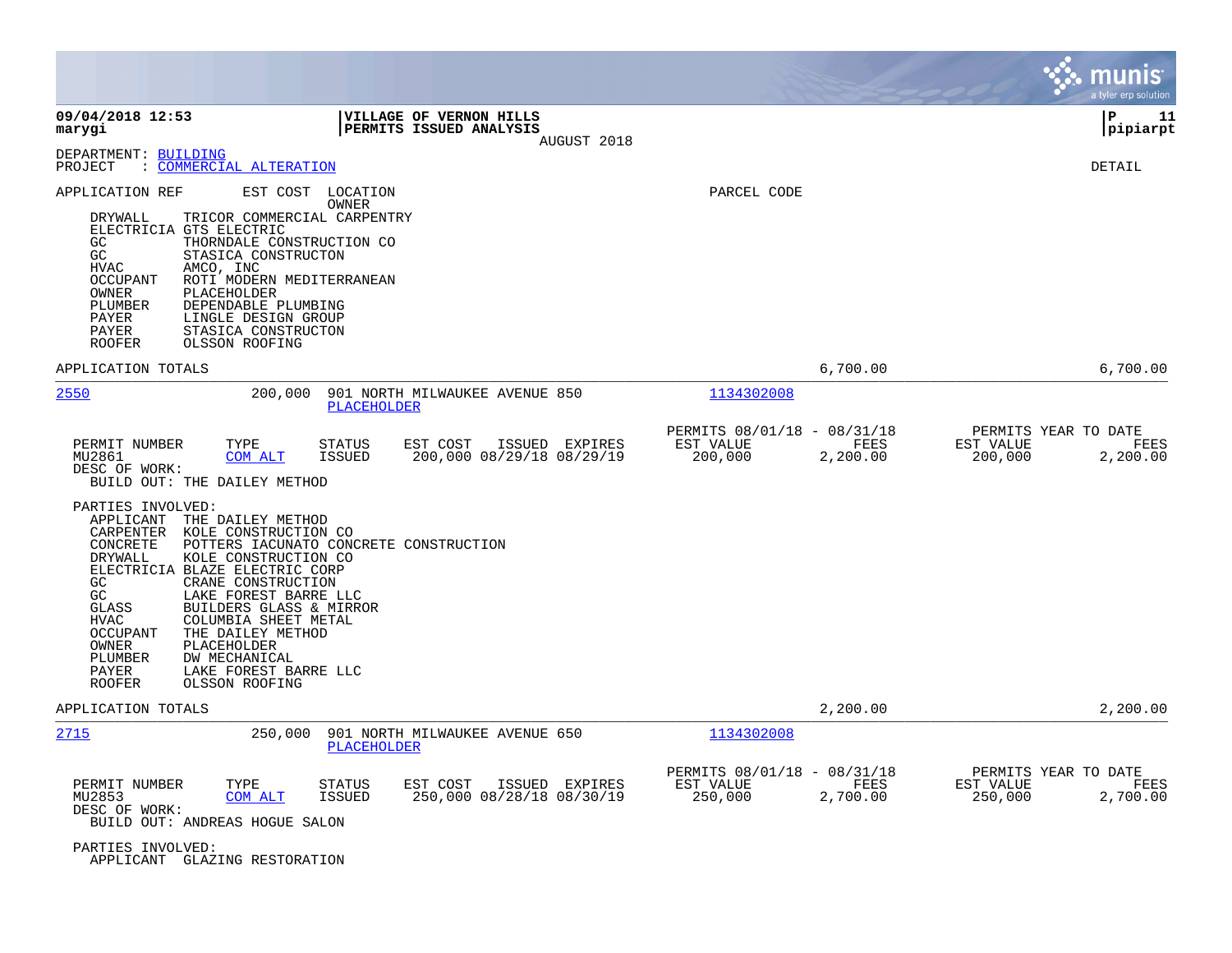|                                                                                                                                                                                                                                                                                                                                                                                                                                                                                   |                                                                         | munis<br>a tyler erp solution                                    |
|-----------------------------------------------------------------------------------------------------------------------------------------------------------------------------------------------------------------------------------------------------------------------------------------------------------------------------------------------------------------------------------------------------------------------------------------------------------------------------------|-------------------------------------------------------------------------|------------------------------------------------------------------|
| 09/04/2018 12:53<br>VILLAGE OF VERNON HILLS<br>marygi<br>PERMITS ISSUED ANALYSIS<br>AUGUST 2018                                                                                                                                                                                                                                                                                                                                                                                   |                                                                         | l P<br>12<br> pipiarpt                                           |
| DEPARTMENT: BUILDING<br>: COMMERCIAL ALTERATION<br>PROJECT                                                                                                                                                                                                                                                                                                                                                                                                                        |                                                                         | DETAIL                                                           |
| APPLICATION REF<br>EST COST LOCATION<br>OWNER<br>CARPENTER<br>GLAZING RESTORATION<br><b>GLAZING RESTORATION</b><br>DRYWALL<br>ELECTRICIA CM ELECTRIC<br>GC<br><b>GLAZING RESTORATION</b><br>DANIEL'S HEATING<br>HVAC<br>OCCUPANT<br>ANDREAS HOGUE SALON<br>PLACEHOLDER<br>OWNER<br>ALPHA SIGMA KAPPA PLUMBING<br>PLUMBER<br>PAYER<br>GLAZING RESTORATION                                                                                                                          | PARCEL CODE                                                             |                                                                  |
| APPLICATION TOTALS                                                                                                                                                                                                                                                                                                                                                                                                                                                                | 2,700.00                                                                | 2,700.00                                                         |
| 2809<br>350,000<br>700 NORTH MILWAUKEE AVE 138<br>HAWTHORN HILLS SQUARE 1687 LLC                                                                                                                                                                                                                                                                                                                                                                                                  | 1504201051                                                              |                                                                  |
| PERMIT NUMBER<br>TYPE<br><b>STATUS</b><br>EST COST<br>ISSUED EXPIRES<br>350,000 08/14/18 08/14/19<br>MU2773<br>COM ALT<br><b>ISSUED</b><br>DESC OF WORK:<br>BUILD OUT: MASSAGE ENVY<br>PARTIES INVOLVED:<br>APPLICANT<br><b>BMC</b><br>CARPENTER<br><b>BMC</b><br><b>BMC</b><br>DRYWALL<br>ELECTRICIA KRK ELECTRIC<br>GC<br><b>BMC</b><br><b>HVAC</b><br><b>BMC</b><br><b>OCCUPANT</b><br>MASSAGE ENVY<br>OWNER<br>HAWTHORN HILLS SQUARE 1687 LLC<br>SOVAIN MECHANICAL<br>PLUMBER | PERMITS 08/01/18 - 08/31/18<br>EST VALUE<br>FEES<br>350,000<br>3,700.00 | PERMITS YEAR TO DATE<br>EST VALUE<br>FEES<br>350,000<br>3,700.00 |
| PAYER<br><b>BMC</b><br>APPLICATION TOTALS                                                                                                                                                                                                                                                                                                                                                                                                                                         | 3,700.00                                                                | 3,700.00                                                         |
| 2829<br>8,000<br>50 LAKEVIEW PKY 116<br>ARTHUR J ROGERS & CO                                                                                                                                                                                                                                                                                                                                                                                                                      | 1504401092                                                              |                                                                  |
| PERMIT NUMBER<br>TYPE<br>EST COST<br>ISSUED EXPIRES<br>STATUS<br>MU2866<br>COM ALT<br><b>ISSUED</b><br>8,000 08/30/18 08/30/19<br>DESC OF WORK:<br>BUILD OUT -<br>ANTON PAAR                                                                                                                                                                                                                                                                                                      | PERMITS 08/01/18 - 08/31/18<br>EST VALUE<br>FEES<br>8,000<br>280.00     | PERMITS YEAR TO DATE<br>EST VALUE<br>FEES<br>8,000<br>280.00     |
| PARTIES INVOLVED:<br>APPLICANT ARTHUR J ROGERS & CO<br>CARPENTER<br>ARTHUR J ROGERS & CO<br>DRYWALL<br>ARTHUR J ROGERS & CO<br>ELECTRICIA DAHL ELECTRIC<br>GC.<br>ARTHUR J ROGERS & CO<br><b>HVAC</b><br>H R STEWART MECHANICAL<br>OCCUPANT<br>ANTON PAAR                                                                                                                                                                                                                         |                                                                         |                                                                  |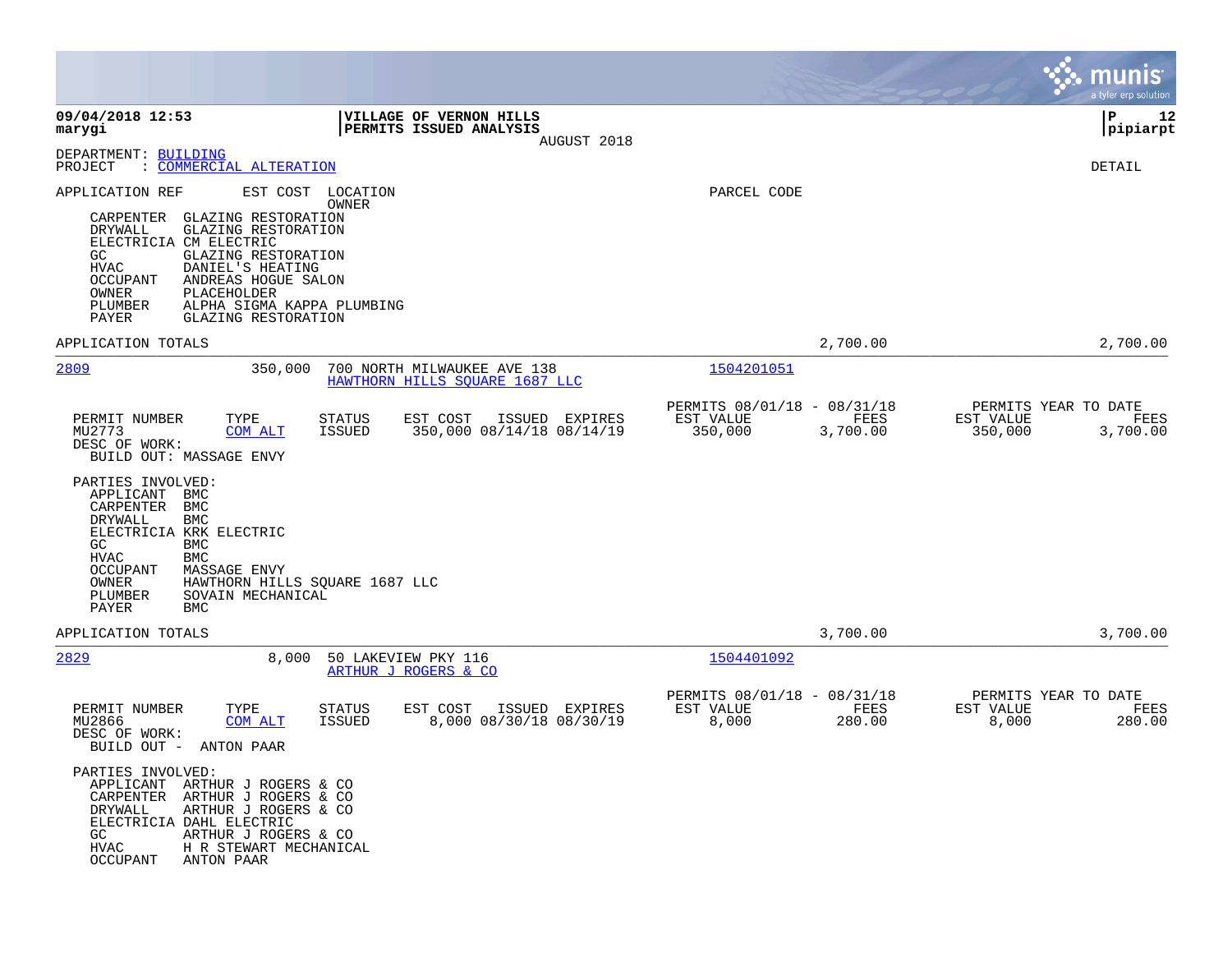|                                                                                                                                                                                                                                                                                                       |                                               |                  | munis<br>a tyler erp solution                         |
|-------------------------------------------------------------------------------------------------------------------------------------------------------------------------------------------------------------------------------------------------------------------------------------------------------|-----------------------------------------------|------------------|-------------------------------------------------------|
| 09/04/2018 12:53<br><b>VILLAGE OF VERNON HILLS</b><br>PERMITS ISSUED ANALYSIS<br>marygi<br>AUGUST 2018                                                                                                                                                                                                |                                               |                  | P<br>13<br> pipiarpt                                  |
| DEPARTMENT: BUILDING<br>: COMMERCIAL ALTERATION<br>PROJECT                                                                                                                                                                                                                                            |                                               |                  | DETAIL                                                |
| APPLICATION REF<br>EST COST<br>LOCATION<br>OWNER<br>OWNER<br>ARTHUR J ROGERS & CO<br>H R STEWART MECHANICAL<br>PLUMBER<br>PAYER<br>ARTHUR J ROGERS & CO                                                                                                                                               | PARCEL CODE                                   |                  |                                                       |
| APPLICATION TOTALS                                                                                                                                                                                                                                                                                    |                                               | 280.00           | 280.00                                                |
| 410<br>250,000<br>645 HAWTHORN CTR<br>CENTENNIAL                                                                                                                                                                                                                                                      | 1133401086                                    |                  |                                                       |
| PERMIT NUMBER<br>TYPE<br><b>STATUS</b><br>EST COST<br>ISSUED<br>EXPIRES<br>MU2738<br>250,000 08/09/18 08/09/19<br>CO NO FEE<br>COMPLT<br>DESC OF WORK:<br>INTERIOR BUILD OUT: CHEF YAN CAN                                                                                                            | PERMITS 08/01/18 - 08/31/18<br>EST VALUE<br>0 | FEES<br>.00      | PERMITS YEAR TO DATE<br>EST VALUE<br>FEES<br>0<br>.00 |
| PARTIES INVOLVED:<br>ELECTRICIA UMBDENSTOCK ELECTRIC<br>GC<br>PILAR GROUP INC<br>GLAZING<br><b>GLASS</b><br><b>HVAC</b><br>YASINI HEATING INC<br><b>OCCUPANT</b><br>CHEF YAN CAN<br>OWNER<br>CENTENNIAL<br>PLUMBER<br>ALTRA PLUMBING<br>5 ELEMENT NAIL SALON<br>PAYER<br><b>PAYER</b><br>CHEF YAN CAN |                                               |                  |                                                       |
| APPLICATION TOTALS<br>PROJECT TOTALS                                                                                                                                                                                                                                                                  | 1,683,000                                     | .00<br>18,380.00 | .00<br>18,380.00<br>1,683,000                         |

the property of the control of

and the contract of the contract of the contract of the contract of the contract of the contract of the contract of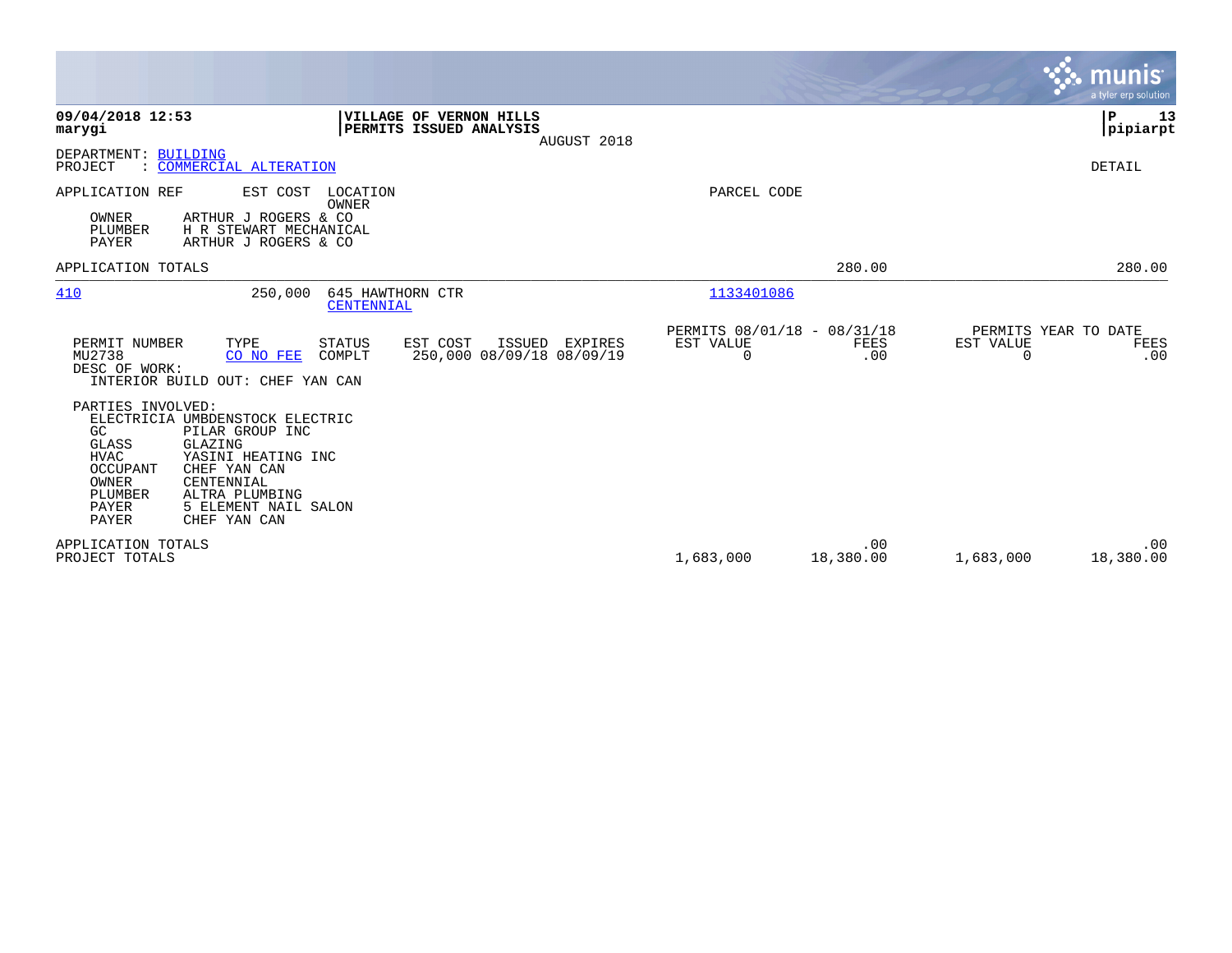|                                                                                                                                                                                                                                                                                                                                                                                                                                                                                                                                                                                          |                                                                               |                                                       | munis<br>a tyler erp solution                                                            |
|------------------------------------------------------------------------------------------------------------------------------------------------------------------------------------------------------------------------------------------------------------------------------------------------------------------------------------------------------------------------------------------------------------------------------------------------------------------------------------------------------------------------------------------------------------------------------------------|-------------------------------------------------------------------------------|-------------------------------------------------------|------------------------------------------------------------------------------------------|
| 09/04/2018 12:53<br>marygi                                                                                                                                                                                                                                                                                                                                                                                                                                                                                                                                                               | VILLAGE OF VERNON HILLS<br>PERMITS ISSUED ANALYSIS<br>AUGUST 2018             |                                                       | ΙP<br>14<br> pipiarpt                                                                    |
| DEPARTMENT: BUILDING<br>: COMMERCIAL NEW<br>PROJECT                                                                                                                                                                                                                                                                                                                                                                                                                                                                                                                                      |                                                                               |                                                       | DETAIL                                                                                   |
| EST COST<br>APPLICATION REF                                                                                                                                                                                                                                                                                                                                                                                                                                                                                                                                                              | LOCATION<br><b>OWNER</b>                                                      | PARCEL CODE                                           |                                                                                          |
| 2570<br>1,500,000                                                                                                                                                                                                                                                                                                                                                                                                                                                                                                                                                                        | 929 NORTH MILWAUKEE AVENUE<br>PLACEHOLDER                                     | 1134302008                                            |                                                                                          |
| TYPE<br>PERMIT NUMBER<br>MU2839<br><b>COM NEW</b><br>DESC OF WORK:<br>BLDG D1: NEW CORE AND SHELL                                                                                                                                                                                                                                                                                                                                                                                                                                                                                        | ISSUED EXPIRES<br>STATUS<br>EST COST<br>1,500,000 08/27/18 08/27/19<br>ISSUED | PERMITS 08/01/18 - 08/31/18<br>EST VALUE<br>1,500,000 | PERMITS YEAR TO DATE<br>FEES<br>EST VALUE<br>FEES<br>15,200.00<br>1,500,000<br>15,200.00 |
| PARTIES INVOLVED:<br>APPLICANT KA, INC. ARCHITECTURE<br>CARPENTER G.W. THIEL<br>CONCRETE<br>SCURTO CEMENT CONSTRUCTION<br>DRYWALL<br>G.W. THIEL<br>ELECTRICIA WESTBROOK ELECTRIC CONSTRUCTION<br><b>EXCAVATOR</b><br>DK CONTRACTORS<br>OSMAN CONSTRUCTION<br>GC<br>GC<br>REGENCY CENTERS LP<br>MARK INDUSTRIES<br><b>GLASS</b><br>INSULATOR<br>NORTHWEST INSULATION<br>IRON WORK<br>MCKINNEY STEEL<br>MASON<br>EBBEN MASONRY<br>OWNER<br>PLACEHOLDER<br>PLUMBER<br>NORMAN MECHANICAL<br><b>PAYER</b><br>REGENCY CENTERS LP<br><b>ROOFER</b><br>WBR ROOFNIG<br>SEWER<br>NORMAN MECHANICAL |                                                                               |                                                       |                                                                                          |
| APPLICATION TOTALS<br>PROJECT TOTALS                                                                                                                                                                                                                                                                                                                                                                                                                                                                                                                                                     |                                                                               | 15,200.00<br>1,500,000                                | 15,200.00<br>15,200.00<br>1,500,000<br>15,200.00                                         |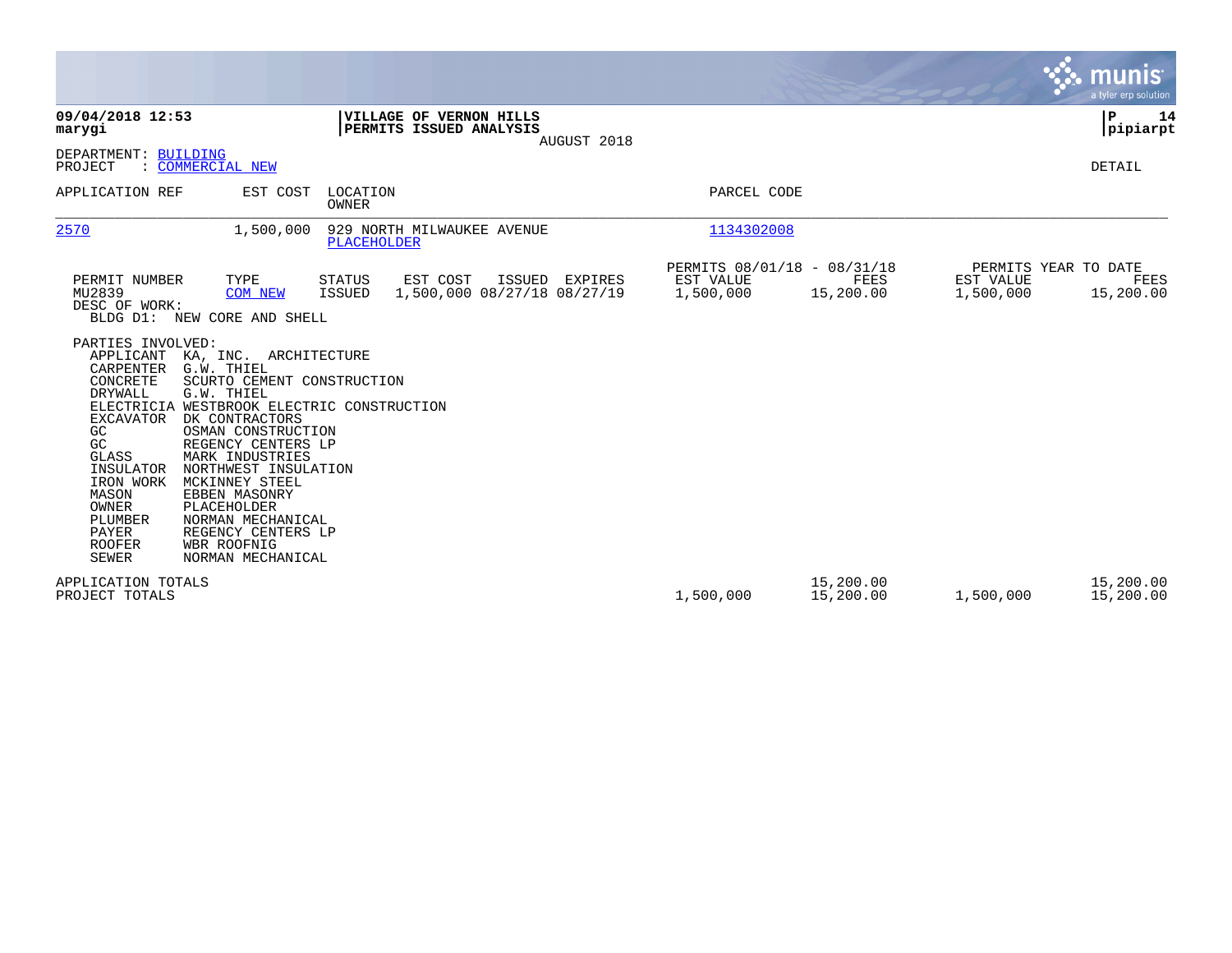|                                                                                           |                                                                                                       |                                                                                                                                                  |                                                    |                |                                                         |               |                                                  | munis<br>a tyler erp solution |
|-------------------------------------------------------------------------------------------|-------------------------------------------------------------------------------------------------------|--------------------------------------------------------------------------------------------------------------------------------------------------|----------------------------------------------------|----------------|---------------------------------------------------------|---------------|--------------------------------------------------|-------------------------------|
| 09/04/2018 12:53<br>marygi                                                                |                                                                                                       |                                                                                                                                                  | VILLAGE OF VERNON HILLS<br>PERMITS ISSUED ANALYSIS |                |                                                         |               |                                                  | 15<br>IΡ<br> pipiarpt         |
| DEPARTMENT: BUILDING<br>: AC/FURNACE<br>PROJECT                                           |                                                                                                       |                                                                                                                                                  |                                                    | AUGUST 2018    |                                                         |               |                                                  | DETAIL                        |
| APPLICATION REF                                                                           | EST COST                                                                                              | LOCATION<br><b>OWNER</b>                                                                                                                         |                                                    |                | PARCEL CODE                                             |               |                                                  |                               |
| <u> 2797</u>                                                                              | 9.400                                                                                                 | 377 EVERGREEN DR<br><b>JULIAN ARCE</b>                                                                                                           |                                                    |                | 1508215001                                              |               |                                                  |                               |
| PERMIT NUMBER<br>MU2695<br>DESC OF WORK:<br>A/C AND FURNACE                               | TYPE<br><b>AC/FURN</b>                                                                                | <b>STATUS</b><br>COMPLT                                                                                                                          | EST COST<br>9,400 08/02/18 08/07/19                | ISSUED EXPIRES | PERMITS 08/01/18 - 08/31/18<br>EST VALUE<br>$\mathbf 0$ | FEES<br>94.00 | PERMITS YEAR TO DATE<br>EST VALUE<br>$\mathbf 0$ | FEES<br>94.00                 |
| PARTIES INVOLVED:<br>APPLICANT<br>GC.<br>HVAC<br>OWNER<br>PAYER                           | CGC MECHANICAL<br>CGC MECHANICAL<br>CGC MECHANICAL<br><b>JULIAN ARCE</b><br>CGC MECHANICAL            |                                                                                                                                                  |                                                    |                |                                                         |               |                                                  |                               |
| APPLICATION TOTALS                                                                        |                                                                                                       |                                                                                                                                                  |                                                    |                |                                                         | 94.00         |                                                  | 94.00                         |
| 2805                                                                                      | 5,800                                                                                                 | 35 SOUTH OLD CREEK RD                                                                                                                            | ADAM F YORKE & ELIZABETH M TOBOLT                  |                | 1509110015                                              |               |                                                  |                               |
| PERMIT NUMBER<br>MU2701<br>DESC OF WORK:<br>A/C AND FURNACE                               | TYPE<br><b>AC/FURN</b>                                                                                | <b>STATUS</b><br>COMPLT                                                                                                                          | EST COST<br>5,800 08/03/18 08/16/19                | ISSUED EXPIRES | PERMITS 08/01/18 - 08/31/18<br>EST VALUE<br>0           | FEES<br>58.00 | PERMITS YEAR TO DATE<br>EST VALUE<br>$\Omega$    | FEES<br>58.00                 |
| PARTIES INVOLVED:<br>APPLICANT<br>GC<br>HVAC<br>OWNER<br>PAYER                            | COOK'S HEATING                                                                                        | ADAM F YORKE & ELIZABETH M TOBOLT<br>ADAM F YORKE & ELIZABETH M TOBOLT<br>ADAM F YORKE & ELIZABETH M TOBOLT<br>ADAM F YORKE & ELIZABETH M TOBOLT |                                                    |                |                                                         |               |                                                  |                               |
| APPLICATION TOTALS                                                                        |                                                                                                       |                                                                                                                                                  |                                                    |                |                                                         | 58.00         |                                                  | 58.00                         |
| 2807                                                                                      |                                                                                                       | 7,970 110 BROOKWOOD CT<br>PLACEHOLDER                                                                                                            |                                                    |                | 1505308122                                              |               |                                                  |                               |
| PERMIT NUMBER<br>MU2705<br>DESC OF WORK:<br>A/C AND FURNACE                               | TYPE<br><b>AC/FURN</b>                                                                                | STATUS<br><b>ISSUED</b>                                                                                                                          | EST COST<br>7,970 08/03/18 08/03/19                | ISSUED EXPIRES | PERMITS 08/01/18 - 08/31/18<br>EST VALUE<br>0           | FEES<br>79.70 | PERMITS YEAR TO DATE<br>EST VALUE<br>0           | FEES<br>79.70                 |
| PARTIES INVOLVED:<br>APPLICANT FOUR SEASONS HEATING & AIR<br>GC<br>HVAC<br>OWNER<br>PAYER | FOUR SEASONS HEATING & AIR<br>FOUR SEASONS HEATING & AIR<br>PLACEHOLDER<br>FOUR SEASONS HEATING & AIR |                                                                                                                                                  |                                                    |                |                                                         |               |                                                  |                               |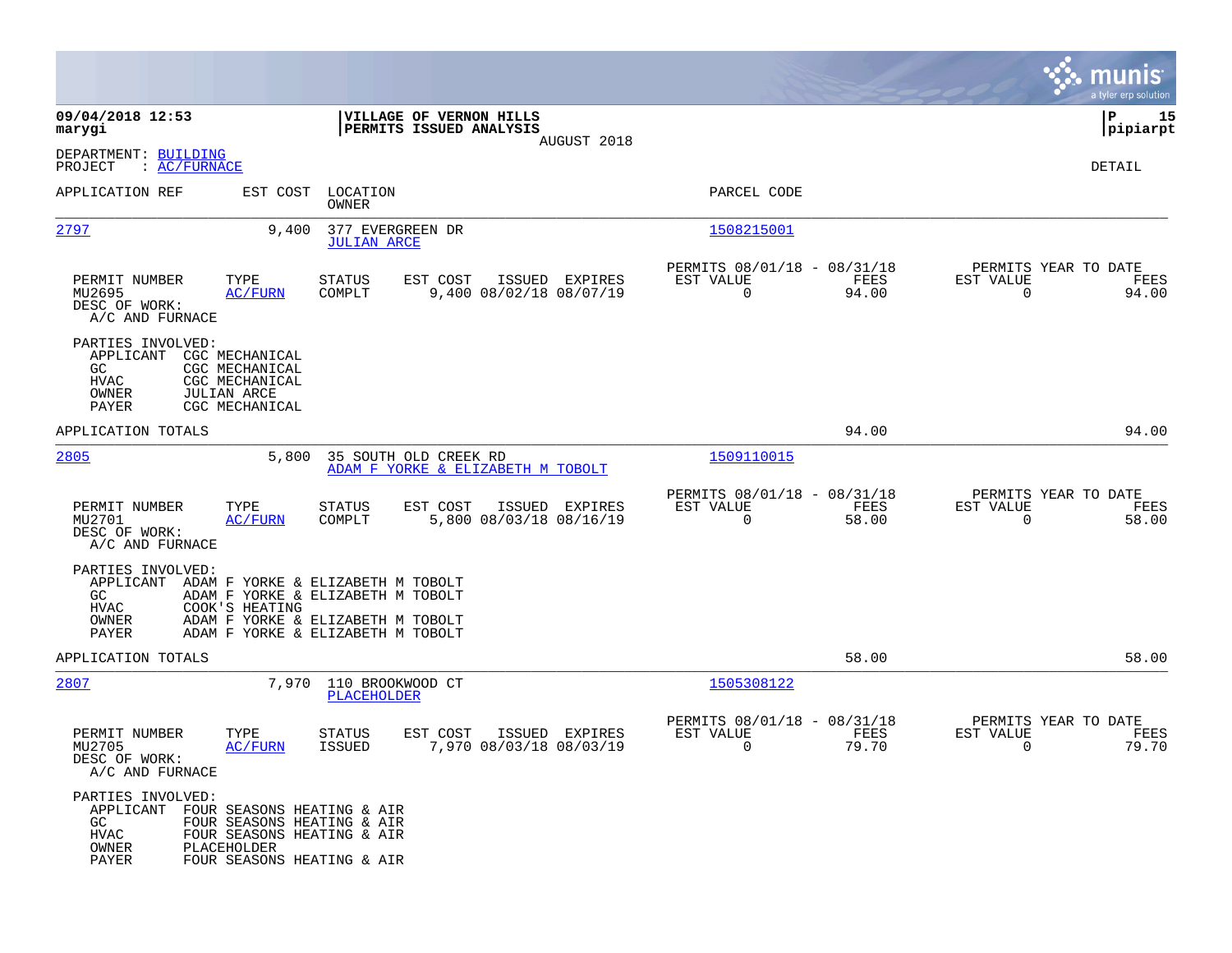|                                                                                                           |                                                                                                                                                                                                                      |                                                                         | munis<br>a tyler erp solution                                      |
|-----------------------------------------------------------------------------------------------------------|----------------------------------------------------------------------------------------------------------------------------------------------------------------------------------------------------------------------|-------------------------------------------------------------------------|--------------------------------------------------------------------|
| 09/04/2018 12:53<br>marygi                                                                                | VILLAGE OF VERNON HILLS<br>PERMITS ISSUED ANALYSIS<br>AUGUST 2018                                                                                                                                                    |                                                                         | 16<br>IΡ<br> pipiarpt                                              |
| DEPARTMENT: BUILDING<br>PROJECT<br>: <u>AC/FURNACE</u>                                                    |                                                                                                                                                                                                                      |                                                                         | DETAIL                                                             |
| APPLICATION REF                                                                                           | EST COST LOCATION<br>OWNER                                                                                                                                                                                           | PARCEL CODE                                                             |                                                                    |
| APPLICATION TOTALS                                                                                        |                                                                                                                                                                                                                      | 79.70                                                                   | 79.70                                                              |
| 2814                                                                                                      | 7,991 2 ALEXANDRIA DR<br>SCOTT & ELIZABETH HAMILTON                                                                                                                                                                  | 1505410027                                                              |                                                                    |
| TYPE<br>PERMIT NUMBER<br>MU2709<br><u>AC/FURN</u><br>DESC OF WORK:<br>A/C                                 | EST COST<br>STATUS<br>ISSUED EXPIRES<br>ISSUED<br>7,991 08/06/18 08/06/19                                                                                                                                            | PERMITS 08/01/18 - 08/31/18<br>EST VALUE<br>FEES<br>0<br>79.91          | PERMITS YEAR TO DATE<br>EST VALUE<br>FEES<br>79.91<br>0            |
| PARTIES INVOLVED:<br>GC.<br>HVAC<br>OWNER<br>PAYER                                                        | APPLICANT ABC PLUMBING, HEATING, COOLING, ELECTRIC<br>ABC PLUMBING, HEATING, COOLING, ELECTRIC<br>ABC PLUMBING, HEATING, COOLING, ELECTRIC<br>SCOTT & ELIZABETH HAMILTON<br>ABC PLUMBING, HEATING, COOLING, ELECTRIC |                                                                         |                                                                    |
| APPLICATION TOTALS                                                                                        |                                                                                                                                                                                                                      | 79.91                                                                   | 79.91                                                              |
| 2836                                                                                                      | 12,460 135 DEPOT ST<br>WAY M & LILY C TOW                                                                                                                                                                            | 1509305005                                                              |                                                                    |
| PERMIT NUMBER<br>TYPE<br>MU2731<br>AC/FURN<br>DESC OF WORK:<br>A/C AND FURNACE                            | EST COST<br>ISSUED EXPIRES<br>STATUS<br>ISSUED<br>12,460 08/08/18 08/08/19                                                                                                                                           | PERMITS 08/01/18 - 08/31/18<br>EST VALUE<br>FEES<br>0<br>124.60         | PERMITS YEAR TO DATE<br>EST VALUE<br>FEES<br>$\mathbf 0$<br>124.60 |
| PARTIES INVOLVED:<br>APPLICANT<br>GC<br>HVAC<br>WAY M & LILY C TOW<br>OWNER<br>PAYER                      | TOPTEC HEATING, COOLING, PLUMBING & ELEC<br>TOPTEC HEATING, COOLING, PLUMBING & ELEC<br>TOPTEC HEATING, COOLING, PLUMBING & ELEC<br>TOPTEC HEATING, COOLING, PLUMBING & ELEC                                         |                                                                         |                                                                    |
| APPLICATION TOTALS                                                                                        |                                                                                                                                                                                                                      | 124.60                                                                  | 124.60                                                             |
| 2841                                                                                                      | 3,800<br>1899 TREVINO TER<br>DAVID GOLDBERG                                                                                                                                                                          | 1129311101                                                              |                                                                    |
| PERMIT NUMBER<br>TYPE<br>MU2737<br>AC/FURN<br>DESC OF WORK:<br>AIR CONDITIONER                            | STATUS<br>EST COST ISSUED EXPIRES<br>3,800 08/09/18 08/17/19<br>COMPLT                                                                                                                                               | PERMITS 08/01/18 - 08/31/18<br>FEES<br>ES.I. AUTOE<br>$\Omega$<br>50.00 | PERMITS YEAR TO DATE<br>EST VALUE<br>FEES<br>$\Omega$<br>50.00     |
| PARTIES INVOLVED:<br>APPLICANT<br>DAVID GOLDBERG<br>GC<br>DAVID GOLDBERG<br><b>HVAC</b><br>TDH MECHANICAL |                                                                                                                                                                                                                      |                                                                         |                                                                    |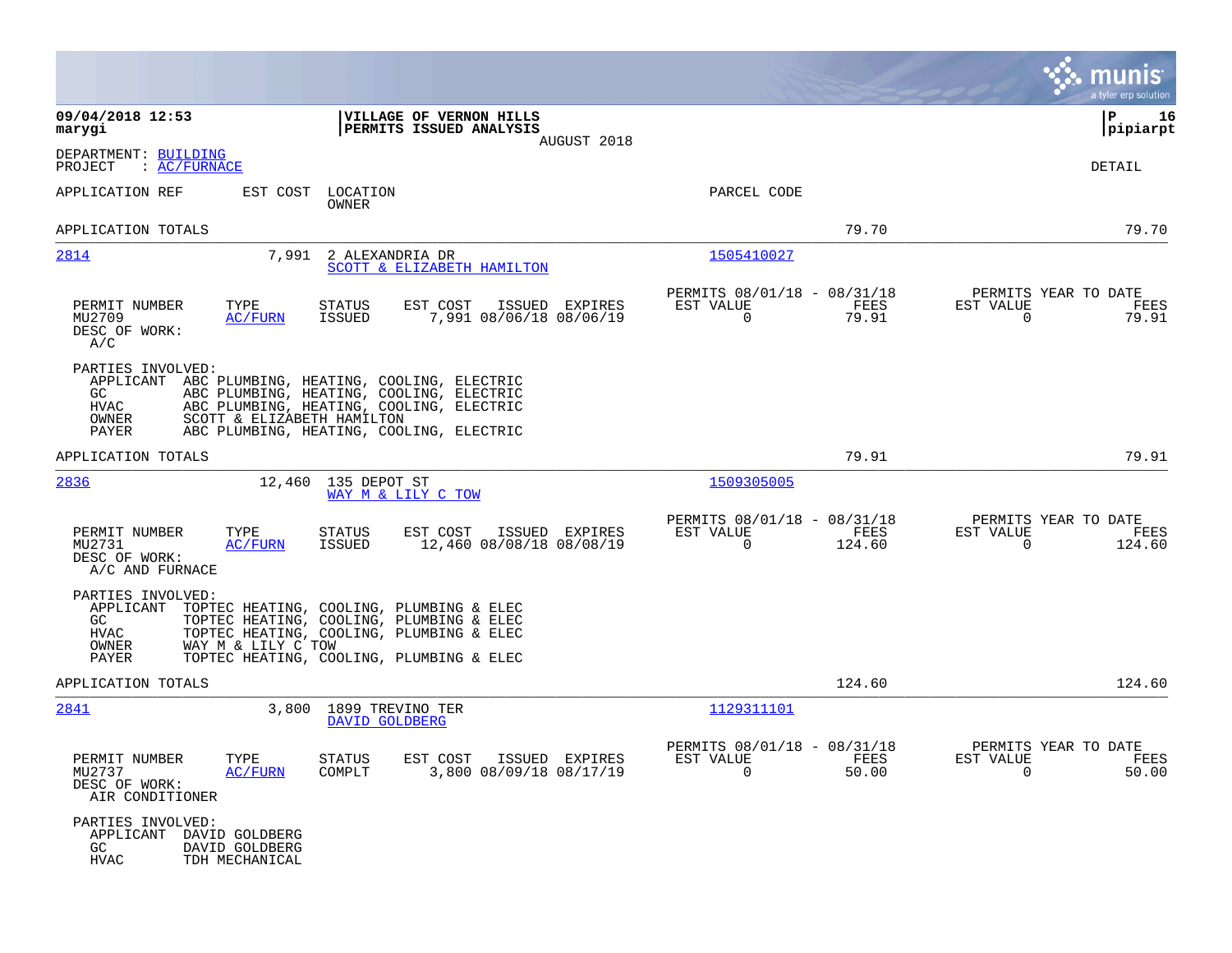|                                                                                                                                                                            |                                                                                  |                                                                             | munis<br>a tyler erp solution                                     |
|----------------------------------------------------------------------------------------------------------------------------------------------------------------------------|----------------------------------------------------------------------------------|-----------------------------------------------------------------------------|-------------------------------------------------------------------|
| 09/04/2018 12:53<br>marygi                                                                                                                                                 | VILLAGE OF VERNON HILLS<br>PERMITS ISSUED ANALYSIS<br>AUGUST 2018                |                                                                             | P<br>17<br> pipiarpt                                              |
| DEPARTMENT: BUILDING<br>PROJECT<br>: <u>AC/FURNACE</u>                                                                                                                     |                                                                                  |                                                                             | DETAIL                                                            |
| APPLICATION REF<br>EST COST                                                                                                                                                | LOCATION<br>OWNER                                                                | PARCEL CODE                                                                 |                                                                   |
| DAVID GOLDBERG<br>OWNER<br>PAYER<br>DAVID GOLDBERG                                                                                                                         |                                                                                  |                                                                             |                                                                   |
| APPLICATION TOTALS                                                                                                                                                         |                                                                                  | 50.00                                                                       | 50.00                                                             |
| 2848<br>3,899                                                                                                                                                              | 198 BLUEWATER LN<br>PLACEHOLDER                                                  | 1133101286                                                                  |                                                                   |
| PERMIT NUMBER<br>TYPE<br>MU2742<br>AC/FURN<br>DESC OF WORK:<br>A/C ONLY                                                                                                    | EST COST<br>ISSUED EXPIRES<br>STATUS<br>ISSUED<br>3,899 08/10/18 08/10/19        | PERMITS 08/01/18 - 08/31/18<br>EST VALUE<br>FEES<br>$\Omega$<br>50.00       | PERMITS YEAR TO DATE<br>EST VALUE<br>FEES<br>$\mathbf 0$<br>50.00 |
| PARTIES INVOLVED:<br>APPLICANT PRO TEMP OF ILLINOIS<br>GC<br>PRO TEMP OF ILLINOIS<br>PRO TEMP OF ILLINOIS<br>HVAC<br>PLACEHOLDER<br>OWNER<br>PRO TEMP OF ILLINOIS<br>PAYER |                                                                                  |                                                                             |                                                                   |
| APPLICATION TOTALS                                                                                                                                                         |                                                                                  | 50.00                                                                       | 50.00                                                             |
| 2857                                                                                                                                                                       | 7,970 110 BROOKWOOD CT<br>PLACEHOLDER                                            | 1505308122                                                                  |                                                                   |
| PERMIT NUMBER<br>TYPE<br>MU2758<br><b>AC/FURN</b><br>DESC OF WORK:<br>AC & FURNACE                                                                                         | EST COST<br>ISSUED EXPIRES<br>STATUS<br>7,970 08/13/18 08/13/19<br>ISSUED        | PERMITS 08/01/18 - 08/31/18<br>EST VALUE<br>FEES<br>$\mathbf 0$<br>79.70    | PERMITS YEAR TO DATE<br>EST VALUE<br>FEES<br>$\Omega$<br>79.70    |
| PARTIES INVOLVED:<br>APPLICANT FOUR SEASONS HEATING & AIR<br>FOUR SEASONS HEATING & AIR<br>GC.<br>OWNER<br>PLACEHOLDER<br>PAYER<br>FOUR SEASONS HEATING & AIR              |                                                                                  |                                                                             |                                                                   |
| APPLICATION TOTALS                                                                                                                                                         |                                                                                  | 79.70                                                                       | 79.70                                                             |
| 2862                                                                                                                                                                       | 4,752 108 SARATOGA CT<br>JUAN G PALAFOX & SILVIA M BURBANO                       | 1132413088                                                                  |                                                                   |
| PERMIT NUMBER<br>TYPE<br>MU2775<br>AC/FURN<br>DESC OF WORK:<br>AIR CONDITIONER ONLY                                                                                        | <b>STATUS</b><br>EST COST<br>ISSUED EXPIRES<br>COMPLT<br>4,752 08/15/18 08/20/19 | PERMITS 08/01/18 - 08/31/18<br>EST VALUE<br>FEES<br>50.00<br>$\overline{0}$ | PERMITS YEAR TO DATE<br>EST VALUE<br>FEES<br>$\Omega$<br>50.00    |
| PARTIES INVOLVED:<br>APPLICANT PRO TEMP OF ILLINOIS<br>GC.<br>PRO TEMP OF ILLINOIS                                                                                         |                                                                                  |                                                                             |                                                                   |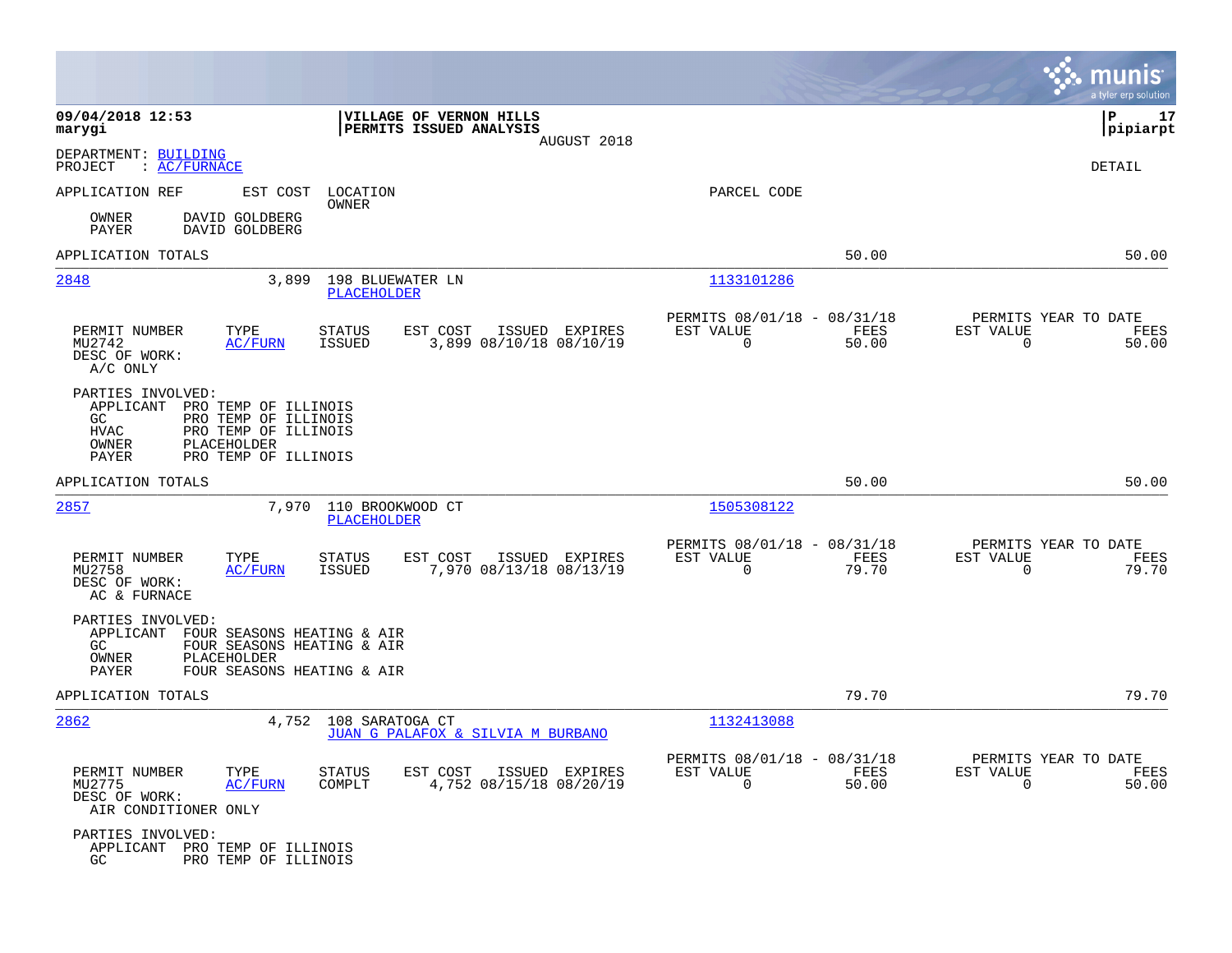|                                                                  |                                                                                                                                                         |                                  |                                                    |                |                                                         |                |                                                     | munis<br>a tyler erp solution |
|------------------------------------------------------------------|---------------------------------------------------------------------------------------------------------------------------------------------------------|----------------------------------|----------------------------------------------------|----------------|---------------------------------------------------------|----------------|-----------------------------------------------------|-------------------------------|
| 09/04/2018 12:53<br>marygi                                       |                                                                                                                                                         |                                  | VILLAGE OF VERNON HILLS<br>PERMITS ISSUED ANALYSIS | AUGUST 2018    |                                                         |                |                                                     | l P<br>18<br>pipiarpt         |
| DEPARTMENT: BUILDING<br>PROJECT                                  | : <u>AC/FURNACE</u>                                                                                                                                     |                                  |                                                    |                |                                                         |                |                                                     | DETAIL                        |
| APPLICATION REF<br>HVAC<br>OWNER<br>PLUMBER                      | PRO TEMP OF ILLINOIS<br>JUAN G PALAFOX & SILVIA M BURBANO<br>PRO TEMP OF ILLINOIS                                                                       | EST COST LOCATION<br>OWNER       |                                                    |                | PARCEL CODE                                             |                |                                                     |                               |
| APPLICATION TOTALS                                               |                                                                                                                                                         |                                  |                                                    |                |                                                         | 50.00          |                                                     | 50.00                         |
| 2899                                                             |                                                                                                                                                         | 14,263 6 MALVERN LN              | KEVIN J & KIMBERLY D MCAULIFFE                     |                | 1504313005                                              |                |                                                     |                               |
| PERMIT NUMBER<br>MU2802<br>DESC OF WORK:<br>$A/C$ - FURNANCE     | TYPE<br>AC/FURN                                                                                                                                         | <b>STATUS</b><br>ISSUED          | EST COST<br>14,263 08/21/18 08/21/19               | ISSUED EXPIRES | PERMITS 08/01/18 - 08/31/18<br>EST VALUE<br>$\mathbf 0$ | FEES<br>142.63 | PERMITS YEAR TO DATE<br>EST VALUE<br>$\mathbf 0$    | FEES<br>142.63                |
| PARTIES INVOLVED:<br>GC.<br>OWNER<br><b>PAYER</b>                | APPLICANT ALLIED AIR CONDITIONING & HEATING<br>ALLIED AIR CONDITIONING & HEATING<br>KEVIN J & KIMBERLY D MCAULIFFE<br>ALLIED AIR CONDITIONING & HEATING |                                  |                                                    |                |                                                         |                |                                                     |                               |
| APPLICATION TOTALS                                               |                                                                                                                                                         |                                  |                                                    |                |                                                         | 142.63         |                                                     | 142.63                        |
| 2900                                                             |                                                                                                                                                         | PLACEHOLDER                      | 5,741 245 SHADOW CREEK CIR                         |                | 1129201122                                              |                |                                                     |                               |
| PERMIT NUMBER<br>MU2803<br>DESC OF WORK:<br>AC -FURNANCE         | TYPE<br>AC/FURN                                                                                                                                         | STATUS<br>ISSUED                 | EST COST<br>5,741 08/21/18 08/21/19                | ISSUED EXPIRES | PERMITS 08/01/18 - 08/31/18<br>EST VALUE<br>$\Omega$    | FEES<br>57.41  | PERMITS YEAR TO DATE<br>EST VALUE<br>$\Omega$       | FEES<br>57.41                 |
| PARTIES INVOLVED:<br>GC.<br>OWNER<br>PAYER                       | APPLICANT ALLIED AIR CONDITIONING & HEATING<br>ALLIED AIR CONDITIONING & HEATING<br>PLACEHOLDER<br>ALLIED AIR CONDITIONING & HEATING                    |                                  |                                                    |                |                                                         |                |                                                     |                               |
| APPLICATION TOTALS                                               |                                                                                                                                                         |                                  |                                                    |                |                                                         | 57.41          |                                                     | 57.41                         |
| 2915                                                             | 3,000                                                                                                                                                   | 460 KENNEDY PL<br>MARCELLA DAVIS |                                                    |                | 1132306109                                              |                |                                                     |                               |
| PERMIT NUMBER<br>MU2819<br>DESC OF WORK:<br>AIR CONDITIONER ONLY | TYPE<br>AC/FURN                                                                                                                                         | <b>STATUS</b><br>COMPLT          | EST COST<br>3,000 08/23/18 08/27/19                | ISSUED EXPIRES | PERMITS 08/01/18 - 08/31/18<br>EST VALUE<br>$\Omega$    | FEES<br>50.00  | PERMITS YEAR TO DATE<br>EST VALUE<br>$\overline{0}$ | FEES<br>50.00                 |
| PARTIES INVOLVED:<br>GC.                                         | APPLICANT MARCELLA DAVIS<br>MARCELLA DAVIS                                                                                                              |                                  |                                                    |                |                                                         |                |                                                     |                               |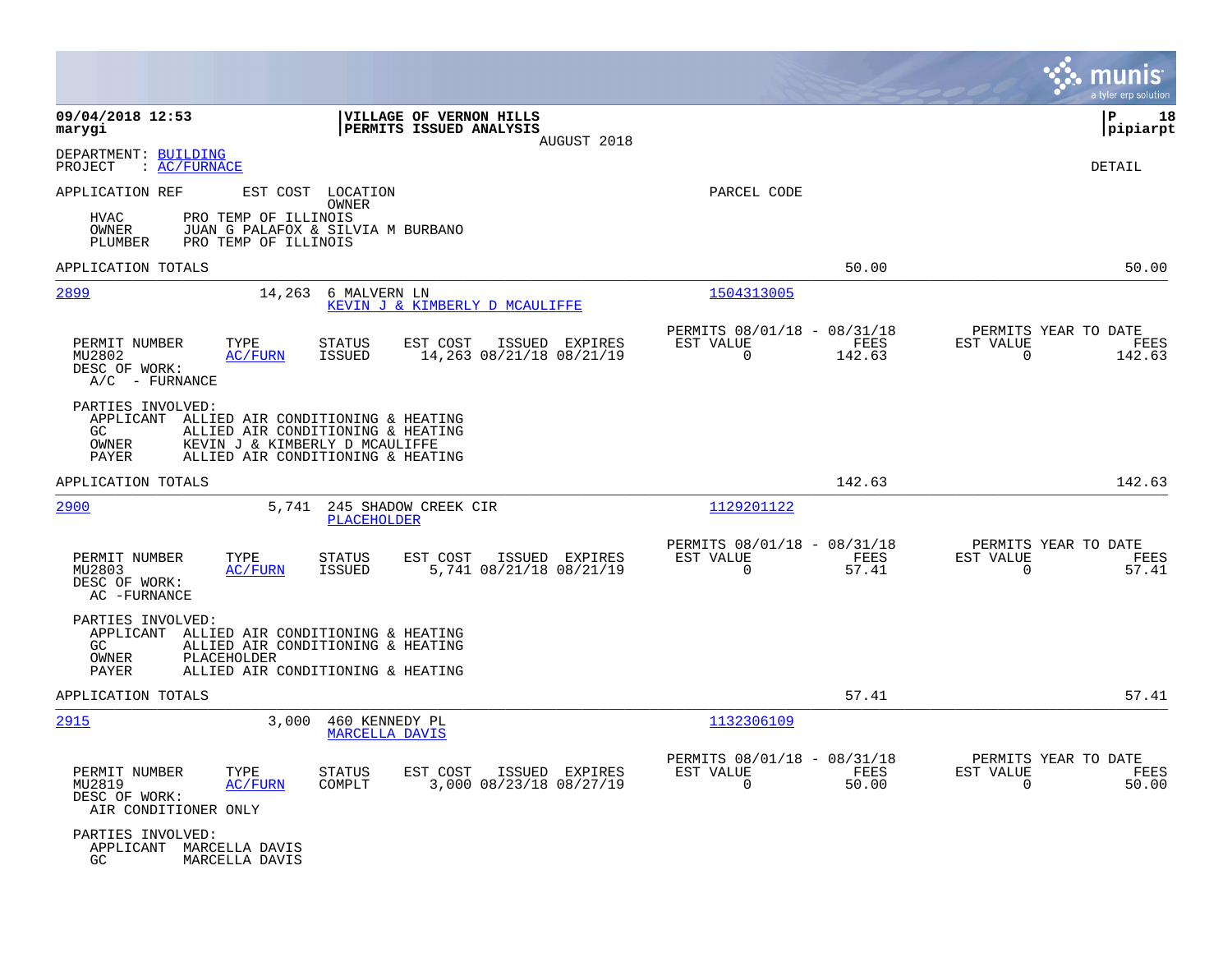|                                                                                                                                                                                              |                                                                        | munis<br>a tyler erp solution                                   |
|----------------------------------------------------------------------------------------------------------------------------------------------------------------------------------------------|------------------------------------------------------------------------|-----------------------------------------------------------------|
| VILLAGE OF VERNON HILLS<br>09/04/2018 12:53<br>PERMITS ISSUED ANALYSIS<br>marygi<br>AUGUST 2018                                                                                              |                                                                        | 19<br>ΙP<br> pipiarpt                                           |
| DEPARTMENT: BUILDING<br>: AC/FURNACE<br>PROJECT                                                                                                                                              |                                                                        | DETAIL                                                          |
| APPLICATION REF<br>EST COST LOCATION<br><b>OWNER</b><br>ALLIED AIR CONDITIONING & HEATING<br>HVAC<br>OWNER<br>MARCELLA DAVIS<br><b>PAYER</b><br>MARCELLA DAVIS                               | PARCEL CODE                                                            |                                                                 |
| APPLICATION TOTALS                                                                                                                                                                           | 50.00                                                                  | 50.00                                                           |
| 2920<br>11,447 1093 SAINT CLAIR LN<br><b>JEAN M WILL</b>                                                                                                                                     | 1507208013                                                             |                                                                 |
| PERMIT NUMBER<br>TYPE<br>EST COST<br><b>STATUS</b><br>ISSUED EXPIRES<br>MU2825<br>11,447 08/23/18 08/30/19<br>AC/FURN<br>COMPLT<br>DESC OF WORK:<br>AC & FURN                                | PERMITS 08/01/18 - 08/31/18<br>EST VALUE<br>FEES<br>114.47<br>$\Omega$ | PERMITS YEAR TO DATE<br>EST VALUE<br>FEES<br>$\Omega$<br>114.47 |
| PARTIES INVOLVED:<br>APPLICANT ALLIED AIR CONDITIONING & HEATING<br>GC<br>ALLIED AIR CONDITIONING & HEATING<br>OWNER<br>JEAN M WILL<br><b>PAYER</b><br>ALLIED AIR CONDITIONING & HEATING     |                                                                        |                                                                 |
| APPLICATION TOTALS                                                                                                                                                                           | 114.47                                                                 | 114.47                                                          |
| 2950<br>3,903 315 PINE LAKE CIR<br>THOMAS L REIF                                                                                                                                             | 1133111008                                                             |                                                                 |
| PERMIT NUMBER<br>TYPE<br><b>STATUS</b><br>EST COST<br>ISSUED EXPIRES<br>3,903 08/29/18 08/30/19<br>MU2860<br>AC/FURN<br>COMPLT<br>DESC OF WORK:<br>AC ONLY                                   | PERMITS 08/01/18 - 08/31/18<br>EST VALUE<br>FEES<br>$\Omega$<br>50.00  | PERMITS YEAR TO DATE<br>EST VALUE<br>FEES<br>$\Omega$<br>50.00  |
| PARTIES INVOLVED:<br>APPLICANT<br>ALLIED AIR CONDITIONING & HEATING<br>GC<br>ALLIED AIR CONDITIONING & HEATING<br><b>HVAC</b><br>ALLIED AIR CONDITIONING & HEATING<br>OWNER<br>THOMAS L REIF |                                                                        |                                                                 |
| ALLIED AIR CONDITIONING & HEATING<br>PAYER                                                                                                                                                   |                                                                        |                                                                 |
| APPLICATION TOTALS<br>PROJECT TOTALS                                                                                                                                                         | 50.00<br>0<br>1,080.42                                                 | 50.00<br>$\Omega$<br>1,080.42                                   |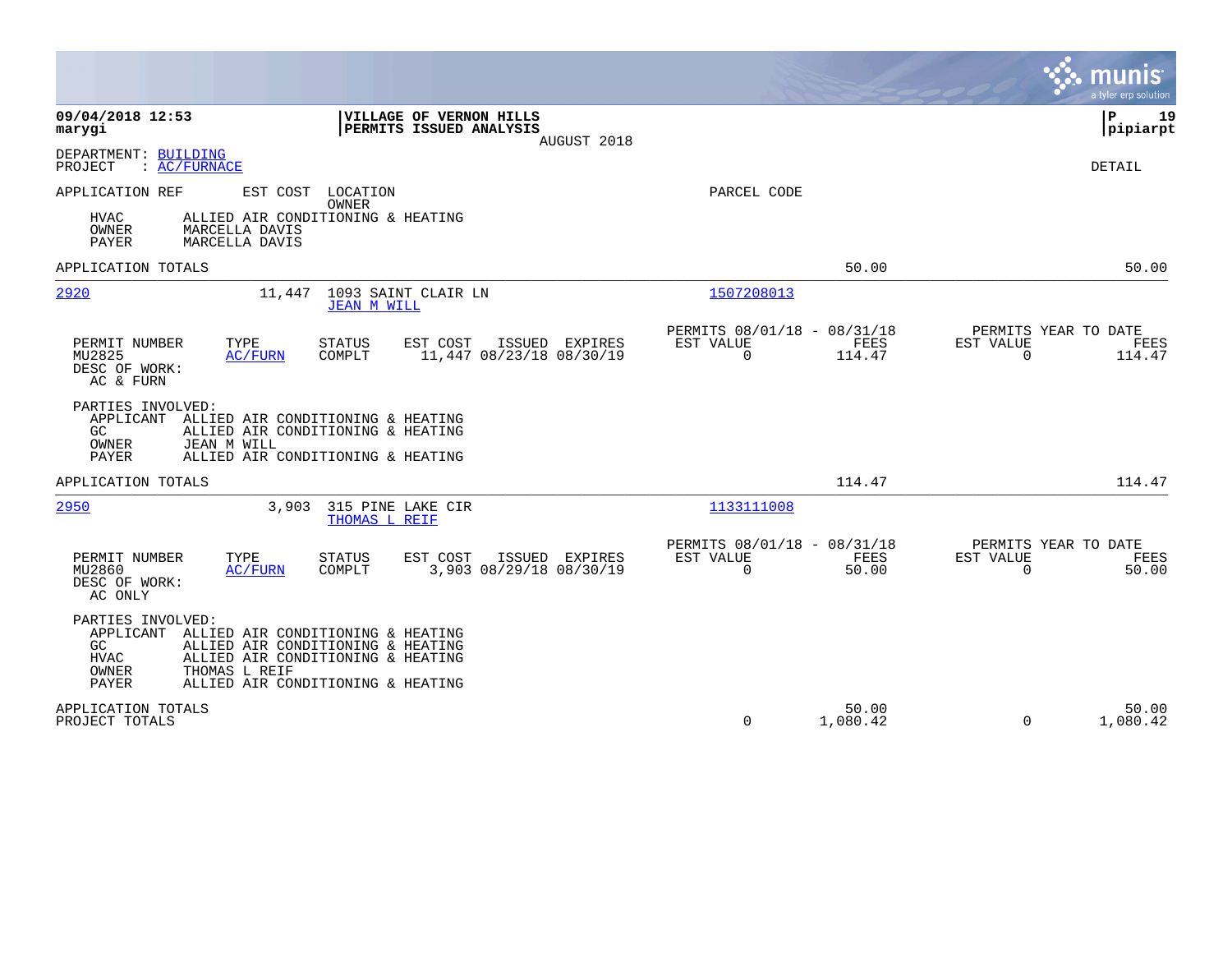|                                                                                                                       |                                                                           |                                |                                                                   |                                                         |                |                                               | munis<br>a tyler erp solution |
|-----------------------------------------------------------------------------------------------------------------------|---------------------------------------------------------------------------|--------------------------------|-------------------------------------------------------------------|---------------------------------------------------------|----------------|-----------------------------------------------|-------------------------------|
| 09/04/2018 12:53<br>marygi                                                                                            |                                                                           |                                | VILLAGE OF VERNON HILLS<br>PERMITS ISSUED ANALYSIS<br>AUGUST 2018 |                                                         |                |                                               | 20<br>P<br> pipiarpt          |
| DEPARTMENT: BUILDING<br>PROJECT<br>: ANSUL SYSTEM                                                                     |                                                                           |                                |                                                                   |                                                         |                |                                               | DETAIL                        |
| APPLICATION REF                                                                                                       | EST COST                                                                  | LOCATION<br>OWNER              |                                                                   | PARCEL CODE                                             |                |                                               |                               |
| 2770                                                                                                                  | 3,200                                                                     | PLACEHOLDER                    | 875 NORTH MILWAUKEE AVENUE 700                                    | 1134302008                                              |                |                                               |                               |
| PERMIT NUMBER<br>MU2760<br>DESC OF WORK:<br>ANSUL SYSTEM                                                              | TYPE<br><b>ANSUL</b>                                                      | STATUS<br>ISSUED               | EST COST<br>ISSUED EXPIRES<br>3,200 08/13/18 08/13/19             | PERMITS 08/01/18 - 08/31/18<br>EST VALUE<br>$\mathbf 0$ | FEES<br>300.00 | PERMITS YEAR TO DATE<br>EST VALUE<br>$\Omega$ | FEES<br>300.00                |
| PARTIES INVOLVED:<br>APPLICANT FOX VALLEY FIRE SYSTEM<br>GC.<br>OCCUPANT<br>OWNER<br>PAYER                            | FOX VALLEY FIRE SYSTEM<br>B GOOD<br>PLACEHOLDER<br>FOX VALLEY FIRE SYSTEM |                                |                                                                   |                                                         |                |                                               |                               |
| APPLICATION TOTALS                                                                                                    |                                                                           |                                |                                                                   |                                                         | 300.00         |                                               | 300.00                        |
| 2830                                                                                                                  | 2,800                                                                     | PLACEHOLDER                    | 887 NORTH MILWAUKEE AVENUE 400                                    | 1134302008                                              |                |                                               |                               |
| PERMIT NUMBER<br>MU2826<br>DESC OF WORK:<br>ANSUL SYSTEM                                                              | TYPE<br><b>ANSUL</b>                                                      | <b>STATUS</b><br><b>ISSUED</b> | EST COST<br>ISSUED EXPIRES<br>2,800 08/23/18 08/23/19             | PERMITS 08/01/18 - 08/31/18<br>EST VALUE<br>$\Omega$    | FEES<br>325.00 | PERMITS YEAR TO DATE<br>EST VALUE<br>$\Omega$ | FEES<br>325.00                |
| PARTIES INVOLVED:<br>FIRE SPRIN FOX VALLEY FIRE SYSTEM<br>GC.<br>OCCUPANT<br>OWNER                                    | FOX VALLEY FIRE SYSTEM<br>CITY BBO<br>PLACEHOLDER                         |                                |                                                                   |                                                         |                |                                               |                               |
| PAYER                                                                                                                 | FOX VALLEY FIRE SYSTEM                                                    |                                |                                                                   |                                                         |                |                                               |                               |
| APPLICATION TOTALS<br>2880                                                                                            | 5,600                                                                     | PLACEHOLDER                    | 1115 NORTH MILWAUKEE AVENUE                                       | 1134302003                                              | 325.00         |                                               | 325.00                        |
| PERMIT NUMBER<br>MU2880<br>DESC OF WORK:<br>ANSUL SYSTEM (2)                                                          | TYPE<br><b>ANSUL</b>                                                      | STATUS<br>ISSUED               | ISSUED EXPIRES<br>EST COST<br>5,600 08/31/18 08/31/19             | PERMITS 08/01/18 - 08/31/18<br>EST VALUE<br>0           | FEES<br>325.00 | PERMITS YEAR TO DATE<br>EST VALUE<br>0        | FEES<br>325.00                |
| PARTIES INVOLVED:<br>APPLICANT FOX VALLEY FIRE SYSTEM<br>FIRE SPRIN FOX VALLEY FIRE SYSTEM<br>GC<br>OCCUPANT<br>OWNER | FOX VALLEY FIRE SYSTEM<br>LAZY DOG RESTAURANTS LLC<br>PLACEHOLDER         |                                |                                                                   |                                                         |                |                                               |                               |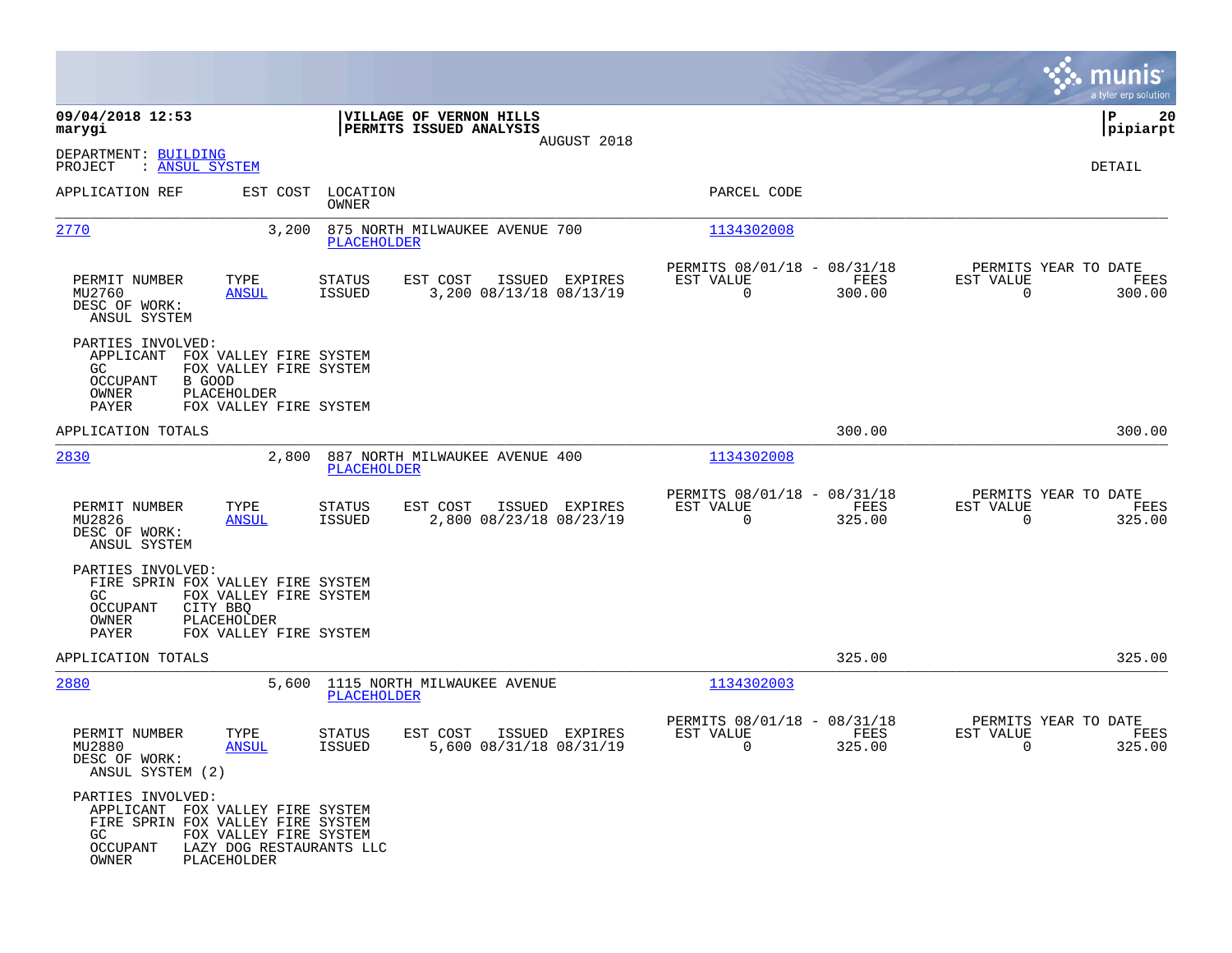|                                                   |                                                                   |             |                  | $\overline{\mathbf{c}}$ munis<br>a tyler erp solution |
|---------------------------------------------------|-------------------------------------------------------------------|-------------|------------------|-------------------------------------------------------|
| 09/04/2018 12:53<br>marygi                        | VILLAGE OF VERNON HILLS<br>PERMITS ISSUED ANALYSIS<br>AUGUST 2018 |             |                  | 21<br>∣P<br>pipiarpt                                  |
| DEPARTMENT: BUILDING<br>PROJECT<br>: ANSUL SYSTEM |                                                                   |             |                  | DETAIL                                                |
| APPLICATION REF<br>EST COST                       | LOCATION<br>OWNER                                                 | PARCEL CODE |                  |                                                       |
| PAYER<br>VALLEY FIRE SYSTEM<br>FOX                |                                                                   |             |                  |                                                       |
| APPLICATION TOTALS<br>PROJECT TOTALS              |                                                                   | 0           | 325.00<br>950.00 | 325.00<br>950.00                                      |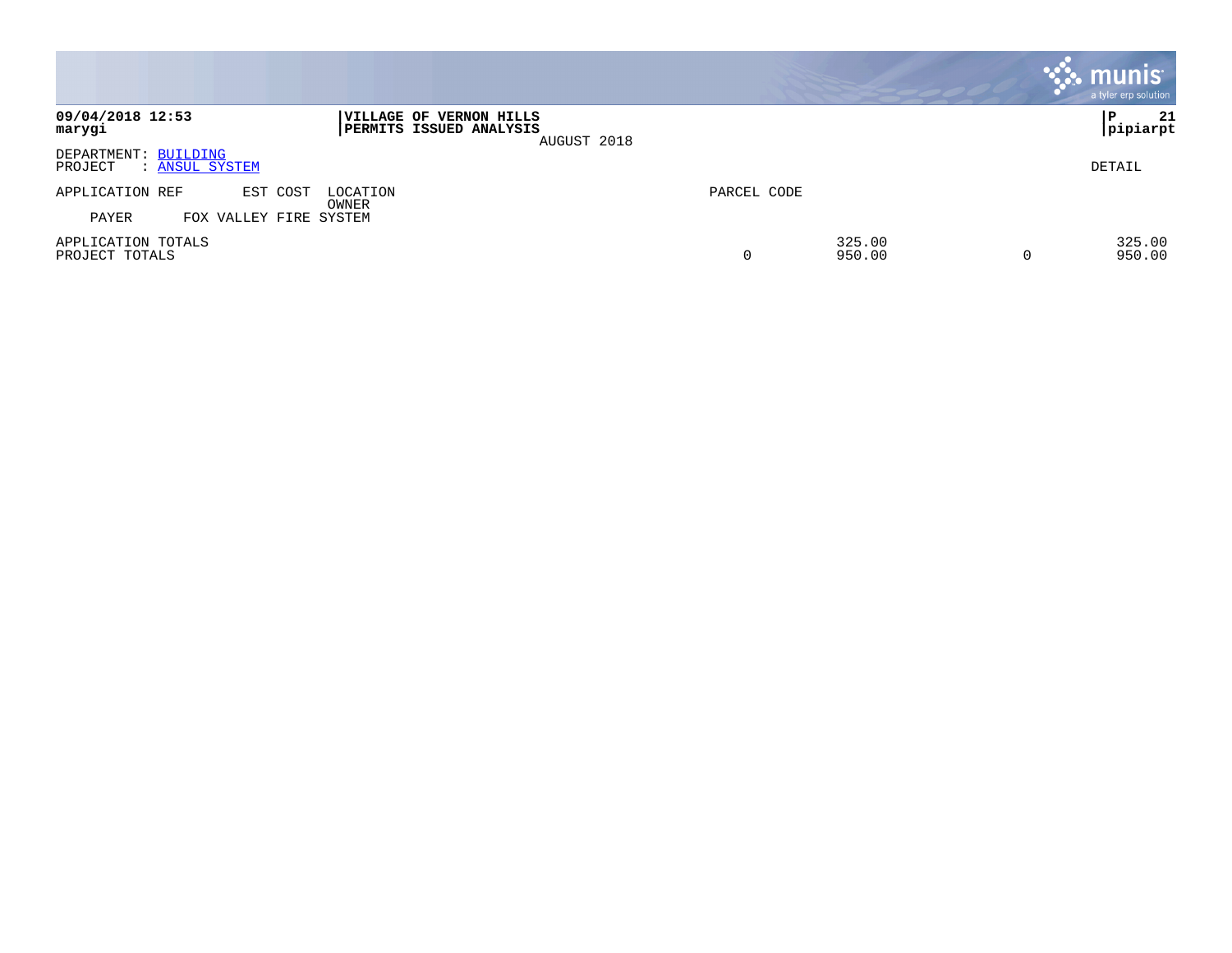|                                                               |                                                                                               |                   |                                                    |             |                                                         |                  |                                   | <b>munis</b><br>a tyler erp solution |
|---------------------------------------------------------------|-----------------------------------------------------------------------------------------------|-------------------|----------------------------------------------------|-------------|---------------------------------------------------------|------------------|-----------------------------------|--------------------------------------|
| 09/04/2018 12:53<br>marygi                                    |                                                                                               |                   | VILLAGE OF VERNON HILLS<br>PERMITS ISSUED ANALYSIS | AUGUST 2018 |                                                         |                  |                                   | ∣P<br>22<br> pipiarpt                |
| DEPARTMENT: BUILDING<br>PROJECT                               | : <u>ANTENNA</u>                                                                              |                   |                                                    |             |                                                         |                  |                                   | DETAIL                               |
| APPLICATION REF                                               | EST COST                                                                                      | LOCATION<br>OWNER |                                                    |             | PARCEL CODE                                             |                  |                                   |                                      |
| 2725                                                          | 15,000                                                                                        |                   | 740 LAKEVIEW PKY<br><b>VILLAGE OF VERNON HILLS</b> |             | 1504111030                                              |                  |                                   |                                      |
| PERMIT NUMBER<br>MU2761<br>DESC OF WORK:<br>ANTENNA           | TYPE<br><b>ANTENNA</b>                                                                        | STATUS<br>ISSUED  | EST COST<br>ISSUED<br>15,000 08/13/18 08/13/19     | EXPIRES     | PERMITS 08/01/18 - 08/31/18<br>EST VALUE<br>$\mathbf 0$ | FEES<br>150.00   | PERMITS YEAR TO DATE<br>EST VALUE | FEES<br>150.00                       |
| PARTIES INVOLVED:<br>APPLICANT<br>GC<br>GC.<br>OWNER<br>PAYER | TAEC INC<br>ADVANCED TELECOM SOLUTIONS LLC<br>TAEC INC<br>VILLAGE OF VERNON HILLS<br>TAEC INC |                   |                                                    |             |                                                         |                  |                                   |                                      |
| APPLICATION TOTALS<br>PROJECT TOTALS                          |                                                                                               |                   |                                                    |             | $\mathbf 0$                                             | 150.00<br>150.00 |                                   | 150.00<br>150.00                     |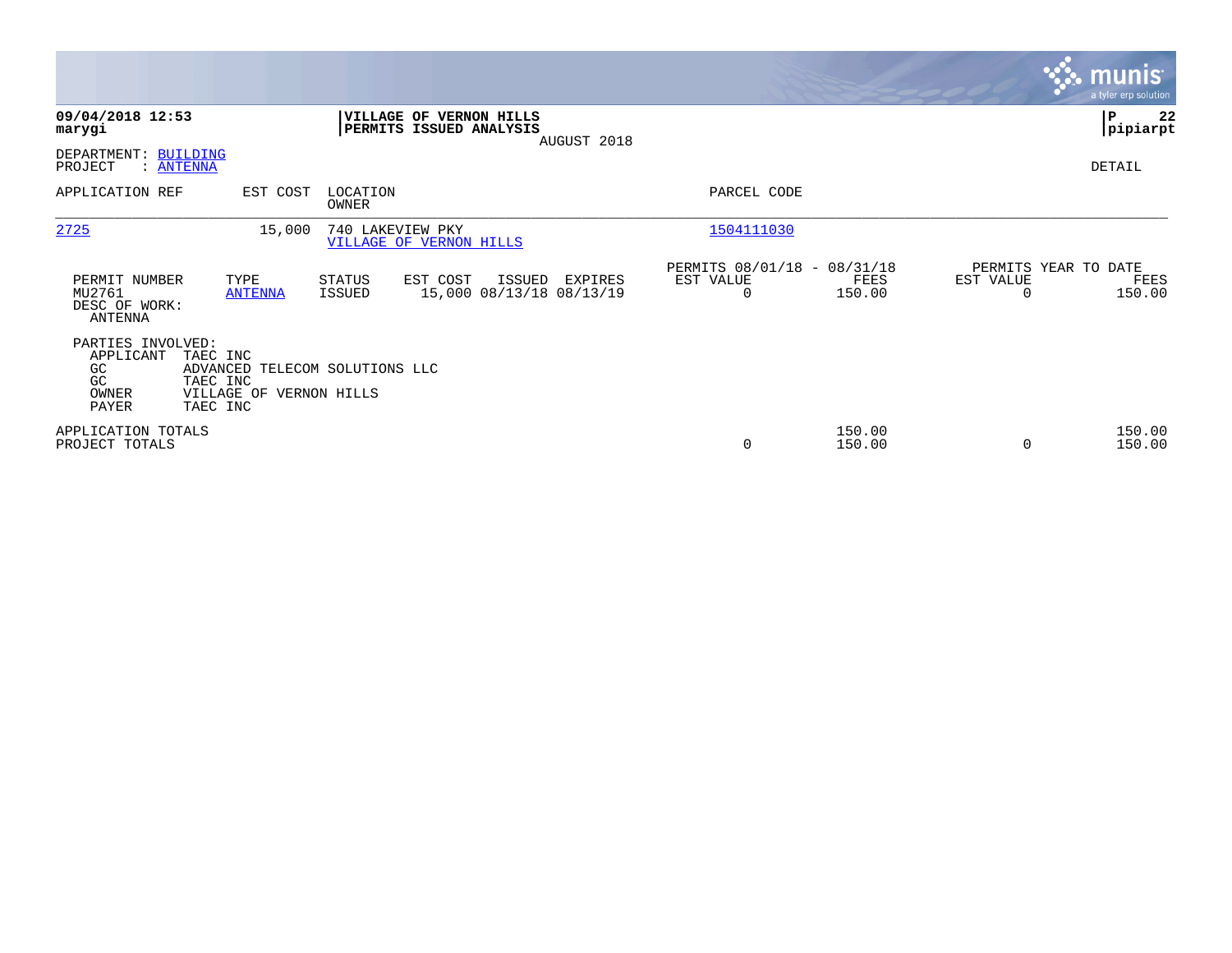|                                                                                                                                                  |                                                                                                                                            |                                                                            | munis<br>a tyler erp solution                                |
|--------------------------------------------------------------------------------------------------------------------------------------------------|--------------------------------------------------------------------------------------------------------------------------------------------|----------------------------------------------------------------------------|--------------------------------------------------------------|
| 09/04/2018 12:53<br>marygi                                                                                                                       | VILLAGE OF VERNON HILLS<br>PERMITS ISSUED ANALYSIS<br>AUGUST 2018                                                                          |                                                                            | l P<br>23<br> pipiarpt                                       |
| DEPARTMENT: BUILDING<br>: NEW BUSINESS NO REMODEL<br>PROJECT                                                                                     |                                                                                                                                            |                                                                            | <b>DETAIL</b>                                                |
| APPLICATION REF                                                                                                                                  | EST COST LOCATION<br>OWNER                                                                                                                 | PARCEL CODE                                                                |                                                              |
| 2061                                                                                                                                             | $\Omega$<br>645 FOREST EDGE DR<br>ALTERNATIVE SOURCE MEDICAL LLC                                                                           | 1515103046                                                                 |                                                              |
| PERMIT NUMBER<br>TYPE<br>MU2874<br>CO NO FEE<br>DESC OF WORK:                                                                                    | <b>STATUS</b><br>EST COST<br>ISSUED EXPIRES<br>$0$ 08/30/18 08/30/19<br>COMPLT<br>CERTIFICATE OF OCCUPANY - ALTERNATIVE SOURCE MEDICAL LLC | PERMITS 08/01/18 - 08/31/18<br>EST VALUE<br>FEES<br>$\mathbf 0$<br>350.00  | PERMITS YEAR TO DATE<br>EST VALUE<br>FEES<br>0<br>350.00     |
| PARTIES INVOLVED:<br>GC.<br><b>OCCUPANT</b><br>OWNER<br><b>PAYER</b>                                                                             | ALTERNATIVE SOURCE MEDICAL LLC<br>ALTERNATIVE SOURCE MEDICAL LLC<br>ALTERNATIVE SOURCE MEDICAL LLC<br>ALTERNATIVE SOURCE MEDICAL LLC       |                                                                            |                                                              |
| APPLICATION TOTALS                                                                                                                               |                                                                                                                                            | 350.00                                                                     | 350.00                                                       |
| 2695                                                                                                                                             | 0<br>305 HAWTHORN CTR<br>CENTENNIAL                                                                                                        | 1133401086                                                                 |                                                              |
| PERMIT NUMBER<br>TYPE<br>MU2744<br>CO NO FEE<br>DESC OF WORK:<br>CO: NEW OWNER                                                                   | <b>STATUS</b><br>EST COST<br>ISSUED EXPIRES<br>COMPLT<br>$0$ 08/10/18 08/10/19                                                             | PERMITS 08/01/18 - 08/31/18<br>EST VALUE<br>FEES<br>$\Omega$<br>.00        | PERMITS YEAR TO DATE<br>EST VALUE<br>FEES<br>$\Omega$<br>.00 |
| PARTIES INVOLVED:<br>GC.<br>ELIZABETH ARDEN SPAS<br><b>OCCUPANT</b><br>MARIO TRICOCI<br>OWNER<br>CENTENNIAL<br>PAYER<br>ELIZABETH ARDEN SPAS     |                                                                                                                                            |                                                                            |                                                              |
| APPLICATION TOTALS                                                                                                                               |                                                                                                                                            | .00                                                                        | .00                                                          |
| 2708                                                                                                                                             | 413 NORTH MILWAUKEE AVE 100<br>0<br>MID-AMERICA ASSET MANAGEMENT INC                                                                       | 1503102020                                                                 |                                                              |
| PERMIT NUMBER<br>TYPE<br>MU2776<br>CO NO FEE<br>DESC OF WORK:<br>NEW C OF O - HALLOWEEN CITY                                                     | STATUS<br>EST COST<br>ISSUED EXPIRES<br>COMPLT<br>$0$ 08/16/18 08/16/19                                                                    | PERMITS 08/01/18 - 08/31/18<br>EST VALUE<br><b>FEES</b><br>$\Omega$<br>.00 | PERMITS YEAR TO DATE<br>EST VALUE<br>FEES<br>$\Omega$<br>.00 |
| PARTIES INVOLVED:<br>APPLICANT PARTY CITY DBA* HALLOWEEN CITY<br>GC.<br>VERNONICA SANCHEZ<br><b>OCCUPANT</b><br>HALLOWEEN CITY<br>OWNER<br>PAYER | MID-AMERICA ASSET MANAGEMENT INC<br>PARTY CITY DBA* HALLOWEEN CITY                                                                         |                                                                            |                                                              |
| APPLICATION TOTALS                                                                                                                               |                                                                                                                                            | .00                                                                        | .00                                                          |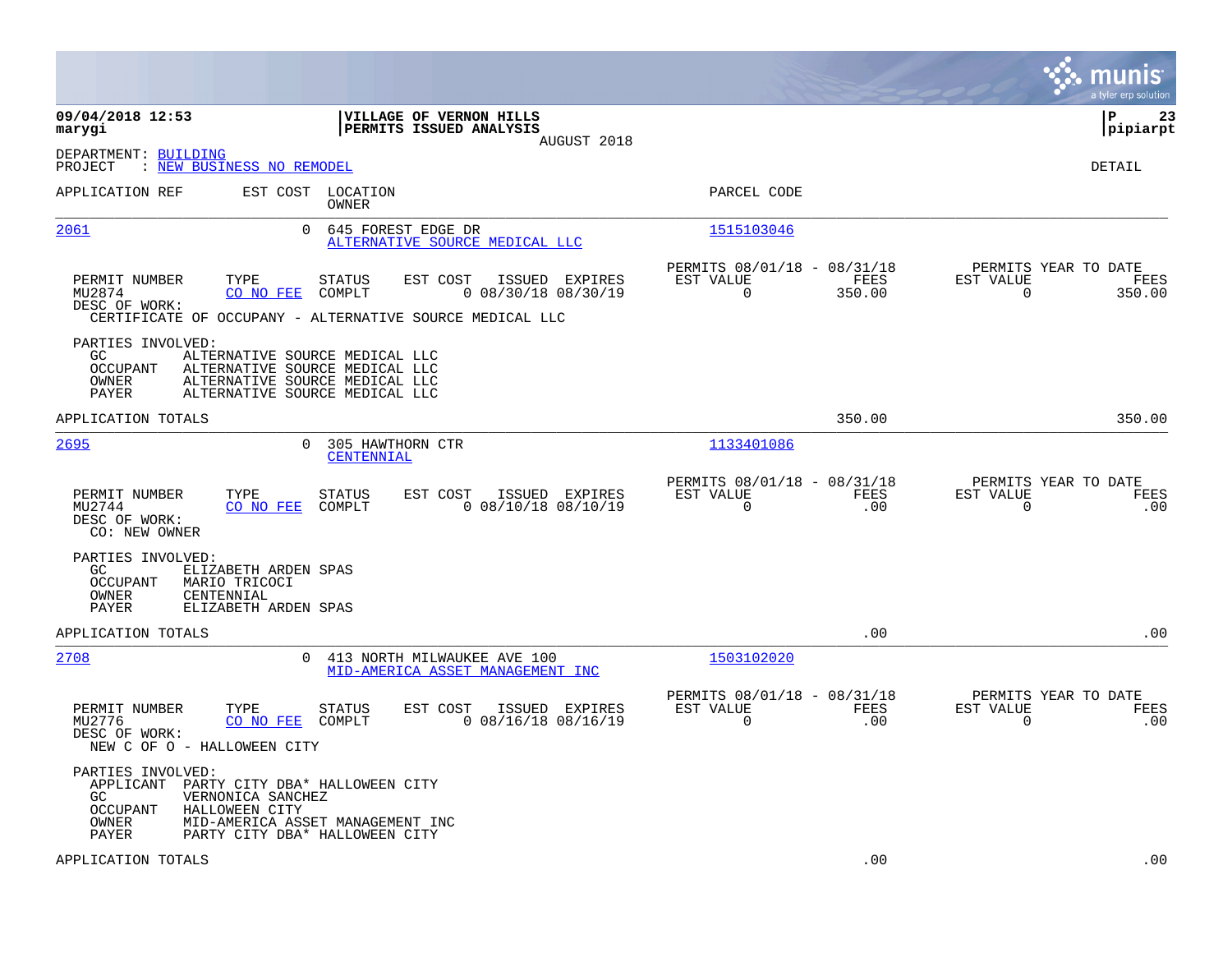|                                                              |          |                                                                   |             |             |        | . munis <sup>.</sup><br>a tyler erp solution |
|--------------------------------------------------------------|----------|-------------------------------------------------------------------|-------------|-------------|--------|----------------------------------------------|
| 09/04/2018 12:53<br>marygi                                   |          | <b> VILLAGE OF VERNON HILLS</b><br><b>PERMITS ISSUED ANALYSIS</b> | AUGUST 2018 |             |        | 24<br>P<br>pipiarpt                          |
| DEPARTMENT: BUILDING<br>: NEW BUSINESS NO REMODEL<br>PROJECT |          |                                                                   |             |             |        | DETAIL                                       |
| APPLICATION REF                                              | EST COST | LOCATION                                                          |             | PARCEL CODE |        |                                              |
| PROJECT TOTALS                                               |          | OWNER                                                             |             |             | 350.00 | 350.00                                       |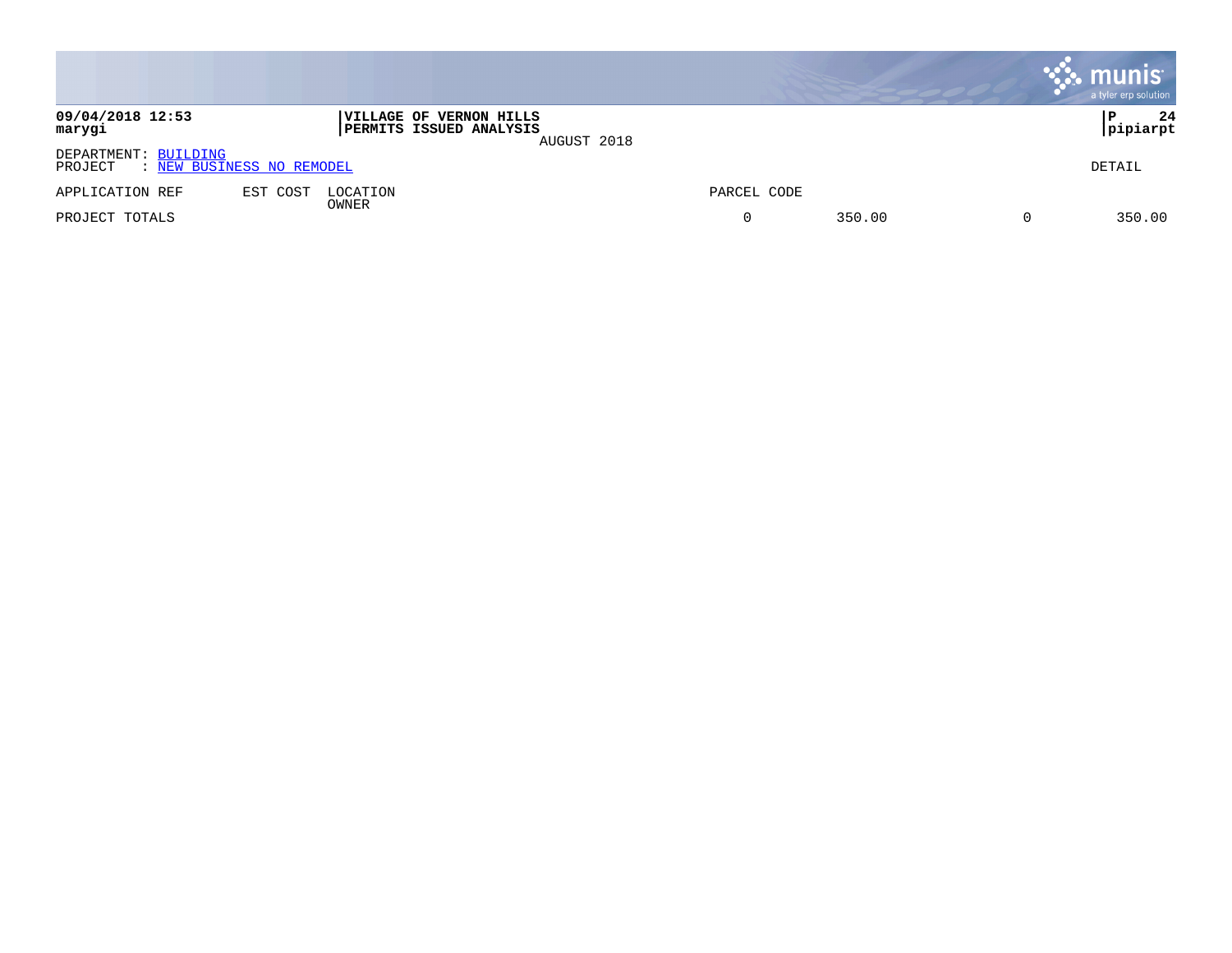|                                                                                                                                              |                                                                                                                                       |                                                        |             |                                                            |                |                                                              | munis<br>a tyler erp solution |
|----------------------------------------------------------------------------------------------------------------------------------------------|---------------------------------------------------------------------------------------------------------------------------------------|--------------------------------------------------------|-------------|------------------------------------------------------------|----------------|--------------------------------------------------------------|-------------------------------|
| 09/04/2018 12:53<br>marygi                                                                                                                   |                                                                                                                                       | VILLAGE OF VERNON HILLS<br>PERMITS ISSUED ANALYSIS     |             |                                                            |                |                                                              | 25<br>IΡ<br> pipiarpt         |
| DEPARTMENT: BUILDING<br>PROJECT<br>$\therefore$ DECK                                                                                         |                                                                                                                                       |                                                        | AUGUST 2018 |                                                            |                |                                                              | DETAIL                        |
| APPLICATION REF                                                                                                                              | EST COST LOCATION<br>OWNER                                                                                                            |                                                        |             | PARCEL CODE                                                |                |                                                              |                               |
| 2703                                                                                                                                         | 101 HASTINGS CT<br>13,000                                                                                                             | MR & MRS MICHAEL DRAGILEV                              |             | 1132406004                                                 |                |                                                              |                               |
| PERMIT NUMBER<br>TYPE<br>MU2704<br><b>DECK</b><br>DESC OF WORK:<br>REPLACE EXISTING DECK                                                     | STATUS<br>ISSUED                                                                                                                      | ISSUED EXPIRES<br>EST COST<br>13,000 08/03/18 08/30/19 |             | PERMITS 08/01/18 - 08/31/18<br>EST VALUE<br>$\overline{0}$ | FEES<br>130.00 | PERMITS YEAR TO DATE<br>EST VALUE<br>$\Omega$                | FEES<br>130.00                |
| PARTIES INVOLVED:<br>APPLICANT EDWARD RINGMASTER JR<br>GC.<br>GC<br>OWNER<br>PAYER<br>PAYER                                                  | EDWARD RINGMASTER JR<br>MASTER CRAFT & DESIGN CORP<br>MR & MRS MICHAEL DRAGILEV<br>EDWARD RINGMASTER JR<br>MASTER CRAFT & DESIGN CORP |                                                        |             |                                                            |                |                                                              |                               |
| APPLICATION TOTALS                                                                                                                           |                                                                                                                                       |                                                        |             |                                                            | 130.00         |                                                              | 130.00                        |
| 2742                                                                                                                                         | 6,812 1009 CHATHAM PL<br><b>KENRIC B BROWN</b>                                                                                        |                                                        |             | 1132407032                                                 |                |                                                              |                               |
| TYPE<br>PERMIT NUMBER<br>MU2715<br><b>DECK</b><br>DESC OF WORK:<br>DECK                                                                      | <b>STATUS</b><br>ISSUED                                                                                                               | EST COST<br>ISSUED EXPIRES<br>6,812 08/06/18 08/24/19  |             | PERMITS 08/01/18 - 08/31/18<br>EST VALUE<br>$\Omega$       | FEES<br>68.12  | PERMITS YEAR TO DATE<br>EST VALUE<br>$\overline{0}$          | FEES<br>68.12                 |
| PARTIES INVOLVED:<br>APPLICANT<br>KENRIC B BROWN<br>CARPENTER<br>KENRIC B BROWN<br>GC.<br>KENRIC B BROWN<br>OWNER<br>PAYER<br>KENRIC B BROWN | <b>GORSLINE DEVELOPMENT</b>                                                                                                           |                                                        |             |                                                            |                |                                                              |                               |
| APPLICATION TOTALS                                                                                                                           |                                                                                                                                       |                                                        |             |                                                            | 68.12          |                                                              | 68.12                         |
| 2744                                                                                                                                         | 3,000<br>300 SOUTHFIELD DR<br><b>ROD LAUREANO</b>                                                                                     |                                                        |             | 1506401050                                                 |                |                                                              |                               |
| PERMIT NUMBER<br>TYPE<br>MU2729<br><b>DECK</b><br>DESC OF WORK:<br>DECK                                                                      | <b>STATUS</b><br>ISSUED                                                                                                               | EST COST<br>ISSUED EXPIRES<br>3,000 08/08/18 08/24/19  |             | PERMITS 08/01/18 - 08/31/18<br>EST VALUE<br>$\overline{0}$ | FEES<br>50.00  | PERMITS YEAR TO DATE<br>EST VALUE<br>$\overline{\mathbf{0}}$ | FEES<br>50.00                 |
| PARTIES INVOLVED:<br>APPLICANT ROD LAUREANO<br>CARPENTER ROD LAUREANO<br>GC<br>ROD LAUREANO<br>OWNER<br>ROD LAUREANO                         |                                                                                                                                       |                                                        |             |                                                            |                |                                                              |                               |

**Contract**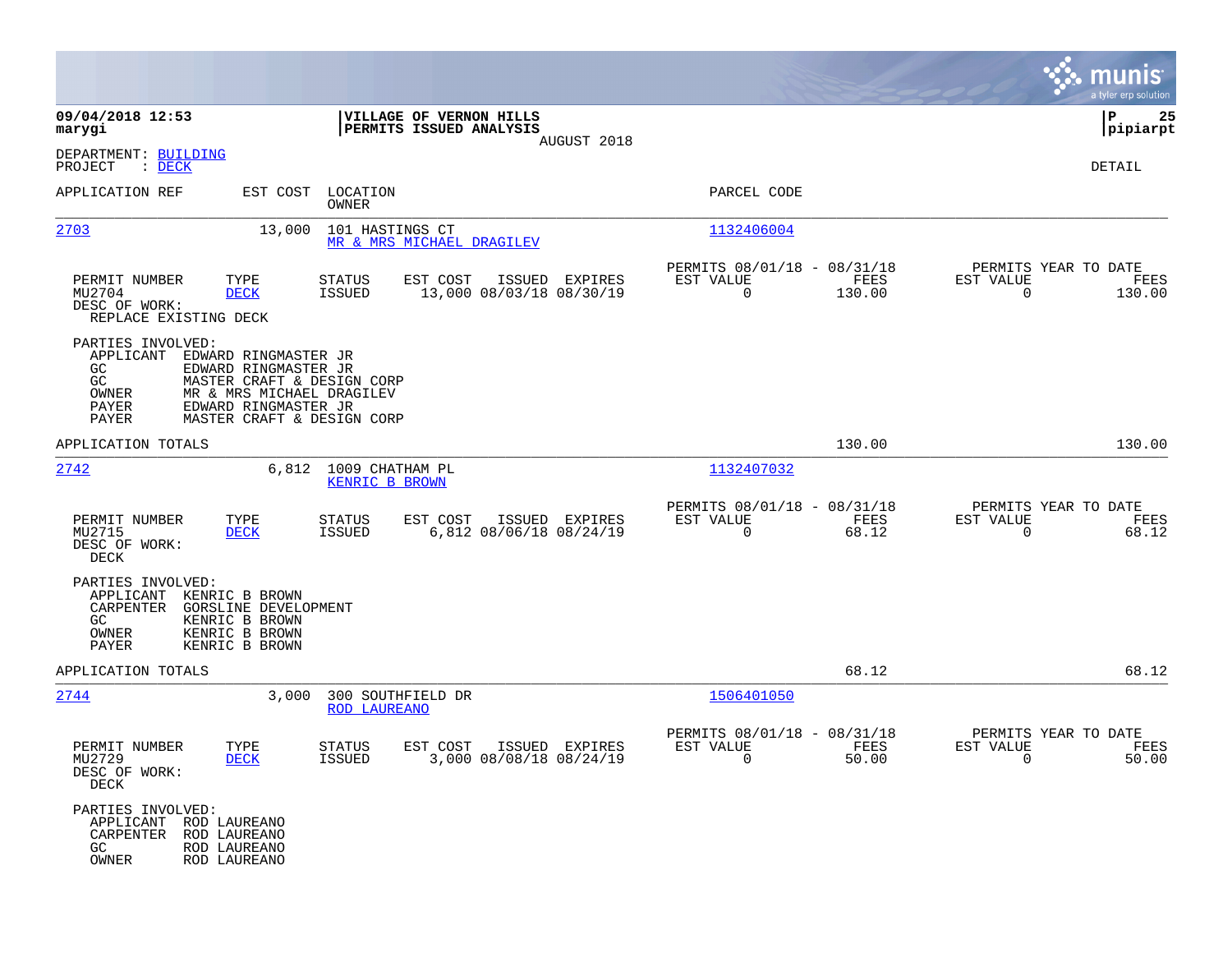|                                                                                                                                                                                            |                                                                              | munis<br>a tyler erp solution                                  |
|--------------------------------------------------------------------------------------------------------------------------------------------------------------------------------------------|------------------------------------------------------------------------------|----------------------------------------------------------------|
| 09/04/2018 12:53<br>VILLAGE OF VERNON HILLS<br>PERMITS ISSUED ANALYSIS<br>marygi<br>AUGUST 2018                                                                                            |                                                                              | P<br>26<br> pipiarpt                                           |
| DEPARTMENT: BUILDING<br>PROJECT<br>: DECK                                                                                                                                                  |                                                                              | <b>DETAIL</b>                                                  |
| APPLICATION REF<br>EST COST<br>LOCATION<br>OWNER                                                                                                                                           | PARCEL CODE                                                                  |                                                                |
| PAYER<br>ROD LAUREANO                                                                                                                                                                      |                                                                              |                                                                |
| APPLICATION TOTALS                                                                                                                                                                         | 50.00                                                                        | 50.00                                                          |
| 2750<br>7,950<br>125 MARIMAC LN<br><b>JASON &amp; SYBIL FOWLER</b>                                                                                                                         | 1508209011                                                                   |                                                                |
| TYPE<br>PERMIT NUMBER<br><b>STATUS</b><br>EST COST<br>ISSUED EXPIRES<br>7,950 08/21/18 08/30/19<br>MU2796<br><b>DECK</b><br><b>ISSUED</b><br>DESC OF WORK:<br>DECK                         | PERMITS 08/01/18 - 08/31/18<br>EST VALUE<br>FEES<br>79.50<br>$\mathbf 0$     | PERMITS YEAR TO DATE<br>EST VALUE<br>FEES<br>79.50<br>$\Omega$ |
| PARTIES INVOLVED:<br>APPLICANT<br>WOODRIDGE BUILDERS<br>CARPENTER<br>WOODRIDGE BUILDERS<br>GC<br>WOODRIDGE BUILDERS<br>OWNER<br>JASON & SYBIL FOWLER<br><b>PAYER</b><br>WOODRIDGE BUILDERS |                                                                              |                                                                |
| APPLICATION TOTALS                                                                                                                                                                         | 79.50                                                                        | 79.50                                                          |
| 2757<br>203 ANNAPOLIS DR<br>4,200<br>DANNY R MIVELAZ                                                                                                                                       | 1505410022                                                                   |                                                                |
| EST COST<br>ISSUED EXPIRES<br>PERMIT NUMBER<br>TYPE<br>STATUS<br>4,200 08/10/18 09/04/19<br>MU2746<br><b>DECK</b><br><b>ISSUED</b><br>DESC OF WORK:<br>DECK                                | PERMITS 08/01/18 - 08/31/18<br><b>FEES</b><br>EST VALUE<br>$\Omega$<br>50.00 | PERMITS YEAR TO DATE<br>EST VALUE<br>FEES<br>$\Omega$<br>50.00 |
| PARTIES INVOLVED:<br>APPLICANT<br>DANNY R MIVELAZ<br>CARPENTER<br>DANNY R MIVELAZ<br>DANNY R MIVELAZ<br>GC.<br>OWNER<br>DANNY R MIVELAZ<br>PAYER<br>DANNY R MIVELAZ                        |                                                                              |                                                                |
| APPLICATION TOTALS<br>PROJECT TOTALS                                                                                                                                                       | 50.00<br>$\mathbf 0$<br>377.62                                               | 50.00<br>377.62<br>$\Omega$                                    |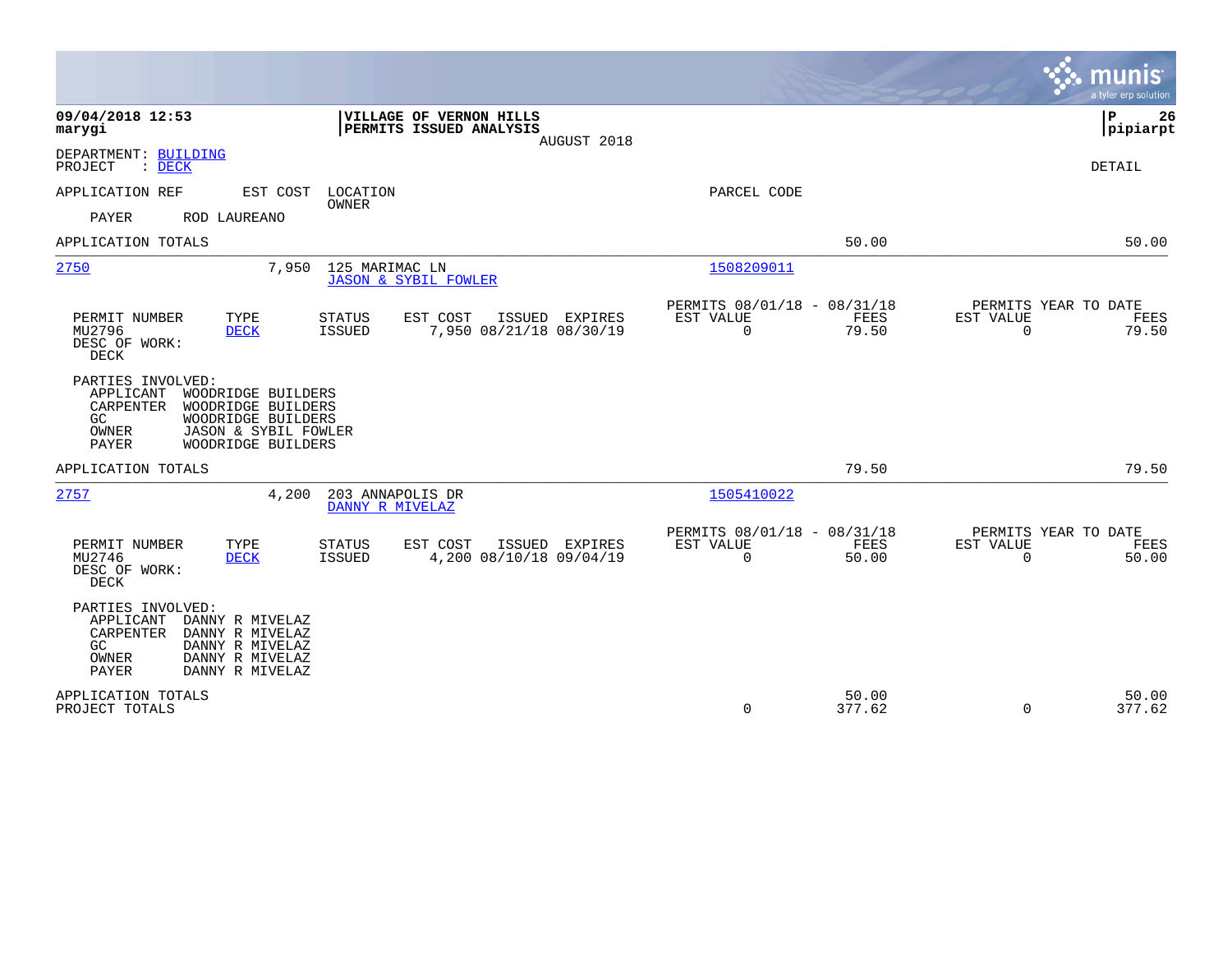|                                                                                                                                                              |                                                                                   |                                                                           | munis<br>a tyler erp solution                                         |
|--------------------------------------------------------------------------------------------------------------------------------------------------------------|-----------------------------------------------------------------------------------|---------------------------------------------------------------------------|-----------------------------------------------------------------------|
| 09/04/2018 12:53<br>marygi                                                                                                                                   | VILLAGE OF VERNON HILLS<br>PERMITS ISSUED ANALYSIS<br>AUGUST 2018                 |                                                                           | l P<br>27<br> pipiarpt                                                |
| DEPARTMENT: BUILDING<br>: DRIVEWAY<br>PROJECT                                                                                                                |                                                                                   |                                                                           | <b>DETAIL</b>                                                         |
| APPLICATION REF<br>EST COST                                                                                                                                  | LOCATION<br>OWNER                                                                 | PARCEL CODE                                                               |                                                                       |
| 2653                                                                                                                                                         | 38,380<br>PINEHURST DRIVE<br><b>PLACEHOLDER</b>                                   | 1133112001                                                                |                                                                       |
| PERMIT NUMBER<br>TYPE<br>MU2718<br><b>DRVWY</b><br>DESC OF WORK:<br>DRIVEWAYS: 10 BUILDINGS                                                                  | <b>STATUS</b><br>EST COST<br>ISSUED EXPIRES<br>38,380 08/07/18 08/27/19<br>ISSUED | PERMITS 08/01/18 - 08/31/18<br>EST VALUE<br>FEES<br>$\mathbf 0$<br>383.80 | PERMITS YEAR TO DATE<br>EST VALUE<br>FEES<br>$\overline{0}$<br>383.80 |
| PARTIES INVOLVED:<br>APPLICANT DUBOIS PAVING COMPANY<br>GC<br>DUBOIS PAVING COMPANY<br>PLACEHOLDER<br>OWNER                                                  |                                                                                   |                                                                           |                                                                       |
| APPLICATION TOTALS                                                                                                                                           |                                                                                   | 383.80                                                                    | 383.80                                                                |
| 2656                                                                                                                                                         | 7,295<br>1100 EISENHOWER CT<br><b>PLACEHOLDER</b>                                 | 1132306128                                                                |                                                                       |
| PERMIT NUMBER<br>TYPE<br>MU2717<br><b>DRVWY</b><br>DESC OF WORK:<br>DRIVEWAY: 1100-1104                                                                      | EST COST<br><b>STATUS</b><br>ISSUED EXPIRES<br>ISSUED<br>7,295 08/07/18 08/17/19  | PERMITS 08/01/18 - 08/31/18<br>EST VALUE<br>FEES<br>0<br>72.95            | PERMITS YEAR TO DATE<br>EST VALUE<br>FEES<br>$\overline{0}$<br>72.95  |
| PARTIES INVOLVED:<br>APPLICANT DUBOIS PAVING COMPANY<br>GC.<br>DUBOIS PAVING COMPANY<br>OWNER<br>PLACEHOLDER                                                 |                                                                                   |                                                                           |                                                                       |
| APPLICATION TOTALS                                                                                                                                           |                                                                                   | 72.95                                                                     | 72.95                                                                 |
| 2726                                                                                                                                                         | 5,944<br>1131 WARREN LN<br><b>ROMAN ZILBER</b>                                    | 1506404002                                                                |                                                                       |
| TYPE<br>PERMIT NUMBER<br>MU2707<br><b>DRVWY</b><br>DESC OF WORK:<br>DRIVEWAY & SIDEWALK                                                                      | <b>STATUS</b><br>EST COST<br>ISSUED EXPIRES<br>5,944 08/03/18 08/03/19<br>ISSUED  | PERMITS 08/01/18 - 08/31/18<br>FEES<br>EST VALUE<br>$\mathbf 0$<br>59.44  | PERMITS YEAR TO DATE<br>EST VALUE<br>FEES<br>$\overline{0}$<br>59.44  |
| PARTIES INVOLVED:<br>APPLICANT LUDWIG CONCRETE<br>CONCRETE<br>LUDWIG CONCRETE<br>GC.<br>LUDWIG CONCRETE<br>ROMAN ZILBER<br>OWNER<br>PAYER<br>LUDWIG CONCRETE |                                                                                   |                                                                           |                                                                       |
| APPLICATION TOTALS                                                                                                                                           |                                                                                   | 59.44                                                                     | 59.44                                                                 |
| 2740                                                                                                                                                         | 7,000 1743 LOCKE LN                                                               | 1129313009                                                                |                                                                       |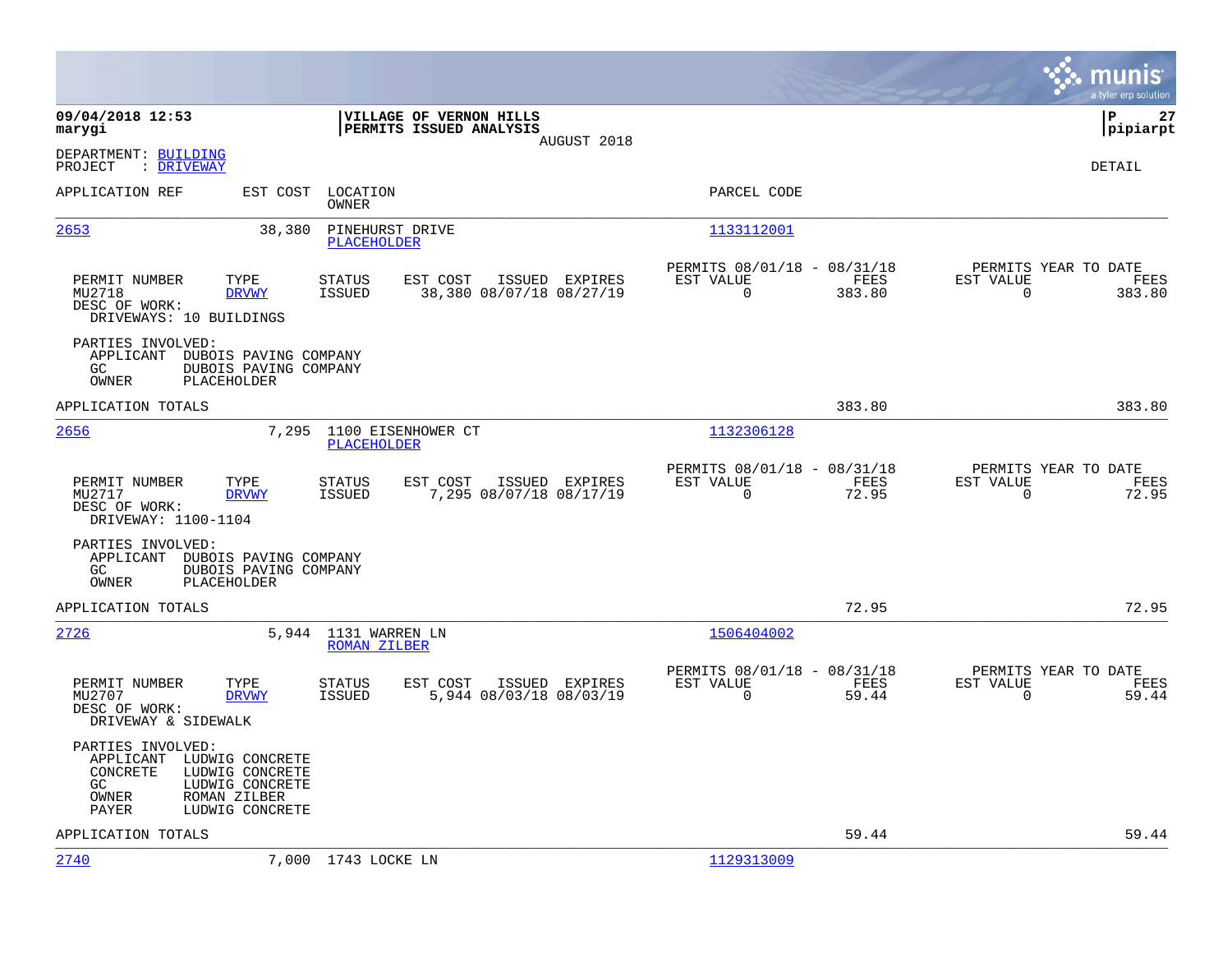|                                                                                                                                                    |                                                                                                                                                         |                               |                                                      |               | munis<br>a tyler erp solution                 |                 |
|----------------------------------------------------------------------------------------------------------------------------------------------------|---------------------------------------------------------------------------------------------------------------------------------------------------------|-------------------------------|------------------------------------------------------|---------------|-----------------------------------------------|-----------------|
| 09/04/2018 12:53<br>marygi                                                                                                                         | VILLAGE OF VERNON HILLS<br>PERMITS ISSUED ANALYSIS<br>HADI & MOJDEH RAHIMI                                                                              |                               |                                                      |               | l P                                           | 28<br> pipiarpt |
| PERMIT NUMBER<br>TYPE                                                                                                                              | STATUS<br>EST COST                                                                                                                                      | ISSUED EXPIRES<br>AUGUST 2018 | PERMITS 08/01/18 - 08/31/18<br>EST VALUE             | FEES          | PERMITS YEAR TO DATE<br>EST VALUE             | FEES            |
| DEPARTMENT: BUILDING<br>PROJECT<br>: DRIVEWAY                                                                                                      |                                                                                                                                                         |                               |                                                      |               | DETAIL                                        |                 |
| APPLICATION REF                                                                                                                                    | EST COST<br>LOCATION                                                                                                                                    |                               | PARCEL CODE                                          |               |                                               |                 |
| MU2699<br><b>DRVWY</b><br>DESC OF WORK:<br>DRIVEWAY & WALKWAY                                                                                      | OWNER<br>COMPLT<br>7,000 08/03/18 08/23/19                                                                                                              |                               | $\mathbf 0$                                          | 70.00         | $\Omega$                                      | 70.00           |
| PARTIES INVOLVED:<br>APPLICANT<br>SAL & SONS PAVING<br>CONCRETE<br>SAL & SONS PAVING<br>SAL & SONS PAVING<br>GC<br>HADI & MOJDEH RAHIMI<br>OWNER   |                                                                                                                                                         |                               |                                                      |               |                                               |                 |
| APPLICATION TOTALS                                                                                                                                 |                                                                                                                                                         |                               |                                                      | 70.00         |                                               | 70.00           |
| 2780                                                                                                                                               | 6,500<br>103 BIRMINGHAM PL<br>VLADYMYR & VALENTYNA BABIN                                                                                                |                               | 1504303075                                           |               |                                               |                 |
| PERMIT NUMBER<br>TYPE<br>MU2751<br><b>PATIO</b><br>DESC OF WORK:<br>PATIO / DRIVEWAY<br>CHANGED TO DRIVEWAY ONLY<br>PARTIES INVOLVED:<br>APPLICANT | EST COST<br>STATUS<br><b>ISSUED</b><br>6,500 08/13/18 08/31/19<br>VLADYMYR & VALENTYNA BABIN                                                            | ISSUED EXPIRES                | PERMITS 08/01/18 - 08/31/18<br>EST VALUE<br>$\Omega$ | FEES<br>65.00 | PERMITS YEAR TO DATE<br>EST VALUE<br>$\Omega$ | FEES<br>65.00   |
| GC<br>OWNER<br>PAYER                                                                                                                               | VLADYMYR & VALENTYNA BABIN<br>VLADYMYR & VALENTYNA BABIN<br>VLADYMYR & VALENTYNA BABIN                                                                  |                               |                                                      |               |                                               |                 |
| APPLICATION TOTALS                                                                                                                                 |                                                                                                                                                         |                               |                                                      | 65.00         |                                               | 65.00           |
| 2785                                                                                                                                               | 2,200<br>7 WARRINGTON RD<br>JUSTYNA & TOMASZ SIEMIENIAK                                                                                                 |                               | 1504105004                                           |               |                                               |                 |
| PERMIT NUMBER<br>TYPE<br>MU2763<br><b>DRVWY</b><br>DESC OF WORK:                                                                                   | STATUS<br>EST COST<br><b>ISSUED</b><br>2,200 08/13/18 08/13/19<br>DRIVEWAY, WALKWAY, SMALL SLAB AT GARAGE DOOR                                          | ISSUED EXPIRES                | PERMITS 08/01/18 - 08/31/18<br>EST VALUE<br>$\Omega$ | FEES<br>50.00 | PERMITS YEAR TO DATE<br>EST VALUE<br>$\Omega$ | FEES<br>50.00   |
| PARTIES INVOLVED:<br>APPLICANT<br>CONCRETE<br>GC.<br>OWNER<br>PAYER                                                                                | JUSTYNA & TOMASZ SIEMIENIAK<br>JUSTYNA & TOMASZ SIEMIENIAK<br>JUSTYNA & TOMASZ SIEMIENIAK<br>JUSTYNA & TOMASZ SIEMIENIAK<br>JUSTYNA & TOMASZ SIEMIENIAK |                               |                                                      |               |                                               |                 |
| APPLICATION TOTALS                                                                                                                                 |                                                                                                                                                         |                               |                                                      | 50.00         |                                               | 50.00           |
| 2832                                                                                                                                               | 2,500<br>289 HUNTER CT                                                                                                                                  |                               | 1506405019                                           |               |                                               |                 |

**College**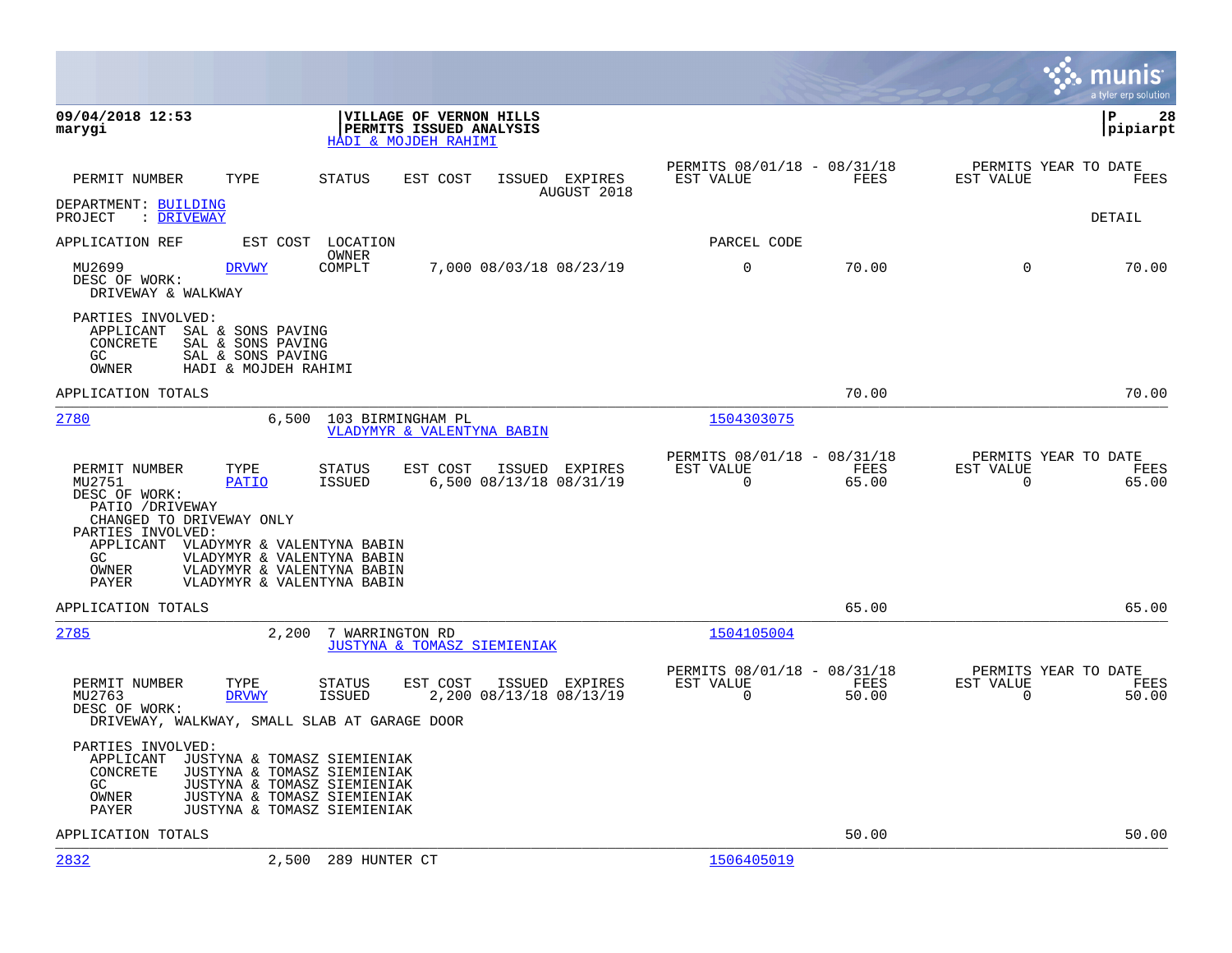|                                                                                                                                      |                                                                                                                                                      |                                           |                                                         |               |                                                  | munis<br>a tyler erp solution |
|--------------------------------------------------------------------------------------------------------------------------------------|------------------------------------------------------------------------------------------------------------------------------------------------------|-------------------------------------------|---------------------------------------------------------|---------------|--------------------------------------------------|-------------------------------|
| 09/04/2018 12:53<br>marygi                                                                                                           | VILLAGE OF VERNON HILLS<br>PERMITS ISSUED ANALYSIS<br>PRASAD K & SHARAVANTHI K RAO                                                                   |                                           |                                                         |               |                                                  | 29<br>l P<br> pipiarpt        |
| PERMIT NUMBER<br>TYPE                                                                                                                | STATUS<br>EST COST                                                                                                                                   | ISSUED EXPIRES<br>AUGUST 2018             | PERMITS 08/01/18 - 08/31/18<br>EST VALUE                | FEES          | PERMITS YEAR TO DATE<br>EST VALUE                | FEES                          |
| DEPARTMENT: BUILDING<br>PROJECT<br>: DRIVEWAY                                                                                        |                                                                                                                                                      |                                           |                                                         |               |                                                  | DETAIL                        |
| APPLICATION REF<br>EST COST                                                                                                          | LOCATION                                                                                                                                             |                                           | PARCEL CODE                                             |               |                                                  |                               |
| MU2795<br><b>DRVWY</b><br>DESC OF WORK:<br>DRIVEWAY                                                                                  | OWNER<br><b>ISSUED</b>                                                                                                                               | 2,500 08/21/18 08/21/19                   | $\mathbf 0$                                             | 50.00         | $\Omega$                                         | 50.00                         |
| PARTIES INVOLVED:<br>APPLICANT<br>GC.<br>OWNER<br>PAYER                                                                              | PRASAD K & SHARAVANTHI K RAO<br>AMERICAN ASPHALT MAINTENANCE INC<br>PRASAD K & SHARAVANTHI K RAO<br>AMERICAN ASPHALT MAINTENANCE INC                 |                                           |                                                         |               |                                                  |                               |
| APPLICATION TOTALS                                                                                                                   |                                                                                                                                                      |                                           |                                                         | 50.00         |                                                  | 50.00                         |
| 2835                                                                                                                                 | 2,500<br>305 COURT OF ELM<br><b>JUAN CELON</b>                                                                                                       |                                           | 1508108045                                              |               |                                                  |                               |
| PERMIT NUMBER<br>TYPE<br>MU2845<br><b>DRVWY</b><br>DESC OF WORK:<br>DRIVEWAY, APRON, WALKWAY, STOOP                                  | STATUS<br>EST COST<br><b>ISSUED</b>                                                                                                                  | ISSUED EXPIRES<br>2,500 08/28/18 08/28/19 | PERMITS 08/01/18 - 08/31/18<br>EST VALUE<br>$\mathbf 0$ | FEES<br>50.00 | PERMITS YEAR TO DATE<br>EST VALUE<br>$\Omega$    | FEES<br>50.00                 |
| PARTIES INVOLVED:<br>APPLICANT<br>JUAN CELON<br><b>JUAN CELON</b><br>GC.<br>OWNER<br><b>JUAN CELON</b><br><b>JUAN CELON</b><br>PAYER |                                                                                                                                                      |                                           |                                                         |               |                                                  |                               |
| APPLICATION TOTALS                                                                                                                   |                                                                                                                                                      |                                           |                                                         | 50.00         |                                                  | 50.00                         |
| 2842                                                                                                                                 | 630S HADDON CIR<br>2,400<br>RALPH B & DEBORAH S WYETH                                                                                                |                                           | 1508401038                                              |               |                                                  |                               |
| PERMIT NUMBER<br>TYPE<br>MU2798<br><b>DRVWY</b><br>DESC OF WORK:<br>DRIVEWAY                                                         | <b>STATUS</b><br>EST COST<br><b>ISSUED</b>                                                                                                           | ISSUED EXPIRES<br>2,400 08/21/18 08/21/19 | PERMITS 08/01/18 - 08/31/18<br>EST VALUE<br>$\mathbf 0$ | FEES<br>50.00 | PERMITS YEAR TO DATE<br>EST VALUE<br>$\mathbf 0$ | FEES<br>50.00                 |
| PARTIES INVOLVED:<br>APPLICANT<br>GC.<br>$\rm GC$<br>OWNER<br>PAYER                                                                  | RALPH B & DEBORAH S WYETH<br>AMERICAN ASPHALT MAINTENANCE INC<br>RALPH B & DEBORAH S WYETH<br>RALPH B & DEBORAH S WYETH<br>RALPH B & DEBORAH S WYETH |                                           |                                                         |               |                                                  |                               |
| APPLICATION TOTALS                                                                                                                   |                                                                                                                                                      |                                           |                                                         | 50.00         |                                                  | 50.00                         |
| 2868                                                                                                                                 | 2,650 161 SHEFFIELD LN                                                                                                                               |                                           | 1508409013                                              |               |                                                  |                               |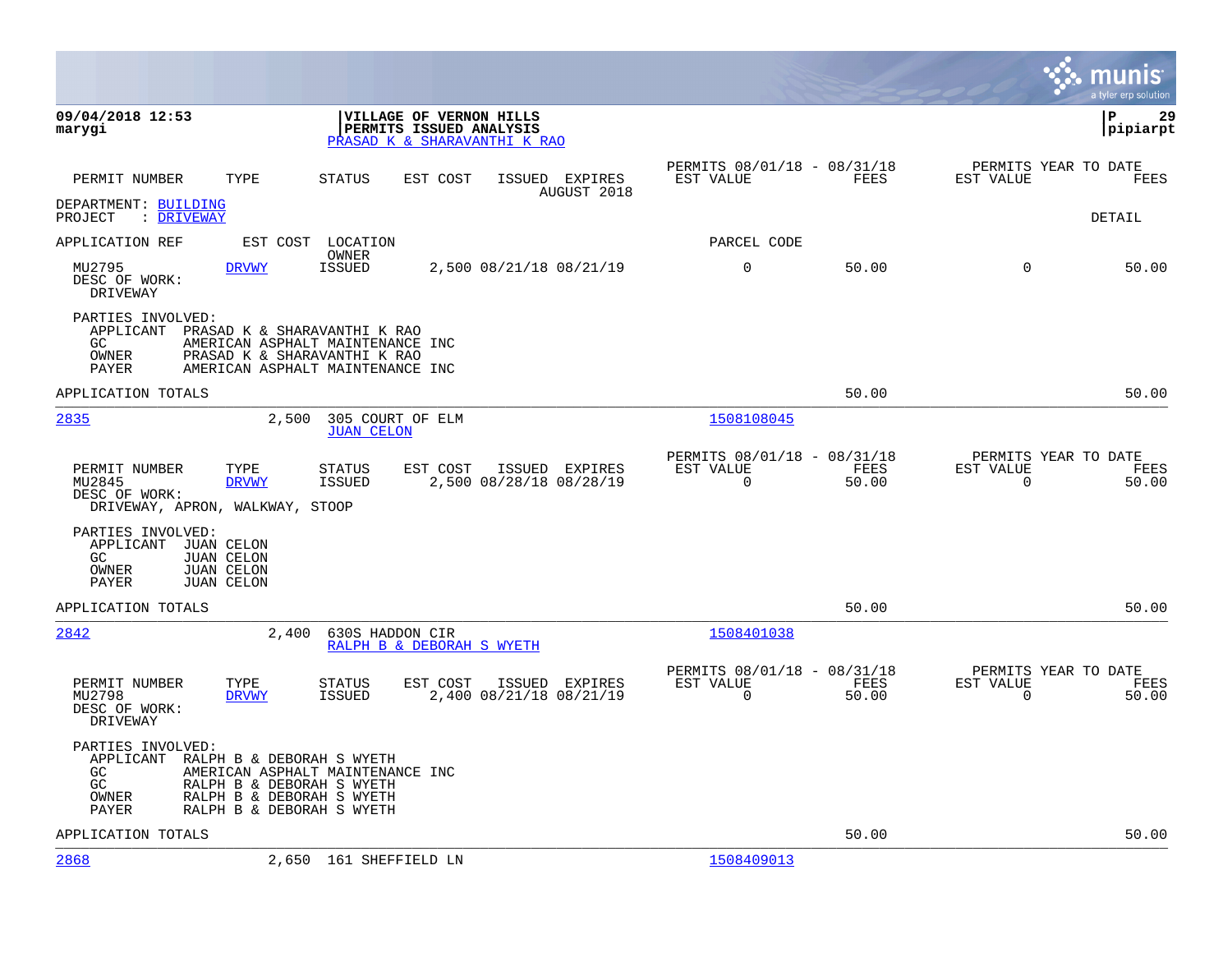|                                                                                                                                                                                                                              |                                                                       | munis<br>a tyler erp solution                                                |
|------------------------------------------------------------------------------------------------------------------------------------------------------------------------------------------------------------------------------|-----------------------------------------------------------------------|------------------------------------------------------------------------------|
| 09/04/2018 12:53<br><b>VILLAGE OF VERNON HILLS</b><br>PERMITS ISSUED ANALYSIS<br>marygi<br><b>GREGORY J &amp; JEANINE L CLARK</b>                                                                                            |                                                                       | ΙP<br>30<br> pipiarpt                                                        |
| PERMIT NUMBER<br>TYPE<br><b>STATUS</b><br>EST COST<br>ISSUED EXPIRES<br>AUGUST 2018                                                                                                                                          | PERMITS 08/01/18 - 08/31/18<br>EST VALUE<br>FEES                      | PERMITS YEAR TO DATE<br>EST VALUE<br>FEES                                    |
| DEPARTMENT: BUILDING<br>PROJECT<br>: DRIVEWAY                                                                                                                                                                                |                                                                       | DETAIL                                                                       |
| EST COST LOCATION<br>APPLICATION REF                                                                                                                                                                                         | PARCEL CODE                                                           |                                                                              |
| OWNER<br>MU2864<br><b>ISSUED</b><br>2,650 08/29/18 08/29/19<br><b>DRVWY</b><br>DESC OF WORK:<br><b>DRIVEWAY</b>                                                                                                              | $\mathbf 0$<br>50.00                                                  | $\Omega$<br>50.00                                                            |
| PARTIES INVOLVED:<br>APPLICANT<br>GREGORY J & JEANINE L CLARK<br>GC<br>AMERICAN ASPHALT MAINTENANCE INC<br>GC<br>GREGORY J & JEANINE L CLARK<br>GREGORY J & JEANINE L CLARK<br>OWNER<br>PAYER<br>GREGORY J & JEANINE L CLARK |                                                                       |                                                                              |
| APPLICATION TOTALS                                                                                                                                                                                                           | 50.00                                                                 | 50.00                                                                        |
| 2892<br>1667 STANWICH RD<br>3,500<br>EDWARD P GARCIA                                                                                                                                                                         | 1129314005                                                            |                                                                              |
| PERMIT NUMBER<br>EST COST<br>ISSUED EXPIRES<br>TYPE<br><b>STATUS</b><br>MU2888<br>3,500 08/31/18 08/31/19<br><b>DRVWY</b><br>ISSUED<br>DESC OF WORK:<br>PARTIAL DRIVEWAY REPAIR                                              | PERMITS 08/01/18 - 08/31/18<br>EST VALUE<br><b>FEES</b><br>0<br>50.00 | PERMITS YEAR TO DATE<br><b>EST VALUE</b><br><b>FEES</b><br>$\Omega$<br>50.00 |
| PARTIES INVOLVED:<br>APPLICANT<br>MARTIN LANDSCAPING INC<br>GC<br>MARTIN LANDSCAPING INC<br>OWNER<br>EDWARD P GARCIA<br>PAYER<br>MARTIN LANDSCAPING INC                                                                      |                                                                       |                                                                              |
| APPLICATION TOTALS<br>PROJECT TOTALS                                                                                                                                                                                         | 50.00<br>$\Omega$<br>951.19                                           | 50.00<br>951.19<br>$\Omega$                                                  |

the property of the control of

and the contract of the contract of the contract of the contract of the contract of the contract of the contract of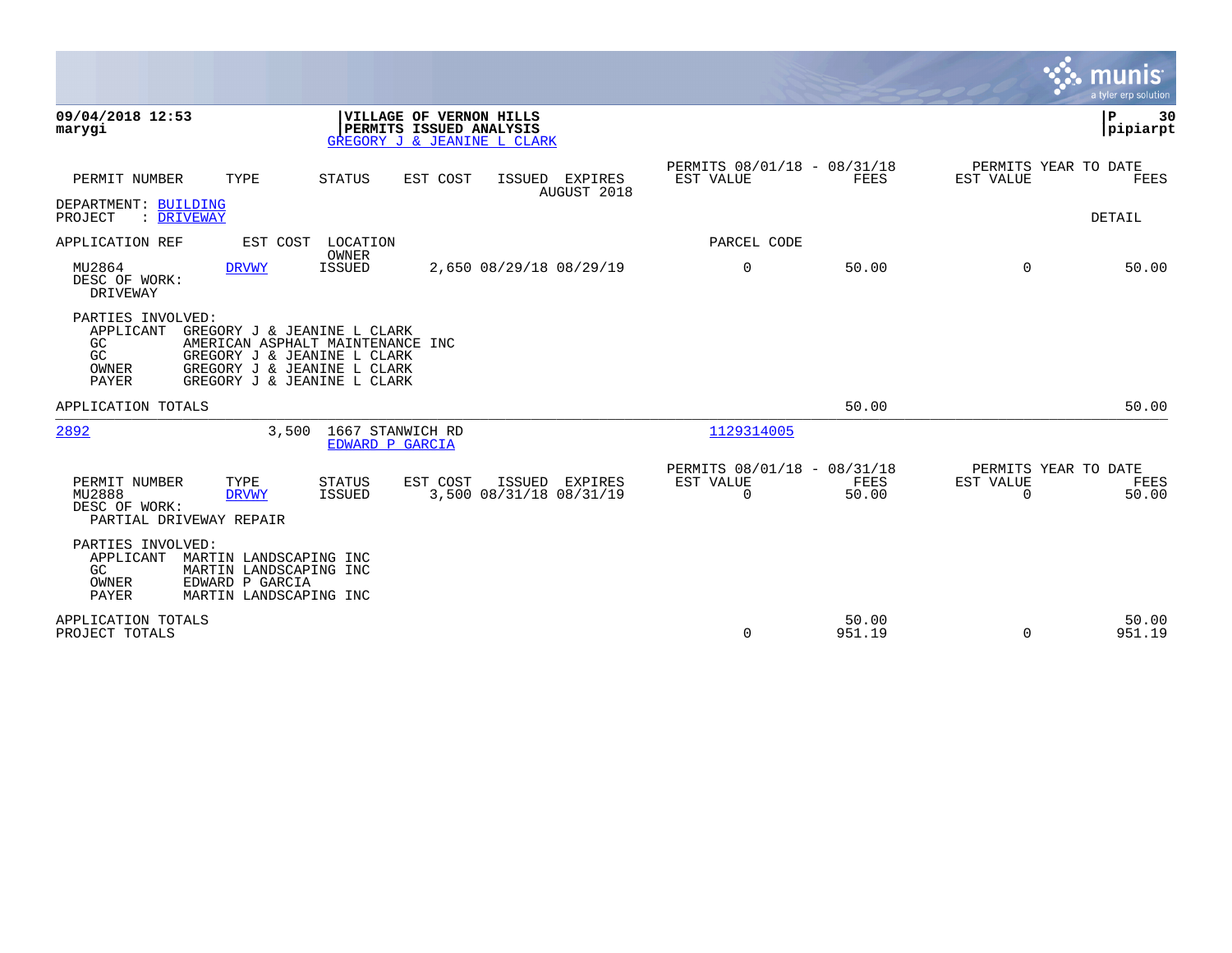|                                                                                                                                                                                                      |                                                                        | munis<br>a tyler erp solution                                   |
|------------------------------------------------------------------------------------------------------------------------------------------------------------------------------------------------------|------------------------------------------------------------------------|-----------------------------------------------------------------|
| 09/04/2018 12:53<br>VILLAGE OF VERNON HILLS<br>marygi<br>PERMITS ISSUED ANALYSIS<br>AUGUST 2018                                                                                                      |                                                                        | P<br>31<br> pipiarpt                                            |
| DEPARTMENT: BUILDING<br>PROJECT<br>: ELEVATOR                                                                                                                                                        |                                                                        | DETAIL                                                          |
| APPLICATION REF<br>LOCATION<br>EST COST<br>OWNER                                                                                                                                                     | PARCEL CODE                                                            |                                                                 |
| 1938 LAKE CHARLES DR<br>2795<br>31,700<br>SHANE M COLLINS                                                                                                                                            | 1128302011                                                             |                                                                 |
| PERMIT NUMBER<br>TYPE<br><b>STATUS</b><br>EST COST<br>ISSUED EXPIRES<br>31,700 08/28/18 08/28/19<br>MU2843<br><b>ELEVATOR</b><br>ISSUED<br>DESC OF WORK:<br><b>ELEVATOR</b>                          | PERMITS 08/01/18 - 08/31/18<br>EST VALUE<br>FEES<br>$\Omega$<br>717.00 | PERMITS YEAR TO DATE<br>EST VALUE<br>FEES<br>717.00<br>$\Omega$ |
| PARTIES INVOLVED:<br>APPLICANT<br>EXTENDED HOME SERVICES<br>GC.<br>EXTENDED HOME SERVICES<br>OWNER<br>SHANE M COLLINS<br>PAYER<br>EXTENDED HOME SERVICES                                             |                                                                        |                                                                 |
| APPLICATION TOTALS                                                                                                                                                                                   | 717.00                                                                 | 717.00                                                          |
| 2822<br>1111 NORTH MILWAUKEE AVENUE<br>82,265<br><b>PLACEHOLDER</b>                                                                                                                                  | 1134302008                                                             |                                                                 |
| PERMIT NUMBER<br>TYPE<br><b>STATUS</b><br>EST COST<br>ISSUED EXPIRES<br>MU2808<br>82,265 08/22/18 08/22/19<br><b>ELEVATOR</b><br>ISSUED<br>DESC OF WORK:<br>1 ADDITIONAL HYDRALIC PASSENGER ELEVATOR | PERMITS 08/01/18 - 08/31/18<br>EST VALUE<br>FEES<br>$\Omega$<br>922.65 | PERMITS YEAR TO DATE<br>EST VALUE<br>FEES<br>922.65<br>$\Omega$ |
| PARTIES INVOLVED:<br>APPLICANT<br>OTIS ELEVATOR<br>GC<br>OTIS ELEVATOR<br>OCCUPANT<br>THE ATWORTH AT MELLODY FARM<br>OWNER<br>PLACEHOLDER<br>PAYER<br>OTIS ELEVATOR                                  |                                                                        |                                                                 |
| APPLICATION TOTALS<br>PROJECT TOTALS                                                                                                                                                                 | 922.65<br>$\mathbf 0$<br>1,639.65                                      | 922.65<br>$\Omega$<br>1,639.65                                  |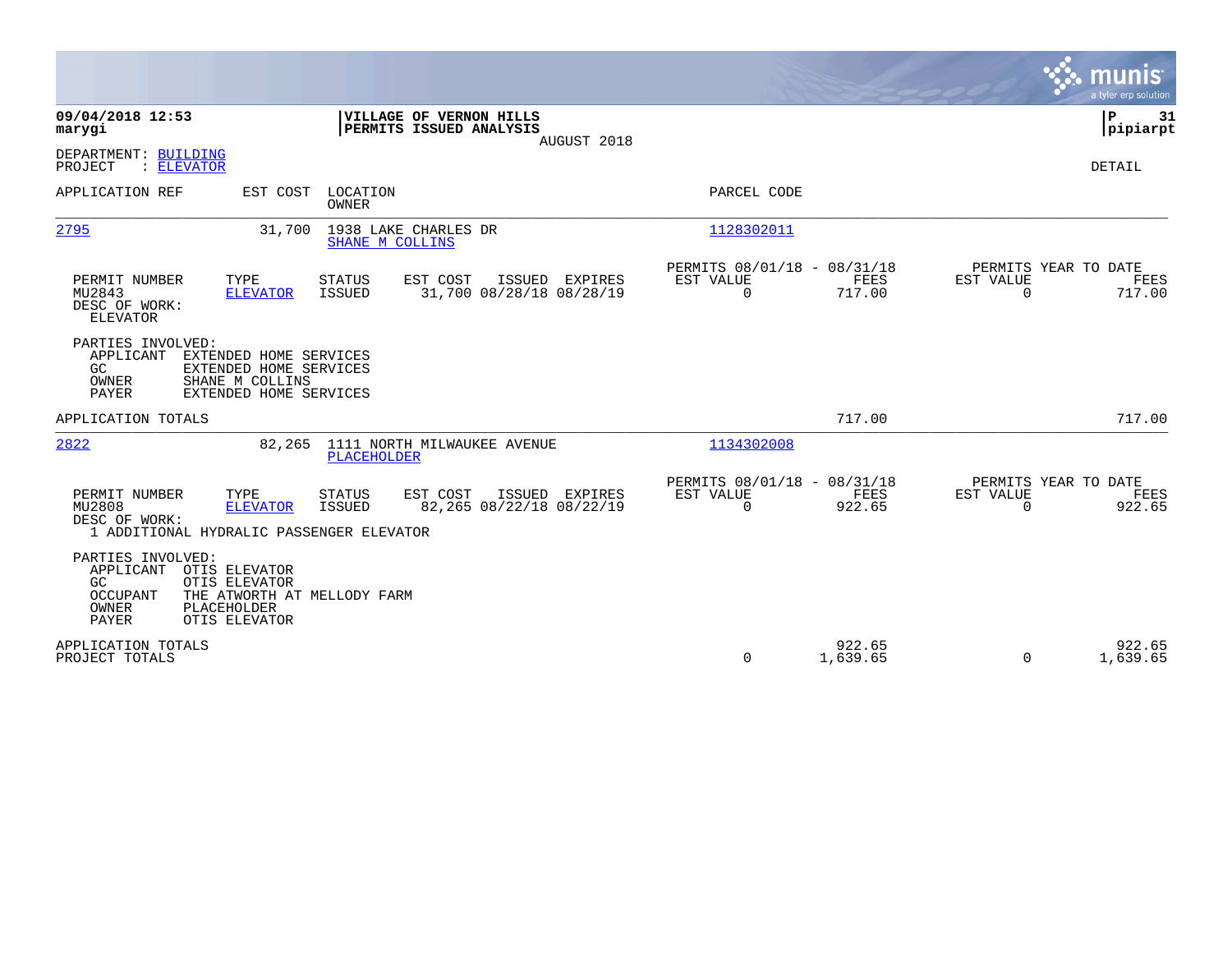|                                                                                |                                                                                                 |                                                                                                    |                         |                |                                                         |               |                                                  | munis<br>a tyler erp solution |
|--------------------------------------------------------------------------------|-------------------------------------------------------------------------------------------------|----------------------------------------------------------------------------------------------------|-------------------------|----------------|---------------------------------------------------------|---------------|--------------------------------------------------|-------------------------------|
| 09/04/2018 12:53<br>marygi                                                     |                                                                                                 | PERMITS ISSUED ANALYSIS                                                                            | VILLAGE OF VERNON HILLS |                |                                                         |               |                                                  | 32<br>IΡ<br> pipiarpt         |
| DEPARTMENT: BUILDING<br>$:$ FENCE<br>PROJECT                                   |                                                                                                 |                                                                                                    |                         | AUGUST 2018    |                                                         |               |                                                  | DETAIL                        |
| APPLICATION REF                                                                | EST COST                                                                                        | LOCATION<br>OWNER                                                                                  |                         |                | PARCEL CODE                                             |               |                                                  |                               |
| 2537                                                                           | 3,822                                                                                           | Grosse Pointe Townhomes<br>PLACEHOLDER                                                             |                         |                | 1506419001                                              |               |                                                  |                               |
| PERMIT NUMBER<br>MU2698<br>DESC OF WORK:<br>134' FENCE                         | TYPE<br><b>FENCE</b>                                                                            | <b>STATUS</b><br>EST COST<br><b>ISSUED</b>                                                         | 3,822 08/02/18 08/02/19 | ISSUED EXPIRES | PERMITS 08/01/18 - 08/31/18<br>EST VALUE<br>$\mathbf 0$ | FEES<br>50.00 | PERMITS YEAR TO DATE<br>EST VALUE<br>$\mathbf 0$ | FEES<br>50.00                 |
| PARTIES INVOLVED:<br>APPLICANT<br>FENCE<br>GC<br>PLACEHOLDER<br>OWNER<br>PAYER | PEERLESS ENTERPRISES                                                                            | THE CARRIAGES AT GROSSE POINTE<br>THE CARRIAGES AT GROSSE POINTE<br>THE CARRIAGES AT GROSSE POINTE |                         |                |                                                         |               |                                                  |                               |
| APPLICATION TOTALS                                                             |                                                                                                 |                                                                                                    |                         |                |                                                         | 50.00         |                                                  | 50.00                         |
| 2733                                                                           | 5,000                                                                                           | 115 APPIAN WAY<br>RICHARD MATHERS                                                                  |                         |                | 1505426006                                              |               |                                                  |                               |
| PERMIT NUMBER<br>MU2716<br>DESC OF WORK:<br>FENCE                              | TYPE<br><b>FENCE</b>                                                                            | <b>STATUS</b><br>EST COST<br><b>ISSUED</b>                                                         | 5,000 08/07/18 08/07/19 | ISSUED EXPIRES | PERMITS 08/01/18 - 08/31/18<br>EST VALUE<br>$\Omega$    | FEES<br>50.00 | PERMITS YEAR TO DATE<br>EST VALUE<br>$\mathbf 0$ | FEES<br>50.00                 |
| PARTIES INVOLVED:<br>APPLICANT<br>FENCE<br>GC<br>OWNER<br>PAYER                | RICHARD MATHERS<br>AZTEC FENCE COMPANY<br>RICHARD MATHERS<br>RICHARD MATHERS<br>RICHARD MATHERS |                                                                                                    |                         |                |                                                         |               |                                                  |                               |
| APPLICATION TOTALS                                                             |                                                                                                 |                                                                                                    |                         |                |                                                         | 50.00         |                                                  | 50.00                         |
| 2786                                                                           | 2,000                                                                                           | 576S HADDON CIR<br>LINDA EMMONS, TRUSTEE                                                           |                         |                | 1508401033                                              |               |                                                  |                               |
| PERMIT NUMBER<br>MU2747<br>DESC OF WORK:<br>FENCE                              | TYPE<br><b>FENCE</b>                                                                            | STATUS<br>EST COST<br><b>ISSUED</b>                                                                | 2,000 08/10/18 08/28/19 | ISSUED EXPIRES | PERMITS 08/01/18 - 08/31/18<br>EST VALUE<br>0           | FEES<br>50.00 | PERMITS YEAR TO DATE<br>EST VALUE<br>0           | FEES<br>50.00                 |
| PARTIES INVOLVED:<br>APPLICANT<br>FENCE<br>BRO'S FENCE<br>GC<br>OWNER<br>PAYER | CANDACE GELMAN<br>CANDACE GELMAN<br>LINDA EMMONS, TRUSTEE<br>CANDACE GELMAN                     |                                                                                                    |                         |                |                                                         |               |                                                  |                               |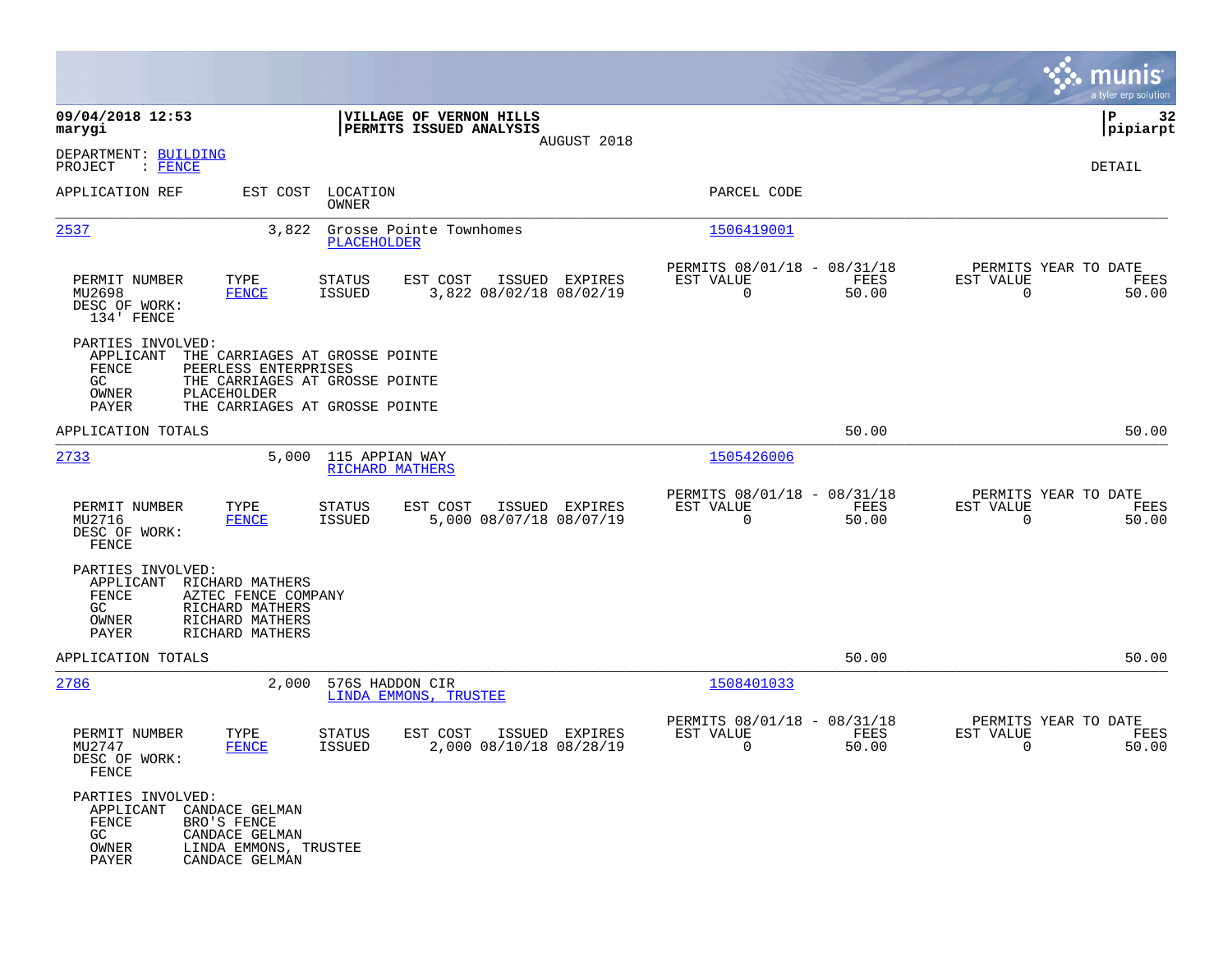|                                                                                                                              |                                                                                          |                                       |                                                    |                |                                                         |                      | munis                                         | a tyler erp solution |
|------------------------------------------------------------------------------------------------------------------------------|------------------------------------------------------------------------------------------|---------------------------------------|----------------------------------------------------|----------------|---------------------------------------------------------|----------------------|-----------------------------------------------|----------------------|
| 09/04/2018 12:53<br>marygi                                                                                                   |                                                                                          |                                       | VILLAGE OF VERNON HILLS<br>PERMITS ISSUED ANALYSIS | AUGUST 2018    |                                                         |                      | P                                             | 33<br> pipiarpt      |
| DEPARTMENT: BUILDING<br>: FENCE<br>PROJECT                                                                                   |                                                                                          |                                       |                                                    |                |                                                         |                      | <b>DETAIL</b>                                 |                      |
| APPLICATION REF                                                                                                              | EST COST                                                                                 | LOCATION<br>OWNER                     |                                                    |                | PARCEL CODE                                             |                      |                                               |                      |
| APPLICATION TOTALS                                                                                                           |                                                                                          |                                       |                                                    |                |                                                         | 50.00                |                                               | 50.00                |
| 2812                                                                                                                         | 7,800                                                                                    | 138 NORTH FIORE PKY<br>WENDY D WILLIS |                                                    |                | 1506407017                                              |                      |                                               |                      |
| PERMIT NUMBER<br>MU2835<br>DESC OF WORK:<br>FENCE                                                                            | TYPE<br><b>FENCE</b>                                                                     | STATUS<br><b>ISSUED</b>               | EST COST<br>ISSUED<br>7,800 08/27/18 08/31/19      | EXPIRES        | PERMITS 08/01/18 - 08/31/18<br>EST VALUE<br>$\mathbf 0$ | <b>FEES</b><br>78.00 | PERMITS YEAR TO DATE<br>EST VALUE<br>$\Omega$ | FEES<br>78.00        |
| PARTIES INVOLVED:<br>APPLICANT<br><b>FENCE</b><br>GC.<br>OWNER<br>PAYER                                                      | WENDY D WILLIS<br>MIKE MEIER FENCE<br>WENDY D WILLIS<br>WENDY D WILLIS<br>WENDY D WILLIS |                                       |                                                    |                |                                                         |                      |                                               |                      |
| APPLICATION TOTALS                                                                                                           |                                                                                          |                                       |                                                    |                |                                                         | 78.00                |                                               | 78.00                |
| 2834                                                                                                                         | 2,000                                                                                    | 305 COURT OF ELM<br><b>JUAN CELON</b> |                                                    |                | 1508108045                                              |                      |                                               |                      |
| PERMIT NUMBER<br>MU2846<br>DESC OF WORK:<br>FENCE                                                                            | TYPE<br>FENCE                                                                            | <b>STATUS</b><br><b>ISSUED</b>        | EST COST<br>2,000 08/28/18 08/28/19                | ISSUED EXPIRES | PERMITS 08/01/18 - 08/31/18<br>EST VALUE<br>$\mathbf 0$ | FEES<br>50.00        | PERMITS YEAR TO DATE<br>EST VALUE<br>$\Omega$ | FEES<br>50.00        |
| PARTIES INVOLVED:<br>JUAN CELON<br>APPLICANT<br>FENCE<br><b>JUAN CELON</b><br>GC<br>JUAN CELON<br>OWNER<br><b>JUAN CELON</b> |                                                                                          |                                       |                                                    |                |                                                         |                      |                                               |                      |
| APPLICATION TOTALS<br>PROJECT TOTALS                                                                                         |                                                                                          |                                       |                                                    |                | $\mathbf 0$                                             | 50.00<br>278.00      | $\Omega$                                      | 50.00<br>278.00      |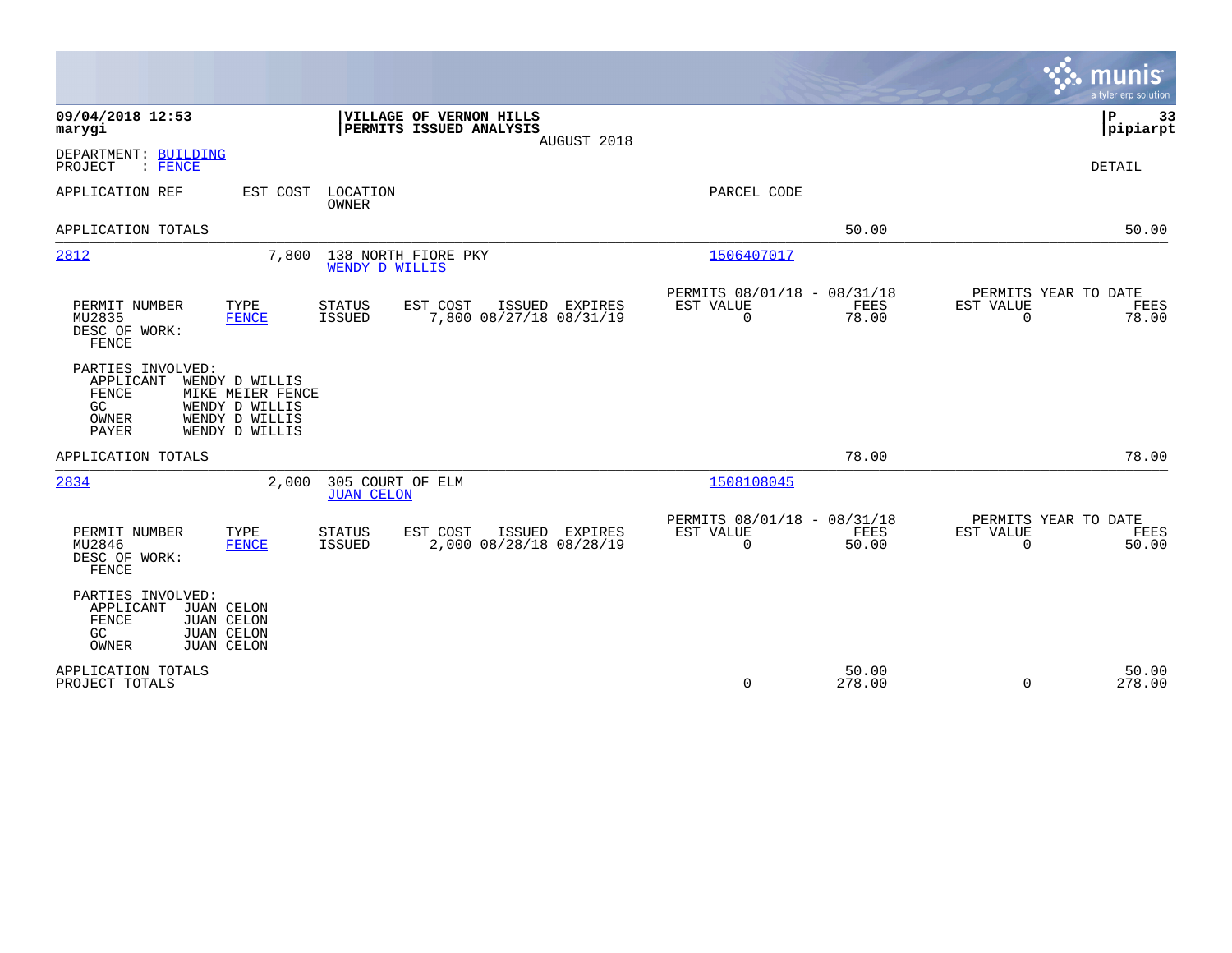|                                                                                                                                                                         |                                                                                              |                                                                           | munis<br>a tyler erp solution                                      |
|-------------------------------------------------------------------------------------------------------------------------------------------------------------------------|----------------------------------------------------------------------------------------------|---------------------------------------------------------------------------|--------------------------------------------------------------------|
| 09/04/2018 12:53<br>marygi                                                                                                                                              | VILLAGE OF VERNON HILLS<br>PERMITS ISSUED ANALYSIS                                           |                                                                           | 34<br>IΡ<br> pipiarpt                                              |
| DEPARTMENT: BUILDING<br>PROJECT<br>: FIRE ALARM                                                                                                                         | AUGUST 2018                                                                                  |                                                                           | DETAIL                                                             |
| APPLICATION REF                                                                                                                                                         | EST COST LOCATION<br><b>OWNER</b>                                                            | PARCEL CODE                                                               |                                                                    |
| <u> 2709</u>                                                                                                                                                            | 8,900<br>225 NORTH MILWAUKEE AVE<br>EVANSTON NORTHWESTERN HEALTHCARE CORP                    | 1503301045                                                                |                                                                    |
| PERMIT NUMBER<br>TYPE<br>MU2720<br>DESC OF WORK:<br>FIRE ALARM                                                                                                          | ISSUED EXPIRES<br>STATUS<br>EST COST<br>8,900 08/07/18 08/07/19<br>FIRE ALARM ISSUED         | PERMITS 08/01/18 - 08/31/18<br>EST VALUE<br>FEES<br>$\mathbf 0$<br>334.00 | PERMITS YEAR TO DATE<br>EST VALUE<br>FEES<br>$\mathbf 0$<br>334.00 |
| PARTIES INVOLVED:<br>ALARM<br>FIRST SECURITY SYSTEMS<br>APPLICANT<br>FIRST SECURITY SYSTEMS<br>FIRST SECURITY SYSTEMS<br>GC<br>OWNER<br>PAYER<br>FIRST SECURITY SYSTEMS | EVANSTON NORTHWESTERN HEALTHCARE CORP                                                        |                                                                           |                                                                    |
| APPLICATION TOTALS                                                                                                                                                      |                                                                                              | 334.00                                                                    | 334.00                                                             |
| 2748                                                                                                                                                                    | 11,000<br>295 CENTER DR<br>WESTFIELD LLC                                                     | 1133302052                                                                |                                                                    |
| PERMIT NUMBER<br>TYPE<br>MU2730<br>DESC OF WORK:<br>FIRE ALARM                                                                                                          | EST COST<br>ISSUED EXPIRES<br><b>STATUS</b><br>11,000 08/08/18 08/08/19<br>FIRE ALARM ISSUED | PERMITS 08/01/18 - 08/31/18<br>EST VALUE<br>FEES<br>$\mathbf 0$<br>470.00 | PERMITS YEAR TO DATE<br>EST VALUE<br>FEES<br>$\Omega$<br>470.00    |
| PARTIES INVOLVED:<br>ALARM<br>ADT/PROTECTION 1<br>GC<br>ADT/PROTECTION 1<br>OCCUPANT<br>PGA TOUR SUPERSTORE<br>OWNER<br>WESTFIELD LLC<br>PAYER<br>ADT/PROTECTION 1      |                                                                                              |                                                                           |                                                                    |
| APPLICATION TOTALS                                                                                                                                                      |                                                                                              | 470.00                                                                    | 470.00                                                             |
| 2815                                                                                                                                                                    | 12,000<br>875 NORTH MILWAUKEE AVENUE 700<br>PLACEHOLDER                                      | 1134302008                                                                |                                                                    |
| PERMIT NUMBER<br>TYPE<br>MU2824<br>DESC OF WORK<br>FIRE ALARM                                                                                                           | EST COST<br>ISSUED EXPIRES<br>STATUS<br>12,000 08/23/18 08/23/19<br>FIRE ALARM ISSUED        | PERMITS 08/01/18 - 08/31/18<br>EST VALUE<br>FEES<br>0<br>120.00           | PERMITS YEAR TO DATE<br>EST VALUE<br>FEES<br>120.00<br>0           |
| PARTIES INVOLVED:<br>SIEMENS INDUSTRY INC<br>ALARM<br>APPLICANT SIEMENS INDUSTRY INC<br>GC<br><b>OCCUPANT</b><br>B GOOD<br>OWNER<br>PLACEHOLDER                         | CAPITOL CONSTRUCTION SOLUTIONS                                                               |                                                                           |                                                                    |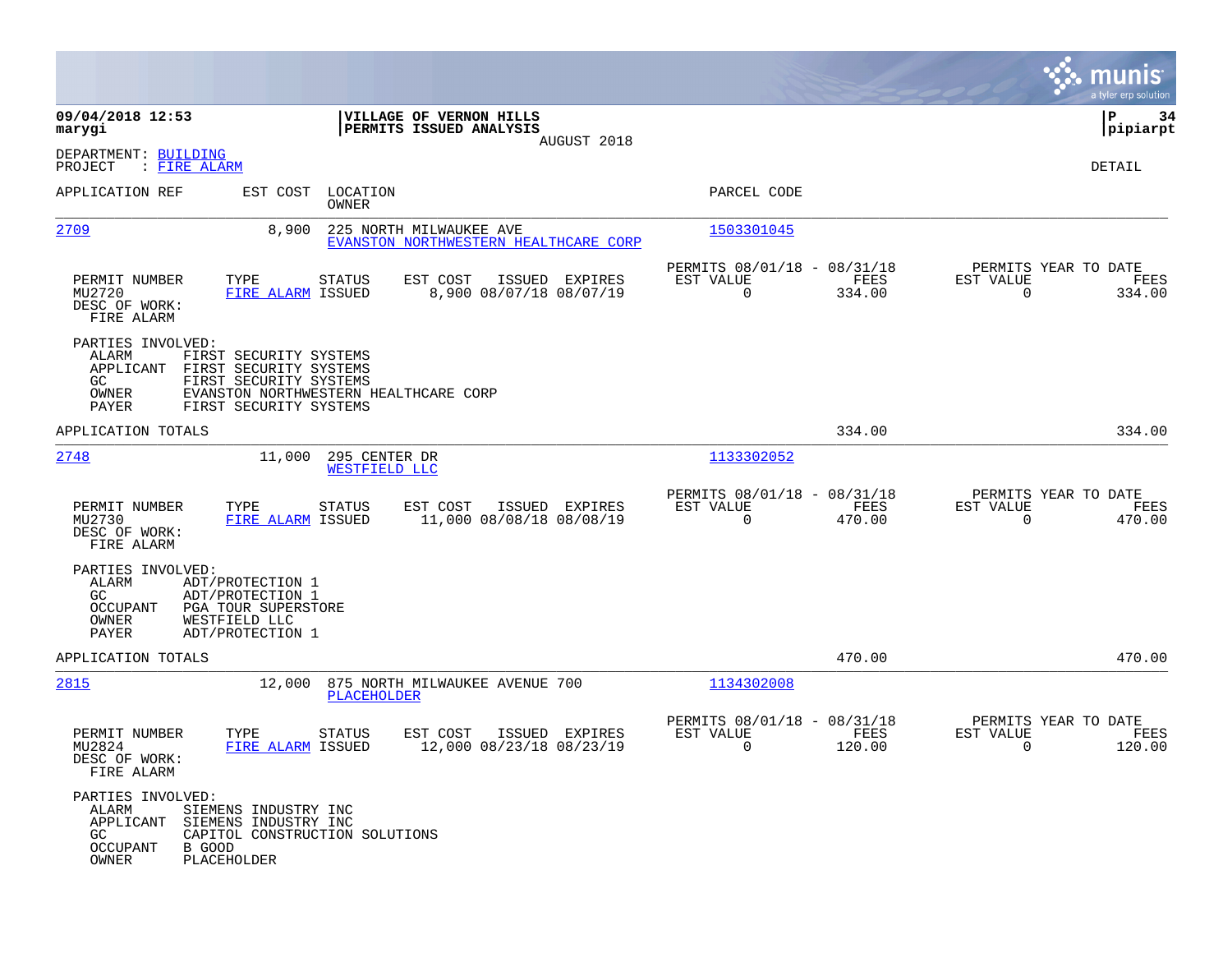|                                                                                                                                                                                                                                                                    |                                                                         |                                                                 | munis<br>a tyler erp solution                                   |
|--------------------------------------------------------------------------------------------------------------------------------------------------------------------------------------------------------------------------------------------------------------------|-------------------------------------------------------------------------|-----------------------------------------------------------------|-----------------------------------------------------------------|
| 09/04/2018 12:53<br>marygi                                                                                                                                                                                                                                         | VILLAGE OF VERNON HILLS<br>PERMITS ISSUED ANALYSIS<br>AUGUST 2018       |                                                                 | P<br>35<br> pipiarpt                                            |
| DEPARTMENT: BUILDING<br>PROJECT<br>: FIRE ALARM                                                                                                                                                                                                                    |                                                                         |                                                                 | DETAIL                                                          |
| APPLICATION REF<br>EST COST<br>PAYER<br>SIEMENS INDUSTRY INC                                                                                                                                                                                                       | LOCATION<br>OWNER                                                       | PARCEL CODE                                                     |                                                                 |
| APPLICATION TOTALS                                                                                                                                                                                                                                                 |                                                                         | 120.00                                                          | 120.00                                                          |
| 2837<br>12,000                                                                                                                                                                                                                                                     | 887 NORTH MILWAUKEE AVENUE 400<br><b>PLACEHOLDER</b>                    | 1134302008                                                      |                                                                 |
| PERMIT NUMBER<br>TYPE<br>MU2878<br>FIRE ALARM ISSUED<br>DESC OF WORK:<br>FIRE ALARM                                                                                                                                                                                | EST COST<br><b>STATUS</b><br>ISSUED EXPIRES<br>12,000 08/31/18 08/31/19 | PERMITS 08/01/18 - 08/31/18<br>EST VALUE<br>FEES<br>430.00<br>0 | PERMITS YEAR TO DATE<br>EST VALUE<br>FEES<br>430.00<br>$\Omega$ |
| PARTIES INVOLVED:<br><b>ALARM</b><br>SIEMENS INDUSTRY INC<br>APPLICANT<br>SIEMENS INDUSTRY INC<br>GC<br>CAPITOL CONSTRUCTION SOLUTIONS<br>OCCUPANT<br>CITY BBQ<br>OWNER<br>PLACEHOLDER<br>PAYER<br>SIEMENS INDUSTRY INC<br>PAYER<br>CAPITOL CONSTRUCTION SOLUTIONS |                                                                         |                                                                 |                                                                 |
| APPLICATION TOTALS<br>PROJECT TOTALS                                                                                                                                                                                                                               |                                                                         | 430.00<br>$\mathbf 0$<br>1,354.00                               | 430.00<br>1,354.00<br>$\Omega$                                  |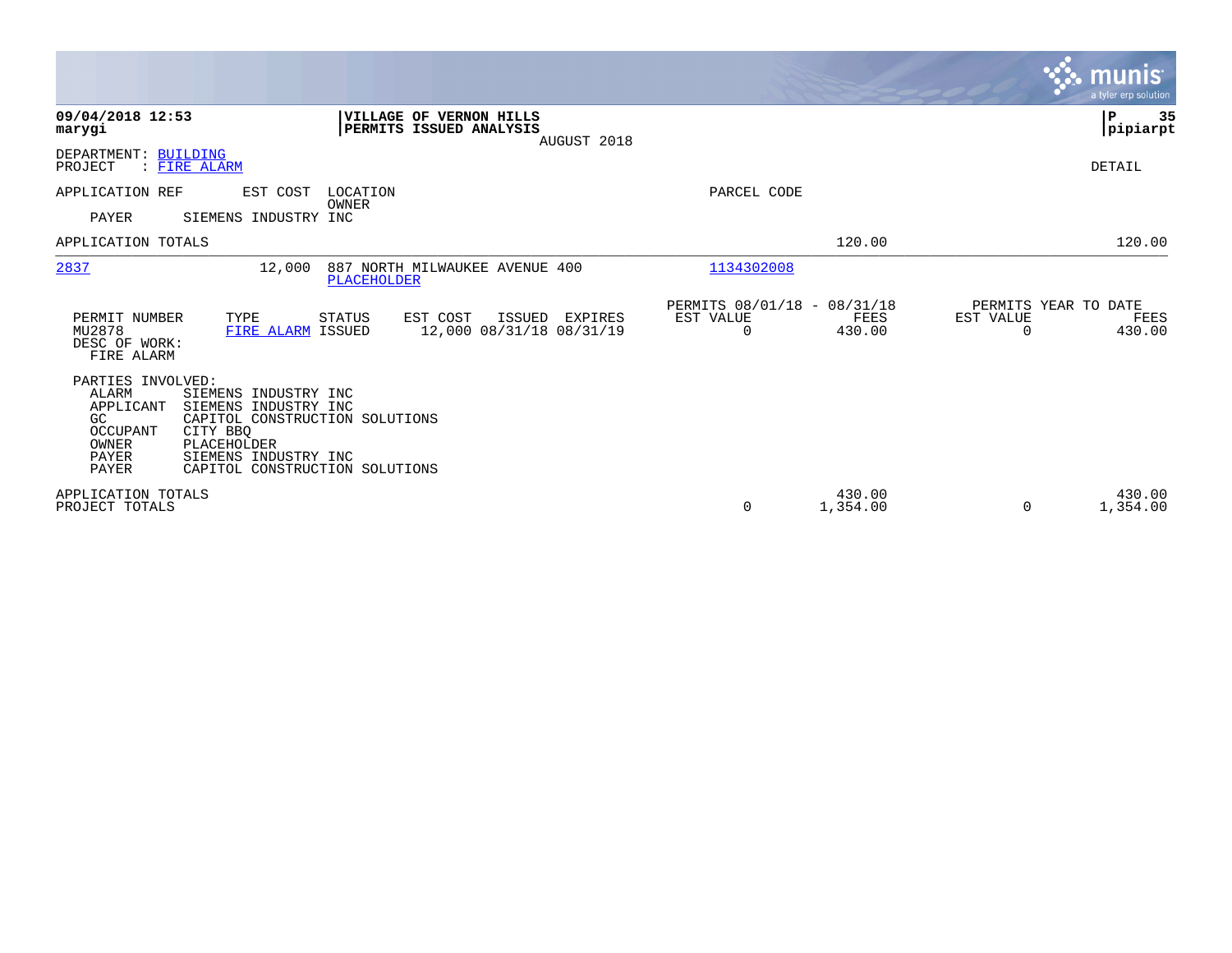|                                                                                                                                         |                                                                                                                                                                   |                                                         |                |                                                      |                       |                                               | munis<br>a tyler erp solution |
|-----------------------------------------------------------------------------------------------------------------------------------------|-------------------------------------------------------------------------------------------------------------------------------------------------------------------|---------------------------------------------------------|----------------|------------------------------------------------------|-----------------------|-----------------------------------------------|-------------------------------|
| 09/04/2018 12:53<br>marygi                                                                                                              |                                                                                                                                                                   | VILLAGE OF VERNON HILLS<br>PERMITS ISSUED ANALYSIS      |                |                                                      |                       |                                               | ∣P<br>36<br>pipiarpt          |
| DEPARTMENT: BUILDING<br>: FIRE SPRINKLER<br>PROJECT                                                                                     |                                                                                                                                                                   |                                                         | AUGUST 2018    |                                                      |                       |                                               | DETAIL                        |
| APPLICATION REF                                                                                                                         | EST COST<br>LOCATION<br>OWNER                                                                                                                                     |                                                         |                | PARCEL CODE                                          |                       |                                               |                               |
| <u>2669</u>                                                                                                                             | 32,500                                                                                                                                                            | 1800 NORTH MILWAUKEE AVENUE<br>USTRUST BOA CUNEO TRUST  |                | 1128413070                                           |                       |                                               |                               |
| PERMIT NUMBER<br>TYPE<br>MU2713<br>DESC OF WORK:<br>FIRE SPRINKLER                                                                      | <b>STATUS</b><br>FIRE SPR<br><b>ISSUED</b>                                                                                                                        | EST COST<br>32,500 08/06/18 08/06/19                    | ISSUED EXPIRES | PERMITS 08/01/18 - 08/31/18<br>EST VALUE<br>$\Omega$ | FEES<br>828.00        | PERMITS YEAR TO DATE<br>EST VALUE<br>$\Omega$ | FEES<br>828.00                |
| PARTIES INVOLVED:<br>APPLICANT<br>APPLICANT<br>GC<br><b>GA JOHNSON</b><br>ALDI FOODS<br>OCCUPANT<br>OWNER<br>PAYER<br><b>GA JOHNSON</b> | NELSON FIRE PROTECTION<br>NELSON FIRE PROTECTION<br>USTRUST BOA CUNEO TRUST                                                                                       |                                                         |                |                                                      |                       |                                               |                               |
| APPLICATION TOTALS                                                                                                                      |                                                                                                                                                                   |                                                         |                |                                                      | 828.00                |                                               | 828.00                        |
| 2671                                                                                                                                    | 1,920<br>PLACEHOLDER                                                                                                                                              | 901 NORTH MILWAUKEE AVENUE 400                          |                | 1134302008                                           |                       |                                               |                               |
| PERMIT NUMBER<br>TYPE<br>MU2694<br>DESC OF WORK:<br>FIRE SPRINKLER                                                                      | <b>STATUS</b><br><b>FIRE SPR</b><br>ISSUED                                                                                                                        | EST COST<br>1,920 08/02/18 08/02/19                     | ISSUED EXPIRES | PERMITS 08/01/18 - 08/31/18<br>EST VALUE<br>0        | <b>FEES</b><br>314.00 | PERMITS YEAR TO DATE<br>EST VALUE<br>$\Omega$ | FEES<br>314.00                |
| PARTIES INVOLVED:<br>APPLICANT ABSOLUTE FIRE PROTECTION<br>FIRE SPRIN ABSOLUTE FIRE PROTECTION<br>GC<br>PLACEHOLDER<br>OWNER<br>PAYER   | ABSOLUTE FIRE PROTECTION<br>ABSOLUTE FIRE PROTECTION                                                                                                              |                                                         |                |                                                      |                       |                                               |                               |
| APPLICATION TOTALS                                                                                                                      |                                                                                                                                                                   |                                                         |                |                                                      | 314.00                |                                               | 314.00                        |
| 2707                                                                                                                                    | 2,400                                                                                                                                                             | 171 CORPORATE WOODS PARKWAY<br>FUJI AMERICA CORPORATION |                | 1509403030                                           |                       |                                               |                               |
| PERMIT NUMBER<br>TYPE<br>MU2794<br>DESC OF WORK:<br>FIRE SPRINKLERS                                                                     | <b>STATUS</b><br>FIRE SPR<br><b>ISSUED</b>                                                                                                                        | EST COST<br>2,400 08/21/18 08/21/19                     | ISSUED EXPIRES | PERMITS 08/01/18 - 08/31/18<br>EST VALUE<br>$\Omega$ | FEES<br>452.00        | PERMITS YEAR TO DATE<br>EST VALUE<br>$\Omega$ | FEES<br>452.00                |
| PARTIES INVOLVED:<br>APPLICANT<br>GC<br>OCCUPANT                                                                                        | UNITED STATES ALLIANCE FIRE PROTECTION<br>FIRE SPRIN UNITED STATES ALLIANCE FIRE PROTECTION<br>UNITED STATES ALLIANCE FIRE PROTECTION<br>FUGI AMERICA CORPORATION |                                                         |                |                                                      |                       |                                               |                               |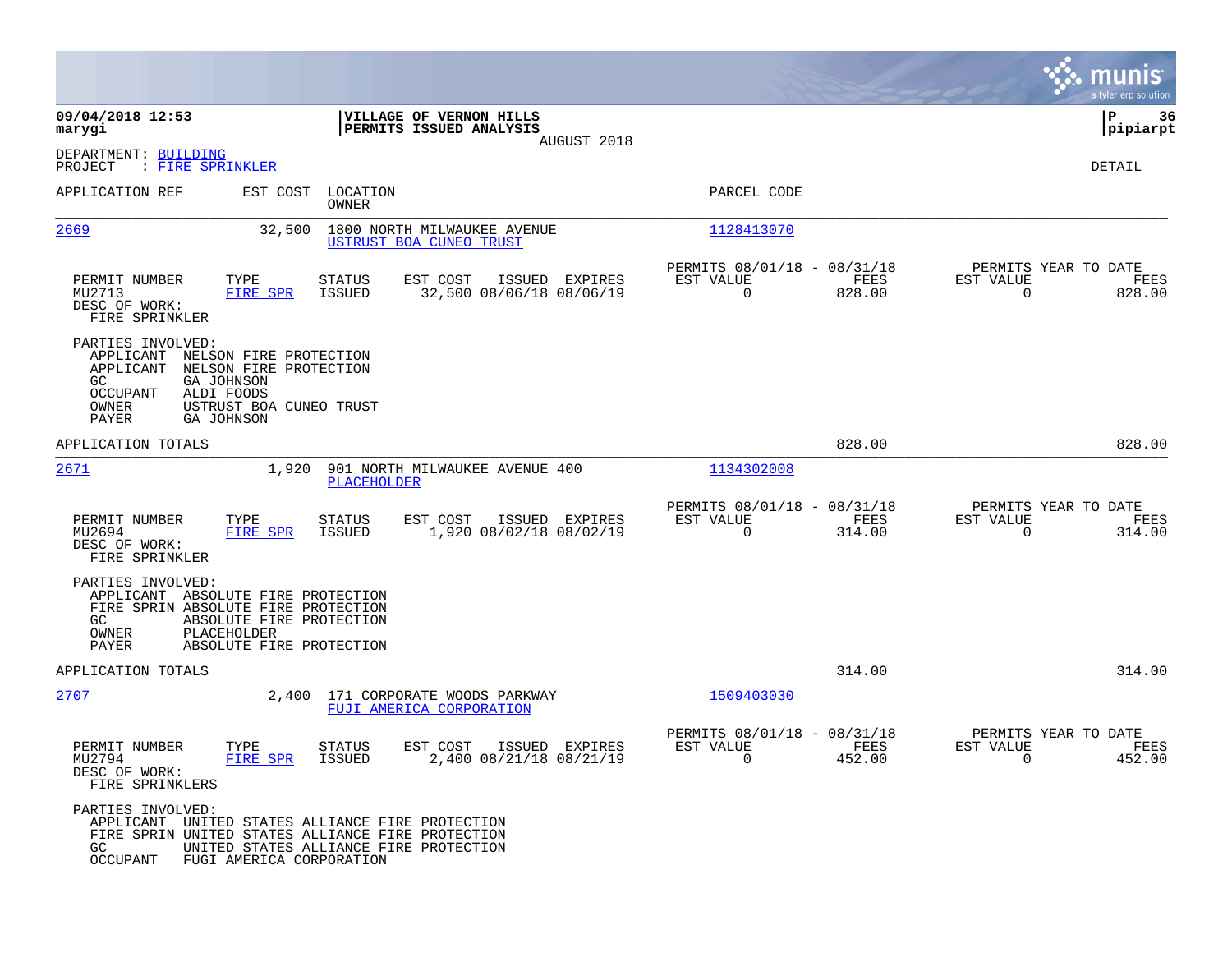|                                                                                                                                                                                    |                                                                            |                                                                        | munis<br>a tyler erp solution                                         |
|------------------------------------------------------------------------------------------------------------------------------------------------------------------------------------|----------------------------------------------------------------------------|------------------------------------------------------------------------|-----------------------------------------------------------------------|
| 09/04/2018 12:53<br>marygi                                                                                                                                                         | VILLAGE OF VERNON HILLS<br><b>PERMITS ISSUED ANALYSIS</b><br>AUGUST 2018   |                                                                        | 37<br>l P<br> pipiarpt                                                |
| DEPARTMENT: BUILDING<br>: FIRE SPRINKLER<br>PROJECT                                                                                                                                |                                                                            |                                                                        | DETAIL                                                                |
| APPLICATION REF                                                                                                                                                                    | EST COST LOCATION<br>OWNER                                                 | PARCEL CODE                                                            |                                                                       |
| OWNER<br>PAYER                                                                                                                                                                     | FUJI AMERICA CORPORATION<br>UNITED STATES ALLIANCE FIRE PROTECTION         |                                                                        |                                                                       |
| APPLICATION TOTALS                                                                                                                                                                 |                                                                            | 452.00                                                                 | 452.00                                                                |
| 2739                                                                                                                                                                               | 14,640 1938 LAKE CHARLES DR<br>SHANE M COLLINS                             | 1128302011                                                             |                                                                       |
| PERMIT NUMBER<br>TYPE<br>MU2700<br>FIRE SPR<br>DESC OF WORK:<br>FIRE SPRINKLER                                                                                                     | STATUS<br>EST COST<br>ISSUED EXPIRES<br>14,640 08/03/18 08/03/19<br>ISSUED | PERMITS 08/01/18 - 08/31/18<br>EST VALUE<br>FEES<br>$\Omega$<br>346.40 | PERMITS YEAR TO DATE<br>EST VALUE<br>FEES<br>$\overline{0}$<br>346.40 |
| PARTIES INVOLVED:<br>APPLICANT NOVA FIRE PROTECTION<br>FIRE SPRIN NOVA FIRE PROTECTION<br>GC.<br>NOVA FIRE PROTECTION<br>OWNER<br>SHANE M COLLINS<br>NOVA FIRE PROTECTION<br>PAYER |                                                                            |                                                                        |                                                                       |
| APPLICATION TOTALS                                                                                                                                                                 |                                                                            | 346.40                                                                 | 346.40                                                                |
| 2743                                                                                                                                                                               | 600 BUNKER CT<br>12,425<br>600 BUNKER COURT VENTURE LLC                    | 1504202105                                                             |                                                                       |
| PERMIT NUMBER<br>TYPE<br>MU2822<br>FIRE SPR<br>PARTIES INVOLVED:                                                                                                                   | EST COST<br>ISSUED EXPIRES<br>STATUS<br>12,425 08/23/18 08/23/19<br>ISSUED | PERMITS 08/01/18 - 08/31/18<br>EST VALUE<br>FEES<br>$\Omega$<br>378.25 | PERMITS YEAR TO DATE<br>EST VALUE<br>FEES<br>378.25<br>$\Omega$       |
| APPLICANT JOHNSON CONTROLS FIRE PROTECTION<br>FIRE SPRIN JOHNSON CONTROLS FIRE PROTECTION<br>GC<br><b>OCCUPANT</b><br>TETRA PAK<br>OWNER                                           | JOHNSON CONTROLS FIRE PROTECTION<br>600 BUNKER COURT VENTURE LLC           |                                                                        |                                                                       |
| PAYER                                                                                                                                                                              | JOHNSON CONTROLS FIRE PROTECTION                                           |                                                                        |                                                                       |
| APPLICATION TOTALS<br>2752                                                                                                                                                         | 8,009<br>925 NORTH MILWAUKEE AVENUE 100<br>PLACEHOLDER                     | 378.25<br>1134302008                                                   | 378.25                                                                |
| PERMIT NUMBER<br>TYPE<br>MU2749<br>FIRE SPR<br>DESC OF WORK:<br>FIRE SPRINKLERS                                                                                                    | STATUS<br>EST COST ISSUED EXPIRES<br>8,009 08/13/18 08/13/19<br>ISSUED     | PERMITS 08/01/18 - 08/31/18<br>EST VALUE<br>FEES<br>$\Omega$<br>364.09 | PERMITS YEAR TO DATE<br>EST VALUE<br>FEES<br>$\Omega$<br>364.09       |
| PARTIES INVOLVED:<br>APPLICANT ABSOLUTE FIRE PROTECTION<br>FIRE SPRIN ABSOLUTE FIRE PROTECTION<br>GC                                                                               | ABSOLUTE FIRE PROTECTION                                                   |                                                                        |                                                                       |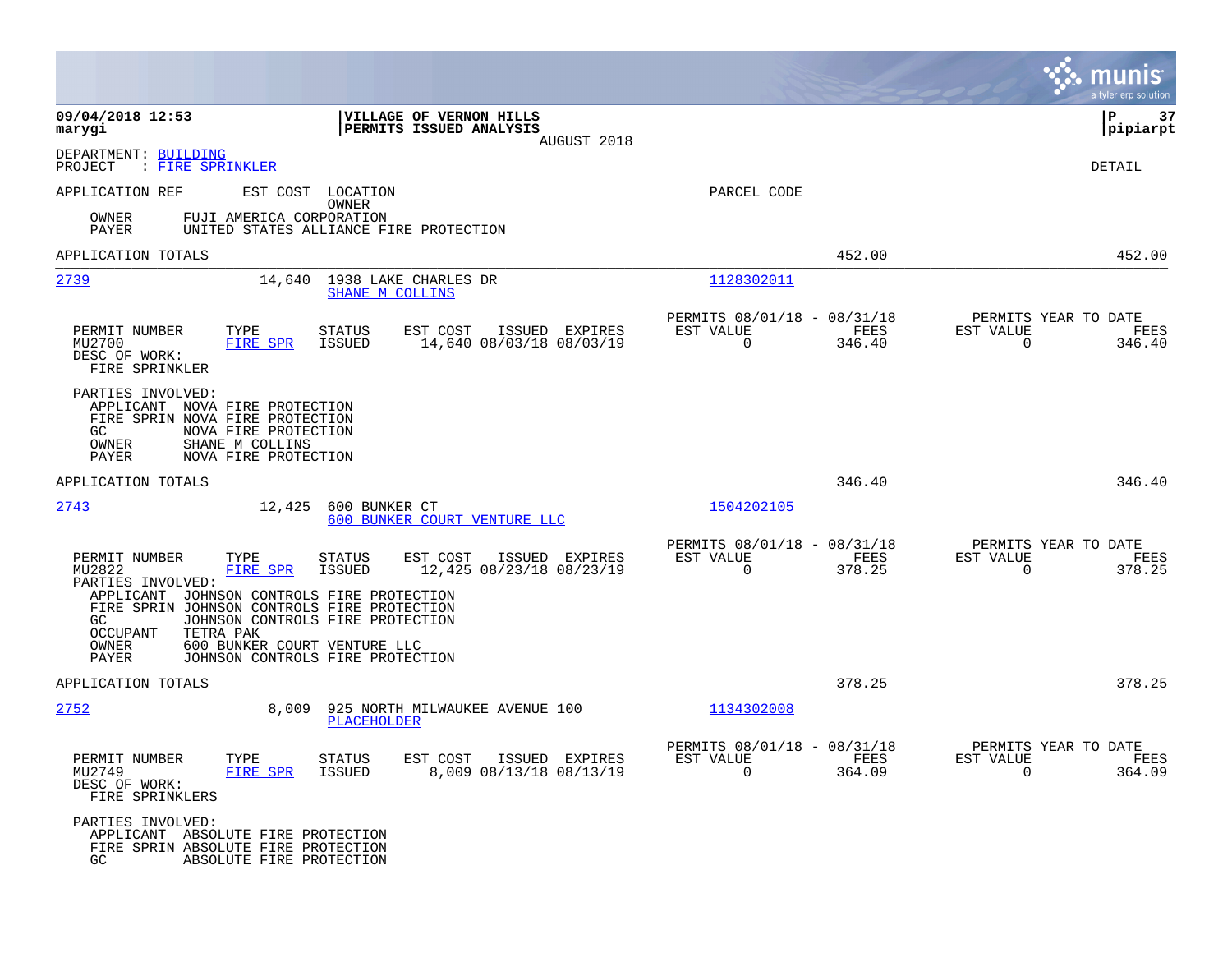|                                                                                                                                                                                                                                                                                                                                                                                                                                                                                                                                                                                                                                                                                                                                        |                                                                                         |                                                                        | a tyler erp solution                                                 |
|----------------------------------------------------------------------------------------------------------------------------------------------------------------------------------------------------------------------------------------------------------------------------------------------------------------------------------------------------------------------------------------------------------------------------------------------------------------------------------------------------------------------------------------------------------------------------------------------------------------------------------------------------------------------------------------------------------------------------------------|-----------------------------------------------------------------------------------------|------------------------------------------------------------------------|----------------------------------------------------------------------|
| 09/04/2018 12:53<br>marygi                                                                                                                                                                                                                                                                                                                                                                                                                                                                                                                                                                                                                                                                                                             | VILLAGE OF VERNON HILLS<br>PERMITS ISSUED ANALYSIS<br>AUGUST 2018                       |                                                                        | ΙP<br>38<br> pipiarpt                                                |
| DEPARTMENT: BUILDING<br>: FIRE SPRINKLER<br>PROJECT                                                                                                                                                                                                                                                                                                                                                                                                                                                                                                                                                                                                                                                                                    |                                                                                         |                                                                        | DETAIL                                                               |
| APPLICATION REF<br>EST COST                                                                                                                                                                                                                                                                                                                                                                                                                                                                                                                                                                                                                                                                                                            | LOCATION<br>OWNER                                                                       | PARCEL CODE                                                            |                                                                      |
| KUMA'S CORNER<br><b>OCCUPANT</b><br><b>OWNER</b><br>PLACEHOLDER                                                                                                                                                                                                                                                                                                                                                                                                                                                                                                                                                                                                                                                                        |                                                                                         |                                                                        |                                                                      |
| APPLICATION TOTALS                                                                                                                                                                                                                                                                                                                                                                                                                                                                                                                                                                                                                                                                                                                     |                                                                                         | 364.09                                                                 | 364.09                                                               |
| 2753<br>57,000                                                                                                                                                                                                                                                                                                                                                                                                                                                                                                                                                                                                                                                                                                                         | 1115 NORTH MILWAUKEE AVENUE<br><b>PLACEHOLDER</b>                                       | 1134302003                                                             |                                                                      |
| PERMIT NUMBER<br>TYPE<br><b>FIRE SPR</b><br>MU2841<br>DESC OF WORK:<br>FIRE SPRINKLERS                                                                                                                                                                                                                                                                                                                                                                                                                                                                                                                                                                                                                                                 | STATUS<br>EST COST<br>ISSUED EXPIRES<br><b>ISSUED</b><br>57,000 08/27/18 08/27/19       | PERMITS 08/01/18 - 08/31/18<br>FEES<br>EST VALUE<br>0<br>1,166.00      | PERMITS YEAR TO DATE<br>EST VALUE<br>FEES<br>$\mathbf 0$<br>1,166.00 |
| PARTIES INVOLVED:<br>APPLICANT F.E. MORAN FIRE PROTECTION<br>FIRE SPRIN F.E. MORAN FIRE PROTECTION<br>F.E. MORAN FIRE PROTECTION<br>GC.<br>$\begin{array}{ll} \multicolumn{3}{l}{{\text{OC}}} \\ \multicolumn{3}{l}{{{\text{OC}}} \\ \multicolumn{3}{l}{{{\text{O}}}} \\ \multicolumn{3}{l}{{{\text{O}}}} \\ \multicolumn{3}{l}{{{\text{O}}}} \\ \multicolumn{3}{l}{{{\text{O}}}} \\ \multicolumn{3}{l}{{{\text{O}}}} \\ \multicolumn{3}{l}{{{\text{O}}}} \\ \multicolumn{3}{l}{{{\text{O}}}} \\ \multicolumn{3}{l}{{{\text{O}}}} \\ \multicolumn{3}{l}{{{\text{O}}}} \\ \multicolumn{3}{l}{{{\text{O}}}} \\ \multicolumn{3}{l}{{{\$<br>LAZY DOG RESTAURANTS LLC<br>PLACEHOLDER<br>OWNER<br><b>PAYER</b><br>F.E. MORAN FIRE PROTECTION |                                                                                         |                                                                        |                                                                      |
| APPLICATION TOTALS                                                                                                                                                                                                                                                                                                                                                                                                                                                                                                                                                                                                                                                                                                                     |                                                                                         | 1,166.00                                                               | 1,166.00                                                             |
| 2771<br>5,812                                                                                                                                                                                                                                                                                                                                                                                                                                                                                                                                                                                                                                                                                                                          | 887 NORTH MILWAUKEE AVENUE 400<br><b>PLACEHOLDER</b>                                    | 1134302008                                                             |                                                                      |
| PERMIT NUMBER<br>TYPE<br><b>FIRE SPR</b><br>MU2750<br>DESC OF WORK:<br>FIRE SPRINKLERS                                                                                                                                                                                                                                                                                                                                                                                                                                                                                                                                                                                                                                                 | STATUS<br>EST COST<br>ISSUED EXPIRES<br><b>ISSUED</b><br>5,812 08/13/18 08/13/19        | PERMITS 08/01/18 - 08/31/18<br>EST VALUE<br>FEES<br>$\Omega$<br>368.00 | PERMITS YEAR TO DATE<br>EST VALUE<br>FEES<br>$\mathbf 0$<br>368.00   |
| PARTIES INVOLVED:<br>APPLICANT ABSOLUTE FIRE PROTECTION<br>FIRE SPRIN ABSOLUTE FIRE PROTECTION<br>GC.<br>ABSOLUTE FIRE PROTECTION<br>OCCUPANT<br>CITY BBQ<br>PLACEHOLDER<br>OWNER<br><b>PAYER</b><br>ABSOLUTE FIRE PROTECTION                                                                                                                                                                                                                                                                                                                                                                                                                                                                                                          |                                                                                         |                                                                        |                                                                      |
| APPLICATION TOTALS                                                                                                                                                                                                                                                                                                                                                                                                                                                                                                                                                                                                                                                                                                                     |                                                                                         | 368.00                                                                 | 368.00                                                               |
| 2803<br>6,364                                                                                                                                                                                                                                                                                                                                                                                                                                                                                                                                                                                                                                                                                                                          | 875 NORTH MILWAUKEE AVENUE 700<br><b>PLACEHOLDER</b>                                    | 1134302008                                                             |                                                                      |
| PERMIT NUMBER<br>TYPE<br>MU2748<br>FIRE SPR<br>DESC OF WORK:<br>FIRE SPRINKLER: B GOOD                                                                                                                                                                                                                                                                                                                                                                                                                                                                                                                                                                                                                                                 | <b>STATUS</b><br>EST COST<br>ISSUED EXPIRES<br>6,364 08/13/18 08/13/19<br><b>ISSUED</b> | PERMITS 08/01/18 - 08/31/18<br>EST VALUE<br>FEES<br>$\Omega$<br>329.00 | PERMITS YEAR TO DATE<br>EST VALUE<br>FEES<br>329.00<br>$\Omega$      |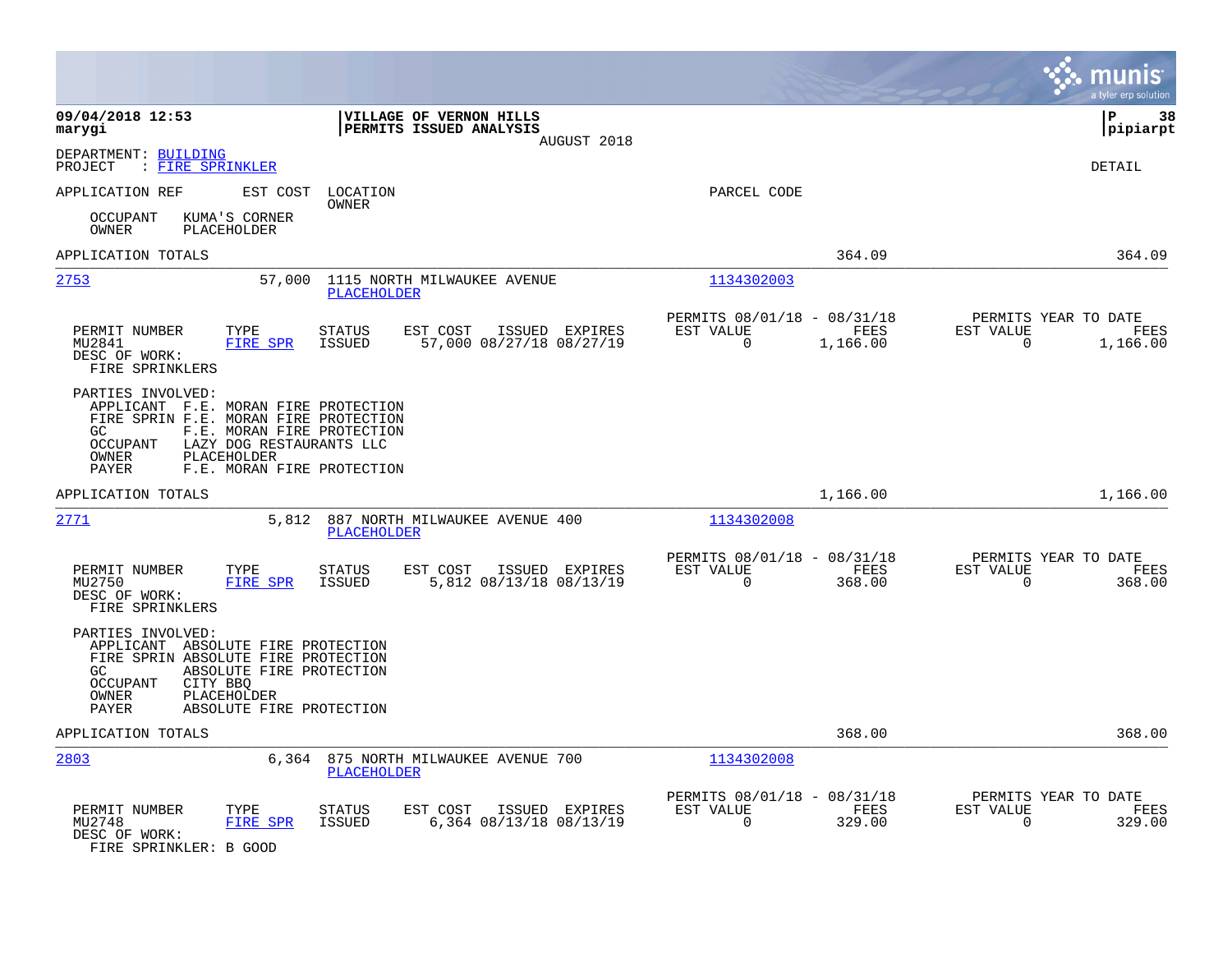|                                                                                                                                                                                                                                                                                                                                                                                                                                                                                                                          |                                                                           | munis<br>a tyler erp solution                                      |
|--------------------------------------------------------------------------------------------------------------------------------------------------------------------------------------------------------------------------------------------------------------------------------------------------------------------------------------------------------------------------------------------------------------------------------------------------------------------------------------------------------------------------|---------------------------------------------------------------------------|--------------------------------------------------------------------|
| 09/04/2018 12:53<br><b>VILLAGE OF VERNON HILLS</b><br><b>PERMITS ISSUED ANALYSIS</b><br>marygi<br>AUGUST 2018                                                                                                                                                                                                                                                                                                                                                                                                            |                                                                           | l P<br>39<br> pipiarpt                                             |
| DEPARTMENT: BUILDING<br>: FIRE SPRINKLER<br>PROJECT                                                                                                                                                                                                                                                                                                                                                                                                                                                                      |                                                                           | DETAIL                                                             |
| APPLICATION REF<br>EST COST<br>LOCATION<br>OWNER<br>PARTIES INVOLVED:<br>APPLICANT ABSOLUTE FIRE PROTECTION<br>FIRE SPRIN ABSOLUTE FIRE PROTECTION<br>GC.<br>ABSOLUTE FIRE PROTECTION<br>OCCUPANT<br>B GOOD<br>OWNER<br>PLACEHOLDER<br>PAYER<br>ABSOLUTE FIRE PROTECTION                                                                                                                                                                                                                                                 | PARCEL CODE                                                               |                                                                    |
| APPLICATION TOTALS                                                                                                                                                                                                                                                                                                                                                                                                                                                                                                       | 329.00                                                                    | 329.00                                                             |
| 2811<br>5,000<br>225 NORTH MILWAUKEE AVE<br>EVANSTON NORTHWESTERN HEALTHCARE CORP                                                                                                                                                                                                                                                                                                                                                                                                                                        | 1503301045                                                                |                                                                    |
| PERMIT NUMBER<br>TYPE<br><b>STATUS</b><br>EST COST<br>ISSUED EXPIRES<br>MU2767<br><b>FIRE SPR</b><br><b>ISSUED</b><br>5,000 08/14/18 08/14/19<br>DESC OF WORK:<br>FIRE SPRINKLER<br>PARTIES INVOLVED:<br>APPLICANT UNITED STATES ALLIANCE FIRE PROTECTION<br>FIRE SPRIN UNITED STATES ALLIANCE FIRE PROTECTION<br>GC.<br>UNITED STATES ALLIANCE FIRE PROTECTION<br>OCCUPANT<br>NORTH SHORE UNIVERSITY HEALTH SYSTEM<br>EVANSTON NORTHWESTERN HEALTHCARE CORP<br>OWNER<br>PAYER<br>UNITED STATES ALLIANCE FIRE PROTECTION | PERMITS 08/01/18 - 08/31/18<br>EST VALUE<br>FEES<br>$\mathbf 0$<br>320.00 | PERMITS YEAR TO DATE<br>EST VALUE<br>FEES<br>$\mathbf 0$<br>320.00 |
| APPLICATION TOTALS                                                                                                                                                                                                                                                                                                                                                                                                                                                                                                       | 320.00                                                                    | 320.00                                                             |
| 2863<br>522 COUNCIL CIRCLE<br>14,200<br><b>PLACEHOLDER</b>                                                                                                                                                                                                                                                                                                                                                                                                                                                               | 1133205059                                                                |                                                                    |
| PERMIT NUMBER<br><b>STATUS</b><br>EST COST<br>ISSUED EXPIRES<br>TYPE<br>MU2834<br>14,200 08/24/18 08/24/19<br>FIRE SPR<br><b>ISSUED</b><br>DESC OF WORK:<br>FIRE SPRINKLER                                                                                                                                                                                                                                                                                                                                               | PERMITS 08/01/18 - 08/31/18<br>EST VALUE<br>FEES<br>$\Omega$<br>342.00    | PERMITS YEAR TO DATE<br>EST VALUE<br>FEES<br>$\Omega$<br>342.00    |
| PARTIES INVOLVED:<br>APPLICANT NOVA FIRE PROTECTION<br>FIRE SPRIN NOVA FIRE PROTECTION<br>GC.<br>NOVA FIRE PROTECTION<br>OWNER<br>PLACEHOLDER<br>NOVA FIRE PROTECTION<br>PAYER                                                                                                                                                                                                                                                                                                                                           |                                                                           |                                                                    |
| APPLICATION TOTALS                                                                                                                                                                                                                                                                                                                                                                                                                                                                                                       | 342.00                                                                    | 342.00                                                             |
| 2864<br>10,430<br>1318 GARDEN VIEW DRIVE<br><b>PLACEHOLDER</b>                                                                                                                                                                                                                                                                                                                                                                                                                                                           | 1133205064                                                                |                                                                    |
| PERMIT NUMBER<br>TYPE<br><b>STATUS</b><br>EST COST<br>ISSUED<br>EXPIRES                                                                                                                                                                                                                                                                                                                                                                                                                                                  | PERMITS 08/01/18 - 08/31/18<br>EST VALUE<br>FEES                          | PERMITS YEAR TO DATE<br>EST VALUE<br>FEES                          |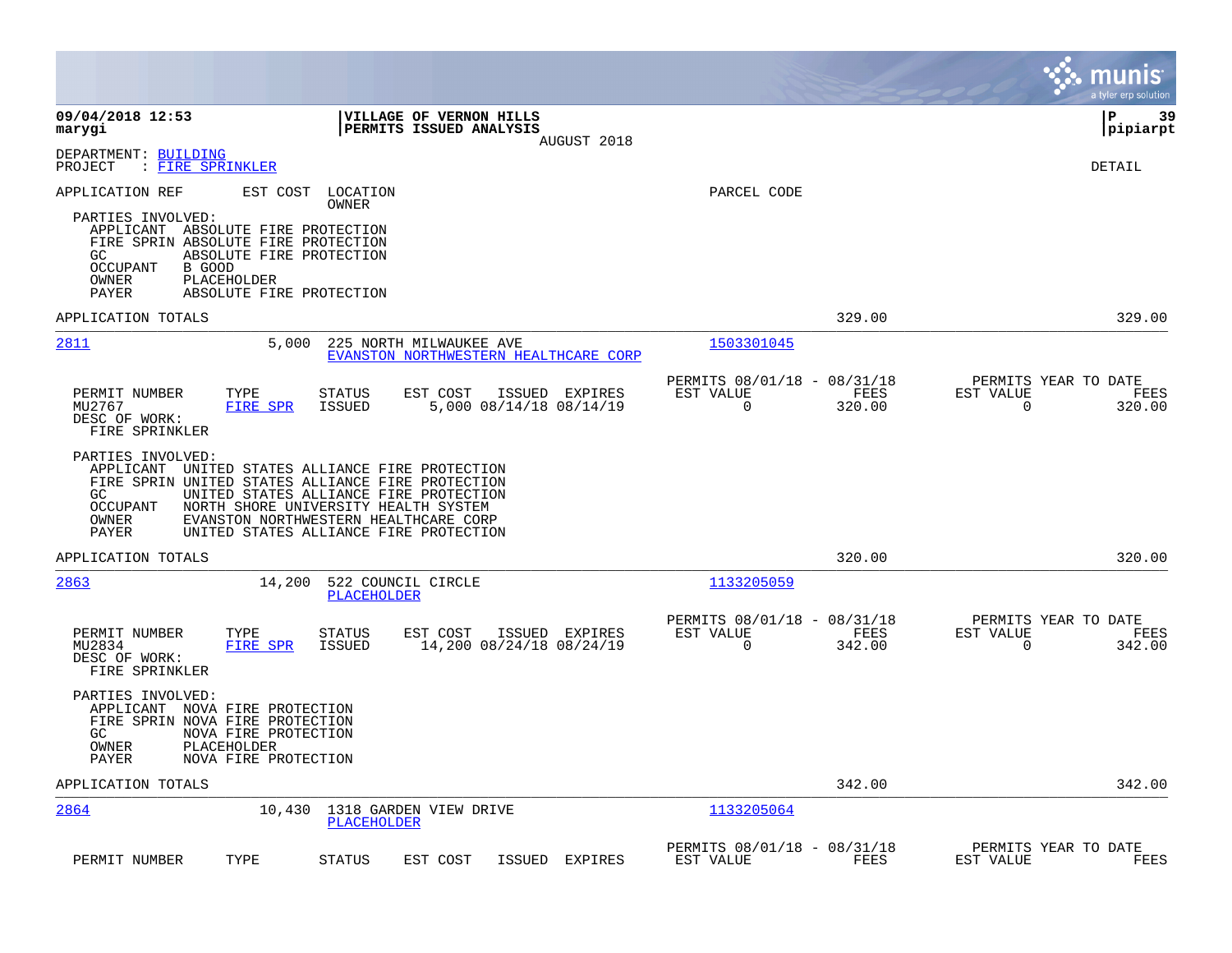|                                                                                                                                                                                    |                                                                        | munis<br>a tyler erp solution                                      |
|------------------------------------------------------------------------------------------------------------------------------------------------------------------------------------|------------------------------------------------------------------------|--------------------------------------------------------------------|
| 09/04/2018 12:53<br>VILLAGE OF VERNON HILLS<br>PERMITS ISSUED ANALYSIS<br>marygi<br>AUGUST 2018                                                                                    |                                                                        | lР<br>40<br> pipiarpt                                              |
| DEPARTMENT: BUILDING<br>: FIRE SPRINKLER<br>PROJECT                                                                                                                                |                                                                        | DETAIL                                                             |
| APPLICATION REF<br>EST COST LOCATION<br>OWNER                                                                                                                                      | PARCEL CODE                                                            |                                                                    |
| MU2833<br>FIRE SPR<br><b>ISSUED</b><br>10,430 08/24/18 08/29/19<br>DESC OF WORK:<br>FIRE SPRINKLER                                                                                 | 0<br>304.30                                                            | $\Omega$<br>304.30                                                 |
| PARTIES INVOLVED:<br>APPLICANT NOVA FIRE PROTECTION<br>FIRE SPRIN NOVA FIRE PROTECTION<br>GC<br>NOVA FIRE PROTECTION<br>OWNER<br>PLACEHOLDER<br>NOVA FIRE PROTECTION<br>PAYER      |                                                                        |                                                                    |
| APPLICATION TOTALS                                                                                                                                                                 | 304.30                                                                 | 304.30                                                             |
| 2865<br>14,200<br>524 COUNCIL CIRCLE<br><b>PLACEHOLDER</b>                                                                                                                         | 1133205058                                                             |                                                                    |
| PERMIT NUMBER<br><b>STATUS</b><br>EST COST<br>ISSUED EXPIRES<br>TYPE<br><b>FIRE SPR</b><br><b>ISSUED</b><br>14,200 08/24/18 08/24/19<br>MU2832<br>DESC OF WORK:<br>FIRE SPRINKLERS | PERMITS 08/01/18 - 08/31/18<br>FEES<br>EST VALUE<br>$\Omega$<br>342.00 | PERMITS YEAR TO DATE<br>EST VALUE<br>FEES<br>$\Omega$<br>342.00    |
| PARTIES INVOLVED:<br>APPLICANT NOVA FIRE PROTECTION<br>FIRE SPRIN NOVA FIRE PROTECTION<br>GC.<br>NOVA FIRE PROTECTION<br>OWNER<br>PLACEHOLDER<br>NOVA FIRE PROTECTION<br>PAYER     |                                                                        |                                                                    |
| APPLICATION TOTALS                                                                                                                                                                 | 342.00                                                                 | 342.00                                                             |
| 2866<br>10,430 1314 GARDEN VIEW DRIVE<br>PLACEHOLDER                                                                                                                               | 1133205065                                                             |                                                                    |
| TYPE<br>PERMIT NUMBER<br><b>STATUS</b><br>EST COST<br>ISSUED EXPIRES<br>MU2830<br><b>FIRE SPR</b><br>ISSUED<br>10,430 08/24/18 08/24/19<br>DESC OF WORK:<br>FIRE SPRINKLER         | PERMITS 08/01/18 - 08/31/18<br>EST VALUE<br>FEES<br>304.30<br>0        | PERMITS YEAR TO DATE<br>EST VALUE<br>FEES<br>$\mathbf 0$<br>304.30 |
| PARTIES INVOLVED:<br>APPLICANT NOVA FIRE PROTECTION<br>FIRE SPRIN NOVA FIRE PROTECTION<br>GC<br>NOVA FIRE PROTECTION<br>OWNER<br>PLACEHOLDER<br>NOVA FIRE PROTECTION<br>PAYER      |                                                                        |                                                                    |
| APPLICATION TOTALS                                                                                                                                                                 | 304.30                                                                 | 304.30                                                             |
| 2890<br>9,852<br>544 LAKEVIEW PARKWAY 201<br>COLLIERS INTERNATIONAL                                                                                                                | 1504202152                                                             |                                                                    |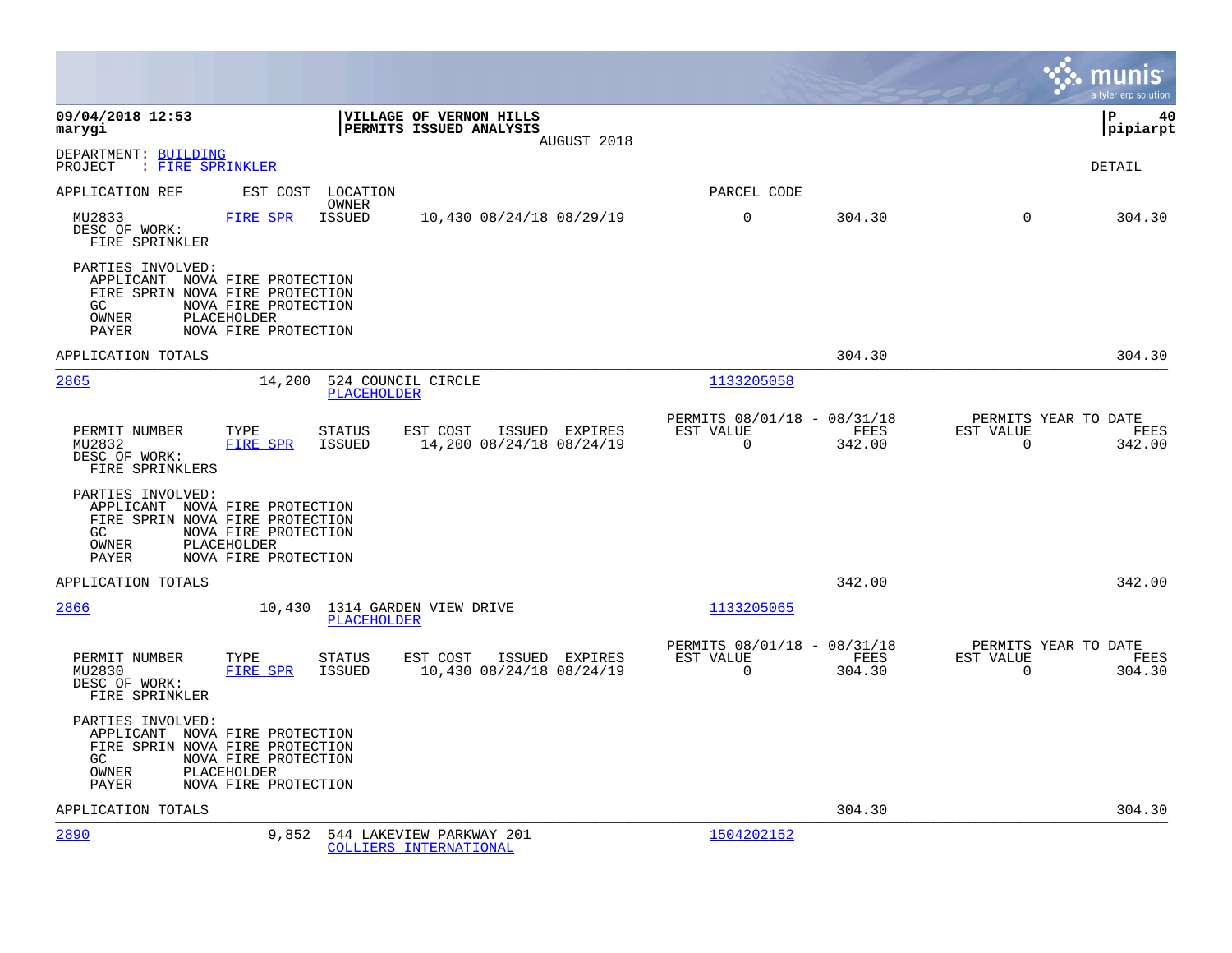|                                                                                  |                                                                                                                                                                                             |                        |                                                    |        |                         |                             |                    |           | $\mathbf{\ddot{\cdot}}\mathbf{\ddot{\cdot}}$ munis<br>a tyler erp solution |
|----------------------------------------------------------------------------------|---------------------------------------------------------------------------------------------------------------------------------------------------------------------------------------------|------------------------|----------------------------------------------------|--------|-------------------------|-----------------------------|--------------------|-----------|----------------------------------------------------------------------------|
| 09/04/2018 12:53<br>marygi                                                       |                                                                                                                                                                                             |                        | VILLAGE OF VERNON HILLS<br>PERMITS ISSUED ANALYSIS |        |                         | PERMITS 08/01/18 - 08/31/18 |                    |           | 41<br> P<br> pipiarpt<br>PERMITS YEAR TO DATE                              |
| PERMIT NUMBER                                                                    | TYPE                                                                                                                                                                                        | STATUS                 | EST COST                                           | ISSUED | EXPIRES<br>AUGUST 2018  | EST VALUE                   | FEES               | EST VALUE | FEES                                                                       |
| DEPARTMENT: BUILDING<br>PROJECT                                                  | : FIRE SPRINKLER                                                                                                                                                                            |                        |                                                    |        |                         |                             |                    |           | DETAIL                                                                     |
| APPLICATION REF                                                                  | EST COST                                                                                                                                                                                    | LOCATION               |                                                    |        |                         | PARCEL CODE                 |                    |           |                                                                            |
| MU2868<br>DESC OF WORK:<br>FIRE SPRINKLER                                        | FIRE SPR                                                                                                                                                                                    | OWNER<br><b>ISSUED</b> |                                                    |        | 9,852 08/30/18 08/30/19 | 0                           | 469.52             | 0         | 469.52                                                                     |
| PARTIES INVOLVED:<br>APPLICANT<br>FIRE SPRIN<br>GC<br>OCCUPANT<br>OWNER<br>PAYER | UNITED STATES ALLIANCE FIRE PROTECTION<br>UNITED STATES ALLIANCE<br>UNITED STATES ALLIANCE FIRE PROTECTION<br>WONDERLIC<br>COLLIERS INTERNATIONAL<br>UNITED STATES ALLIANCE FIRE PROTECTION | FIRE                   | PROTECTION                                         |        |                         |                             |                    |           |                                                                            |
| APPLICATION TOTALS<br>PROJECT TOTALS                                             |                                                                                                                                                                                             |                        |                                                    |        |                         | 0                           | 469.52<br>6,627.86 | 0         | 469.52<br>6,627.86                                                         |

and the contract of the contract of the contract of the contract of the contract of the contract of the contract of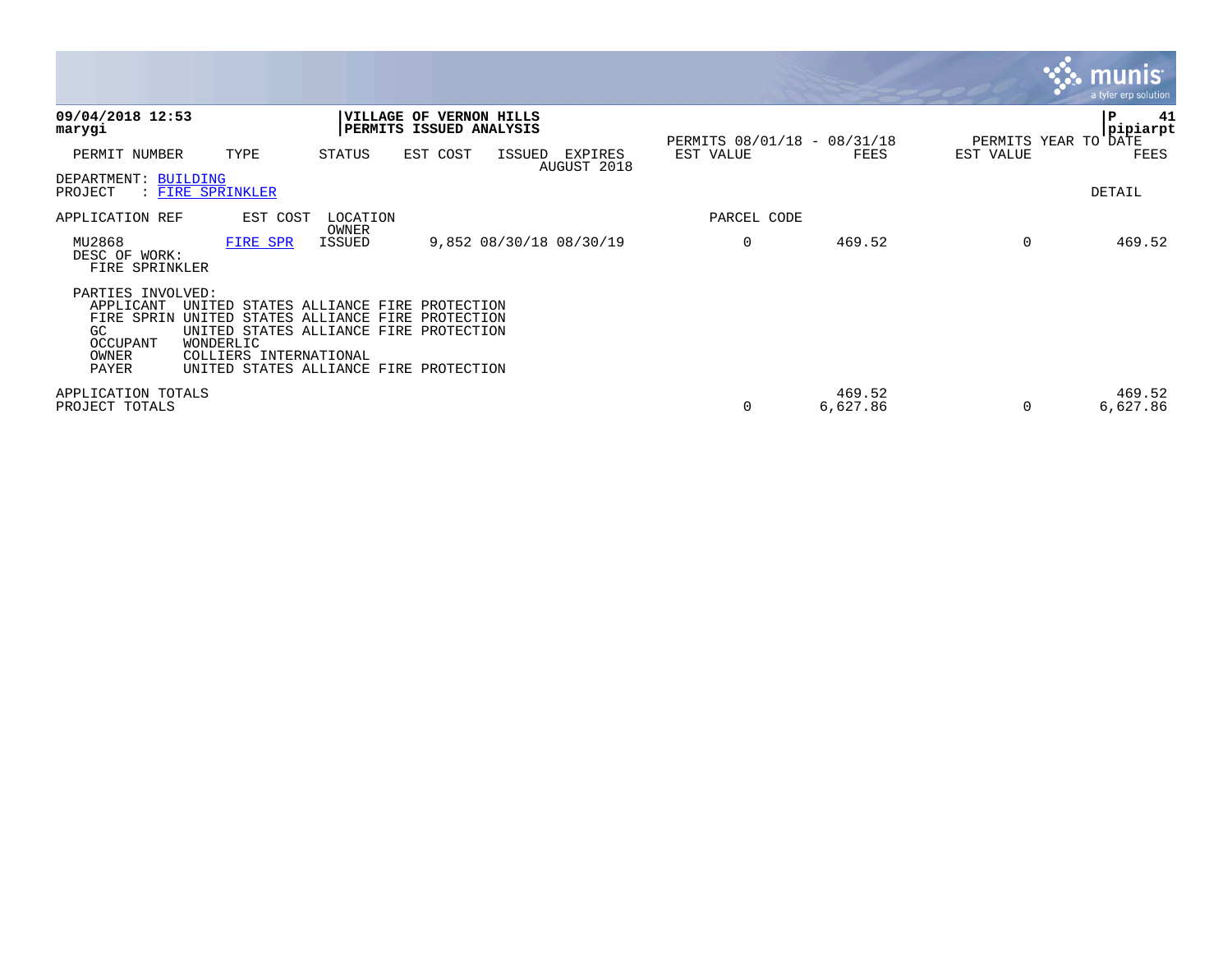|                                                                                                                                                                                                                  |                                                                    |                                                                       | <b>munis</b><br>a tyler erp solution                           |
|------------------------------------------------------------------------------------------------------------------------------------------------------------------------------------------------------------------|--------------------------------------------------------------------|-----------------------------------------------------------------------|----------------------------------------------------------------|
| 09/04/2018 12:53<br>marygi                                                                                                                                                                                       | VILLAGE OF VERNON HILLS<br>PERMITS ISSUED ANALYSIS<br>AUGUST 2018  |                                                                       | P<br>42<br> pipiarpt                                           |
| DEPARTMENT: BUILDING<br>PROJECT<br>: LAWN SPRINKLER                                                                                                                                                              |                                                                    |                                                                       | DETAIL                                                         |
| APPLICATION REF<br>EST COST                                                                                                                                                                                      | LOCATION<br><b>OWNER</b>                                           | PARCEL CODE                                                           |                                                                |
| 2802<br>5,300                                                                                                                                                                                                    | 196 MONTEITH CT<br><b>VASSIL DROUMEV</b>                           | 1506401011                                                            |                                                                |
| PERMIT NUMBER<br>TYPE<br>MU2697<br>LAWN IRRIG ISSUED<br>DESC OF WORK:<br>LAWN IRRIGATION                                                                                                                         | EST COST<br>ISSUED<br>STATUS<br>EXPIRES<br>5,300 08/02/18 08/02/19 | PERMITS 08/01/18 - 08/31/18<br>EST VALUE<br>FEES<br>53.00<br>$\Omega$ | PERMITS YEAR TO DATE<br>EST VALUE<br>FEES<br>53.00<br>$\Omega$ |
| PARTIES INVOLVED:<br>APPLICANT<br>AMERICAN NATIONAL SPRINKLER<br>GC.<br>AMERICAN NATIONAL SPRINKLER<br>IRRIGATION AMERICAN NATIONAL SPRINKLER<br>VASSIL DROUMEV<br>OWNER<br>PAYER<br>AMERICAN NATIONAL SPRINKLER |                                                                    |                                                                       |                                                                |
| APPLICATION TOTALS<br>PROJECT TOTALS                                                                                                                                                                             |                                                                    | 53.00<br>$\mathbf 0$<br>53.00                                         | 53.00<br>53.00<br>0                                            |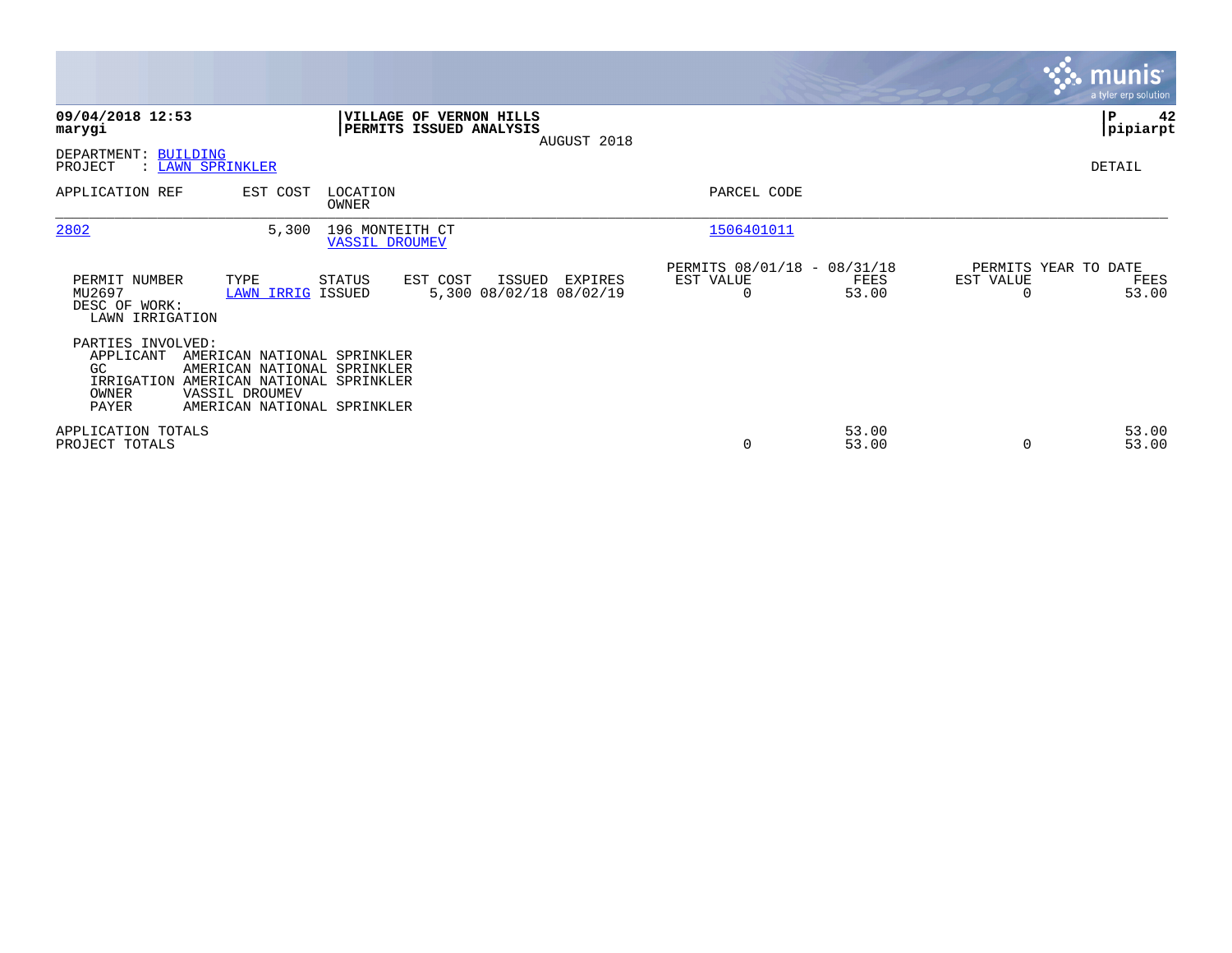|                                                                                                                            |                                                                                                                                                        |                   |                                                                                                                     |                                                         |                |                                                  | munis<br>a tyler erp solution |
|----------------------------------------------------------------------------------------------------------------------------|--------------------------------------------------------------------------------------------------------------------------------------------------------|-------------------|---------------------------------------------------------------------------------------------------------------------|---------------------------------------------------------|----------------|--------------------------------------------------|-------------------------------|
| 09/04/2018 12:53<br>marygi                                                                                                 |                                                                                                                                                        |                   | VILLAGE OF VERNON HILLS<br>PERMITS ISSUED ANALYSIS<br>AUGUST 2018                                                   |                                                         |                |                                                  | 43<br>l P<br> pipiarpt        |
| DEPARTMENT: BUILDING<br>PROJECT                                                                                            | : MISC COMMERCIAL                                                                                                                                      |                   |                                                                                                                     |                                                         |                |                                                  | DETAIL                        |
| APPLICATION REF                                                                                                            | EST COST                                                                                                                                               | LOCATION<br>OWNER |                                                                                                                     | PARCEL CODE                                             |                |                                                  |                               |
| 2686                                                                                                                       | 5,000                                                                                                                                                  |                   | 335 NORTH MILWAUKEE AVE<br>WALMART STORES INC                                                                       | 1503301034                                              |                |                                                  |                               |
| PERMIT NUMBER<br>MU2721<br>DESC OF WORK:                                                                                   | TYPE<br>MISC COMM                                                                                                                                      | STATUS<br>ISSUED  | EST COST<br>ISSUED EXPIRES<br>5,000 08/07/18 08/07/19<br>CONSTRUCTION TRAILER, STORAGE CONTAINERS, AND TEMP FENCING | PERMITS 08/01/18 - 08/31/18<br>EST VALUE<br>$\Omega$    | FEES<br>150.00 | PERMITS YEAR TO DATE<br>EST VALUE<br>$\Omega$    | FEES<br>150.00                |
| PARTIES INVOLVED:<br>APPLICANT<br>GC.<br>OCCUPANT<br>OWNER<br>PAYER                                                        | WILLIAM A. RANDOLPH<br>WILLIAM A. RANDOLPH<br>SAM'S CLUB<br>WALMART STORES INC<br>WILLIAM A. RANDOLPH                                                  |                   |                                                                                                                     |                                                         |                |                                                  |                               |
| APPLICATION TOTALS                                                                                                         |                                                                                                                                                        |                   |                                                                                                                     |                                                         | 150.00         |                                                  | 150.00                        |
| 2716                                                                                                                       | 43,000                                                                                                                                                 | 600 BUNKER CT     | 600 BUNKER COURT VENTURE LLC                                                                                        | 1504202105                                              |                |                                                  |                               |
| PERMIT NUMBER<br>MU2741<br>DESC OF WORK:<br>MEZZANINE PLATFORM W/ELEC                                                      | TYPE<br>MISC COMM                                                                                                                                      | STATUS<br>ISSUED  | EST COST<br>ISSUED EXPIRES<br>43,000 08/10/18 08/10/19                                                              | PERMITS 08/01/18 - 08/31/18<br>EST VALUE<br>$\mathbf 0$ | FEES<br>430.00 | PERMITS YEAR TO DATE<br>EST VALUE<br>$\mathbf 0$ | FEES<br>430.00                |
| PARTIES INVOLVED:<br>APPLICANT<br>ELECTRICIA ELECTRICAL PROGRESSION IND<br>GC<br>GC<br>OCCUPANT<br>OWNER<br>PAYER<br>PAYER | ELLIS SYSTEMS<br>ELLIS SYSTEMS<br>WISCONSIN LIFT TRUCK CORP<br>TETRA PAK<br>600 BUNKER COURT VENTURE LLC<br>ELLIS SYSTEMS<br>WISCONSIN LIFT TRUCK CORP |                   |                                                                                                                     |                                                         |                |                                                  |                               |
| APPLICATION TOTALS                                                                                                         |                                                                                                                                                        |                   |                                                                                                                     |                                                         | 430.00         |                                                  | 430.00                        |
| 2728                                                                                                                       | 57,800                                                                                                                                                 |                   | 909 SOUTH MILWAUKEE AVE<br>ERNIE'S WRECKER SERVICE                                                                  | 1515201003                                              |                |                                                  |                               |
| PERMIT NUMBER<br>MU2736<br>DESC OF WORK:<br>REPLACE 10 3'X5' ISLANDS AT GAS DISPENSERS                                     | TYPE<br>MISC COMM ISSUED                                                                                                                               | STATUS            | EST COST<br>ISSUED EXPIRES<br>57,800 08/09/18 08/09/19                                                              | PERMITS 08/01/18 - 08/31/18<br>EST VALUE<br>$\Omega$    | FEES<br>578.00 | PERMITS YEAR TO DATE<br>EST VALUE<br>$\Omega$    | FEES<br>578.00                |
| PARTIES INVOLVED:<br>APPLICANT ANDERSON PUMP SERVICE<br>CONCRETE                                                           | ANDERSON PUMP SERVICE                                                                                                                                  |                   |                                                                                                                     |                                                         |                |                                                  |                               |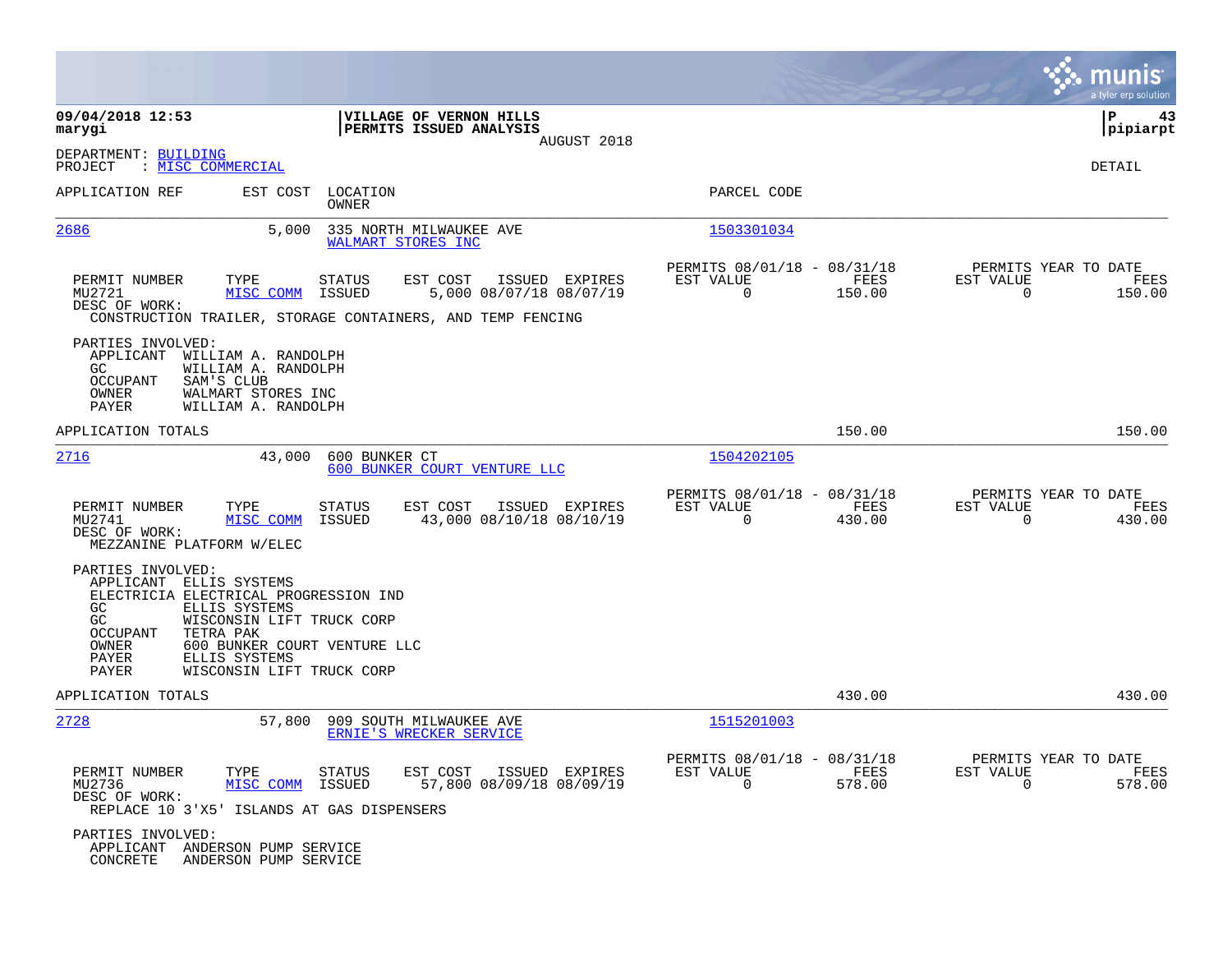|                                                                                                                                                                                                                                                                                                                                                                                               |                                                                           | munis<br>a tyler erp solution                                   |
|-----------------------------------------------------------------------------------------------------------------------------------------------------------------------------------------------------------------------------------------------------------------------------------------------------------------------------------------------------------------------------------------------|---------------------------------------------------------------------------|-----------------------------------------------------------------|
| 09/04/2018 12:53<br><b>VILLAGE OF VERNON HILLS</b><br>PERMITS ISSUED ANALYSIS<br>marygi<br>AUGUST 2018                                                                                                                                                                                                                                                                                        |                                                                           | l P<br>44<br>pipiarpt                                           |
| DEPARTMENT: BUILDING<br>PROJECT<br>: MISC COMMERCIAL                                                                                                                                                                                                                                                                                                                                          |                                                                           | DETAIL                                                          |
| APPLICATION REF<br>EST COST<br>LOCATION<br>OWNER<br>GC.<br>ANDERSON PUMP SERVICE<br>OCCUPANT<br>ERNIE'S WRECKER SERVICE<br>ERNIE'S WRECKER SERVICE<br>OWNER<br>PAYER<br>ANDERSON PUMP SERVICE                                                                                                                                                                                                 | PARCEL CODE                                                               |                                                                 |
| APPLICATION TOTALS                                                                                                                                                                                                                                                                                                                                                                            | 578.00                                                                    | 578.00                                                          |
| 2737<br>150 NORTH FAIRWAY DR 152<br>5,000<br>ARTHUR J ROGERS & CO                                                                                                                                                                                                                                                                                                                             | 1504303179                                                                |                                                                 |
| PERMIT NUMBER<br><b>STATUS</b><br>ISSUED EXPIRES<br>TYPE<br>EST COST<br>MU2727<br>5,000 08/08/18 08/08/19<br>MISC COMM<br>ISSUED<br>DESC OF WORK:<br>MISC COMMERCIAL ALTERATION NO CO                                                                                                                                                                                                         | PERMITS 08/01/18 - 08/31/18<br>EST VALUE<br>FEES<br>$\Omega$<br>275.00    | PERMITS YEAR TO DATE<br>EST VALUE<br>FEES<br>$\Omega$<br>275.00 |
| PARTIES INVOLVED:<br>ARTHUR J ROGERS & CO<br>APPLICANT<br>CARPENTER<br>ARTHUR J ROGERS & CO<br>DRYWALL<br>ARTHUR J ROGERS & CO<br>ELECTRICIA DAHL ELECTRIC<br>ELECTRICIA VOX ELECTRIC CO<br>ARTHUR J ROGERS & CO<br>GC.<br>H R STEWART MECHANICAL<br>HVAC<br>OCCUPANT<br>PROMPT PRAXIS<br>OWNER<br>ARTHUR J ROGERS & CO<br>PLUMBER<br>H R STEWART MECHANICAL<br>PAYER<br>ARTHUR J ROGERS & CO |                                                                           |                                                                 |
| APPLICATION TOTALS                                                                                                                                                                                                                                                                                                                                                                            | 275.00                                                                    | 275.00                                                          |
| 2783<br>26,137<br>75 NORTH FAIRWAY DR<br>JANKO ALCION VERNON HILLS LLC                                                                                                                                                                                                                                                                                                                        | 1504402016                                                                |                                                                 |
| PERMIT NUMBER<br><b>STATUS</b><br>EST COST<br>ISSUED EXPIRES<br>TYPE<br>MU2836<br>ISSUED<br>26,137 08/27/18 09/04/19<br>MISC COMM<br>DESC OF WORK:<br>REPAIR PATIO                                                                                                                                                                                                                            | PERMITS 08/01/18 - 08/31/18<br>EST VALUE<br>FEES<br>$\mathbf 0$<br>261.37 | PERMITS YEAR TO DATE<br>EST VALUE<br>FEES<br>0<br>261.37        |
| PARTIES INVOLVED:<br>APPLICANT<br>BEAR CONSTRUCTION CO<br>GC.<br>BEAR CONSTRUCTION CO<br>OWNER<br>JANKO ALCION VERNON HILLS LLC<br>PAYER<br>BEAR CONSTRUCTION CO                                                                                                                                                                                                                              |                                                                           |                                                                 |
| APPLICATION TOTALS                                                                                                                                                                                                                                                                                                                                                                            | 261.37                                                                    | 261.37                                                          |
| 2804<br>120,000<br>901 NORTH MILWAUKEE AVENUE 100<br>PLACEHOLDER                                                                                                                                                                                                                                                                                                                              | 1134302008                                                                |                                                                 |
|                                                                                                                                                                                                                                                                                                                                                                                               | PERMITS 08/01/18 - 08/31/18                                               | PERMITS YEAR TO DATE                                            |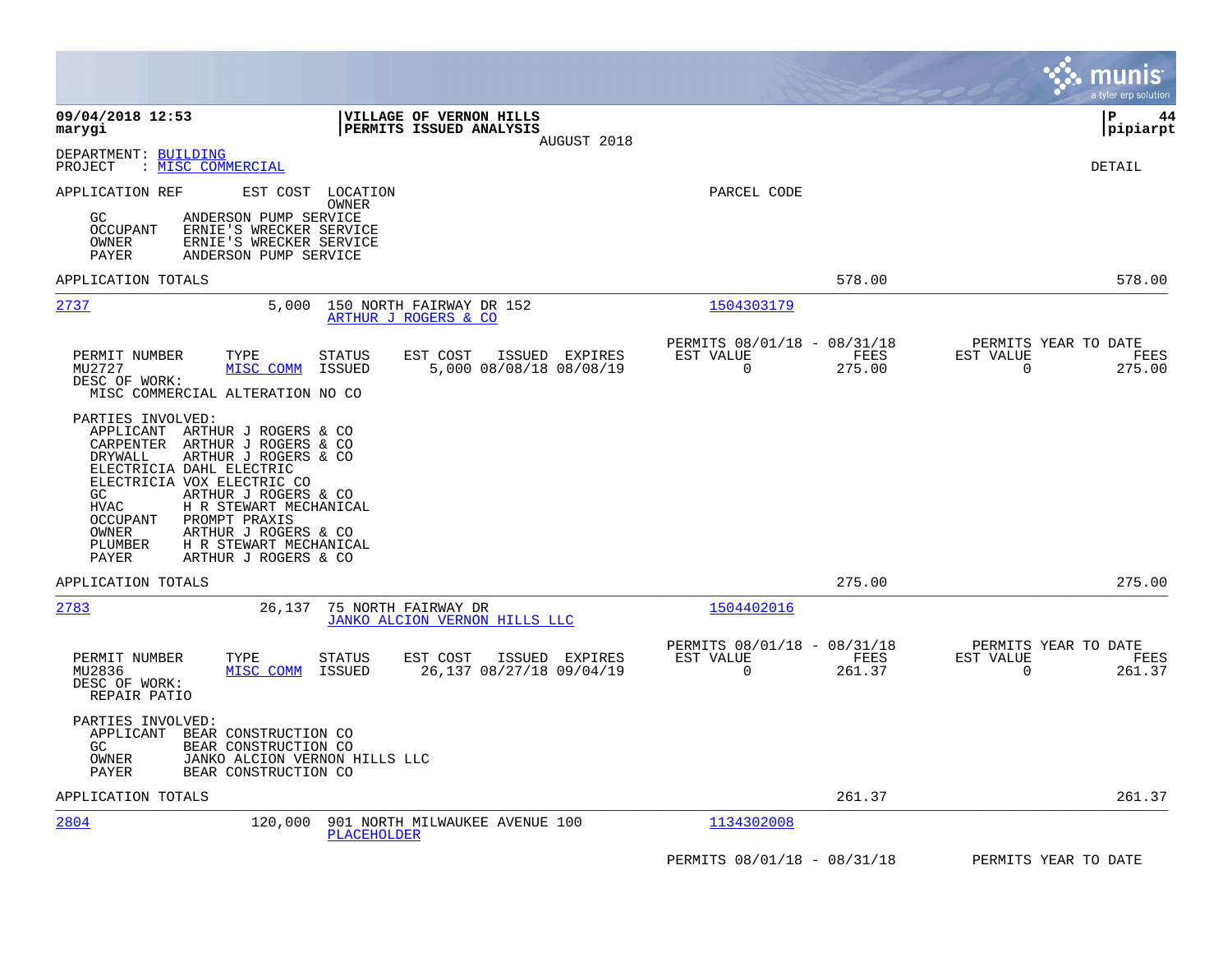|                                                                     |                                                                               |                 |                                                                |               |                        |             |                      |                   | <u>munis</u><br>a tyler erp solution |
|---------------------------------------------------------------------|-------------------------------------------------------------------------------|-----------------|----------------------------------------------------------------|---------------|------------------------|-------------|----------------------|-------------------|--------------------------------------|
| 09/04/2018 12:53<br>marygi<br>PERMIT NUMBER                         | TYPE                                                                          | STATUS          | VILLAGE OF VERNON HILLS<br>PERMITS ISSUED ANALYSIS<br>EST COST | <b>ISSUED</b> | EXPIRES<br>AUGUST 2018 | EST VALUE   |                      | FEES<br>EST VALUE | 45<br>P<br>pipiarpt<br>FEES          |
| DEPARTMENT: BUILDING<br>PROJECT                                     | : MISC COMMERCIAL                                                             |                 |                                                                |               |                        |             |                      |                   | DETAIL                               |
| APPLICATION REF                                                     | EST COST                                                                      | LOCATION        |                                                                |               |                        | PARCEL CODE |                      |                   |                                      |
| MU2859<br>DESC OF WORK:<br>STORAGE FIXTURES                         | MISC COMM                                                                     | OWNER<br>COMPLT | 120,000 08/29/18 08/29/19                                      |               |                        | 0           | 1,400.00             |                   | 0<br>1,400.00                        |
| PARTIES INVOLVED:<br>APPLICANT<br>GC.<br>OCCUPANT<br>OWNER<br>PAYER | SEIZMIC<br>BEAM TEAM INSPECTION<br>REI<br>PLACEHOLDER<br>BEAM TEAM INSPECTION |                 |                                                                |               |                        |             |                      |                   |                                      |
| APPLICATION TOTALS<br>PROJECT TOTALS                                |                                                                               |                 |                                                                |               |                        | 0           | 1,400.00<br>3,094.37 |                   | 1,400.00<br>$\Omega$<br>3,094.37     |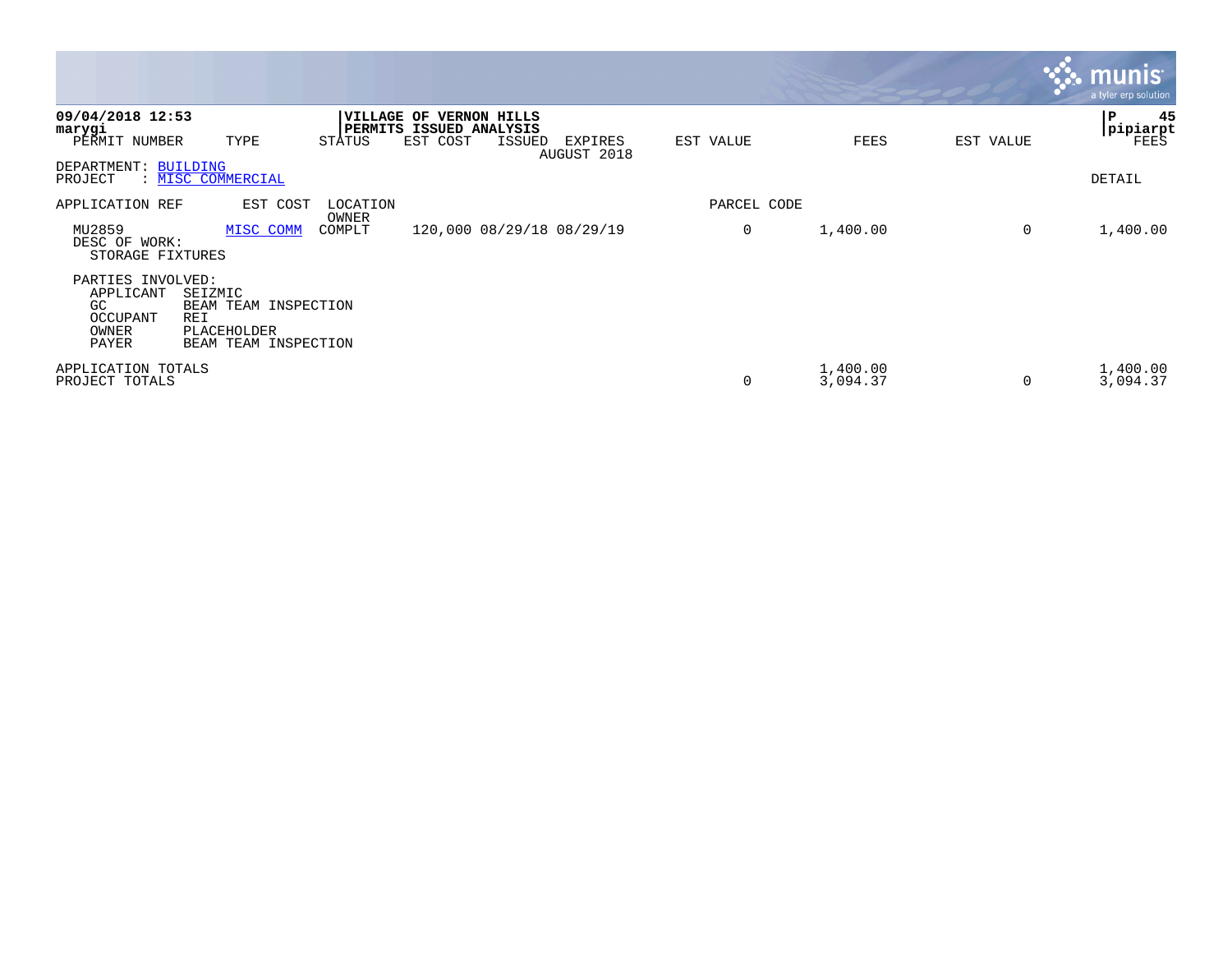|                                                                                                                                               |                                                                                   |                            |                                                                                                        |                |                                                      |               |                                                  | munis<br>a tyler erp solution |
|-----------------------------------------------------------------------------------------------------------------------------------------------|-----------------------------------------------------------------------------------|----------------------------|--------------------------------------------------------------------------------------------------------|----------------|------------------------------------------------------|---------------|--------------------------------------------------|-------------------------------|
| 09/04/2018 12:53<br>marygi                                                                                                                    |                                                                                   |                            | VILLAGE OF VERNON HILLS<br>PERMITS ISSUED ANALYSIS                                                     |                |                                                      |               |                                                  | ΙP<br>46<br> pipiarpt         |
| DEPARTMENT: BUILDING<br>PROJECT                                                                                                               | : MIS ELEC RESIDENTIAL                                                            |                            |                                                                                                        | AUGUST 2018    |                                                      |               |                                                  | DETAIL                        |
| APPLICATION REF                                                                                                                               |                                                                                   | EST COST LOCATION<br>OWNER |                                                                                                        |                | PARCEL CODE                                          |               |                                                  |                               |
| 2688                                                                                                                                          | 3,000                                                                             | 144 SOUTHFIELD DR          | SEMYON & TAMARA SHULMAN                                                                                |                | 1506401026                                           |               |                                                  |                               |
| PERMIT NUMBER<br>MU2692<br>DESC OF WORK:<br>BATHROOM REMODEL                                                                                  | TYPE<br><b>ELEC RES</b>                                                           | <b>STATUS</b><br>ISSUED    | EST COST<br>3,000 08/01/18 08/01/19                                                                    | ISSUED EXPIRES | PERMITS 08/01/18 - 08/31/18<br>EST VALUE<br>$\Omega$ | FEES<br>50.00 | PERMITS YEAR TO DATE<br>EST VALUE<br>$\mathbf 0$ | FEES<br>50.00                 |
| PARTIES INVOLVED:<br>APPLICANT MODERN RE-BATH<br>ELECTRICIA MODERN RE-BATH<br>GC.<br>OWNER<br>PLUMBER<br><b>PAYER</b>                         | IRA CONSTRUCTION<br>SEMYON & TAMARA SHULMAN<br>PFEIFER PLUMBING<br>MODERN RE-BATH |                            |                                                                                                        |                |                                                      |               |                                                  |                               |
| APPLICATION TOTALS                                                                                                                            |                                                                                   |                            |                                                                                                        |                |                                                      | 50.00         |                                                  | 50.00                         |
| 2801                                                                                                                                          | 300                                                                               | MICHAEL MARGOLIS           | 313 CHERRY VALLEY RD                                                                                   |                | 1508107038                                           |               |                                                  |                               |
| PERMIT NUMBER<br>MU2696<br>DESC OF WORK:<br>NEW ELEC SVC/PANEL                                                                                | TYPE<br>ELEC RES                                                                  | STATUS<br>COMPLT           | EST COST<br>300 08/02/18 08/02/19                                                                      | ISSUED EXPIRES | PERMITS 08/01/18 - 08/31/18<br>EST VALUE<br>0        | FEES<br>30.00 | PERMITS YEAR TO DATE<br>EST VALUE<br>$\mathbf 0$ | FEES<br>30.00                 |
| PARTIES INVOLVED:<br>APPLICANT MICHAEL MARGOLIS<br>ELECTRICIA ALEXANDER LEVIN<br>ELECTRICIA MICHAEL MARGOLIS<br>OWNER<br>PAYER                | MICHAEL MARGOLIS<br>MICHAEL MARGOLIS                                              |                            |                                                                                                        |                |                                                      |               |                                                  |                               |
| APPLICATION TOTALS                                                                                                                            |                                                                                   |                            |                                                                                                        |                |                                                      | 30.00         |                                                  | 30.00                         |
| 2845                                                                                                                                          | 1,000                                                                             | 141 COLONIAL DR            | DANIEL F & VALERIE L FINN                                                                              |                | 1128108074                                           |               |                                                  |                               |
| PERMIT NUMBER<br>MU2813<br>DESC OF WORK:                                                                                                      | TYPE<br><b>ELEC RES</b>                                                           | STATUS<br>ISSUED           | EST COST<br>ISSUED<br>1,000 08/22/18 08/22/19<br>RUN 60 AMP CIRCUIT FROM PANEL TO NEW OUTLET IN GARAGE | EXPIRES        | PERMITS 08/01/18 - 08/31/18<br>EST VALUE<br>0        | FEES<br>30.00 | PERMITS YEAR TO DATE<br>EST VALUE<br>0           | FEES<br>30.00                 |
| PARTIES INVOLVED:<br>APPLICANT DANIEL F & VALERIE L FINN<br>ELECTRICIA PAUL HERAVER ELECTRIC<br>ELECTRICIA DANIEL F & VALERIE L FINN<br>OWNER | DANIEL F & VALERIE L FINN                                                         |                            |                                                                                                        |                |                                                      |               |                                                  |                               |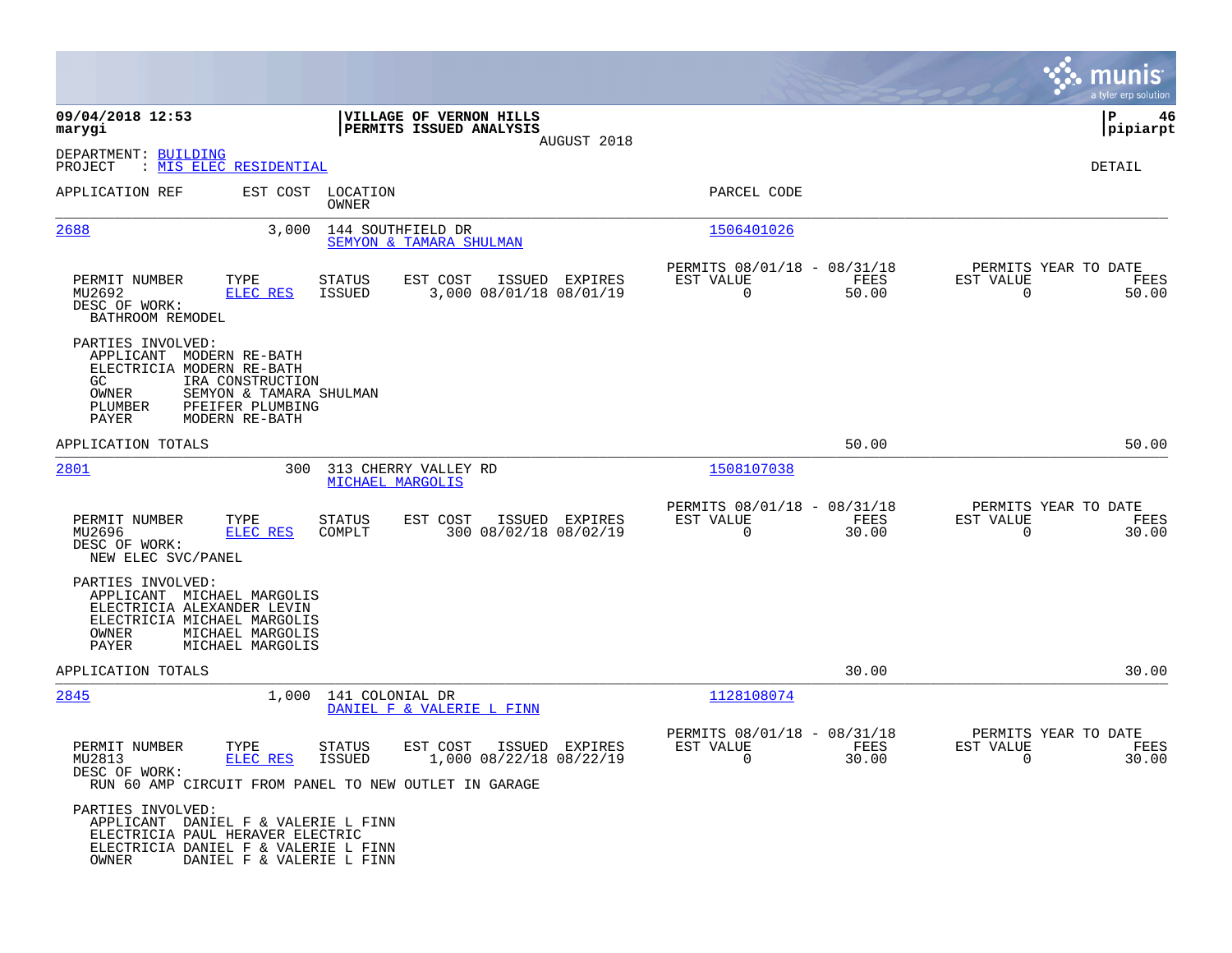|                                                                                                                                                                   |                                                                              |                                               |                 | <b>munis</b><br>a tyler erp solution               |    |
|-------------------------------------------------------------------------------------------------------------------------------------------------------------------|------------------------------------------------------------------------------|-----------------------------------------------|-----------------|----------------------------------------------------|----|
| 09/04/2018 12:53<br>marygi                                                                                                                                        | VILLAGE OF VERNON HILLS<br>PERMITS ISSUED ANALYSIS<br>AUGUST 2018            |                                               |                 | ∣P<br> pipiarpt                                    | 47 |
| DEPARTMENT: BUILDING<br>PROJECT<br>: MIS ELEC RESIDENTIAL                                                                                                         |                                                                              |                                               |                 | DETAIL                                             |    |
| APPLICATION REF<br>EST COST<br>PAYER<br>DANIEL F & VALERIE L FINN                                                                                                 | LOCATION<br>OWNER                                                            | PARCEL CODE                                   |                 |                                                    |    |
| APPLICATION TOTALS                                                                                                                                                |                                                                              |                                               | 30.00           | 30.00                                              |    |
| 2944<br>2,139                                                                                                                                                     | 25 MONTGOMERY LN<br>ANTHONY E & CYNTHIA L UGASTE                             | 1508204001                                    |                 |                                                    |    |
| PERMIT NUMBER<br>TYPE<br>MU2854<br>ELEC RES<br>DESC OF WORK:<br>REPLACE 100 AMP PANEL W/200 AMP & NEW BREAKERS<br>PARTIES INVOLVED:                               | EST COST<br>STATUS<br>ISSUED<br>EXPIRES<br>2,139 08/28/18 08/28/19<br>ISSUED | PERMITS 08/01/18 - 08/31/18<br>EST VALUE<br>0 | FEES<br>50.00   | PERMITS YEAR TO DATE<br>EST VALUE<br>FEES<br>50.00 |    |
| ELECTRICIA NORTHERN ELECTRIC SERVICE<br>ELECTRICIA ANTHONY E & CYNTHIA L UGASTE<br>OWNER<br>ANTHONY E & CYNTHIA L UGASTE<br>PAYER<br>ANTHONY E & CYNTHIA L UGASTE |                                                                              |                                               |                 |                                                    |    |
| APPLICATION TOTALS<br>PROJECT TOTALS                                                                                                                              |                                                                              | $\mathbf 0$                                   | 50.00<br>160.00 | 50.00<br>160.00<br>$\Omega$                        |    |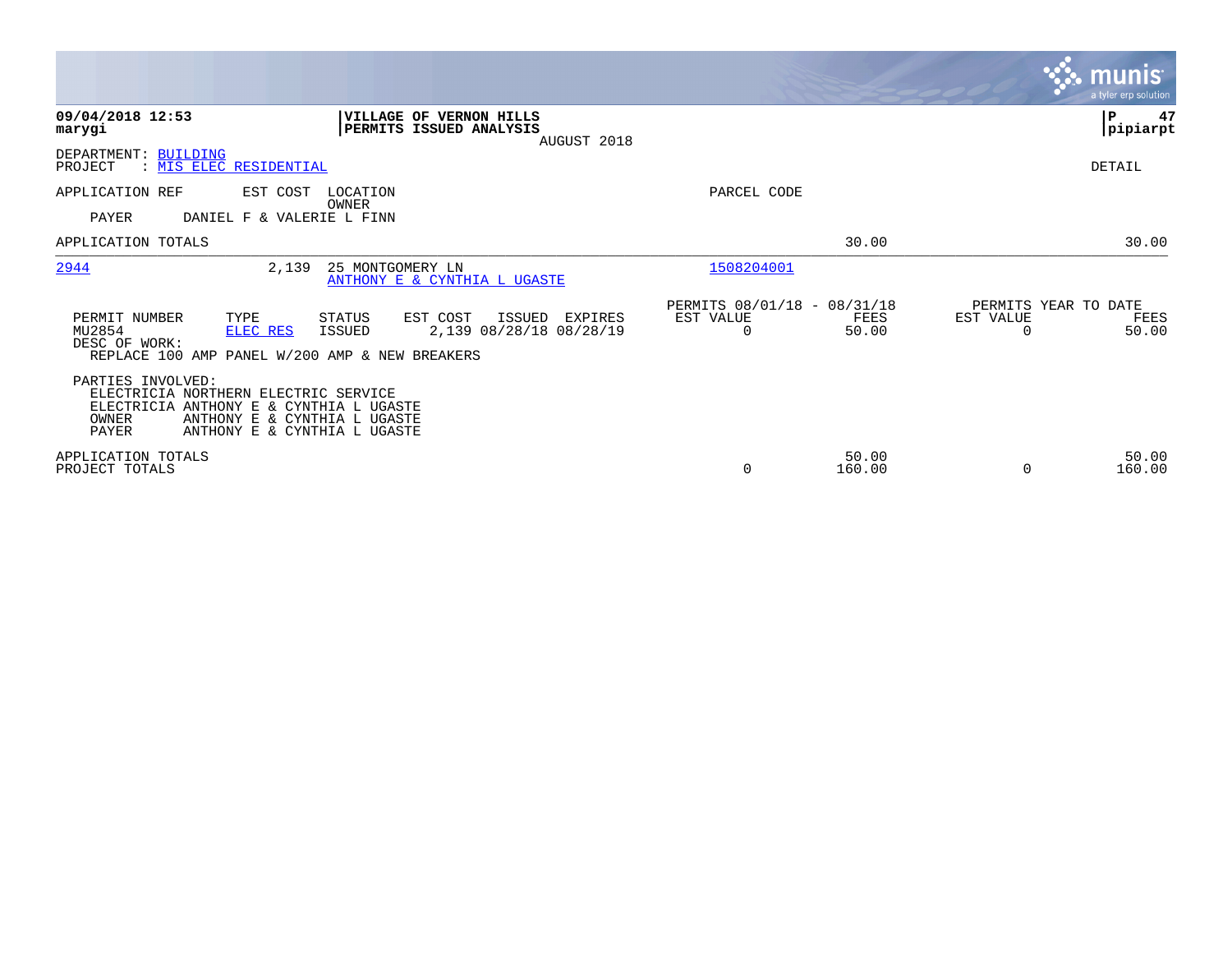|                                                                                                                                                         |                                                                                                          |                                            |                                                            |                |                                               | munis<br>a tyler erp solution |
|---------------------------------------------------------------------------------------------------------------------------------------------------------|----------------------------------------------------------------------------------------------------------|--------------------------------------------|------------------------------------------------------------|----------------|-----------------------------------------------|-------------------------------|
| 09/04/2018 12:53<br>marygi                                                                                                                              | VILLAGE OF VERNON HILLS<br>PERMITS ISSUED ANALYSIS                                                       |                                            |                                                            |                |                                               | ΙP<br>48<br> pipiarpt         |
| DEPARTMENT: BUILDING<br>: MISC RESIDENTIAL<br>PROJECT                                                                                                   |                                                                                                          | AUGUST 2018                                |                                                            |                |                                               | DETAIL                        |
| APPLICATION REF                                                                                                                                         | EST COST<br>LOCATION<br>OWNER                                                                            |                                            | PARCEL CODE                                                |                |                                               |                               |
| 2675                                                                                                                                                    | 22,950<br>303 HADDON CIR<br>MICHAEL NITZ                                                                 |                                            | 1508406006                                                 |                |                                               |                               |
| PERMIT NUMBER<br>TYPE<br>MU2743<br>MISC RES<br>DESC OF WORK:<br>SOLAR GRID ON ROOF                                                                      | <b>STATUS</b><br>EST COST<br>ISSUED                                                                      | ISSUED EXPIRES<br>22,950 08/10/18 08/30/19 | PERMITS 08/01/18 - 08/31/18<br>EST VALUE<br>$\overline{0}$ | FEES<br>229.50 | PERMITS YEAR TO DATE<br>EST VALUE<br>$\Omega$ | FEES<br>229.50                |
| PARTIES INVOLVED:<br>APPLICANT WINDSOLEIL INC<br>ELECTRICIA WINDSOLEIL INC<br>WINDSOLEIL INC<br>GC.<br>MICHAEL NITZ<br>OWNER<br>PAYER<br>WINDSOLEIL INC |                                                                                                          |                                            |                                                            |                |                                               |                               |
| APPLICATION TOTALS                                                                                                                                      |                                                                                                          |                                            |                                                            | 229.50         |                                               | 229.50                        |
| 2718                                                                                                                                                    | 10,000<br>125 MARIMAC LN<br><b>JASON &amp; SYBIL FOWLER</b>                                              |                                            | 1508209011                                                 |                |                                               |                               |
| PERMIT NUMBER<br>TYPE<br>MU2703<br>MISC RES<br>DESC OF WORK:<br>KITCHEN REMODEL                                                                         | STATUS<br>EST COST<br>ISSUED                                                                             | ISSUED EXPIRES<br>10,000 08/03/18 08/20/19 | PERMITS 08/01/18 - 08/31/18<br>EST VALUE<br>$\overline{0}$ | FEES<br>100.00 | PERMITS YEAR TO DATE<br>EST VALUE<br>$\Omega$ | FEES<br>100.00                |
| PARTIES INVOLVED:<br>ELECTRICIA ACTIVE ELECTRIC<br>GC.<br>OWNER<br>PLUMBER<br>PAYER                                                                     | ABSOLUTE CONSRUCTION INC<br>JASON & SYBIL FOWLER<br>ABSOLUTE CONSRUCTION INC<br>ABSOLUTE CONSRUCTION INC |                                            |                                                            |                |                                               |                               |
| APPLICATION TOTALS                                                                                                                                      |                                                                                                          |                                            |                                                            | 100.00         |                                               | 100.00                        |
| 2749                                                                                                                                                    | 34,707<br>244 THORNE GROVE DR<br>SOLOMON & ALICE S ITTICKATHRA                                           |                                            | 1507209021                                                 |                |                                               |                               |
| PERMIT NUMBER<br>TYPE<br>MU2728<br>MISC RES<br>DESC OF WORK:<br>SOLAR PANELS                                                                            | STATUS<br>EST COST<br><b>ISSUED</b>                                                                      | ISSUED EXPIRES<br>34,707 08/08/18 08/08/19 | PERMITS 08/01/18 - 08/31/18<br>EST VALUE<br>0              | FEES<br>347.07 | PERMITS YEAR TO DATE<br>EST VALUE<br>0        | FEES<br>347.07                |
| PARTIES INVOLVED:<br>APPLICANT SUNRUN INSTALLATION SERVICES<br>ELECTRICIA SUNRUN INSTALLATION SERVICES<br>GC<br>OWNER<br>PAYER                          | SUNRUN INSTALLATION SERVICES<br>SOLOMON & ALICE S ITTICKATHRA<br>SUNRUN INSTALLATION SERVICES            |                                            |                                                            |                |                                               |                               |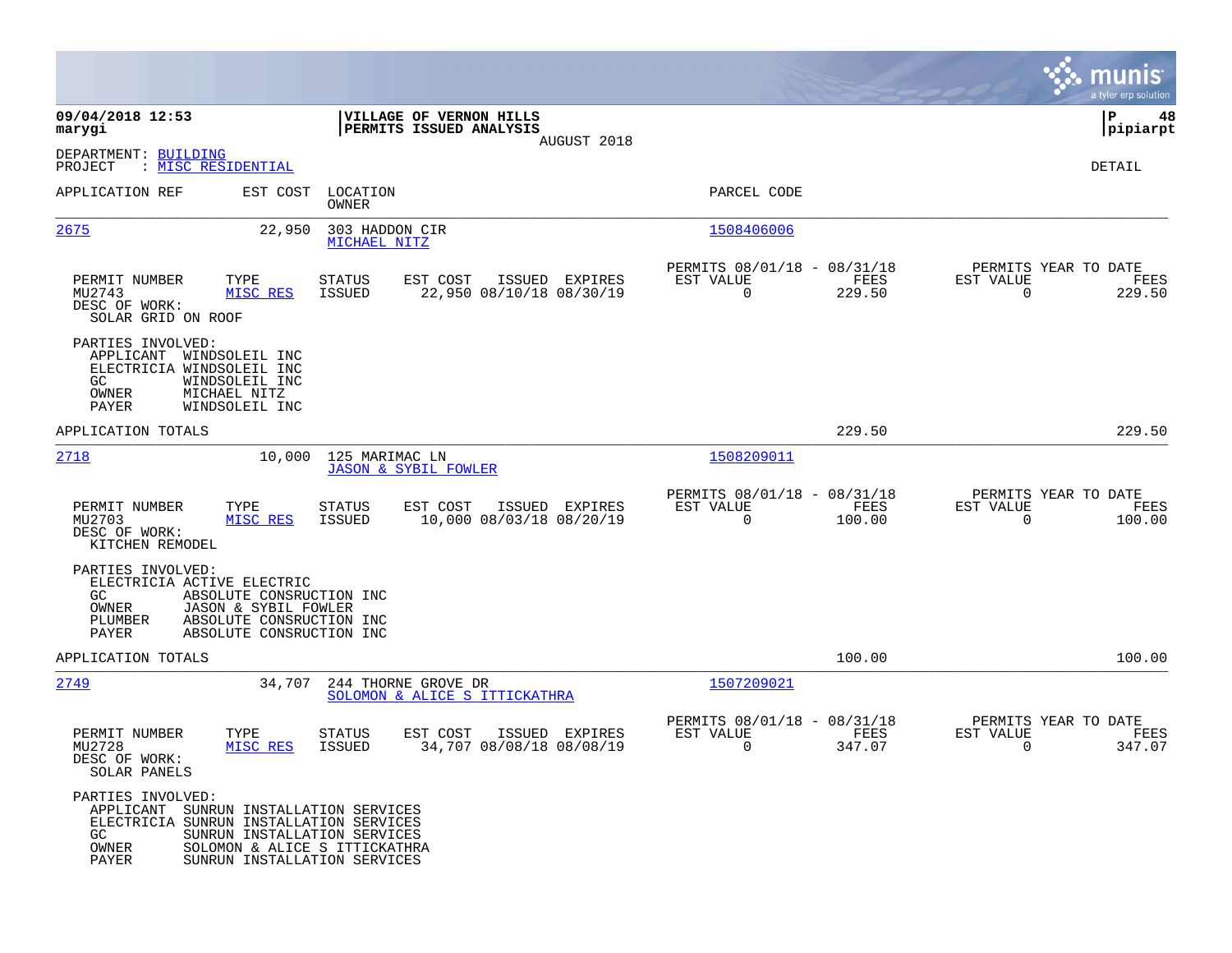|                                                                                 |                                                                                                                                                                       |                                                                   |                                                         |                |                                                  | munis<br>a tyler erp solution |
|---------------------------------------------------------------------------------|-----------------------------------------------------------------------------------------------------------------------------------------------------------------------|-------------------------------------------------------------------|---------------------------------------------------------|----------------|--------------------------------------------------|-------------------------------|
| 09/04/2018 12:53<br>marygi                                                      |                                                                                                                                                                       | VILLAGE OF VERNON HILLS<br>PERMITS ISSUED ANALYSIS<br>AUGUST 2018 |                                                         |                |                                                  | P<br>49<br> pipiarpt          |
| DEPARTMENT: BUILDING<br>: MISC RESIDENTIAL<br>PROJECT                           |                                                                                                                                                                       |                                                                   |                                                         |                |                                                  | <b>DETAIL</b>                 |
| APPLICATION REF                                                                 | EST COST<br>LOCATION<br>OWNER                                                                                                                                         |                                                                   | PARCEL CODE                                             |                |                                                  |                               |
| APPLICATION TOTALS                                                              |                                                                                                                                                                       |                                                                   |                                                         | 347.07         |                                                  | 347.07                        |
| 2779                                                                            | 22,216<br><b>VARTAN DILANJIAN</b>                                                                                                                                     | 1014 HIDDEN CREEK CT                                              | 1507209053                                              |                |                                                  |                               |
| PERMIT NUMBER<br>MU2745<br>DESC OF WORK:<br>SOLAR PANELS                        | TYPE<br>STATUS<br>MISC RES<br><b>ISSUED</b>                                                                                                                           | EST COST<br>ISSUED EXPIRES<br>22, 216 08/10/18 08/10/19           | PERMITS 08/01/18 - 08/31/18<br>EST VALUE<br>$\Omega$    | FEES<br>222.16 | PERMITS YEAR TO DATE<br>EST VALUE<br>$\mathbf 0$ | FEES<br>222.16                |
| PARTIES INVOLVED:<br>GC<br>OWNER<br>PAYER                                       | APPLICANT SUNRUN INSTALLATION SERVICES<br>ELECTRICIA SUNRUN INSTALLATION SERVICES<br>SUNRUN INSTALLATION SERVICES<br>VARTAN DILANJIAN<br>SUNRUN INSTALLATION SERVICES |                                                                   |                                                         |                |                                                  |                               |
| APPLICATION TOTALS                                                              |                                                                                                                                                                       |                                                                   |                                                         | 222.16         |                                                  | 222.16                        |
| 2784                                                                            | 9,000<br><b>LEONID ADLER</b>                                                                                                                                          | 307 GREENBRIER LN                                                 | 1508109010                                              |                |                                                  |                               |
| PERMIT NUMBER<br>MU2757<br>DESC OF WORK:                                        | TYPE<br>STATUS<br>MISC RES<br><b>ISSUED</b><br>KITCHEN REMODEL, ELEC PANEL UPGRADE                                                                                    | EST COST<br>ISSUED EXPIRES<br>9,000 08/13/18 08/13/19             | PERMITS 08/01/18 - 08/31/18<br>EST VALUE<br>$\mathbf 0$ | FEES<br>90.00  | PERMITS YEAR TO DATE<br>EST VALUE<br>$\mathbf 0$ | FEES<br>90.00                 |
| PARTIES INVOLVED:<br>ELECTRICIA ZAP ELECTRIC<br>GC<br>OWNER<br>PLUMBER<br>PAYER | APPLICANT AFFORDABLE REMODELING INC<br>CARPENTER AFFORDABLE REMODELING INC<br>AFFORDABLE REMODELING INC<br>LEONID ADLER<br>AT WATER PLUMBING<br>AMBER INVESTEMENTS    |                                                                   |                                                         |                |                                                  |                               |
| APPLICATION TOTALS                                                              |                                                                                                                                                                       |                                                                   |                                                         | 90.00          |                                                  | 90.00                         |
| 2821                                                                            | 5,000<br>PLACEHOLDER                                                                                                                                                  | 860 NORTH LAKESIDE DR 2-A                                         | 1507200113                                              |                |                                                  |                               |
| PERMIT NUMBER<br>MU2883<br>DESC OF WORK:                                        | STATUS<br>TYPE<br>MISC RES<br><b>ISSUED</b><br>BATH REMODEL - NO ADDITONAL FIXTURES                                                                                   | EST COST<br>ISSUED EXPIRES<br>5,000 08/31/18 08/31/19             | PERMITS 08/01/18 - 08/31/18<br>EST VALUE<br>$\mathbf 0$ | FEES<br>50.00  | PERMITS YEAR TO DATE<br>EST VALUE<br>$\mathbf 0$ | FEES<br>50.00                 |
| PARTIES INVOLVED:                                                               | APPLICANT JS POKORNY COMPANY INC                                                                                                                                      |                                                                   |                                                         |                |                                                  |                               |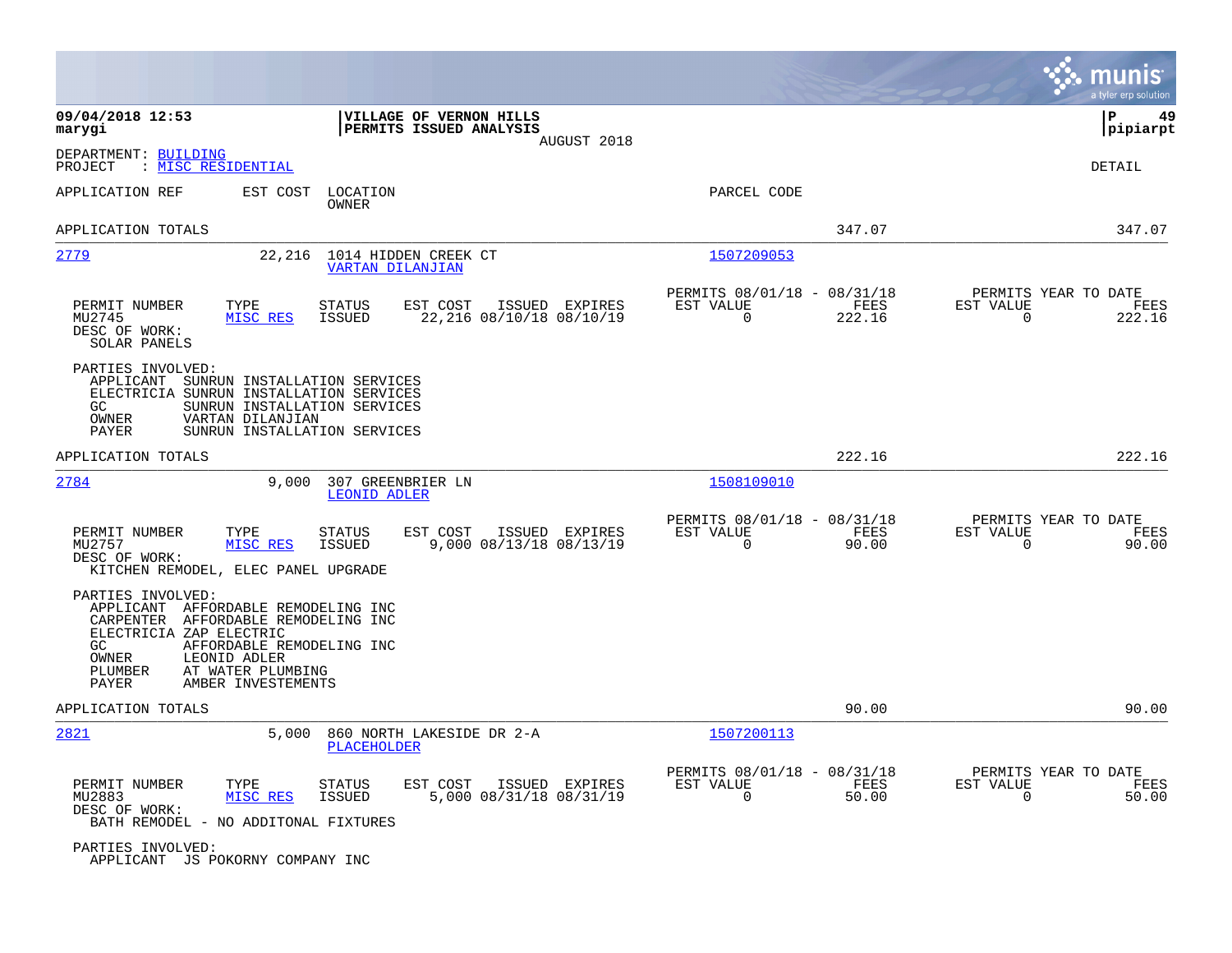|                                                                                                                                                                                                                                                                                                             |                                                                   |                                                         |                       |                                                  | munis<br>a tyler erp solution |
|-------------------------------------------------------------------------------------------------------------------------------------------------------------------------------------------------------------------------------------------------------------------------------------------------------------|-------------------------------------------------------------------|---------------------------------------------------------|-----------------------|--------------------------------------------------|-------------------------------|
| 09/04/2018 12:53<br>marygi                                                                                                                                                                                                                                                                                  | VILLAGE OF VERNON HILLS<br>PERMITS ISSUED ANALYSIS<br>AUGUST 2018 |                                                         |                       |                                                  | l P<br>50<br> pipiarpt        |
| DEPARTMENT: BUILDING<br>PROJECT<br>: MISC RESIDENTIAL                                                                                                                                                                                                                                                       |                                                                   |                                                         |                       |                                                  | <b>DETAIL</b>                 |
| APPLICATION REF<br>EST COST<br>LOCATION<br>OWNER<br>ELECTRICIA SEBA ELECTRIC CO<br>JS POKORNY COMPANY INC<br>GC.<br><b>OWNER</b><br>PLACEHOLDER<br>PLUMBER<br>R & M PLUMBING                                                                                                                                |                                                                   | PARCEL CODE                                             |                       |                                                  |                               |
| JS POKORNY COMPANY INC<br>PAYER<br>APPLICATION TOTALS                                                                                                                                                                                                                                                       |                                                                   |                                                         | 50.00                 |                                                  | 50.00                         |
| 2833<br>19,130<br>504 CHERRY VALLEY RD                                                                                                                                                                                                                                                                      | SALVADOR & JULIA ABONCE                                           | 1508107029                                              |                       |                                                  |                               |
| PERMIT NUMBER<br>TYPE<br>STATUS<br>MU2807<br>MISC RES<br>ISSUED<br>DESC OF WORK:<br>ROOFTOP SOLAR PANELS                                                                                                                                                                                                    | EST COST<br>ISSUED EXPIRES<br>19,130 08/22/18 08/22/19            | PERMITS 08/01/18 - 08/31/18<br>EST VALUE<br>$\Omega$    | FEES<br>191.30        | PERMITS YEAR TO DATE<br>EST VALUE<br>$\Omega$    | FEES<br>191.30                |
| PARTIES INVOLVED:<br>APPLICANT SUNRUN INSTALLATION SERVICES<br>ELECTRICIA SUNRUN INSTALLATION SERVICES<br>GC<br>SUNRUN INSTALLATION SERVICES<br>OWNER<br>SALVADOR & JULIA ABONCE<br>SUNRUN INSTALLATION SERVICES<br><b>PAYER</b>                                                                            |                                                                   |                                                         |                       |                                                  |                               |
| APPLICATION TOTALS                                                                                                                                                                                                                                                                                          |                                                                   |                                                         | 191.30                |                                                  | 191.30                        |
| 2853<br>237,000<br><b>PLACEHOLDER</b>                                                                                                                                                                                                                                                                       | 285 EAST COURT OF SHOREWOOD 1                                     | 1507205025                                              |                       |                                                  |                               |
| PERMIT NUMBER<br>TYPE<br>STATUS<br>MU2838<br>MISC RES<br>ISSUED<br>DESC OF WORK:<br>FIRE RESTORATION                                                                                                                                                                                                        | EST COST<br>ISSUED EXPIRES<br>237,000 08/27/18 08/27/19           | PERMITS 08/01/18 - 08/31/18<br>EST VALUE<br>$\mathbf 0$ | FEES<br>2,370.00      | PERMITS YEAR TO DATE<br>EST VALUE<br>$\mathbf 0$ | FEES<br>2,370.00              |
| PARTIES INVOLVED:<br>APPLICANT AMERICAN RESTORATION SERVICES<br>ELECTRICIA CLD CONSTRUCTION INC<br>GC.<br>AMERICAN RESTORATION SERVICES<br><b>HVAC</b><br>A&C HEATING & COOLING CORP<br>PLACEHOLDER<br>OWNER<br>PLUMBER<br>BRASERO PLUMBING & CONSTRUCTION<br><b>PAYER</b><br>AMERICAN RESTORATION SERVICES |                                                                   |                                                         |                       |                                                  |                               |
| APPLICATION TOTALS                                                                                                                                                                                                                                                                                          |                                                                   |                                                         | 2,370.00              |                                                  | 2,370.00                      |
| 2887<br>38,705<br>270 RANNEY AVE<br>MICHAEL J HARVEY                                                                                                                                                                                                                                                        |                                                                   | 1509308026                                              |                       |                                                  |                               |
| PERMIT NUMBER<br>TYPE<br>STATUS<br>MISC RES<br>MU2856<br><b>ISSUED</b>                                                                                                                                                                                                                                      | EST COST<br>ISSUED EXPIRES<br>38,705 08/29/18 08/29/19            | PERMITS 08/01/18 - 08/31/18<br>EST VALUE<br>$\Omega$    | <b>FEES</b><br>387.05 | PERMITS YEAR TO DATE<br>EST VALUE<br>$\Omega$    | FEES<br>387.05                |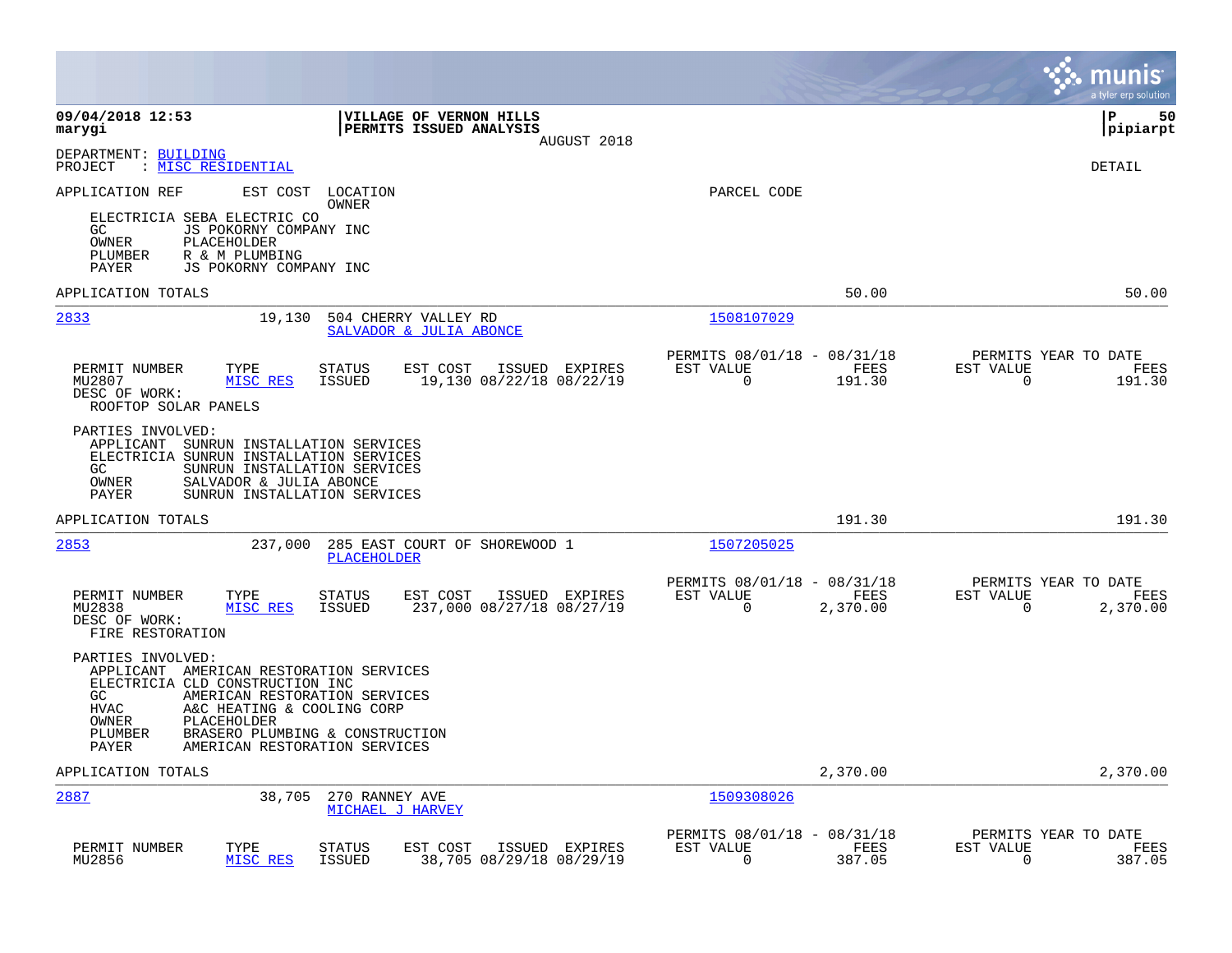|                                                                                                                                                                                                                                                                                                                                                                                                                                                                      |                                                                          |             |                         | <b>A. munis</b><br>a tyler erp solution |
|----------------------------------------------------------------------------------------------------------------------------------------------------------------------------------------------------------------------------------------------------------------------------------------------------------------------------------------------------------------------------------------------------------------------------------------------------------------------|--------------------------------------------------------------------------|-------------|-------------------------|-----------------------------------------|
| 09/04/2018 12:53<br>marygi                                                                                                                                                                                                                                                                                                                                                                                                                                           | <b>VILLAGE OF VERNON HILLS</b><br>PERMITS ISSUED ANALYSIS<br>AUGUST 2018 |             |                         | 51<br>P<br> pipiarpt                    |
| DEPARTMENT: BUILDING<br>PROJECT<br>: MISC RESIDENTIAL                                                                                                                                                                                                                                                                                                                                                                                                                |                                                                          |             |                         | DETAIL                                  |
| APPLICATION REF<br>EST COST<br>DESC OF WORK:<br>BSMT: FULL BATH: 3 FIXTURES<br>PARTIES INVOLVED:<br>APPLICANT<br>JUSTIN BARR CONSTRUCTION<br>CARPENTER<br>JUSTIN BARR CONSTRUCTION<br>DRYWALL<br>JUSTIN BARR CONSTRUCTION<br><b>ELECTRICIA</b><br>RP ELECTRICAL SERVICES LLC<br>JUSTIN BARR CONSTRUCTION<br>GC.<br>HVAC<br>INSULATOR<br>JUSTIN BARR CONSTRUCTION<br>OWNER<br>MICHAEL J HARVEY<br>PLUMBER<br>BOSTON PLUMBING INC<br>JUSTIN BARR CONSTRUCTION<br>PAYER | LOCATION<br>OWNER<br>ALLIED AIR CONDITIONING & HEATING                   | PARCEL CODE |                         |                                         |
| APPLICATION TOTALS<br>PROJECT TOTALS                                                                                                                                                                                                                                                                                                                                                                                                                                 |                                                                          | 0           | 387.05<br>3,987.08<br>0 | 387.05<br>3,987.08                      |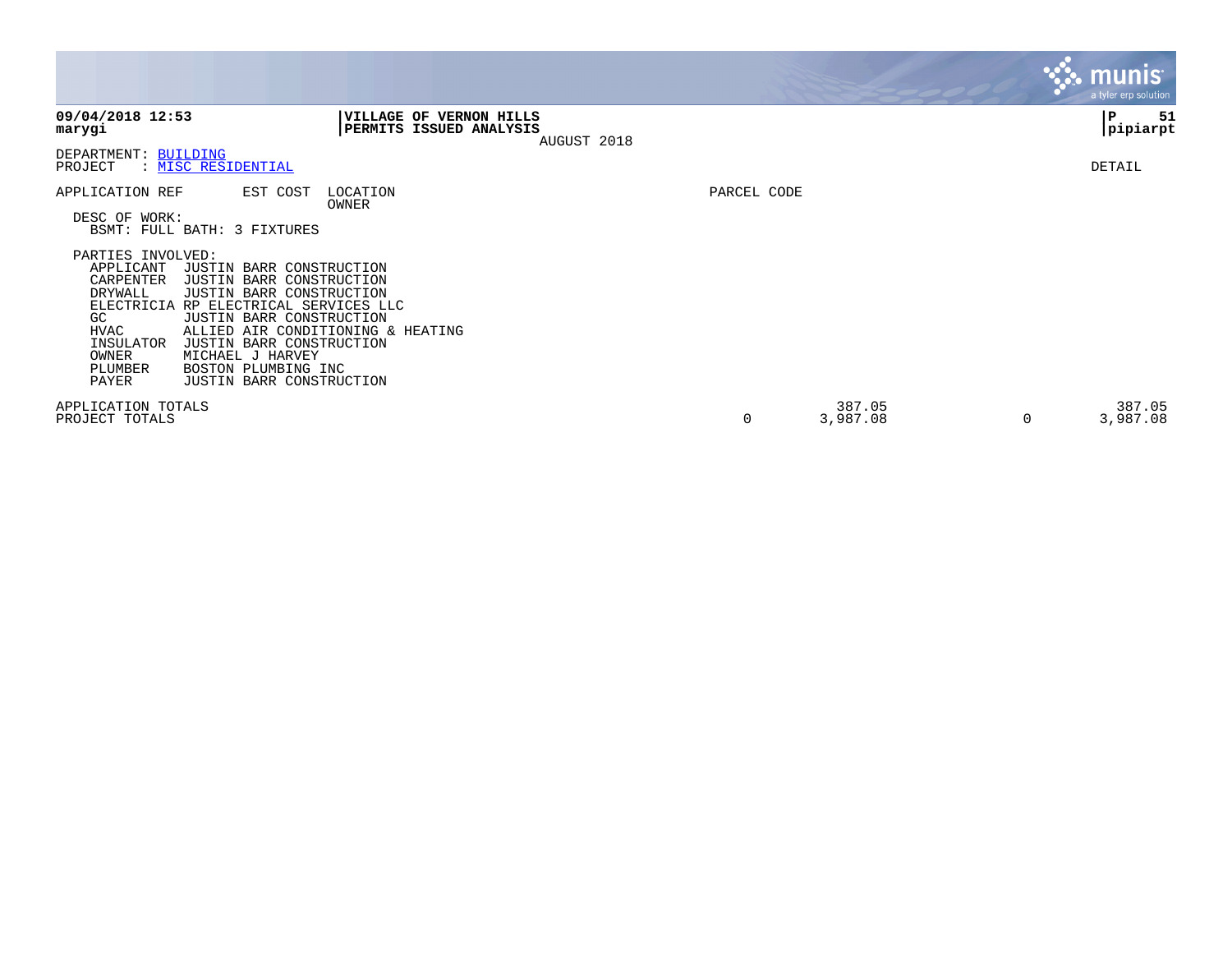|                                                                                                                                                                                                                                          |                                                                                   |                                                      |                    | munis<br>a tyler erp solution                                   |
|------------------------------------------------------------------------------------------------------------------------------------------------------------------------------------------------------------------------------------------|-----------------------------------------------------------------------------------|------------------------------------------------------|--------------------|-----------------------------------------------------------------|
| 09/04/2018 12:53<br>marygi                                                                                                                                                                                                               | VILLAGE OF VERNON HILLS<br>PERMITS ISSUED ANALYSIS<br>AUGUST 2018                 |                                                      |                    | 52<br>l P<br> pipiarpt                                          |
| DEPARTMENT: BUILDING<br>PROJECT<br>: PARKING LOT                                                                                                                                                                                         |                                                                                   |                                                      |                    | <b>DETAIL</b>                                                   |
| APPLICATION REF<br>EST COST                                                                                                                                                                                                              | LOCATION<br>OWNER                                                                 | PARCEL CODE                                          |                    |                                                                 |
| 2700<br>11,468                                                                                                                                                                                                                           | ASPEN POINTE DRIVE<br><b>PLACEHOLDER</b>                                          | 1505207005                                           |                    |                                                                 |
| PERMIT NUMBER<br>TYPE<br>MU2753<br>PKG LOT<br>DESC OF WORK:<br>MAINTENANCE: ASPEN POINTE                                                                                                                                                 | <b>STATUS</b><br>EST COST<br>ISSUED EXPIRES<br>ISSUED<br>11,468 08/13/18 08/13/19 | PERMITS 08/01/18 - 08/31/18<br>EST VALUE<br>$\Omega$ | FEES<br>459.00     | PERMITS YEAR TO DATE<br>EST VALUE<br>FEES<br>$\Omega$<br>459.00 |
| PARTIES INVOLVED:<br>APPLICANT PATRIOT MAINTENCE INC<br>GC.<br>PATRIOT MAINTENCE INC<br>OWNER<br>PLACEHOLDER                                                                                                                             |                                                                                   |                                                      |                    |                                                                 |
| APPLICATION TOTALS                                                                                                                                                                                                                       |                                                                                   |                                                      | 459.00             | 459.00                                                          |
| 2859<br>40,835                                                                                                                                                                                                                           | 500 CORPORATE WOODS PARKWAY<br>MITSUBISHI ELEC AUTOMATION INC                     | 1509401075                                           |                    |                                                                 |
| PERMIT NUMBER<br>TYPE<br>MU2820<br>PKG LOT<br>PARTIES INVOLVED:<br>APPLICANT A & A PAVING<br>GC<br>A & A PAVING<br><b>OCCUPANT</b><br>MITSUBISHI ELEC AUTOMATION INC<br>OWNER<br>MITSUBISHI ELEC AUTOMATION INC<br>PAYER<br>A & A PAVING | STATUS<br>EST COST<br>ISSUED EXPIRES<br><b>ISSUED</b><br>40,835 08/23/18 08/23/19 | PERMITS 08/01/18 - 08/31/18<br>EST VALUE<br>$\Omega$ | FEES<br>694.00     | PERMITS YEAR TO DATE<br>EST VALUE<br>FEES<br>$\Omega$<br>694.00 |
| APPLICATION TOTALS                                                                                                                                                                                                                       |                                                                                   |                                                      | 694.00             | 694.00                                                          |
| 2961<br>5,370                                                                                                                                                                                                                            | 860S MILWAUKEE AVE<br>AMERICAN NAT'L BANK & TRUST CO/CHICAGO                      | 1515200079                                           |                    |                                                                 |
| PERMIT NUMBER<br>TYPE<br>MU2887<br>PKG LOT<br>DESC OF WORK:<br>SEALCOAT, CRACKFILL, STRIPE                                                                                                                                               | <b>STATUS</b><br>EST COST<br>ISSUED EXPIRES<br>ISSUED<br>5,370 08/31/18 08/31/19  | PERMITS 08/01/18 - 08/31/18<br>EST VALUE<br>$\Omega$ | <b>FEES</b><br>.00 | PERMITS YEAR TO DATE<br>EST VALUE<br>FEES<br>$\mathbf 0$<br>.00 |
| PARTIES INVOLVED:<br>APPLICANT<br>HARD SURFACE SOLUTIONS<br>GC<br>HARD SURFACE SOLUTIONS<br>OWNER                                                                                                                                        | AMERICAN NAT'L BANK & TRUST CO/CHICAGO                                            |                                                      |                    |                                                                 |
| APPLICATION TOTALS<br>PROJECT TOTALS                                                                                                                                                                                                     |                                                                                   | $\Omega$                                             | .00<br>1,153.00    | .00<br>1,153.00<br>$\Omega$                                     |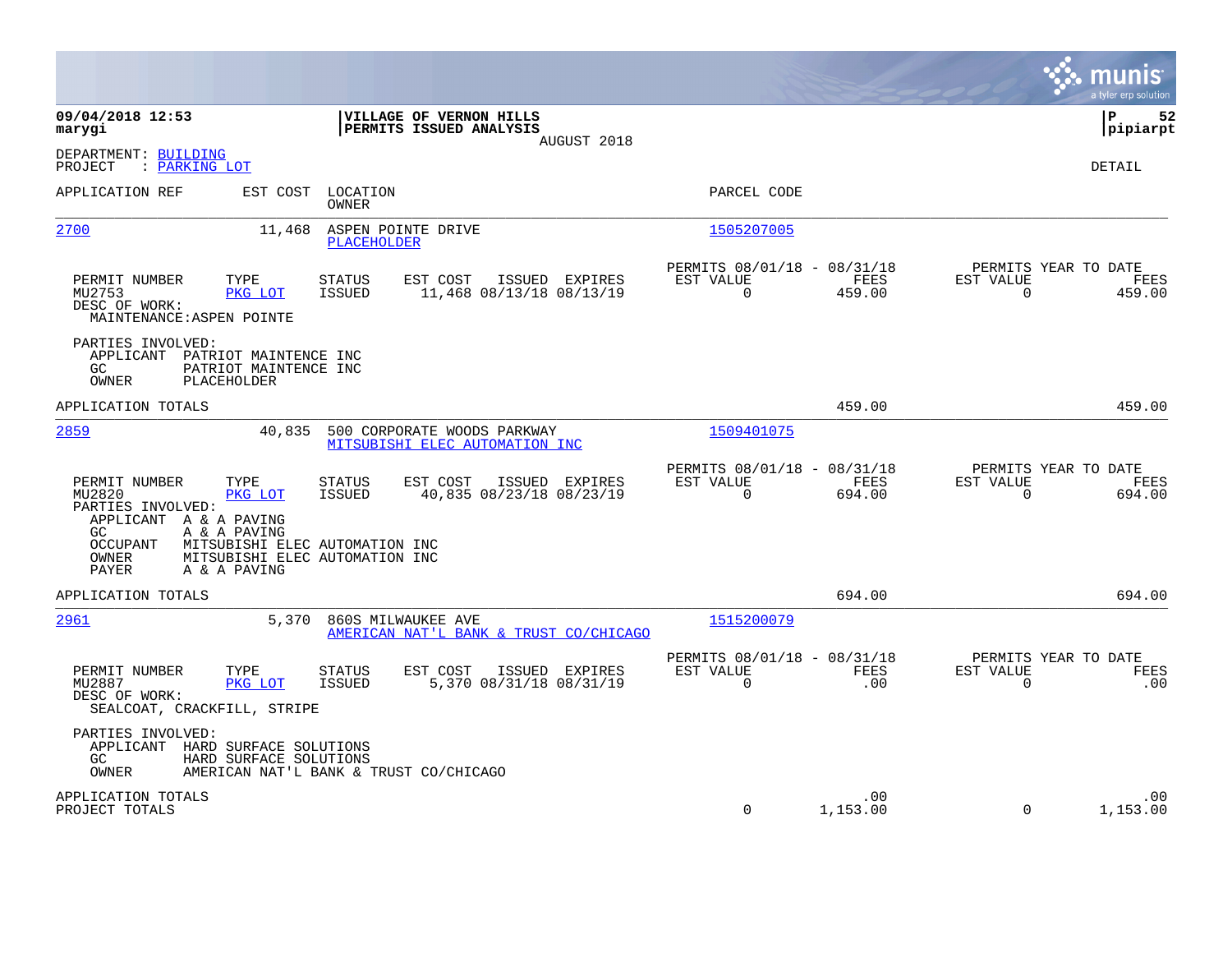|                                                                                                                                                                                                            |                                                 |                                                                   |                      |                                                             |                          | munis<br>a tyler erp solution         |
|------------------------------------------------------------------------------------------------------------------------------------------------------------------------------------------------------------|-------------------------------------------------|-------------------------------------------------------------------|----------------------|-------------------------------------------------------------|--------------------------|---------------------------------------|
| 09/04/2018 12:53<br>marygi                                                                                                                                                                                 |                                                 | VILLAGE OF VERNON HILLS<br>PERMITS ISSUED ANALYSIS<br>AUGUST 2018 |                      |                                                             |                          | ∣P<br>53<br> pipiarpt                 |
| DEPARTMENT: BUILDING<br>PROJECT<br>: PATIO                                                                                                                                                                 |                                                 |                                                                   |                      |                                                             |                          | DETAIL                                |
| APPLICATION REF<br>EST COST                                                                                                                                                                                | LOCATION<br>OWNER                               |                                                                   |                      | PARCEL CODE                                                 |                          |                                       |
| 2238<br>1,100                                                                                                                                                                                              | 1042 CUMBERLAND CT<br>M RUDOLPH & L TAGLIAFERRO |                                                                   |                      | 1132408017                                                  |                          |                                       |
| PERMIT NUMBER<br>TYPE<br>MU2755<br>PATIO<br>DESC OF WORK:<br>PATIO                                                                                                                                         | STATUS<br>ISSUED                                | EST COST<br>ISSUED<br>1,100 08/13/18 08/13/19                     | EXPIRES<br>EST VALUE | PERMITS 08/01/18 - 08/31/18<br>FEES<br>$\mathbf 0$<br>30.00 | EST VALUE<br>$\mathbf 0$ | PERMITS YEAR TO DATE<br>FEES<br>30.00 |
| PARTIES INVOLVED:<br>APPLICANT<br>LMS CONSTRUCTION<br>M. LOPEZ CONCRETE<br>GC.<br>GC<br>LMS CONSTRUCTION INC<br>OWNER<br>M RUDOLPH & L TAGLIAFERRO<br>M RUDOLPH & L TAGLIAFERRO<br>PAYER                   |                                                 |                                                                   |                      |                                                             |                          |                                       |
| APPLICATION TOTALS                                                                                                                                                                                         |                                                 |                                                                   |                      | 30.00                                                       |                          | 30.00                                 |
| 2800<br>3,200                                                                                                                                                                                              | 107 HAMILTON PL<br>ATHANASSIOS P KOURLIOUROS    |                                                                   |                      | 1132204010                                                  |                          |                                       |
| TYPE<br>PERMIT NUMBER<br>MU2768<br><b>PATIO</b><br>DESC OF WORK:<br>PATIO                                                                                                                                  | STATUS<br>ISSUED                                | EST COST<br>ISSUED EXPIRES<br>3,200 08/14/18 08/31/19             | EST VALUE            | PERMITS 08/01/18 - 08/31/18<br>FEES<br>$\mathbf 0$<br>50.00 | EST VALUE<br>$\mathbf 0$ | PERMITS YEAR TO DATE<br>FEES<br>50.00 |
| PARTIES INVOLVED:<br>APPLICANT<br>ATHANASSIOS P KOURLIOUROS<br>D GONZALEZ LANDSCAPING<br>GC<br>GC<br>ATHANASSIOS P KOURLIOUROS<br>OWNER<br>ATHANASSIOS P KOURLIOUROS<br>PAYER<br>ATHANASSIOS P KOURLIOUROS |                                                 |                                                                   |                      |                                                             |                          |                                       |
| APPLICATION TOTALS                                                                                                                                                                                         |                                                 |                                                                   |                      | 50.00                                                       |                          | 50.00                                 |
| 2819<br>5,600                                                                                                                                                                                              | 964 VERNON CT                                   | ALEXANDER & ANZHELIKA MALEVANETS                                  |                      | 1132413030                                                  |                          |                                       |
| PERMIT NUMBER<br>TYPE<br>MU2793<br><b>PATIO</b><br>DESC OF WORK:<br>PAVER PATIO                                                                                                                            | STATUS<br><b>ISSUED</b>                         | EST COST<br>ISSUED EXPIRES<br>5,600 08/21/18 09/04/19             | EST VALUE            | PERMITS 08/01/18 - 08/31/18<br>FEES<br>0<br>56.00           | EST VALUE<br>0           | PERMITS YEAR TO DATE<br>FEES<br>56.00 |
| PARTIES INVOLVED:<br>APPLICANT MISTRETTA LANDSCAPING<br>GC<br>MISTRETTA LANDSCAPING<br>MASON<br>MISTRETTA LANDSCAPING<br>OWNER<br>PAYER<br>MISTRETTA LANDSCAPING                                           | ALEXANDER & ANZHELIKA MALEVANETS                |                                                                   |                      |                                                             |                          |                                       |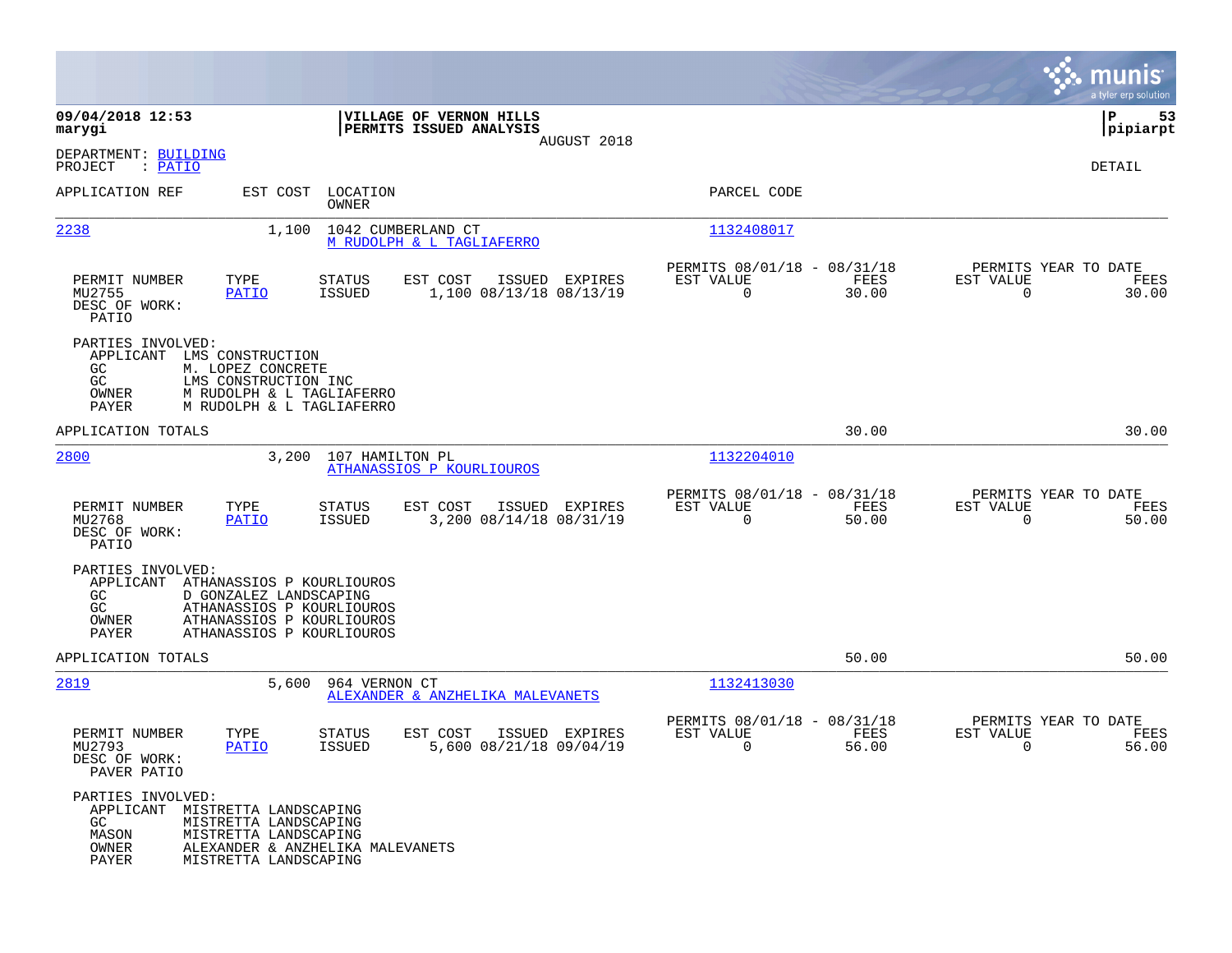|                                                                                                                                                                                         | a tyler erp solution                                                                                                                           |
|-----------------------------------------------------------------------------------------------------------------------------------------------------------------------------------------|------------------------------------------------------------------------------------------------------------------------------------------------|
| 09/04/2018 12:53<br>VILLAGE OF VERNON HILLS<br>PERMITS ISSUED ANALYSIS<br>marygi<br>AUGUST 2018                                                                                         | P<br>54<br> pipiarpt                                                                                                                           |
| DEPARTMENT: BUILDING<br>PROJECT<br>: PATIO                                                                                                                                              | <b>DETAIL</b>                                                                                                                                  |
| APPLICATION REF<br>EST COST<br>LOCATION<br><b>OWNER</b>                                                                                                                                 | PARCEL CODE                                                                                                                                    |
| APPLICATION TOTALS                                                                                                                                                                      | 56.00<br>56.00                                                                                                                                 |
| 2825<br>1123 WARREN LN<br>2,700<br>TONY BASSOU                                                                                                                                          | 1506404003                                                                                                                                     |
| PERMIT NUMBER<br>TYPE<br><b>STATUS</b><br>EST COST<br>ISSUED EXPIRES<br>2,700 08/21/18 08/21/19<br>MU2797<br><b>PATIO</b><br><b>ISSUED</b><br>DESC OF WORK:<br>127 SQ FT PATIO ADDITION | PERMITS 08/01/18 - 08/31/18<br>PERMITS YEAR TO DATE<br>FEES<br>EST VALUE<br>FEES<br>EST VALUE<br>$\mathbf 0$<br>50.00<br>$\mathbf 0$<br>50.00  |
| PARTIES INVOLVED:<br>APPLICANT<br>LUDWIG CONCRETE<br>CONCRETE<br>LUDWIG CONCRETE<br>GC<br>LUDWIG CONCRETE<br>TONY BASSOU<br>OWNER<br><b>PAYER</b><br>LUDWIG CONCRETE                    |                                                                                                                                                |
| APPLICATION TOTALS                                                                                                                                                                      | 50.00<br>50.00                                                                                                                                 |
| 318 BALTIMORE DR<br>2847<br>4,800<br><b>BART NEWMAN</b>                                                                                                                                 | 1132207007                                                                                                                                     |
| TYPE<br>EST COST<br>PERMIT NUMBER<br><b>STATUS</b><br>ISSUED EXPIRES<br>MU2812<br>4,800 08/22/18 08/30/19<br><b>PATIO</b><br><b>ISSUED</b><br>DESC OF WORK:<br>PATIO                    | PERMITS 08/01/18 - 08/31/18<br>PERMITS YEAR TO DATE<br><b>FEES</b><br>EST VALUE<br>EST VALUE<br>FEES<br>$\Omega$<br>50.00<br>$\Omega$<br>50.00 |
| PARTIES INVOLVED:<br>APPLICANT<br>GEORGE RACOLTA<br>TORRES LANDSCAPING<br>GC<br>GC<br>GEORGE RACOLTA<br><b>BART NEWMAN</b><br>OWNER<br><b>PAYER</b><br>GEORGE RACOLTA                   |                                                                                                                                                |
| APPLICATION TOTALS<br>PROJECT TOTALS                                                                                                                                                    | 50.00<br>50.00<br>$\Omega$<br>236.00<br>$\Omega$<br>236.00                                                                                     |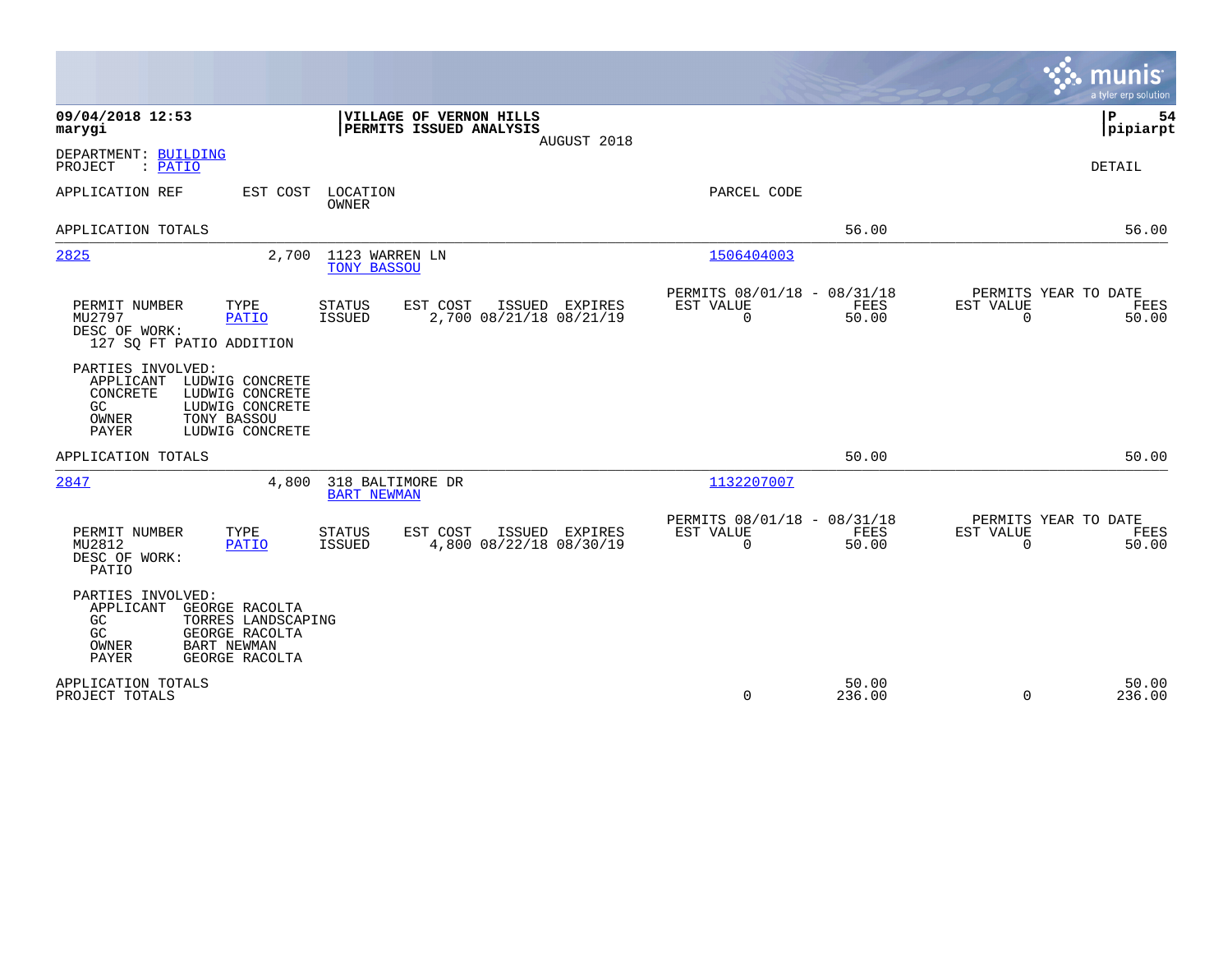|                                                                                                                                                                                                                   |                                                                                         |                                                                             | munis<br>a tyler erp solution                                     |
|-------------------------------------------------------------------------------------------------------------------------------------------------------------------------------------------------------------------|-----------------------------------------------------------------------------------------|-----------------------------------------------------------------------------|-------------------------------------------------------------------|
| 09/04/2018 12:53<br>marygi                                                                                                                                                                                        | VILLAGE OF VERNON HILLS<br>PERMITS ISSUED ANALYSIS<br>AUGUST 2018                       |                                                                             | 55<br> P<br> pipiarpt                                             |
| DEPARTMENT: BUILDING<br>: SIDEWALK<br>PROJECT                                                                                                                                                                     |                                                                                         |                                                                             | DETAIL                                                            |
| APPLICATION REF<br>EST COST                                                                                                                                                                                       | LOCATION<br>OWNER                                                                       | PARCEL CODE                                                                 |                                                                   |
| 2839<br>1,750                                                                                                                                                                                                     | 1 ALTOONA CT<br>DENISE R KAPLAN TRUSTEE                                                 | 1504306016                                                                  |                                                                   |
| PERMIT NUMBER<br>TYPE<br>MU2816<br><b>SIDEWALK</b><br>DESC OF WORK:<br><b>STOOP</b>                                                                                                                               | <b>STATUS</b><br>EST COST<br>ISSUED EXPIRES<br><b>ISSUED</b><br>1,750 08/22/18 08/22/19 | PERMITS 08/01/18 - 08/31/18<br>EST VALUE<br>FEES<br>$\Omega$<br>50.00       | PERMITS YEAR TO DATE<br>EST VALUE<br>FEES<br>$\Omega$<br>50.00    |
| PARTIES INVOLVED:<br>APPLICANT<br>DENISE R KAPLAN TRUSTEE<br>CONCRETE<br>GC.<br>DENISE R KAPLAN TRUSTEE<br>DENISE R KAPLAN TRUSTEE<br>OWNER<br>DENISE R KAPLAN TRUSTEE<br>PAYER                                   | T/S CONCRETE & ASPHALT SOLUTIONS                                                        |                                                                             |                                                                   |
| APPLICATION TOTALS                                                                                                                                                                                                |                                                                                         | 50.00                                                                       | 50.00                                                             |
| 2855<br>5,590                                                                                                                                                                                                     | 2289 SARAZEN DR<br><b>CARL E GLENN</b>                                                  | 1129207011                                                                  |                                                                   |
| TYPE<br>PERMIT NUMBER<br>MU2837<br><b>SIDEWALK</b><br>DESC OF WORK:<br>SIDEWALK AND STOOP                                                                                                                         | STATUS<br>EST COST<br>ISSUED EXPIRES<br>5,590 08/27/18 08/27/19<br><b>ISSUED</b>        | PERMITS 08/01/18 - 08/31/18<br>EST VALUE<br>FEES<br>$\Omega$<br>55.90       | PERMITS YEAR TO DATE<br>EST VALUE<br>FEES<br>$\Omega$<br>55.90    |
| PARTIES INVOLVED:<br>APPLICANT<br>ARCHITERRA, INC<br>GC<br>ARCHITERRA, INC<br>CARL E GLENN<br>OWNER<br>ARCHITERRA, INC<br>PAYER                                                                                   |                                                                                         |                                                                             |                                                                   |
| APPLICATION TOTALS                                                                                                                                                                                                |                                                                                         | 55.90                                                                       | 55.90                                                             |
| 2867<br>2,880                                                                                                                                                                                                     | 701 NORTH MILWAUKEE AVE 358<br>GMRI INC                                                 | 1503102001                                                                  |                                                                   |
| PERMIT NUMBER<br>TYPE<br>MU2867<br><b>SIDEWALK</b><br>PARTIES INVOLVED:<br>APPLICANT<br>BRIGGS PAVING<br>CONCRETE<br>BRIGGS PAVING<br>GC<br>BRIGGS PAVING<br><b>OCCUPANT</b><br>OLIVE GARDEN<br>OWNER<br>GMRI INC | STATUS<br>EST COST<br>ISSUED EXPIRES<br><b>ISSUED</b><br>2,880 08/30/18 08/30/19        | PERMITS 08/01/18 - 08/31/18<br>FEES<br>EST VALUE<br>$\overline{0}$<br>75.00 | PERMITS YEAR TO DATE<br>EST VALUE<br>FEES<br>$\mathbf 0$<br>75.00 |
| APPLICATION TOTALS<br>PROJECT TOTALS                                                                                                                                                                              |                                                                                         | 75.00<br>$\Omega$<br>180.90                                                 | 75.00<br>$\Omega$<br>180.90                                       |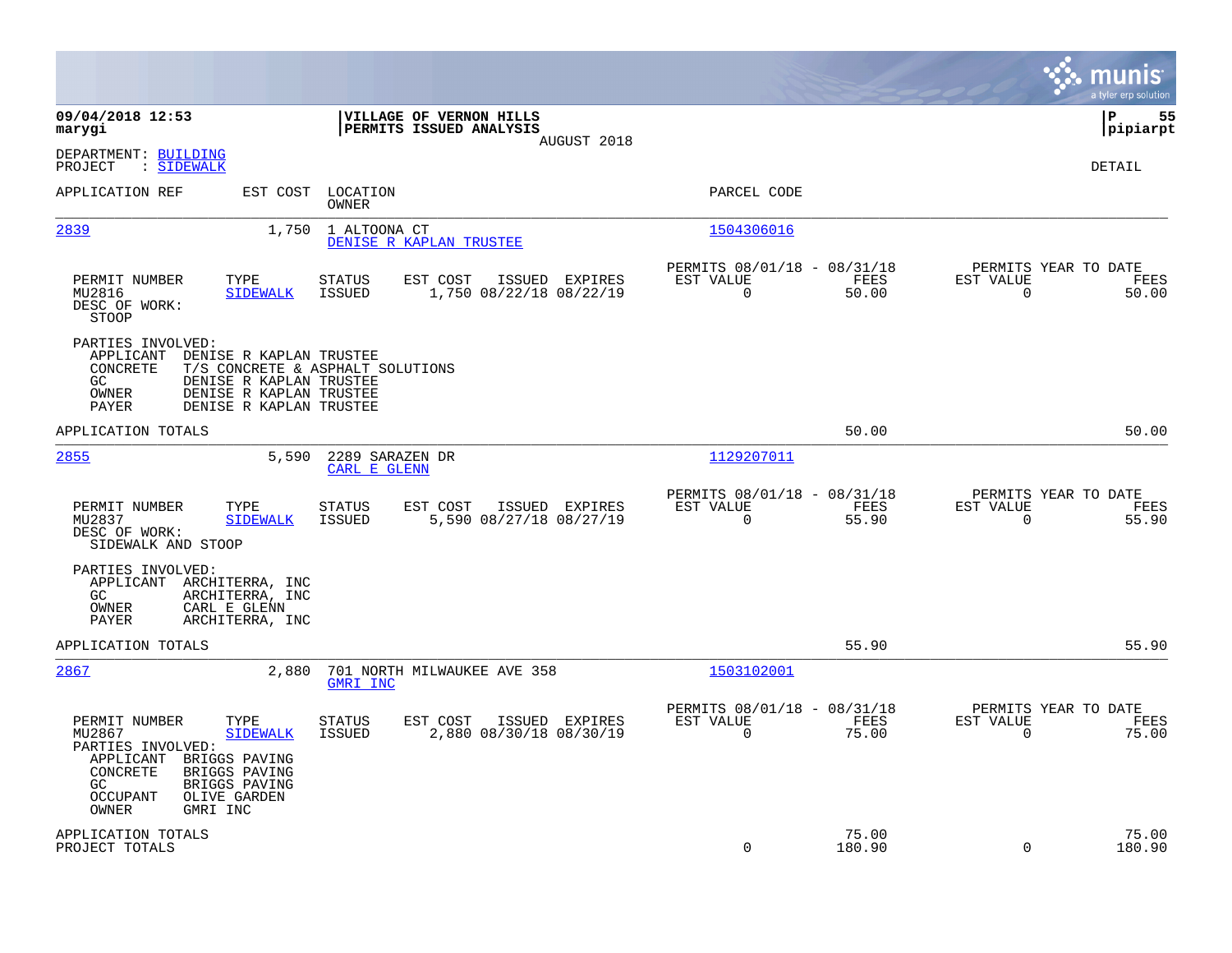|                                                                                   |                                                                                                                                                                |                                   |                                                    |                |                                                            |                |                                                     | munis<br>a tyler erp solution |
|-----------------------------------------------------------------------------------|----------------------------------------------------------------------------------------------------------------------------------------------------------------|-----------------------------------|----------------------------------------------------|----------------|------------------------------------------------------------|----------------|-----------------------------------------------------|-------------------------------|
| 09/04/2018 12:53<br>marygi                                                        |                                                                                                                                                                |                                   | VILLAGE OF VERNON HILLS<br>PERMITS ISSUED ANALYSIS |                |                                                            |                |                                                     | 56<br>IΡ<br> pipiarpt         |
| DEPARTMENT: BUILDING<br>PROJECT<br>: <u>REROOF</u>                                |                                                                                                                                                                |                                   |                                                    | AUGUST 2018    |                                                            |                |                                                     | DETAIL                        |
| APPLICATION REF                                                                   |                                                                                                                                                                | EST COST LOCATION<br><b>OWNER</b> |                                                    |                | PARCEL CODE                                                |                |                                                     |                               |
| 2806                                                                              | 16,053                                                                                                                                                         |                                   | 303 BARN SWALLOW LN<br>STEVEN THOMAS, TRUSTEE      |                | 1509106006                                                 |                |                                                     |                               |
| PERMIT NUMBER<br>MU2702<br>DESC OF WORK:<br><b>REROOF</b>                         | TYPE<br><b>REROOF</b>                                                                                                                                          | STATUS<br>COMPLT                  | EST COST<br>16,053 08/03/18 08/14/19               | ISSUED EXPIRES | PERMITS 08/01/18 - 08/31/18<br>EST VALUE<br>$\overline{0}$ | FEES<br>160.53 | PERMITS YEAR TO DATE<br>EST VALUE<br>$\overline{0}$ | FEES<br>160.53                |
| PARTIES INVOLVED:<br>APPLICANT<br>GC.<br>OWNER<br>PAYER<br><b>ROOFER</b>          | 123 EXTERIORS<br>123 EXTERIORS<br>STEVEN THOMAS, TRUSTEE<br>123 EXTERIORS<br>123 EXTERIORS                                                                     |                                   |                                                    |                |                                                            |                |                                                     |                               |
| APPLICATION TOTALS                                                                |                                                                                                                                                                |                                   |                                                    |                |                                                            | 160.53         |                                                     | 160.53                        |
| 2813                                                                              | 7,990                                                                                                                                                          | 1072 WARREN LN                    | CHU REN & YI HSIEN M CHENG                         |                | 1506403027                                                 |                |                                                     |                               |
| PERMIT NUMBER<br>MU2708<br>DESC OF WORK:<br><b>REROOF</b>                         | TYPE<br><b>REROOF</b>                                                                                                                                          | STATUS<br>ISSUED                  | EST COST<br>7,990 08/06/18 08/31/19                | ISSUED EXPIRES | PERMITS 08/01/18 - 08/31/18<br>EST VALUE<br>$\mathbf 0$    | FEES<br>79.90  | PERMITS YEAR TO DATE<br>EST VALUE<br>$\Omega$       | FEES<br>79.90                 |
| PARTIES INVOLVED:<br>APPLICANT<br>GC<br>OWNER<br>PAYER<br><b>ROOFER</b>           | WILLIAMS ROOFING & INSULATION<br>WILLIAMS ROOFING & INSULATION<br>CHU REN & YI HSIEN M CHENG<br>WILLIAMS ROOFING & INSULATION<br>WILLIAMS ROOFING & INSULATION |                                   |                                                    |                |                                                            |                |                                                     |                               |
| APPLICATION TOTALS                                                                |                                                                                                                                                                |                                   |                                                    |                |                                                            | 79.90          |                                                     | 79.90                         |
| 2817                                                                              |                                                                                                                                                                | 11,443 1099 WARREN LN             | JEROME DEUTSCH & XIANGSHA FENG CO TRUSTE           |                | 1506404006                                                 |                |                                                     |                               |
| PERMIT NUMBER<br>MU2714<br>DESC OF WORK:<br>REROOF                                | TYPE<br><b>REROOF</b>                                                                                                                                          | <b>STATUS</b><br><b>ISSUED</b>    | EST COST<br>11,443 08/06/18 08/06/19               | ISSUED EXPIRES | PERMITS 08/01/18 - 08/31/18<br>EST VALUE<br>0              | FEES<br>114.43 | PERMITS YEAR TO DATE<br>EST VALUE<br>0              | FEES<br>114.43                |
| PARTIES INVOLVED:<br>APPLICANT OHS CONSTRUCTION<br>GC<br>OWNER<br>PAYER<br>ROOFER | OHS CONSTRUCTION<br>OHS CONSTRUCTION<br>OHS CONSTRUCTION                                                                                                       |                                   | JEROME DEUTSCH & XIANGSHA FENG CO TRUSTE           |                |                                                            |                |                                                     |                               |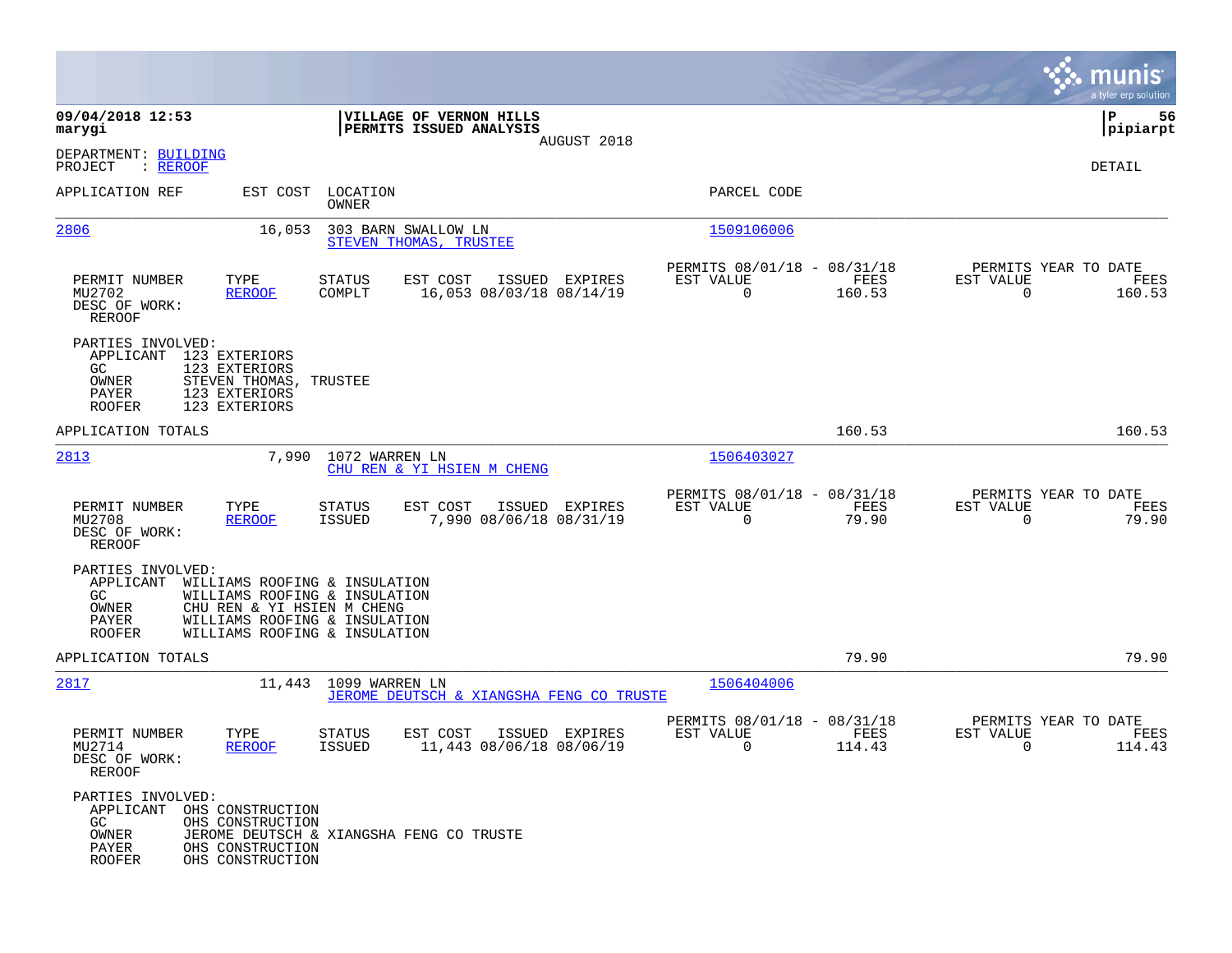|                                                                                                                                                                                |                                                                                         |                                                                           | munis<br>a tyler erp solution                                         |
|--------------------------------------------------------------------------------------------------------------------------------------------------------------------------------|-----------------------------------------------------------------------------------------|---------------------------------------------------------------------------|-----------------------------------------------------------------------|
| 09/04/2018 12:53<br>marygi                                                                                                                                                     | VILLAGE OF VERNON HILLS<br>PERMITS ISSUED ANALYSIS<br>AUGUST 2018                       |                                                                           | P<br>57<br> pipiarpt                                                  |
| DEPARTMENT: BUILDING<br>PROJECT<br>: <u>REROOF</u>                                                                                                                             |                                                                                         |                                                                           | DETAIL                                                                |
| APPLICATION REF<br>EST COST                                                                                                                                                    | LOCATION<br>OWNER                                                                       | PARCEL CODE                                                               |                                                                       |
| APPLICATION TOTALS                                                                                                                                                             |                                                                                         | 114.43                                                                    | 114.43                                                                |
| 2823<br>5,300                                                                                                                                                                  | 766 WILLIAMS WAY<br>KONSTANTIN & ELIZABETH SOIFER                                       | 1508114017                                                                |                                                                       |
| PERMIT NUMBER<br>TYPE<br>MU2722<br><b>REROOF</b><br>DESC OF WORK:<br><b>REROOF</b>                                                                                             | <b>STATUS</b><br>EST COST<br>ISSUED EXPIRES<br><b>ISSUED</b><br>5,300 08/07/18 08/07/19 | PERMITS 08/01/18 - 08/31/18<br>EST VALUE<br>FEES<br>$\mathbf 0$<br>53.00  | PERMITS YEAR TO DATE<br>EST VALUE<br>FEES<br>$\mathbf 0$<br>53.00     |
| PARTIES INVOLVED:<br>APPLICANT<br>ALOHA CONSTRUCTION<br>GC.<br>ALOHA CONSTRUCTION<br>OWNER<br>PAYER<br>ALOHA CONSTRUCTION<br>AEGIS CONSTRUCTION GROUP<br><b>ROOFER</b>         | KONSTANTIN & ELIZABETH SOIFER                                                           |                                                                           |                                                                       |
| APPLICATION TOTALS                                                                                                                                                             |                                                                                         | 53.00                                                                     | 53.00                                                                 |
| 2838<br>11,940                                                                                                                                                                 | 541 SYCAMORE ST<br>MARTY H & VICKI R DAVIS                                              | 1132104054                                                                |                                                                       |
| PERMIT NUMBER<br>TYPE<br>MU2732<br><b>REROOF</b><br>DESC OF WORK:<br><b>REROOF</b>                                                                                             | <b>STATUS</b><br>EST COST<br>ISSUED EXPIRES<br>11,940 08/09/18 08/09/19<br>ISSUED       | PERMITS 08/01/18 - 08/31/18<br>FEES<br>EST VALUE<br>$\mathbf 0$<br>119.40 | PERMITS YEAR TO DATE<br>EST VALUE<br>FEES<br>$\overline{0}$<br>119.40 |
| PARTIES INVOLVED:<br>APPLICANT<br>PARAGON ROOFING<br>GC<br>PARAGON ROOFING<br>OWNER<br>MARTY H & VICKI R DAVIS<br>PAYER<br>PARAGON ROOFING<br><b>ROOFER</b><br>PARAGON ROOFING |                                                                                         |                                                                           |                                                                       |
| APPLICATION TOTALS                                                                                                                                                             |                                                                                         | 119.40                                                                    | 119.40                                                                |
| 2840<br>2,000                                                                                                                                                                  | 406 CHERRY VALLEY RD<br><b>JAVIER &amp; MARIA S CORDOVA</b>                             | 1508107018                                                                |                                                                       |
| PERMIT NUMBER<br>TYPE<br>MU2733<br>REROOF<br>DESC OF WORK:<br>REROOF GARAGE ONLY                                                                                               | STATUS<br>EST COST ISSUED EXPIRES<br>2,000 08/09/18 08/09/19<br>ISSUED                  | PERMITS 08/01/18 - 08/31/18<br>EST VALUE<br>FEES<br>$\Omega$<br>50.00     | PERMITS YEAR TO DATE<br>EST VALUE<br>FEES<br>$\Omega$<br>50.00        |
| PARTIES INVOLVED:<br>APPLICANT<br>JAVIER & MARIA S CORDOVA<br>GC<br>JAVIER & MARIA S CORDOVA<br>OWNER<br>JAVIER & MARIA S CORDOVA                                              |                                                                                         |                                                                           |                                                                       |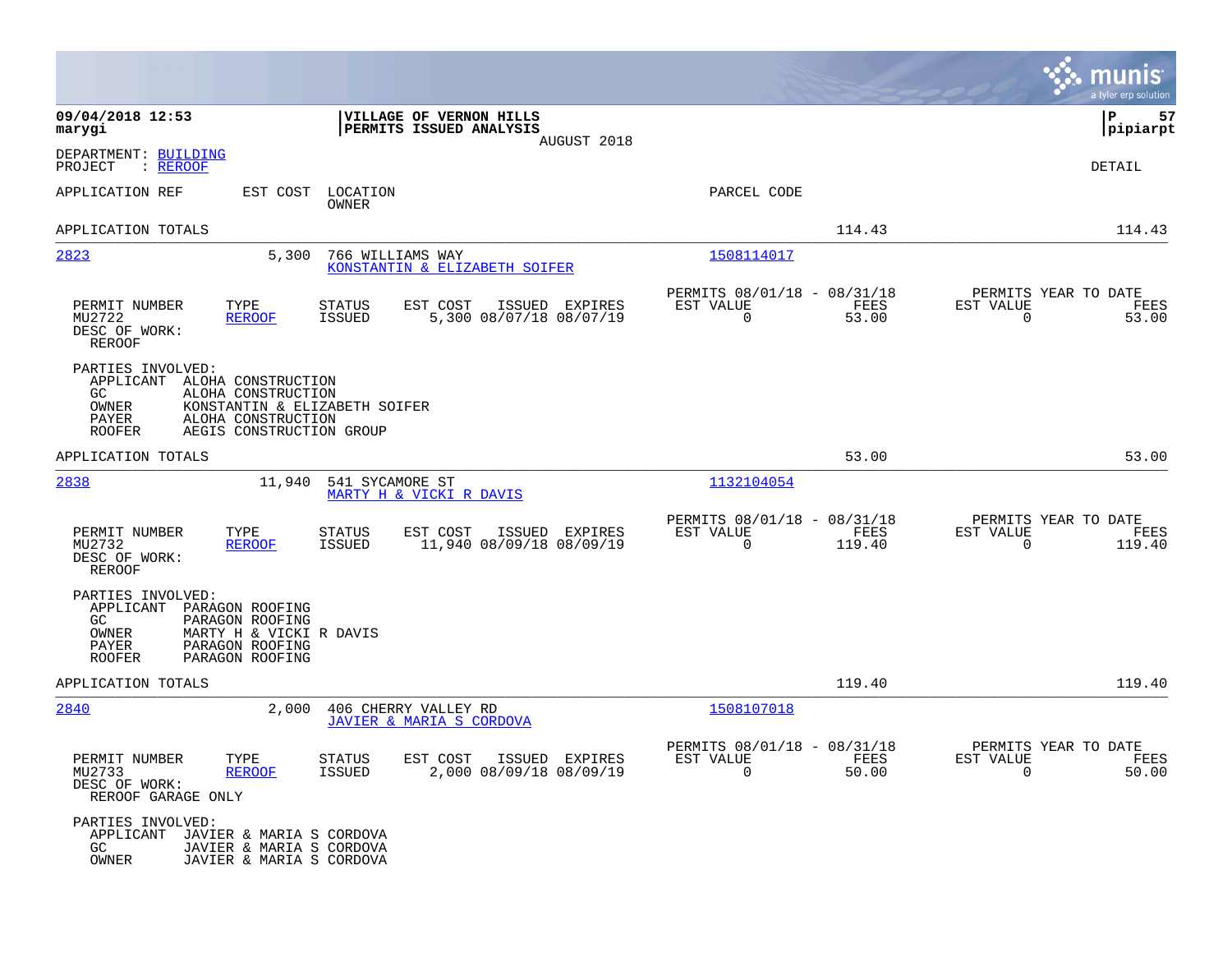|                                                                                                 |                                                                                                                                                                 |                                                                          | munis<br>a tyler erp solution                                     |
|-------------------------------------------------------------------------------------------------|-----------------------------------------------------------------------------------------------------------------------------------------------------------------|--------------------------------------------------------------------------|-------------------------------------------------------------------|
| 09/04/2018 12:53<br>marygi                                                                      | VILLAGE OF VERNON HILLS<br>PERMITS ISSUED ANALYSIS<br>AUGUST 2018                                                                                               |                                                                          | 58<br>ΙP<br> pipiarpt                                             |
| DEPARTMENT: BUILDING<br>PROJECT<br>: <u>REROOF</u>                                              |                                                                                                                                                                 |                                                                          | DETAIL                                                            |
| APPLICATION REF                                                                                 | EST COST<br>LOCATION                                                                                                                                            | PARCEL CODE                                                              |                                                                   |
| PAYER<br><b>ROOFER</b>                                                                          | OWNER<br>JAVIER & MARIA S CORDOVA<br>JAVIER & MARIA S CORDOVA                                                                                                   |                                                                          |                                                                   |
| APPLICATION TOTALS                                                                              |                                                                                                                                                                 | 50.00                                                                    | 50.00                                                             |
| 2846                                                                                            | 9,600<br>116 MIDWAY LN<br>PAUL & CAROL DURIETZ                                                                                                                  | 1509103032                                                               |                                                                   |
| PERMIT NUMBER<br>TYPE<br>MU2740<br><b>REROOF</b><br>DESC OF WORK:<br><b>REROOF</b>              | <b>STATUS</b><br>EST COST<br>ISSUED EXPIRES<br>9,600 08/10/18 08/10/19<br><b>ISSUED</b>                                                                         | PERMITS 08/01/18 - 08/31/18<br>FEES<br>EST VALUE<br>$\mathbf 0$<br>96.00 | PERMITS YEAR TO DATE<br>EST VALUE<br>FEES<br>$\mathbf 0$<br>96.00 |
| PARTIES INVOLVED:<br>APPLICANT<br>GC<br>OWNER<br>PAUL & CAROL DURIETZ<br>PAYER<br><b>ROOFER</b> | C LOMBARDO INSTALLATIONS<br>C LOMBARDO INSTALLATIONS<br>C LOMBARDO INSTALLATIONS<br>C LOMBARDO INSTALLATIONS                                                    |                                                                          |                                                                   |
| APPLICATION TOTALS                                                                              |                                                                                                                                                                 | 96.00                                                                    | 96.00                                                             |
| 2869                                                                                            | 15,070 1749 SAINT ANDREW DR<br>MICHAEL R & MARY CATHERINE CATTAPAN                                                                                              | 1129312003                                                               |                                                                   |
| PERMIT NUMBER<br>TYPE<br>MU2777<br><b>REROOF</b><br>DESC OF WORK:<br><b>REROOF</b>              | <b>STATUS</b><br>EST COST<br>ISSUED EXPIRES<br>15,070 08/16/18 08/16/19<br><b>ISSUED</b>                                                                        | PERMITS 08/01/18 - 08/31/18<br>EST VALUE<br>FEES<br>$\Omega$<br>150.70   | PERMITS YEAR TO DATE<br>EST VALUE<br>FEES<br>$\Omega$<br>150.70   |
| PARTIES INVOLVED:<br>APPLICANT<br>GC.<br>OWNER<br>PAYER<br><b>ROOFER</b>                        | ADAMS ROOFING PROFESSIONALS<br>ADAMS ROOFING PROFESSIONALS<br>MICHAEL R & MARY CATHERINE CATTAPAN<br>ADAMS ROOFING PROFESSIONALS<br>ADAMS ROOFING PROFESSIONALS |                                                                          |                                                                   |
| APPLICATION TOTALS                                                                              |                                                                                                                                                                 | 150.70                                                                   | 150.70                                                            |
| 2874                                                                                            | 8,391<br>105 DICKINSON CT<br>J BAUMANN & S CHATTERJEE-BAUMANN                                                                                                   | 1132201032                                                               |                                                                   |
| PERMIT NUMBER<br>TYPE<br><b>REROOF</b><br>MU2781<br>DESC OF WORK:<br>REROOF                     | EST COST<br><b>STATUS</b><br>ISSUED EXPIRES<br><b>ISSUED</b><br>8,391 08/16/18 08/16/19                                                                         | PERMITS 08/01/18 - 08/31/18<br>EST VALUE<br>FEES<br>$\Omega$<br>83.91    | PERMITS YEAR TO DATE<br>EST VALUE<br>FEES<br>$\Omega$<br>83.91    |
| PARTIES INVOLVED:<br>APPLICANT E&L ROOFING & WINDOWS LLC                                        |                                                                                                                                                                 |                                                                          |                                                                   |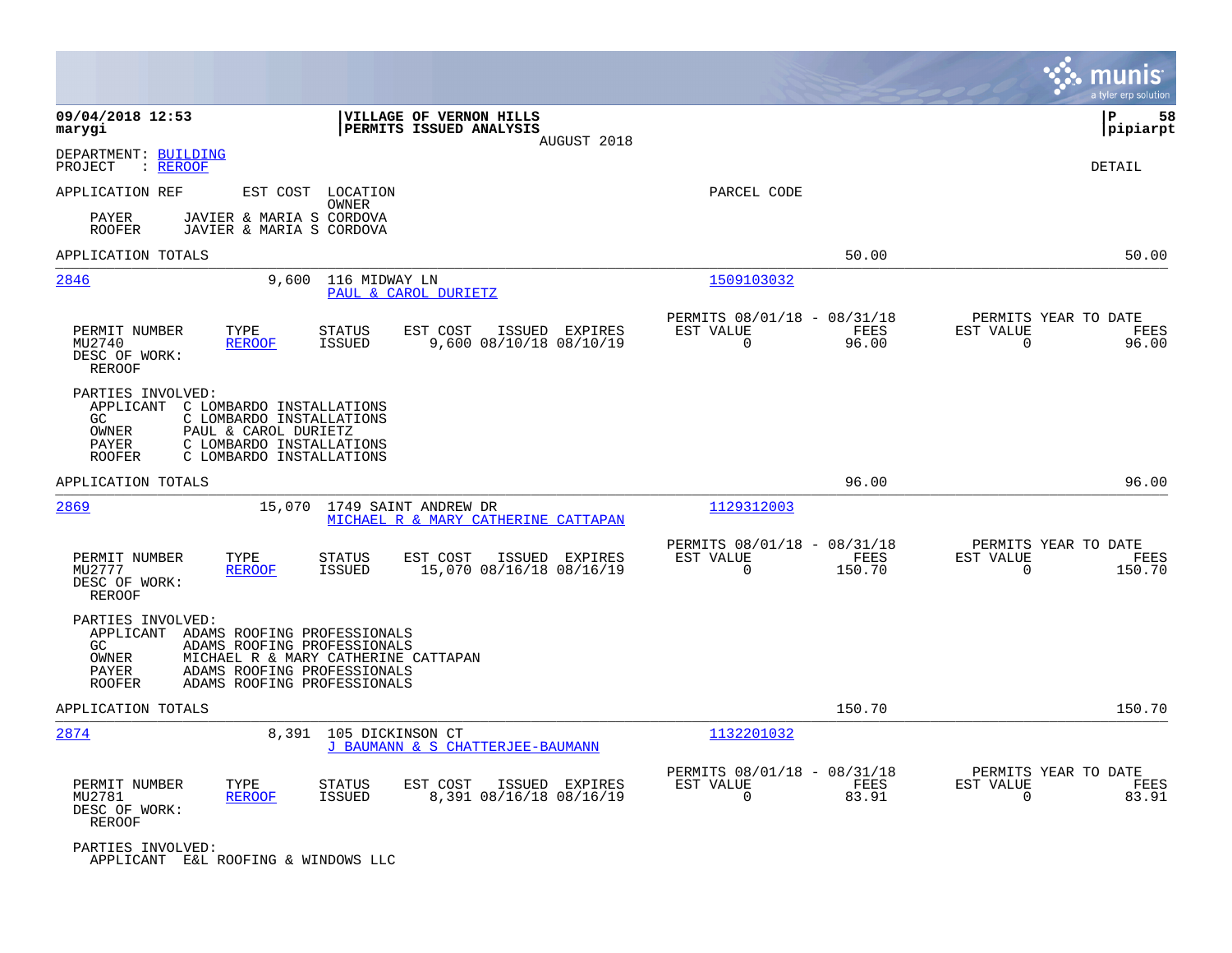|                                                                                                                                                                                                                   |                                                                          | munis<br>a tyler erp solution                                     |
|-------------------------------------------------------------------------------------------------------------------------------------------------------------------------------------------------------------------|--------------------------------------------------------------------------|-------------------------------------------------------------------|
| 09/04/2018 12:53<br>VILLAGE OF VERNON HILLS<br>PERMITS ISSUED ANALYSIS<br>marygi<br>AUGUST 2018                                                                                                                   |                                                                          | 59<br>l P<br> pipiarpt                                            |
| DEPARTMENT: BUILDING<br>: REROOF<br>PROJECT                                                                                                                                                                       |                                                                          | <b>DETAIL</b>                                                     |
| APPLICATION REF<br>EST COST LOCATION<br>OWNER<br>GC<br>E&L ROOFING & WINDOWS LLC<br>OWNER<br>J BAUMANN & S CHATTERJEE-BAUMANN<br>PAYER<br>E&L ROOFING & WINDOWS LLC<br>E&L ROOFING & WINDOWS LLC<br><b>ROOFER</b> | PARCEL CODE                                                              |                                                                   |
| APPLICATION TOTALS                                                                                                                                                                                                | 83.91                                                                    | 83.91                                                             |
| 2875<br>6,230<br>209 ALBERT DR<br>ARIC LUZAR                                                                                                                                                                      | 1505425008                                                               |                                                                   |
| PERMIT NUMBER<br>TYPE<br><b>STATUS</b><br>EST COST<br>ISSUED EXPIRES<br>MU2782<br><b>REROOF</b><br>COMPLT<br>6,230 08/16/18 08/29/19<br>DESC OF WORK:<br><b>REROOF</b>                                            | PERMITS 08/01/18 - 08/31/18<br>EST VALUE<br>FEES<br>$\mathbf 0$<br>62.30 | PERMITS YEAR TO DATE<br>EST VALUE<br>FEES<br>62.30<br>$\mathbf 0$ |
| PARTIES INVOLVED:<br>APPLICANT<br>E&L ROOFING & WINDOWS LLC<br>E&L ROOFING & WINDOWS LLC<br>GC<br><b>OWNER</b><br>ARIC LUZAR<br>E&L ROOFING & WINDOWS LLC<br>PAYER<br>E&L ROOFING & WINDOWS LLC<br><b>ROOFER</b>  |                                                                          |                                                                   |
| APPLICATION TOTALS                                                                                                                                                                                                | 62.30                                                                    | 62.30                                                             |
| 2876<br>9,720<br>394 RANNEY AVE<br>MICHAEL & SHERI LEARY                                                                                                                                                          | 1509302045                                                               |                                                                   |
| PERMIT NUMBER<br>TYPE<br><b>STATUS</b><br>EST COST<br>ISSUED EXPIRES<br><b>REROOF</b><br><b>ISSUED</b><br>9,720 08/16/18 08/16/19<br>MU2783<br>DESC OF WORK:<br>REROOF                                            | PERMITS 08/01/18 - 08/31/18<br>EST VALUE<br>FEES<br>$\mathbf 0$<br>97.20 | PERMITS YEAR TO DATE<br>EST VALUE<br>FEES<br>97.20<br>$\mathbf 0$ |
| PARTIES INVOLVED:<br>APPLICANT E&L ROOFING & WINDOWS LLC<br>GC<br>E&L ROOFING & WINDOWS LLC<br>OWNER<br>MICHAEL & SHERI LEARY<br>E&L ROOFING & WINDOWS LLC<br>PAYER<br><b>ROOFER</b><br>E&L ROOFING & WINDOWS LLC |                                                                          |                                                                   |
| APPLICATION TOTALS                                                                                                                                                                                                | 97.20                                                                    | 97.20                                                             |
| 2882<br>17,310 279 COLONIAL DR<br><b>JAMES D HEAD</b>                                                                                                                                                             | 1128303011                                                               |                                                                   |
| PERMIT NUMBER<br>TYPE<br><b>STATUS</b><br>EST COST<br>ISSUED EXPIRES<br>MU2786<br>17,310 08/17/18 08/17/19<br><b>REROOF</b><br><b>ISSUED</b><br>DESC OF WORK:<br>REROOF                                           | PERMITS 08/01/18 - 08/31/18<br>EST VALUE<br>FEES<br>$\Omega$<br>173.10   | PERMITS YEAR TO DATE<br>EST VALUE<br>FEES<br>173.10<br>$\Omega$   |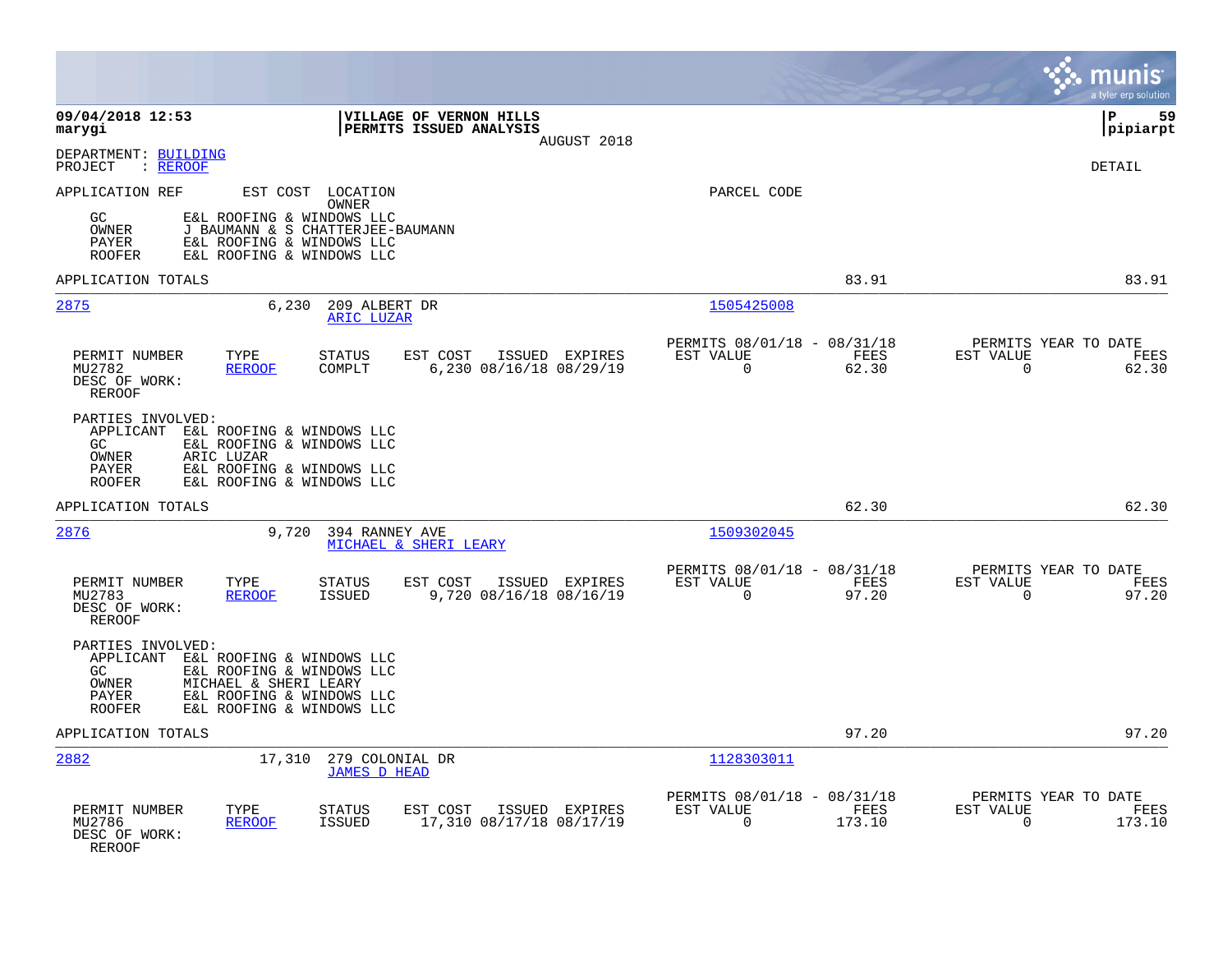|                                                                                                                                                                                                                                               |                                                                          | munis<br>a tyler erp solution                                      |
|-----------------------------------------------------------------------------------------------------------------------------------------------------------------------------------------------------------------------------------------------|--------------------------------------------------------------------------|--------------------------------------------------------------------|
| 09/04/2018 12:53<br><b>VILLAGE OF VERNON HILLS</b><br><b>PERMITS ISSUED ANALYSIS</b><br>marygi<br>AUGUST 2018                                                                                                                                 |                                                                          | l P<br>60<br> pipiarpt                                             |
| DEPARTMENT: BUILDING<br>: REROOF<br>PROJECT                                                                                                                                                                                                   |                                                                          | DETAIL                                                             |
| APPLICATION REF<br>EST COST<br>LOCATION<br>OWNER                                                                                                                                                                                              | PARCEL CODE                                                              |                                                                    |
| PARTIES INVOLVED:<br>APPLICANT AFH CONSTRUCTION INC<br>GC<br>AFH CONSTRUCTION INC<br>OWNER<br>JAMES D HEAD<br>PAYER<br>AFH CONSTRUCTION INC<br><b>ROOFER</b><br>AFH CONSTRUCTION INC                                                          |                                                                          |                                                                    |
| APPLICATION TOTALS                                                                                                                                                                                                                            | 173.10                                                                   | 173.10                                                             |
| 2883<br>19,000<br>240 COLONIAL DR<br>MARK G & CONNIE LUTGENS                                                                                                                                                                                  | 1128307002                                                               |                                                                    |
| TYPE<br>PERMIT NUMBER<br><b>STATUS</b><br>EST COST<br>ISSUED EXPIRES<br>MU2787<br><b>REROOF</b><br><b>ISSUED</b><br>19,000 08/17/18 08/17/19<br>DESC OF WORK:<br><b>REROOF</b>                                                                | PERMITS 08/01/18 - 08/31/18<br>EST VALUE<br>FEES<br>0<br>190.00          | PERMITS YEAR TO DATE<br>EST VALUE<br>FEES<br>$\mathbf 0$<br>190.00 |
| PARTIES INVOLVED:<br>APPLICANT AFH CONSTRUCTION INC<br>GC.<br>AFH CONSTRUCTION INC<br>OWNER<br>MARK G & CONNIE LUTGENS<br>AFH CONSTRUCTION INC<br>PAYER<br><b>ROOFER</b><br>AFH CONSTRUCTION INC                                              |                                                                          |                                                                    |
| APPLICATION TOTALS                                                                                                                                                                                                                            | 190.00                                                                   | 190.00                                                             |
| 2884<br>8,950<br>342 BALTIMORE DR<br>TIMOTHY & MARGARET HERRON                                                                                                                                                                                | 1132207005                                                               |                                                                    |
| PERMIT NUMBER<br>TYPE<br><b>STATUS</b><br>EST COST<br>ISSUED EXPIRES<br>8,950 08/20/18 08/20/19<br>MU2789<br><b>ISSUED</b><br><b>REROOF</b><br>DESC OF WORK:<br><b>REROOF</b>                                                                 | PERMITS 08/01/18 - 08/31/18<br>EST VALUE<br>FEES<br>$\mathbf 0$<br>89.50 | PERMITS YEAR TO DATE<br>EST VALUE<br>FEES<br>$\mathbf 0$<br>89.50  |
| PARTIES INVOLVED:<br>APPLICANT<br>BENJAMIN BROTHERS CONSTRUCTION<br>GC.<br>BENJAMIN BROTHERS CONSTRUCTION<br>OWNER<br>TIMOTHY & MARGARET HERRON<br>BENJAMIN BROTHERS CONSTRUCTION<br>PAYER<br>BENJAMIN BROTHERS CONSTRUCTION<br><b>ROOFER</b> |                                                                          |                                                                    |
| APPLICATION TOTALS                                                                                                                                                                                                                            | 89.50                                                                    | 89.50                                                              |
| 2910<br>6,300<br>11 MONTEREY DR<br>ERIC S & STEFANIE A MANACK                                                                                                                                                                                 | 1505415004                                                               |                                                                    |
| PERMIT NUMBER<br>TYPE<br><b>STATUS</b><br>EST COST<br>ISSUED EXPIRES<br>MU2811<br><b>REROOF</b><br><b>ISSUED</b><br>6,300 08/22/18 08/22/19<br>DESC OF WORK:                                                                                  | PERMITS 08/01/18 - 08/31/18<br>EST VALUE<br>FEES<br>0<br>63.00           | PERMITS YEAR TO DATE<br>EST VALUE<br>FEES<br>$\mathbf 0$<br>63.00  |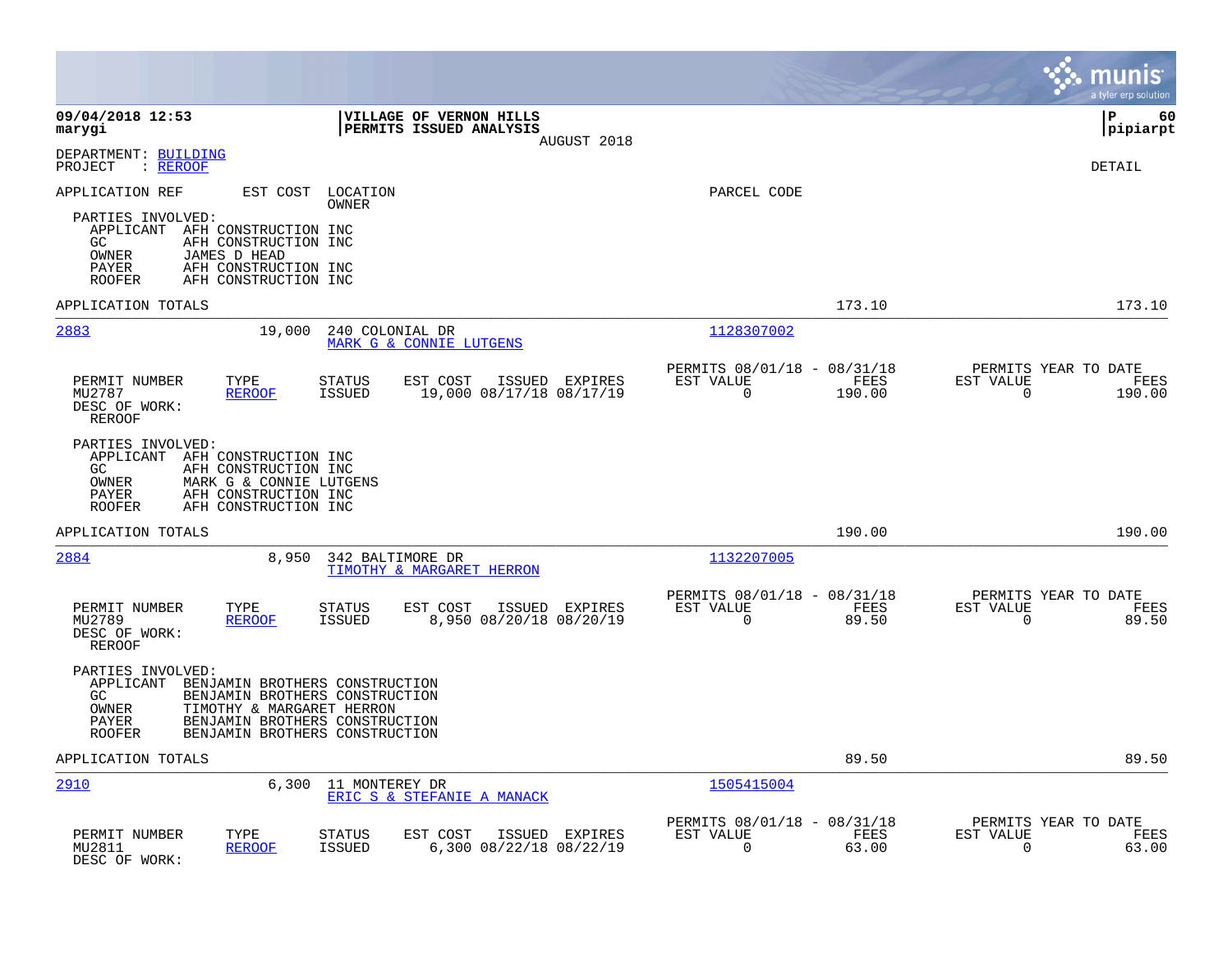|                                                                                                                                                                                                                                                                                    |                                                         |                                                         |                                    | munis<br>a tyler erp solution                 |
|------------------------------------------------------------------------------------------------------------------------------------------------------------------------------------------------------------------------------------------------------------------------------------|---------------------------------------------------------|---------------------------------------------------------|------------------------------------|-----------------------------------------------|
| 09/04/2018 12:53<br>marygi<br><b>REROOF</b>                                                                                                                                                                                                                                        | VILLAGE OF VERNON HILLS<br>PERMITS ISSUED ANALYSIS      |                                                         |                                    | l P<br>61<br> pipiarpt                        |
| DEPARTMENT: BUILDING<br>PROJECT<br>: <u>RERO</u> OF                                                                                                                                                                                                                                | AUGUST 2018                                             |                                                         |                                    | DETAIL                                        |
| APPLICATION REF<br>EST COST LOCATION<br><b>OWNER</b><br>PARTIES INVOLVED:<br>APPLICANT A&D HOME IMPROVEMENT LLC<br>GC.<br>A&D HOME IMPROVEMENT LLC<br>OWNER<br>ERIC S & STEFANIE A MANACK<br><b>PAYER</b><br>A&D HOME IMPROVEMENT LLC<br><b>ROOFER</b><br>A&D HOME IMPROVEMENT LLC |                                                         | PARCEL CODE                                             |                                    |                                               |
| APPLICATION TOTALS                                                                                                                                                                                                                                                                 |                                                         |                                                         | 63.00                              | 63.00                                         |
| 2913<br>184,500                                                                                                                                                                                                                                                                    | 155 EAST TOWNLINE RD<br>DAVID I WEISS                   | 1504109005                                              |                                    |                                               |
| PERMIT NUMBER<br>TYPE<br><b>STATUS</b><br>MU2818<br><b>REROOF</b><br>ISSUED<br>DESC OF WORK:<br><b>REROOF</b>                                                                                                                                                                      | ISSUED EXPIRES<br>EST COST<br>184,500 08/23/18 08/23/19 | PERMITS 08/01/18 - 08/31/18<br>EST VALUE<br>$\mathbf 0$ | EST VALUE<br>FEES<br>1,845.00      | PERMITS YEAR TO DATE<br>FEES<br>0<br>1,845.00 |
| PARTIES INVOLVED:<br>APPLICANT<br>SULLIVAN ROOFING<br>GC.<br>SULLIVAN ROOFING<br><b>OCCUPANT</b><br><b>BEARS FIT</b><br>OWNER<br>DAVID I WEISS<br>PAYER<br>SULLIVAN ROOFING<br><b>ROOFER</b><br>SULLIVAN ROOFING                                                                   |                                                         |                                                         |                                    |                                               |
| APPLICATION TOTALS                                                                                                                                                                                                                                                                 |                                                         |                                                         | 1,845.00                           | 1,845.00                                      |
| 2916<br>19,000                                                                                                                                                                                                                                                                     | 1691 SAINT ANDREW DR<br><b>JAMES BAZBAZ</b>             | 1129312011                                              |                                    |                                               |
| PERMIT NUMBER<br>TYPE<br><b>STATUS</b><br>MU2821<br><b>REROOF</b><br>ISSUED<br>DESC OF WORK:<br><b>REROOF</b>                                                                                                                                                                      | ISSUED EXPIRES<br>EST COST<br>19,000 08/23/18 08/23/19  | PERMITS 08/01/18 - 08/31/18<br>EST VALUE<br>$\mathbf 0$ | FEES<br><b>EST VALUE</b><br>190.00 | PERMITS YEAR TO DATE<br>FEES<br>0<br>190.00   |
| PARTIES INVOLVED:<br>APPLICANT<br>D&L CONSTRUCTION<br>GC<br>D&L CONSTRUCTION<br>OWNER<br>JAMES BAZBAZ<br>D&L CONSTRUCTION<br>PAYER<br>D&L CONSTRUCTION<br><b>ROOFER</b>                                                                                                            |                                                         |                                                         |                                    |                                               |
| APPLICATION TOTALS                                                                                                                                                                                                                                                                 |                                                         |                                                         | 190.00                             | 190.00                                        |
| 2922<br>8.000                                                                                                                                                                                                                                                                      | 435 SYCAMORE ST<br>JOHN E & ANN C VRBANCIC              | 1132108010                                              |                                    |                                               |
|                                                                                                                                                                                                                                                                                    |                                                         | PERMITS 08/01/18 - 08/31/18                             |                                    | PERMITS YEAR TO DATE                          |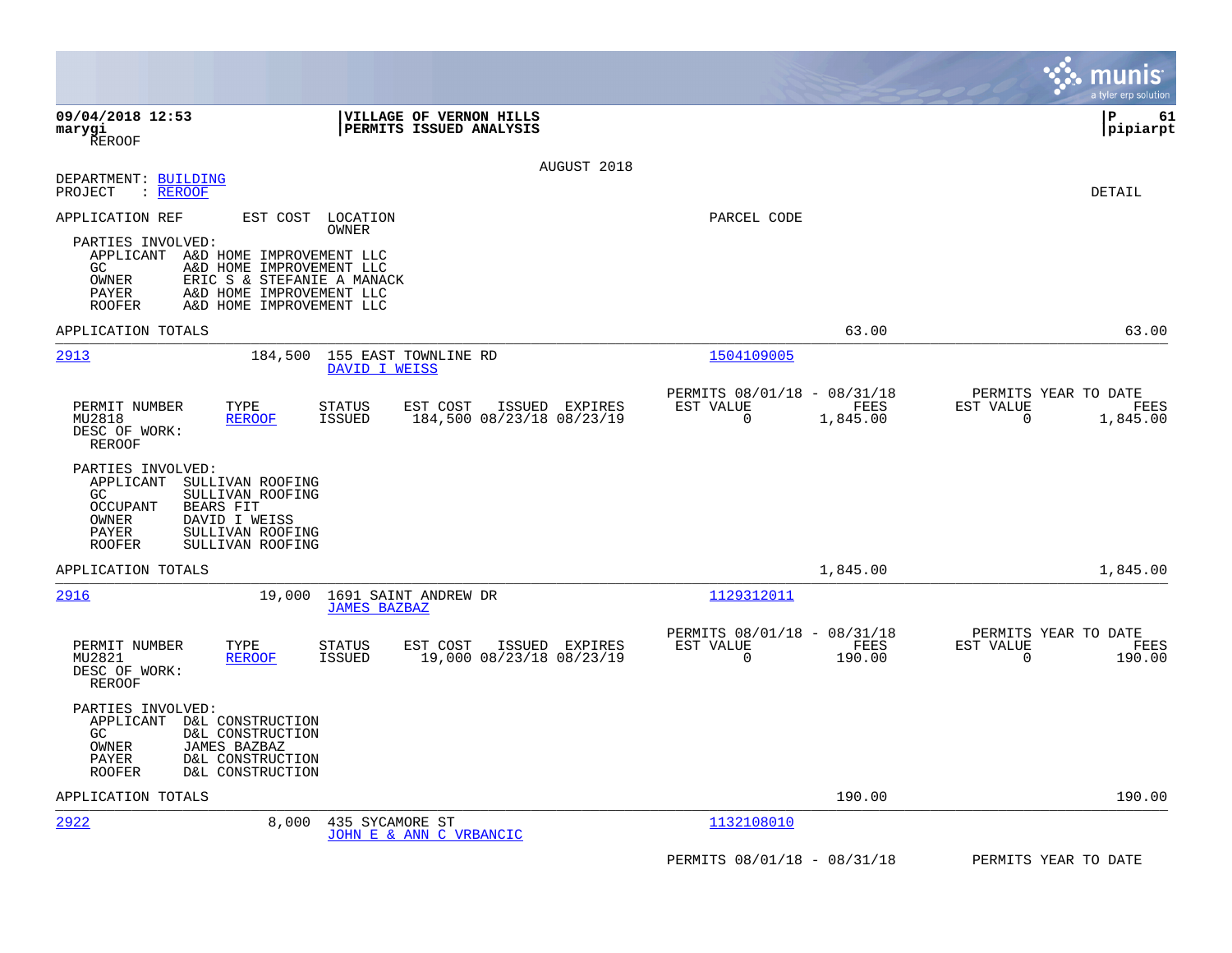|                                                                                                                                                                                                                | munis<br>a tyler erp solution                                                                                                         |
|----------------------------------------------------------------------------------------------------------------------------------------------------------------------------------------------------------------|---------------------------------------------------------------------------------------------------------------------------------------|
| 09/04/2018 12:53<br>VILLAGE OF VERNON HILLS<br>PERMITS ISSUED ANALYSIS<br>marygi<br>PERMIT NUMBER<br>TYPE<br>STATUS<br>EST COST<br>ISSUED EXPIRES<br>AUGUST 2018                                               | 62<br>IΡ<br> pipiarpt<br>EST VALUE<br><b>FEES</b><br>EST VALUE<br>FEES                                                                |
| DEPARTMENT: BUILDING<br>PROJECT<br>$:$ REROOF                                                                                                                                                                  | DETAIL                                                                                                                                |
| APPLICATION REF<br>EST COST<br>LOCATION                                                                                                                                                                        | PARCEL CODE                                                                                                                           |
| OWNER<br>MU2828<br><b>ISSUED</b><br><b>REROOF</b><br>8,000 08/23/18 08/23/19<br>DESC OF WORK:<br><b>REROOF</b>                                                                                                 | $\mathbf 0$<br>80.00<br>$\mathbf 0$<br>80.00                                                                                          |
| PARTIES INVOLVED:<br>APPLICANT<br>IRA CONSTRUCTION<br>GC<br>IRA CONSTRUCTION<br>JOHN E & ANN C VRBANCIC<br>OWNER<br>PAYER<br>IRA CONSTRUCTION<br>IRA CONSTRUCTION<br><b>ROOFER</b>                             |                                                                                                                                       |
| APPLICATION TOTALS                                                                                                                                                                                             | 80.00<br>80.00                                                                                                                        |
| <u>2932</u><br>11,272<br>1209 RIDGEWOOD CT<br>HOWARD & BETSY ELLEN                                                                                                                                             | 1132104052                                                                                                                            |
| PERMIT NUMBER<br>TYPE<br><b>STATUS</b><br>EST COST<br>ISSUED EXPIRES<br>11,272 08/28/18 08/28/19<br>MU2842<br><b>REROOF</b><br>ISSUED<br>DESC OF WORK:<br><b>REROOF</b>                                        | PERMITS YEAR TO DATE<br>PERMITS 08/01/18 - 08/31/18<br>EST VALUE<br>FEES<br>EST VALUE<br>FEES<br>0<br>112.72<br>$\mathbf 0$<br>112.72 |
| PARTIES INVOLVED:<br>APPLICANT<br><b>CUSTOM ROOFING</b><br>GC.<br><b>CUSTOM ROOFING</b><br>HOWARD & BETSY ELLEN<br>OWNER<br><b>CUSTOM ROOFING</b><br>PAYER<br><b>ROOFER</b><br><b>CUSTOM ROOFING</b>           |                                                                                                                                       |
| APPLICATION TOTALS                                                                                                                                                                                             | 112.72<br>112.72                                                                                                                      |
| 2939<br>7,600<br>1735 LOCKE LN<br>MIKHAIL & NATALYA SHOR                                                                                                                                                       | 1129313010                                                                                                                            |
| PERMIT NUMBER<br>TYPE<br><b>STATUS</b><br>EST COST<br>ISSUED EXPIRES<br>MU2849<br><b>ISSUED</b><br>7,600 08/28/18 08/28/19<br><b>REROOF</b><br>DESC OF WORK:<br><b>REROOF</b>                                  | PERMITS 08/01/18 - 08/31/18<br>PERMITS YEAR TO DATE<br>FEES<br>EST VALUE<br>EST VALUE<br>FEES<br>0<br>76.00<br>$\mathbf 0$<br>76.00   |
| PARTIES INVOLVED:<br>APPLICANT MORNING DEW EXTERIOR INC<br>GC<br>MORNING DEW EXTERIOR INC<br>OWNER<br>MIKHAIL & NATALYA SHOR<br>MORNING DEW EXTERIOR INC<br>PAYER<br><b>ROOFER</b><br>MORNING DEW EXTERIOR INC |                                                                                                                                       |
| APPLICATION TOTALS                                                                                                                                                                                             | 76.00<br>76.00                                                                                                                        |
| 2940<br>9,480<br>390 COLONIAL DR<br>DOUGLAS K SKEOCH                                                                                                                                                           | 1128111010                                                                                                                            |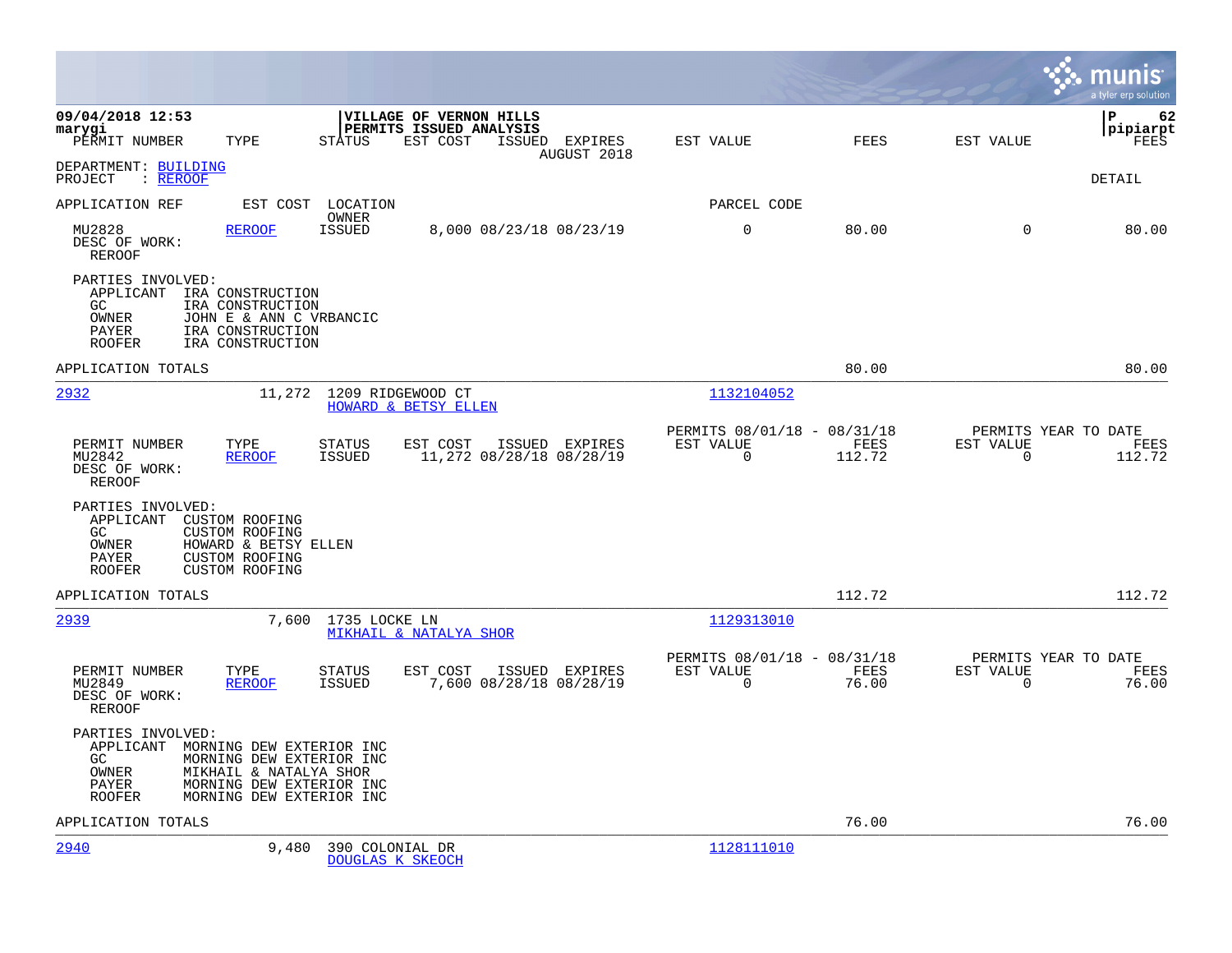|                                                                                                                                                                                                              |                                                                                         |                                                                          | munis<br>a tyler erp solution                                     |
|--------------------------------------------------------------------------------------------------------------------------------------------------------------------------------------------------------------|-----------------------------------------------------------------------------------------|--------------------------------------------------------------------------|-------------------------------------------------------------------|
| 09/04/2018 12:53<br>marygi                                                                                                                                                                                   | VILLAGE OF VERNON HILLS<br>PERMITS ISSUED ANALYSIS                                      |                                                                          | lР<br>63<br> pipiarpt                                             |
| TYPE<br>PERMIT NUMBER                                                                                                                                                                                        | STATUS<br>EST COST<br>ISSUED EXPIRES<br>AUGUST 2018                                     | PERMITS 08/01/18 - 08/31/18<br>FEES<br>EST VALUE                         | PERMITS YEAR TO DATE<br>EST VALUE<br>FEES                         |
| DEPARTMENT: BUILDING<br>PROJECT<br>: REROOF                                                                                                                                                                  |                                                                                         |                                                                          | DETAIL                                                            |
| APPLICATION REF                                                                                                                                                                                              | EST COST LOCATION<br>OWNER                                                              | PARCEL CODE                                                              |                                                                   |
| MU2850<br><b>REROOF</b><br>DESC OF WORK:<br><b>REROOF</b>                                                                                                                                                    | 9,480 08/28/18 08/28/19<br><b>ISSUED</b>                                                | $\mathbf 0$<br>94.80                                                     | $\Omega$<br>94.80                                                 |
| PARTIES INVOLVED:<br>APPLICANT<br>MORNING DEW EXTERIOR INC<br>GC.<br>MORNING DEW EXTERIOR INC<br>OWNER<br>DOUGLAS K SKEOCH<br>MORNING DEW EXTERIOR INC<br>PAYER<br><b>ROOFER</b><br>MORNING DEW EXTERIOR INC |                                                                                         |                                                                          |                                                                   |
| APPLICATION TOTALS                                                                                                                                                                                           |                                                                                         | 94.80                                                                    | 94.80                                                             |
| 2941<br>9,700                                                                                                                                                                                                | 1692 SAINT ANDREW DR<br>PAVAN IVATURY & SYAMALA BALANTRAPU                              | 1129311027                                                               |                                                                   |
| TYPE<br>PERMIT NUMBER<br><b>REROOF</b><br>MU2851<br>DESC OF WORK:<br>REROOF                                                                                                                                  | <b>STATUS</b><br>EST COST<br>ISSUED EXPIRES<br>9,700 08/28/18 08/28/19<br>ISSUED        | PERMITS 08/01/18 - 08/31/18<br>EST VALUE<br>FEES<br>$\mathbf 0$<br>97.00 | PERMITS YEAR TO DATE<br>EST VALUE<br>FEES<br>$\mathbf 0$<br>97.00 |
| PARTIES INVOLVED:<br>MORNING DEW EXTERIOR INC<br>APPLICANT<br>GC<br>MORNING DEW EXTERIOR INC<br>OWNER<br>PAYER<br>MORNING DEW EXTERIOR INC<br>MORNING DEW EXTERIOR INC<br><b>ROOFER</b>                      | PAVAN IVATURY & SYAMALA BALANTRAPU                                                      |                                                                          |                                                                   |
| APPLICATION TOTALS                                                                                                                                                                                           |                                                                                         | 97.00                                                                    | 97.00                                                             |
| 2942<br>8,740                                                                                                                                                                                                | 1263 MAIDSTONE DR<br>BING & LISA O NI                                                   | 1132104073                                                               |                                                                   |
| PERMIT NUMBER<br>TYPE<br>MU2852<br><b>REROOF</b><br>DESC OF WORK:<br>REROOF                                                                                                                                  | <b>STATUS</b><br>EST COST<br>ISSUED EXPIRES<br>8,740 08/28/18 08/28/19<br><b>ISSUED</b> | PERMITS 08/01/18 - 08/31/18<br>EST VALUE<br>FEES<br>$\Omega$<br>87.40    | PERMITS YEAR TO DATE<br>EST VALUE<br>FEES<br>$\Omega$<br>87.40    |
| PARTIES INVOLVED:<br>APPLICANT<br>MORNING DEW EXTERIOR INC<br>GC<br>MORNING DEW EXTERIOR INC<br>OWNER<br>BING & LISA Q NI<br>MORNING DEW EXTERIOR INC<br>PAYER<br>MORNING DEW EXTERIOR INC<br>ROOFER         |                                                                                         |                                                                          |                                                                   |
| APPLICATION TOTALS                                                                                                                                                                                           |                                                                                         | 87.40                                                                    | 87.40                                                             |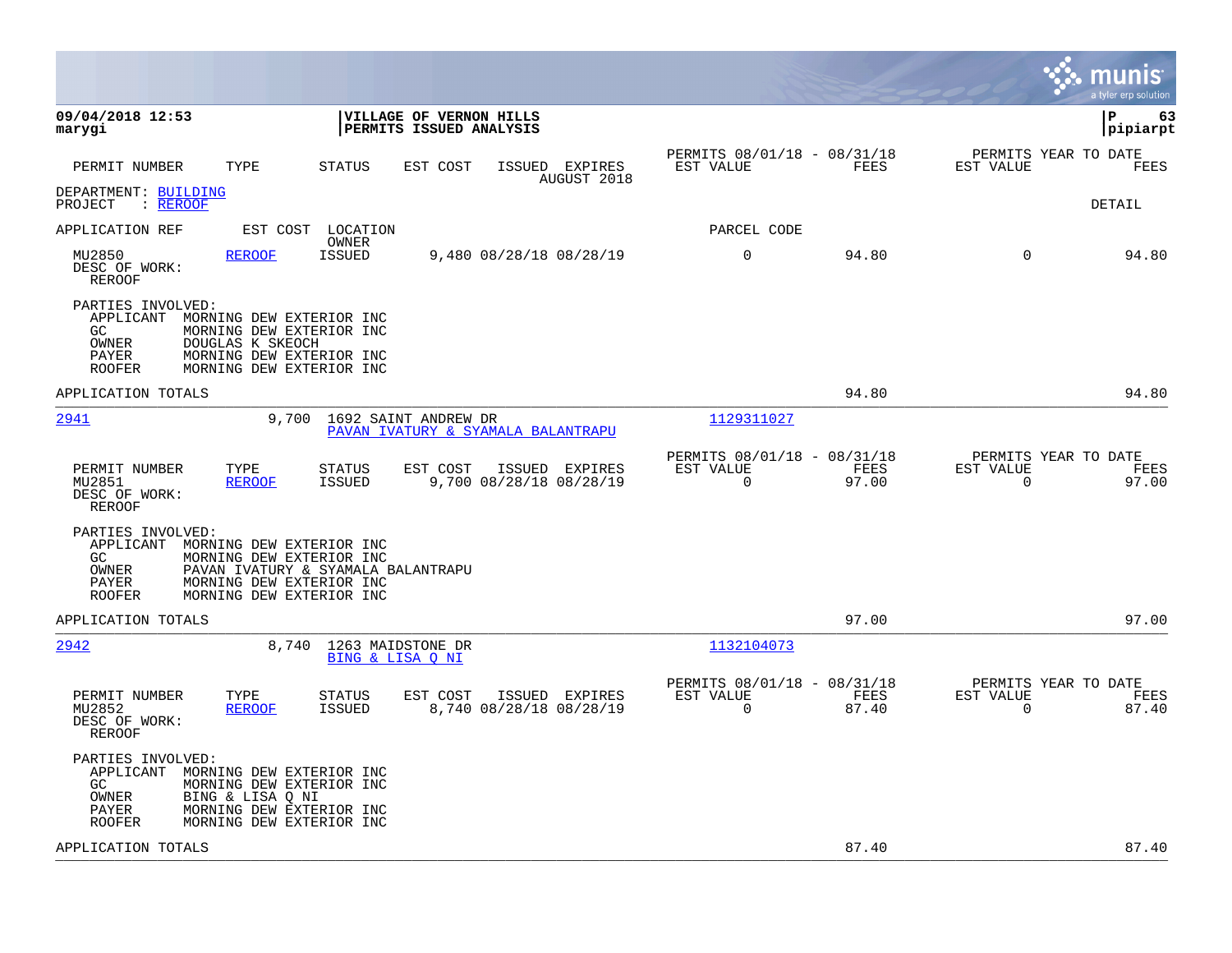|                                                                                       |                                                                                                   |                                           |                                                                            |                                            |                          |                                               |                          | munis<br>a tyler erp solution          |
|---------------------------------------------------------------------------------------|---------------------------------------------------------------------------------------------------|-------------------------------------------|----------------------------------------------------------------------------|--------------------------------------------|--------------------------|-----------------------------------------------|--------------------------|----------------------------------------|
| 09/04/2018 12:53<br>marygi<br>2946                                                    | 11,168                                                                                            | M MOK J MOK                               | VILLAGE OF VERNON HILLS<br>PERMITS ISSUED ANALYSIS<br>710 CHERRY VALLEY RD |                                            | 1508106041               |                                               |                          | ΙP<br>64<br> pipiarpt                  |
| PERMIT NUMBER                                                                         | TYPE                                                                                              | <b>STATUS</b>                             | EST COST                                                                   | ISSUED EXPIRES<br>AUGUST 2018              | EST VALUE                | PERMITS 08/01/18 - 08/31/18<br>FEES           | EST VALUE                | PERMITS YEAR TO DATE<br>FEES           |
| DEPARTMENT: BUILDING<br>: REROOF<br>PROJECT                                           |                                                                                                   |                                           |                                                                            |                                            |                          |                                               |                          | DETAIL                                 |
| APPLICATION REF                                                                       | EST COST                                                                                          | LOCATION<br>OWNER                         |                                                                            |                                            | PARCEL CODE              |                                               |                          |                                        |
| MU2855<br>DESC OF WORK:<br>REROOF                                                     | <b>REROOF</b>                                                                                     | <b>ISSUED</b>                             |                                                                            | 11,168 08/29/18 08/29/19                   | 0                        | 111.68                                        | $\Omega$                 | 111.68                                 |
| PARTIES INVOLVED:<br>GC<br>OWNER<br>PAYER<br>ROOFER                                   | DYNAMIC HOME RESTORATION CO<br>M MOK J MOK<br>DYNAMIC HOME RESTORATION CO<br>MJD CONSTRUCTION INC |                                           |                                                                            |                                            |                          |                                               |                          |                                        |
| APPLICATION TOTALS                                                                    |                                                                                                   |                                           |                                                                            |                                            |                          | 111.68                                        |                          | 111.68                                 |
| 2948                                                                                  | 11,000                                                                                            | RANDY A WEINBERG                          | 222 CONGRESSIONAL CT                                                       |                                            | 1132207015               |                                               |                          |                                        |
| PERMIT NUMBER<br>MU2858<br>DESC OF WORK:<br>REROOF                                    | TYPE<br><b>REROOF</b>                                                                             | <b>STATUS</b><br><b>ISSUED</b>            | EST COST                                                                   | ISSUED EXPIRES<br>11,000 08/29/18 08/29/19 | EST VALUE<br>$\mathbf 0$ | PERMITS 08/01/18 - 08/31/18<br>FEES<br>110.00 | EST VALUE<br>$\mathbf 0$ | PERMITS YEAR TO DATE<br>FEES<br>110.00 |
| PARTIES INVOLVED:<br>APPLICANT<br>GC<br>OWNER<br>PAYER<br><b>ROOFER</b>               | PHOENIX EXTERIOR<br>PHOENIX EXTERIOR<br>RANDY A WEINBERG<br>PHOENIX EXTERIOR<br>PHOENIX EXTERIOR  |                                           |                                                                            |                                            |                          |                                               |                          |                                        |
| APPLICATION TOTALS                                                                    |                                                                                                   |                                           |                                                                            |                                            |                          | 110.00                                        |                          | 110.00                                 |
| 2952                                                                                  | 18,523                                                                                            | 166 COLONIAL DR<br><b>JORDAN ACKERMAN</b> |                                                                            |                                            | 1128108052               |                                               |                          |                                        |
| PERMIT NUMBER<br>MU2869<br>DESC OF WORK:<br>REROOF                                    | TYPE<br><b>REROOF</b>                                                                             | <b>STATUS</b><br><b>ISSUED</b>            | EST COST                                                                   | ISSUED EXPIRES<br>18,523 08/30/18 08/30/19 | EST VALUE<br>$\Omega$    | PERMITS 08/01/18 - 08/31/18<br>FEES<br>185.23 | EST VALUE<br>$\Omega$    | PERMITS YEAR TO DATE<br>FEES<br>185.23 |
| PARTIES INVOLVED:<br>APPLICANT AFH CONSTRUCTION INC<br>GC<br>OWNER<br>PAYER<br>ROOFER | AFH CONSTRUCTION INC<br>JORDAN ACKERMAN<br>AFH CONSTRUCTION INC<br>AFH CONSTRUCTION INC           |                                           |                                                                            |                                            |                          |                                               |                          |                                        |
| APPLICATION TOTALS                                                                    |                                                                                                   |                                           |                                                                            |                                            |                          | 185.23                                        |                          | 185.23                                 |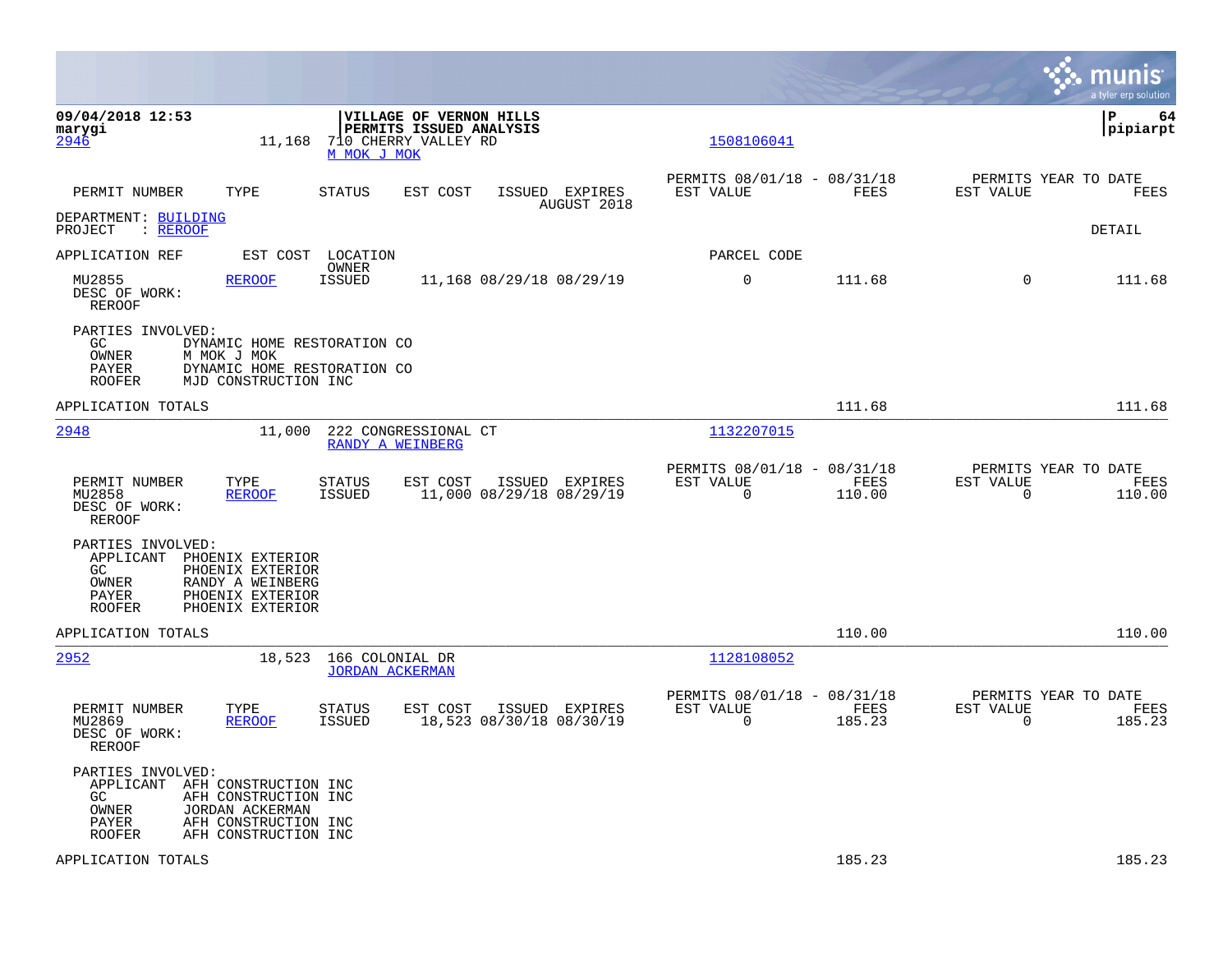|                                                                         |                                                                                                                           |                          |                                                    |             |                                                      |                    |                                   | <b>munis</b><br>a tyler erp solution |
|-------------------------------------------------------------------------|---------------------------------------------------------------------------------------------------------------------------|--------------------------|----------------------------------------------------|-------------|------------------------------------------------------|--------------------|-----------------------------------|--------------------------------------|
| 09/04/2018 12:53<br>marygi                                              |                                                                                                                           |                          | VILLAGE OF VERNON HILLS<br>PERMITS ISSUED ANALYSIS |             |                                                      |                    |                                   | ΙP<br>65<br> pipiarpt                |
| DEPARTMENT: BUILDING<br>PROJECT<br>: REROOF                             |                                                                                                                           |                          |                                                    | AUGUST 2018 |                                                      |                    |                                   | DETAIL                               |
| APPLICATION REF                                                         | EST COST                                                                                                                  | LOCATION<br><b>OWNER</b> |                                                    |             | PARCEL CODE                                          |                    |                                   |                                      |
| 2953                                                                    | 25,010                                                                                                                    |                          | 1913 TURTLE BAY RD<br>RONALD A & LAURIE T MANSO    |             | 1129401019                                           |                    |                                   |                                      |
| PERMIT NUMBER<br>MU2870<br>DESC OF WORK:<br>REROOF                      | TYPE<br><b>REROOF</b>                                                                                                     | STATUS<br>ISSUED         | EST COST<br>ISSUED<br>25,010 08/30/18 08/30/19     | EXPIRES     | PERMITS 08/01/18 - 08/31/18<br>EST VALUE<br>$\Omega$ | FEES<br>250.10     | PERMITS YEAR TO DATE<br>EST VALUE | FEES<br>250.10                       |
| PARTIES INVOLVED:<br>APPLICANT<br>GC<br>OWNER<br>PAYER<br><b>ROOFER</b> | AFH CONSTRUCTION INC<br>AFH CONSTRUCTION INC<br>RONALD A & LAURIE T MANSO<br>AFH CONSTRUCTION INC<br>AFH CONSTRUCTION INC |                          |                                                    |             |                                                      |                    |                                   |                                      |
| APPLICATION TOTALS<br>PROJECT TOTALS                                    |                                                                                                                           |                          |                                                    |             | 0                                                    | 250.10<br>4,822.90 | $\Omega$                          | 250.10<br>4,822.90                   |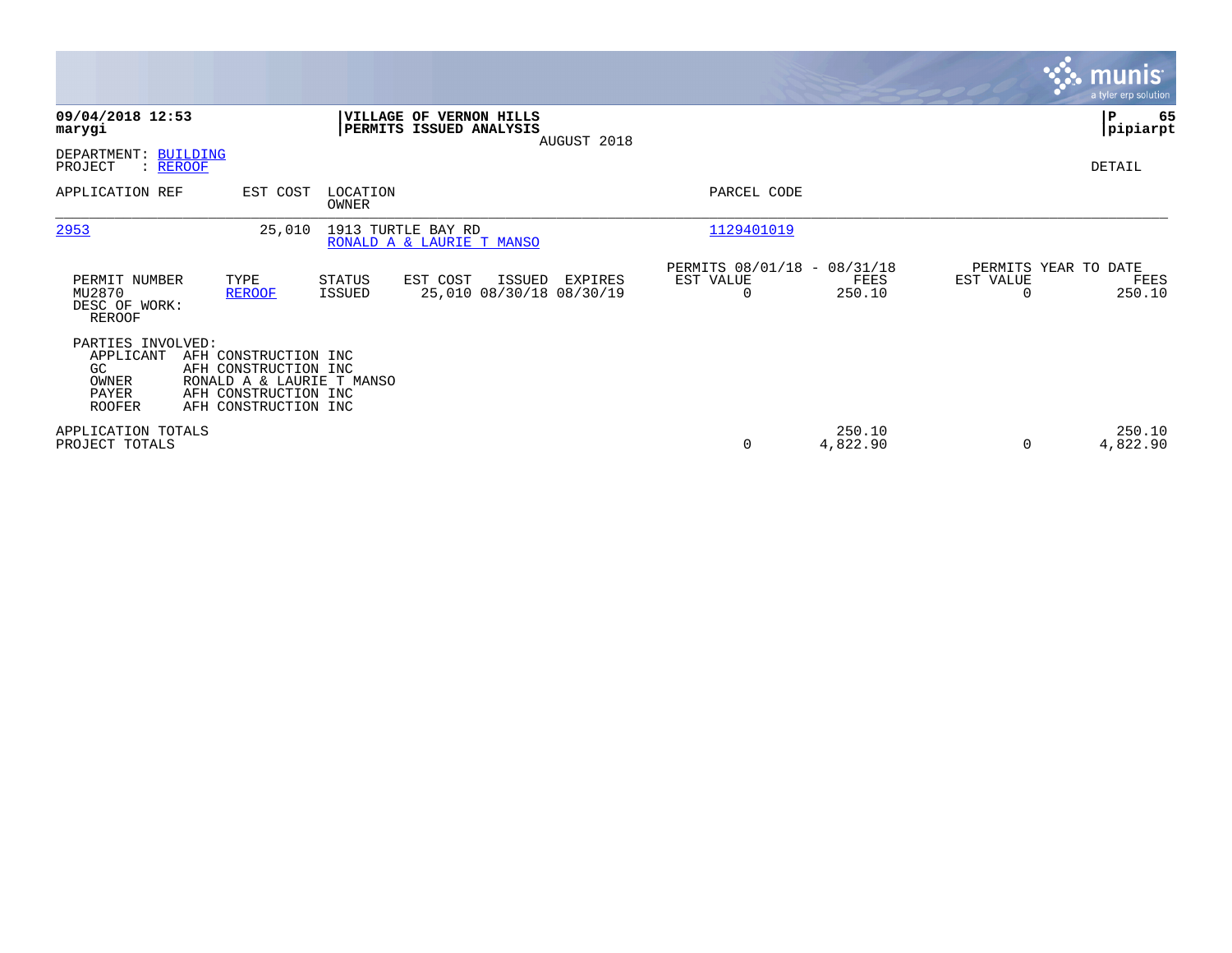|                                                                                                                                                                                                   |                                                                                  |                                                                           |               | munis<br>a tyler erp solution                                     |
|---------------------------------------------------------------------------------------------------------------------------------------------------------------------------------------------------|----------------------------------------------------------------------------------|---------------------------------------------------------------------------|---------------|-------------------------------------------------------------------|
| 09/04/2018 12:53<br>marygi                                                                                                                                                                        | VILLAGE OF VERNON HILLS<br>PERMITS ISSUED ANALYSIS                               |                                                                           |               | ∣P<br>66<br>pipiarpt                                              |
| DEPARTMENT: BUILDING<br>PROJECT<br>: SECURITY SYSTEM                                                                                                                                              |                                                                                  | AUGUST 2018                                                               |               | DETAIL                                                            |
| APPLICATION REF                                                                                                                                                                                   | EST COST<br>LOCATION<br>OWNER                                                    | PARCEL CODE                                                               |               |                                                                   |
| 2894                                                                                                                                                                                              | 295 CENTER DR<br>8,619<br>CENTENNIAL                                             | 1133302052                                                                |               |                                                                   |
| PERMIT NUMBER<br>TYPE<br>MU2791<br>DESC OF WORK:<br>BURGLAR ALARM                                                                                                                                 | EST COST<br>STATUS<br><b>SEC SYSTEM ISSUED</b><br>8,619 08/21/18 08/21/19        | PERMITS 08/01/18 - 08/31/18<br>ISSUED EXPIRES<br>EST VALUE<br>$\mathbf 0$ | FEES<br>86.19 | PERMITS YEAR TO DATE<br>EST VALUE<br>FEES<br>$\mathbf 0$<br>86.19 |
| PARTIES INVOLVED:<br>ALARM<br>ADT/PROTECTION 1<br>APPLICANT<br>ADT/PROTECTION 1<br>GC.<br>ADT/PROTECTION 1<br>OCCUPANT<br>PGA TOUR SUPERSTORE<br>CENTENNIAL<br>OWNER<br>PAYER<br>ADT/PROTECTION 1 |                                                                                  |                                                                           |               |                                                                   |
| APPLICATION TOTALS                                                                                                                                                                                |                                                                                  |                                                                           | 86.19         | 86.19                                                             |
| 2896                                                                                                                                                                                              | 739<br>875 NORTH MILWAUKEE AVENUE 400<br><b>PLACEHOLDER</b>                      | 1134302008                                                                |               |                                                                   |
| PERMIT NUMBER<br>TYPE<br>MU2799<br>DESC OF WORK:<br>BURGLAR ALARM                                                                                                                                 | EST COST<br><b>STATUS</b><br><b>SEC SYSTEM ISSUED</b><br>739 08/21/18 08/21/19   | PERMITS 08/01/18 - 08/31/18<br>ISSUED EXPIRES<br>EST VALUE<br>$\Omega$    | FEES<br>75.00 | PERMITS YEAR TO DATE<br>EST VALUE<br>FEES<br>$\Omega$<br>75.00    |
| PARTIES INVOLVED:<br>ALARM<br>ADT/PROTECTION 1<br>ADT/PROTECTION 1<br>APPLICANT<br>GC<br>ADT/PROTECTION 1<br><b>OCCUPANT</b><br>PLACEHOLDER<br>OWNER<br>PAYER<br>ADT/PROTECTION 1                 | FLOYD'S 99 BARBERSHOP                                                            |                                                                           |               |                                                                   |
| APPLICATION TOTALS                                                                                                                                                                                |                                                                                  |                                                                           | 75.00         | 75.00                                                             |
| <u> 2897</u>                                                                                                                                                                                      | 2,989<br>475N BUNKER CT<br>ROGER H TU                                            | 1504203016                                                                |               |                                                                   |
| PERMIT NUMBER<br>TYPE<br>MU2800<br>DESC OF WORK:<br>BURGLAR ALARM & CAMERAS                                                                                                                       | <b>STATUS</b><br>EST COST<br><b>SEC SYSTEM ISSUED</b><br>2,989 08/21/18 08/21/19 | PERMITS 08/01/18 - 08/31/18<br>EST VALUE<br>ISSUED EXPIRES<br>0           | FEES<br>75.00 | PERMITS YEAR TO DATE<br>EST VALUE<br>FEES<br>$\mathbf 0$<br>75.00 |
| PARTIES INVOLVED:<br>ALARM<br>ADT/PROTECTION 1<br>APPLICANT ADT/PROTECTION 1<br>GC.<br>ADT/PROTECTION 1                                                                                           |                                                                                  |                                                                           |               |                                                                   |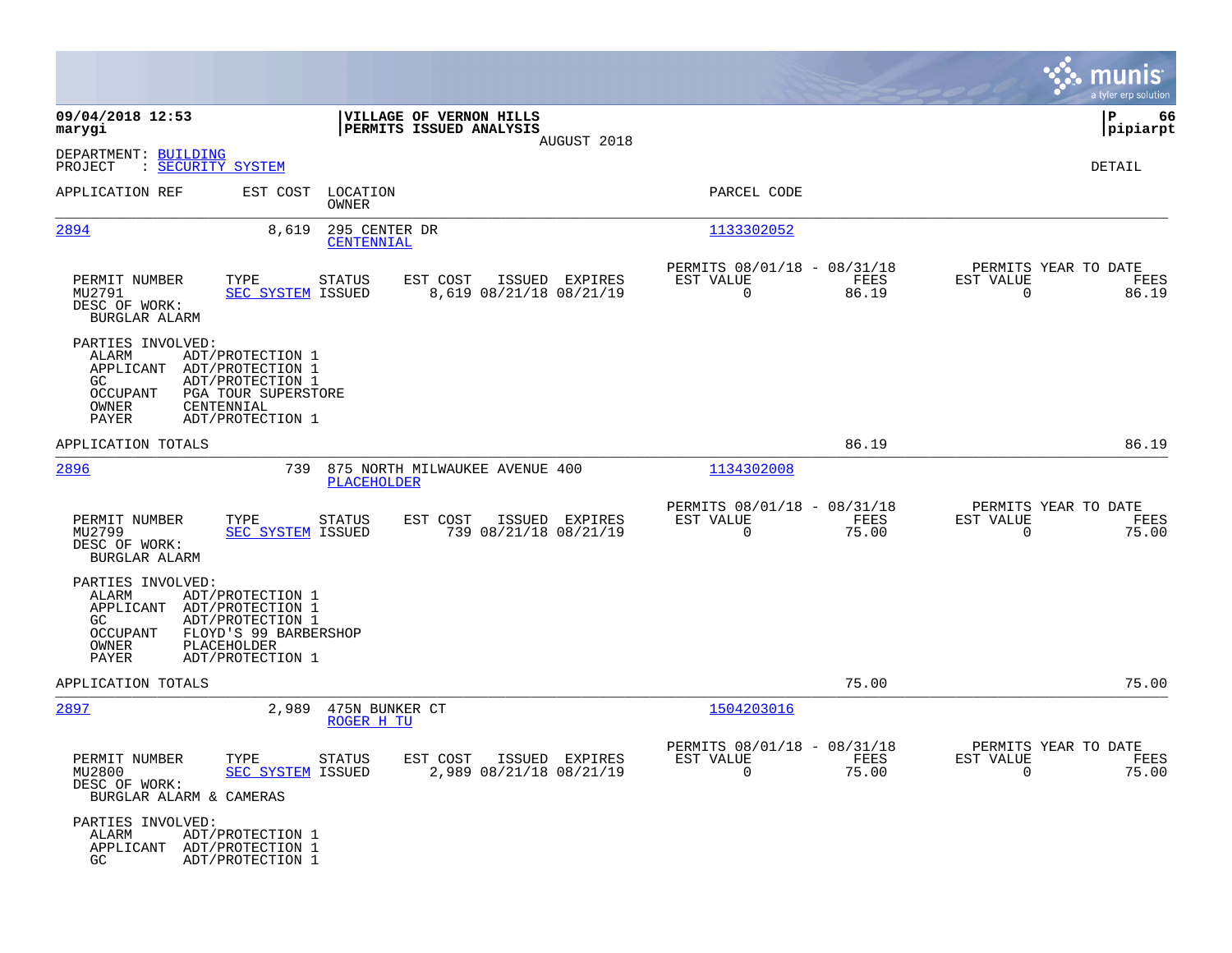|                                                                                                                                                                                                             |                                                                   |                                                      |                  |                                               | munis<br>a tyler erp solution |
|-------------------------------------------------------------------------------------------------------------------------------------------------------------------------------------------------------------|-------------------------------------------------------------------|------------------------------------------------------|------------------|-----------------------------------------------|-------------------------------|
| 09/04/2018 12:53<br>marygi                                                                                                                                                                                  | VILLAGE OF VERNON HILLS<br>PERMITS ISSUED ANALYSIS<br>AUGUST 2018 |                                                      |                  |                                               | P<br>67<br> pipiarpt          |
| DEPARTMENT: BUILDING<br>: SECURITY SYSTEM<br>PROJECT                                                                                                                                                        |                                                                   |                                                      |                  |                                               | DETAIL                        |
| APPLICATION REF<br>EST COST<br>LOCATION<br>OWNER<br><b>OCCUPANT</b><br>TUSON CORPORATION<br>ROGER H TU<br>OWNER<br><b>PAYER</b><br>ADT/PROTECTION 1                                                         |                                                                   | PARCEL CODE                                          |                  |                                               |                               |
| APPLICATION TOTALS                                                                                                                                                                                          |                                                                   |                                                      | 75.00            |                                               | 75.00                         |
| 2905<br>45,000                                                                                                                                                                                              | 1800 NORTH MILWAUKEE AVENUE<br>USTRUST BOA CUNEO TRUST            | 1128413070                                           |                  |                                               |                               |
| PERMIT NUMBER<br>TYPE<br>STATUS<br>MU2806<br>SEC SYSTEM ISSUED<br>DESC OF WORK:<br>SECURITY SYSTEM, CCTV                                                                                                    | EST COST<br>EXPIRES<br>ISSUED<br>45,000 08/22/18 08/22/19         | PERMITS 08/01/18 - 08/31/18<br>EST VALUE<br>$\Omega$ | FEES<br>450.00   | PERMITS YEAR TO DATE<br>EST VALUE<br>$\Omega$ | FEES<br>450.00                |
| PARTIES INVOLVED:<br>ALARM<br>ADT/PROTECTION 1<br>APPLICANT<br>ADT/PROTECTION 1<br>GC<br>ADT/PROTECTION 1<br><b>OCCUPANT</b><br>ALDI FOODS<br>OWNER<br>USTRUST BOA CUNEO TRUST<br>PAYER<br>ADT/PROTECTION 1 |                                                                   |                                                      |                  |                                               |                               |
| APPLICATION TOTALS<br>PROJECT TOTALS                                                                                                                                                                        |                                                                   | 0                                                    | 450.00<br>686.19 | $\Omega$                                      | 450.00<br>686.19              |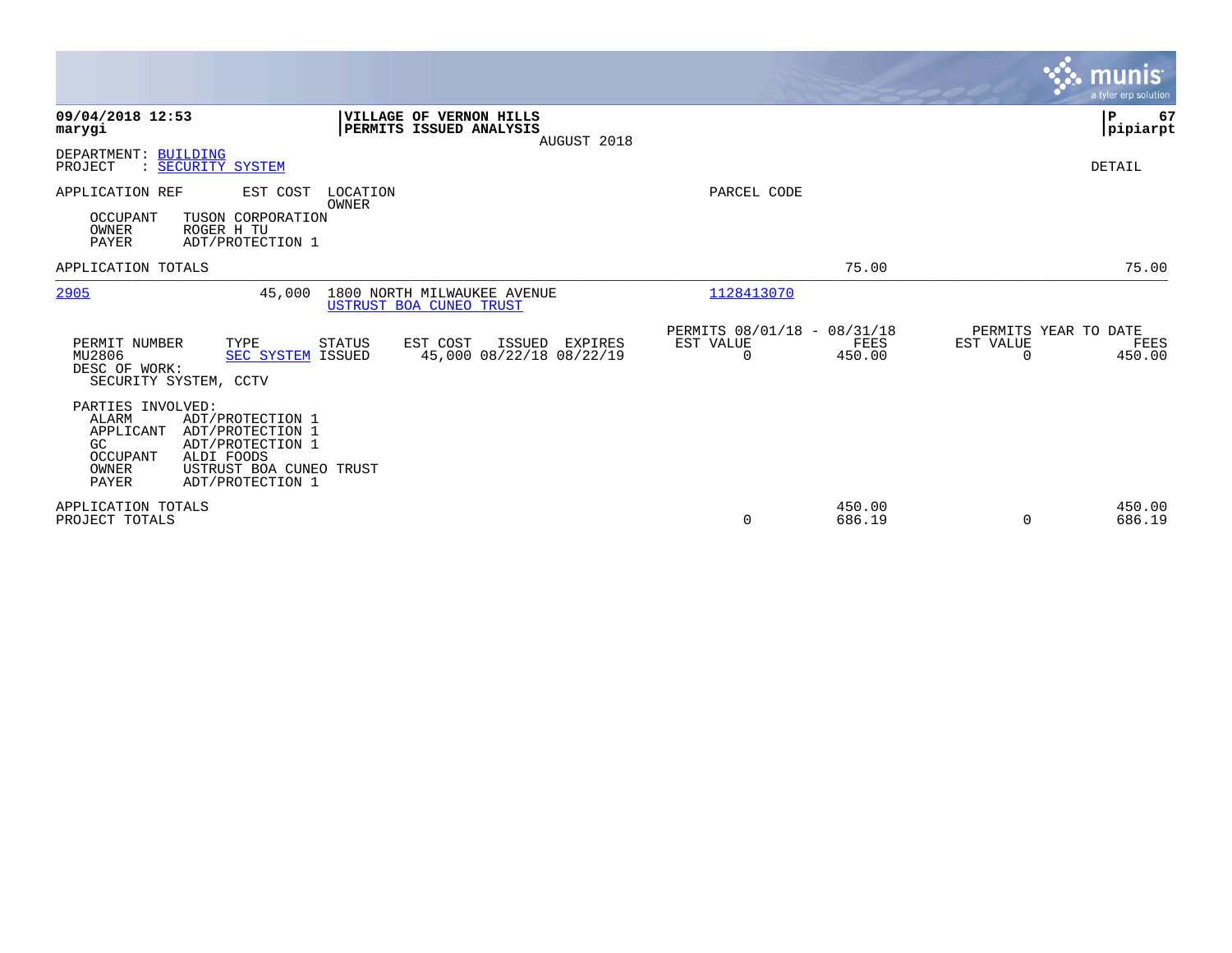|                                                                                                                                            |                                                                                              |                                                                   |                                                                           | munis<br>a tyler erp solution                                   |
|--------------------------------------------------------------------------------------------------------------------------------------------|----------------------------------------------------------------------------------------------|-------------------------------------------------------------------|---------------------------------------------------------------------------|-----------------------------------------------------------------|
| 09/04/2018 12:53<br>marygi                                                                                                                 |                                                                                              | VILLAGE OF VERNON HILLS<br>PERMITS ISSUED ANALYSIS<br>AUGUST 2018 |                                                                           | ΙP<br>68<br> pipiarpt                                           |
| DEPARTMENT: BUILDING<br>PROJECT<br>: SEWER REPAIR                                                                                          |                                                                                              |                                                                   |                                                                           | DETAIL                                                          |
| APPLICATION REF                                                                                                                            | EST COST LOCATION<br>OWNER                                                                   |                                                                   | PARCEL CODE                                                               |                                                                 |
| <u>2849</u>                                                                                                                                | 33,126 218 COLONY CT<br><b>MARY SAS</b>                                                      |                                                                   | 1132407020                                                                |                                                                 |
| PERMIT NUMBER<br>TYPE<br>MU2764<br>DESC OF WORK:                                                                                           | <b>STATUS</b><br><b>SEWER REP ISSUED</b>                                                     | EST COST<br>ISSUED EXPIRES<br>33,126 08/14/18 08/14/19            | PERMITS 08/01/18 - 08/31/18<br>EST VALUE<br>FEES<br>$\mathbf 0$<br>331.26 | PERMITS YEAR TO DATE<br>EST VALUE<br>FEES<br>0<br>331.26        |
| INSTALL STORM SEWER LINES BACK TO BACK<br>218-228 COLONY TO 211-227 CHESPEAKE<br>PARTIES INVOLVED:<br>APPLICANT LEO'S PLUMBING, INC<br>GC. | LEO'S PLUMBING, INC                                                                          |                                                                   |                                                                           |                                                                 |
| MARY SAS<br>OWNER<br>PAYER<br><b>SEWER</b>                                                                                                 | LEO'S PLUMBING, INC<br>LEO'S PLUMBING, INC                                                   |                                                                   |                                                                           |                                                                 |
| APPLICATION TOTALS                                                                                                                         |                                                                                              |                                                                   | 331.26                                                                    | 331.26                                                          |
| 2850                                                                                                                                       | 16,970 211 COLONY CT                                                                         | <b>G TYRAKOWSKI &amp; E SMARON</b>                                | 1132407044                                                                |                                                                 |
| PERMIT NUMBER<br>TYPE<br>MU2765<br>DESC OF WORK:<br>INSTALL STORM SEWER LINE<br>211-227 COLONY                                             | STATUS<br><b>SEWER REP</b><br>ISSUED                                                         | EST COST<br>ISSUED EXPIRES<br>16,970 08/14/18 08/14/19            | PERMITS 08/01/18 - 08/31/18<br>EST VALUE<br>FEES<br>$\Omega$<br>169.70    | PERMITS YEAR TO DATE<br>EST VALUE<br>FEES<br>$\Omega$<br>169.70 |
| PARTIES INVOLVED:<br>APPLICANT LEO'S PLUMBING, INC<br>GC.<br>OWNER<br>PAYER<br><b>SEWER</b>                                                | LEO'S PLUMBING, INC<br>G TYRAKOWSKI & E SMARON<br>LEO'S PLUMBING, INC<br>LEO'S PLUMBING, INC |                                                                   |                                                                           |                                                                 |
| APPLICATION TOTALS                                                                                                                         |                                                                                              |                                                                   | 169.70                                                                    | 169.70                                                          |
| 2877                                                                                                                                       | 3,900 1137 MEADOW CREEK CT<br>SANTIAGO MAYA                                                  |                                                                   | 1507209013                                                                |                                                                 |
| PERMIT NUMBER<br>TYPE<br>MU2784<br>DESC OF WORK:<br>SEWER REPAIR                                                                           | STATUS<br>SEWER REP<br>COMPLT                                                                | EST COST<br>ISSUED EXPIRES<br>3,900 08/16/18 08/20/19             | PERMITS 08/01/18 - 08/31/18<br>EST VALUE<br>FEES<br>$\mathbf 0$<br>50.00  | PERMITS YEAR TO DATE<br>EST VALUE<br>FEES<br>50.00<br>0         |
| PARTIES INVOLVED:<br>APPLICANT MR ROOTER PLUMBING<br>GC<br>OWNER<br>SANTIAGO MAYA<br>PAYER<br>SEWER                                        | MR ROOTER PLUMBING<br>MR ROOTER PLUMBING<br>MR ROOTER PLUMBING                               |                                                                   |                                                                           |                                                                 |

**College**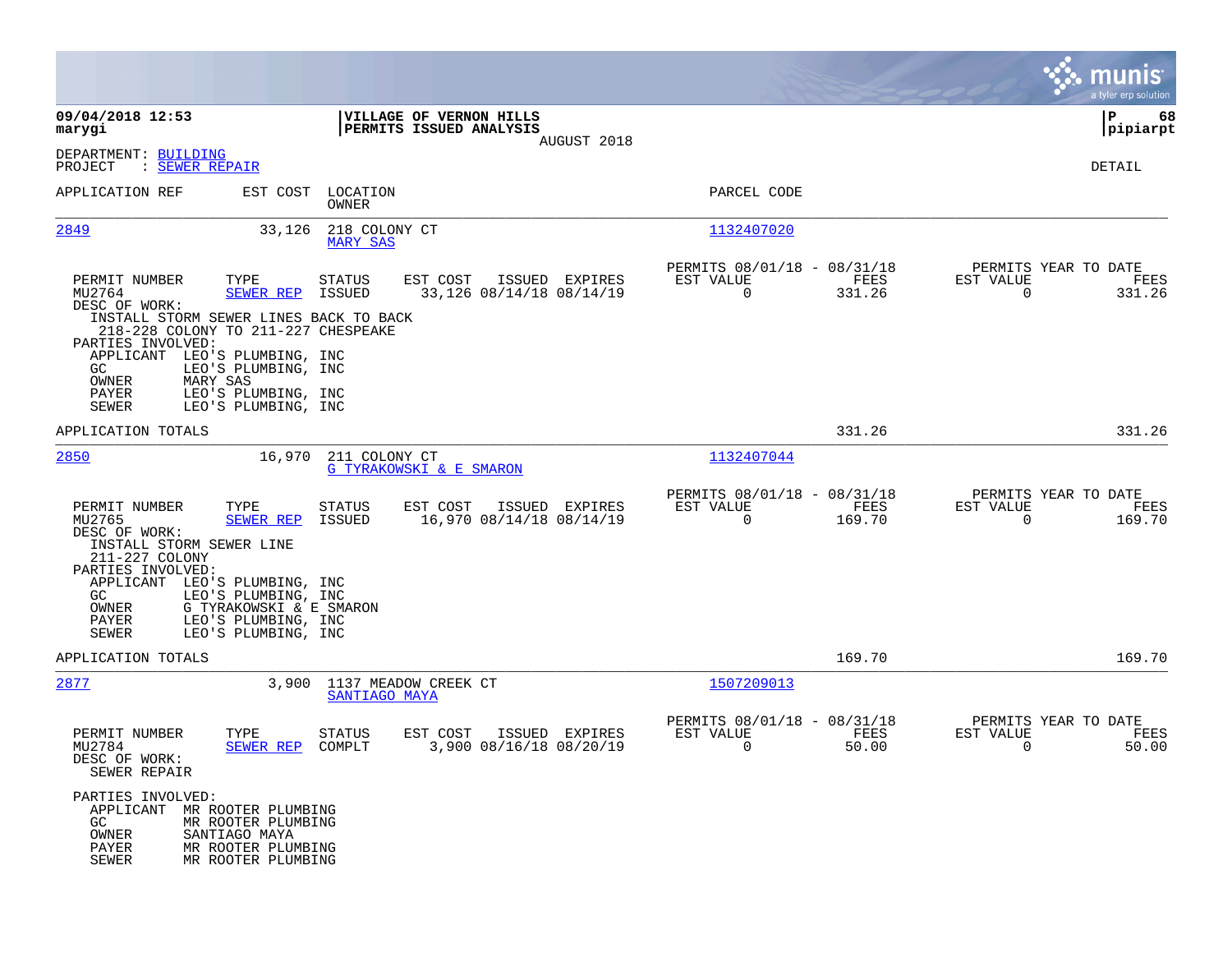|                                                                                                                                                                                                      |                                               |                 | <b>munis</b>                                  | a tyler erp solution |
|------------------------------------------------------------------------------------------------------------------------------------------------------------------------------------------------------|-----------------------------------------------|-----------------|-----------------------------------------------|----------------------|
| 09/04/2018 12:53<br>VILLAGE OF VERNON HILLS<br>PERMITS ISSUED ANALYSIS<br>marygi<br>AUGUST 2018                                                                                                      |                                               |                 | ∣P                                            | 69<br> pipiarpt      |
| DEPARTMENT: BUILDING<br>PROJECT<br>: SEWER REPAIR                                                                                                                                                    |                                               |                 | DETAIL                                        |                      |
| EST COST<br>LOCATION<br>APPLICATION REF<br>OWNER                                                                                                                                                     | PARCEL CODE                                   |                 |                                               |                      |
| APPLICATION TOTALS                                                                                                                                                                                   |                                               | 50.00           |                                               | 50.00                |
| 2934<br>294 DANBURY DR<br>4,500<br>MICHAEL H & TERRI B BECKER                                                                                                                                        | 1508220025                                    |                 |                                               |                      |
| PERMIT NUMBER<br>TYPE<br>STATUS<br>EST COST<br>ISSUED<br>EXPIRES<br>MU2844<br>4,500 08/28/18 08/28/19<br><b>SEWER REP</b><br>COMPLT<br>DESC OF WORK:<br><b>OUTSIDE CLEANOUT</b>                      | PERMITS 08/01/18 - 08/31/18<br>EST VALUE<br>0 | FEES<br>50.00   | PERMITS YEAR TO DATE<br>EST VALUE<br>$\Omega$ | FEES<br>50.00        |
| PARTIES INVOLVED:<br>APPLICANT<br>LAKESIDE PLUMBING<br>TYLER'S UNDERGROUND<br>GC.<br>OWNER<br>MICHAEL H & TERRI B BECKER<br><b>PAYER</b><br>TYLER'S UNDERGROUND<br><b>SEWER</b><br>LAKESIDE PLUMBING |                                               |                 |                                               |                      |
| APPLICATION TOTALS<br>PROJECT TOTALS                                                                                                                                                                 | 0                                             | 50.00<br>600.96 | $\Omega$                                      | 50.00<br>600.96      |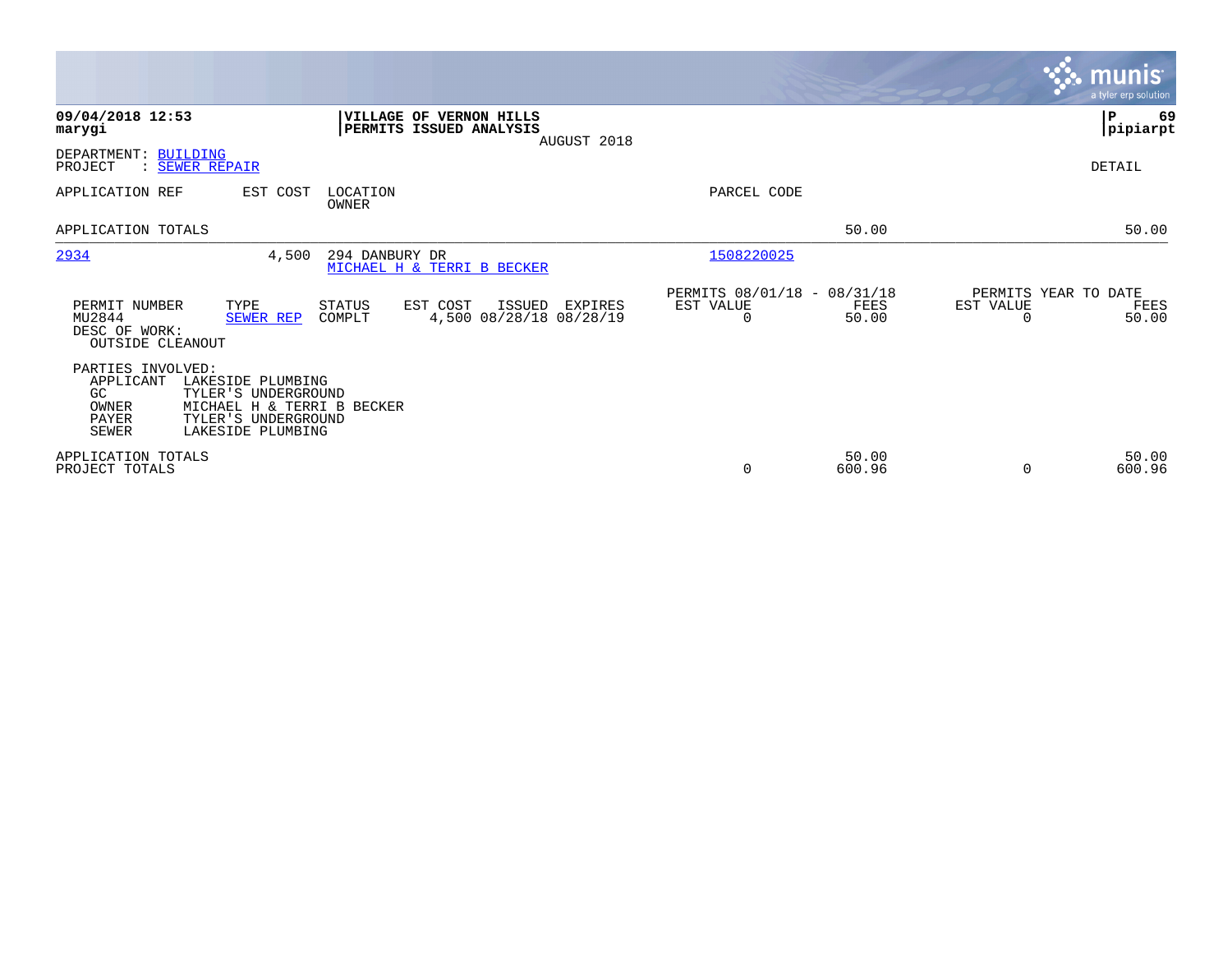|                                                                         |                                                                                             |          |                                          |                                                    |        |                                  |                                                      |                |                       | <b>munis</b><br>a tyler erp solution  |
|-------------------------------------------------------------------------|---------------------------------------------------------------------------------------------|----------|------------------------------------------|----------------------------------------------------|--------|----------------------------------|------------------------------------------------------|----------------|-----------------------|---------------------------------------|
| 09/04/2018 12:53<br>marygi                                              |                                                                                             |          |                                          | VILLAGE OF VERNON HILLS<br>PERMITS ISSUED ANALYSIS |        |                                  |                                                      |                |                       | $\mathbf P$<br>70<br> pipiarpt        |
| DEPARTMENT: BUILDING<br>PROJECT<br>: SHED                               |                                                                                             |          |                                          |                                                    |        | AUGUST 2018                      |                                                      |                |                       | DETAIL                                |
| APPLICATION REF                                                         |                                                                                             | EST COST | LOCATION<br>OWNER                        |                                                    |        |                                  | PARCEL CODE                                          |                |                       |                                       |
| 2766                                                                    |                                                                                             | 600      | 8 GREENVALE RD<br><b>ANASTASIS ALTER</b> |                                                    |        |                                  | 1504101002                                           |                |                       |                                       |
| PERMIT NUMBER<br>MU2772<br>DESC OF WORK:<br>SHED                        | TYPE<br><b>SHED</b>                                                                         |          | STATUS<br>ISSUED                         | EST COST                                           | ISSUED | EXPIRES<br>600 08/14/18 08/14/19 | PERMITS 08/01/18 - 08/31/18<br>EST VALUE<br>$\Omega$ | FEES<br>30.00  | EST VALUE<br>$\Omega$ | PERMITS YEAR TO DATE<br>FEES<br>30.00 |
| PARTIES INVOLVED:<br>APPLICANT<br>GC.<br>OWNER<br>PAYER<br><b>PAYER</b> | ANASTASIS ALTER<br>ANASTASIS ALTER<br>ANASTASIS ALTER<br>ANASTASIS ALTER<br>ANASTASIA ALTER |          |                                          |                                                    |        |                                  |                                                      |                |                       |                                       |
| APPLICATION TOTALS<br>PROJECT TOTALS                                    |                                                                                             |          |                                          |                                                    |        |                                  | $\mathbf 0$                                          | 30.00<br>30.00 | 0                     | 30.00<br>30.00                        |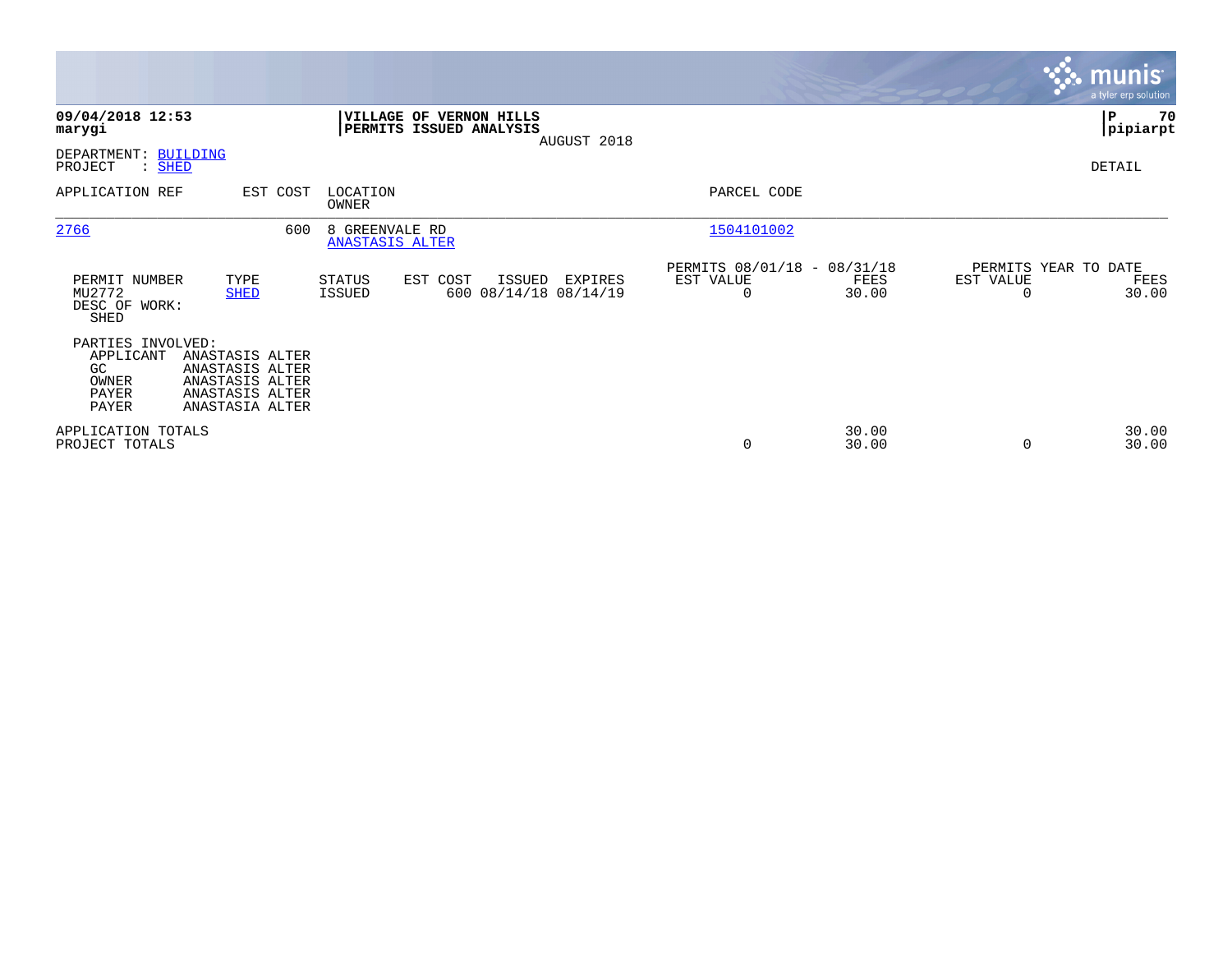|                                                                     |                                                                                                                           |                                |                                                    |                |                                                         |                 |                          | munis<br>a tyler erp solution          |
|---------------------------------------------------------------------|---------------------------------------------------------------------------------------------------------------------------|--------------------------------|----------------------------------------------------|----------------|---------------------------------------------------------|-----------------|--------------------------|----------------------------------------|
| 09/04/2018 12:53<br>marygi                                          |                                                                                                                           |                                | VILLAGE OF VERNON HILLS<br>PERMITS ISSUED ANALYSIS | AUGUST 2018    |                                                         |                 |                          | P<br>71<br> pipiarpt                   |
| DEPARTMENT: BUILDING<br>: SIDING<br>PROJECT                         |                                                                                                                           |                                |                                                    |                |                                                         |                 |                          | DETAIL                                 |
| APPLICATION REF                                                     | EST COST                                                                                                                  | LOCATION<br><b>OWNER</b>       |                                                    |                | PARCEL CODE                                             |                 |                          |                                        |
| 2872                                                                | 11,500                                                                                                                    | RICHARD KORSAK                 | 478 CHESTERFIELD LN                                |                | 1508403017                                              |                 |                          |                                        |
| PERMIT NUMBER<br>MU2780<br>DESC OF WORK:<br>SIDING                  | TYPE<br><b>SIDING</b>                                                                                                     | <b>STATUS</b><br><b>ISSUED</b> | EST COST<br>11,500 08/16/18 08/16/19               | ISSUED EXPIRES | PERMITS 08/01/18 - 08/31/18<br>EST VALUE<br>$\mathbf 0$ | FEES<br>115.00  | EST VALUE<br>$\mathbf 0$ | PERMITS YEAR TO DATE<br>FEES<br>115.00 |
| PARTIES INVOLVED:<br>APPLICANT<br>CARPENTER<br>GC<br>OWNER<br>PAYER | FRITZ KONSTRUCTION<br>FRITZ KONSTRUCTION<br>FRITZ KONSTRUCTION<br>RICHARD KORSAK<br>FRITZ KONSTRUCTION                    |                                |                                                    |                |                                                         |                 |                          |                                        |
| APPLICATION TOTALS                                                  |                                                                                                                           |                                |                                                    |                |                                                         | 115.00          |                          | 115.00                                 |
| 2962                                                                | 3.150                                                                                                                     |                                | 365 CHERRY VALLEY RD<br>ALEKSANDAR STEVANOVIC      |                | 1508107078                                              |                 |                          |                                        |
| PERMIT NUMBER<br>MU2889<br>DESC OF WORK:<br>SOFFIT/FASCIA           | TYPE<br>SIDING                                                                                                            | <b>STATUS</b><br><b>ISSUED</b> | EST COST<br>3,150 08/31/18 08/31/19                | ISSUED EXPIRES | PERMITS 08/01/18 - 08/31/18<br>EST VALUE<br>$\mathbf 0$ | FEES<br>50.00   | EST VALUE<br>$\Omega$    | PERMITS YEAR TO DATE<br>FEES<br>50.00  |
| PARTIES INVOLVED:<br>APPLICANT<br>GC<br>GC<br>OWNER<br><b>PAYER</b> | ALEKSANDAR STEVANOVIC<br>ABC EXTERIOR SERVICES<br>ALEKSANDAR STEVANOVIC<br>ALEKSANDAR STEVANOVIC<br>ALEKSANDAR STEVANOVIC |                                |                                                    |                |                                                         |                 |                          |                                        |
| APPLICATION TOTALS<br>PROJECT TOTALS                                |                                                                                                                           |                                |                                                    |                | 0                                                       | 50.00<br>165.00 | $\Omega$                 | 50.00<br>165.00                        |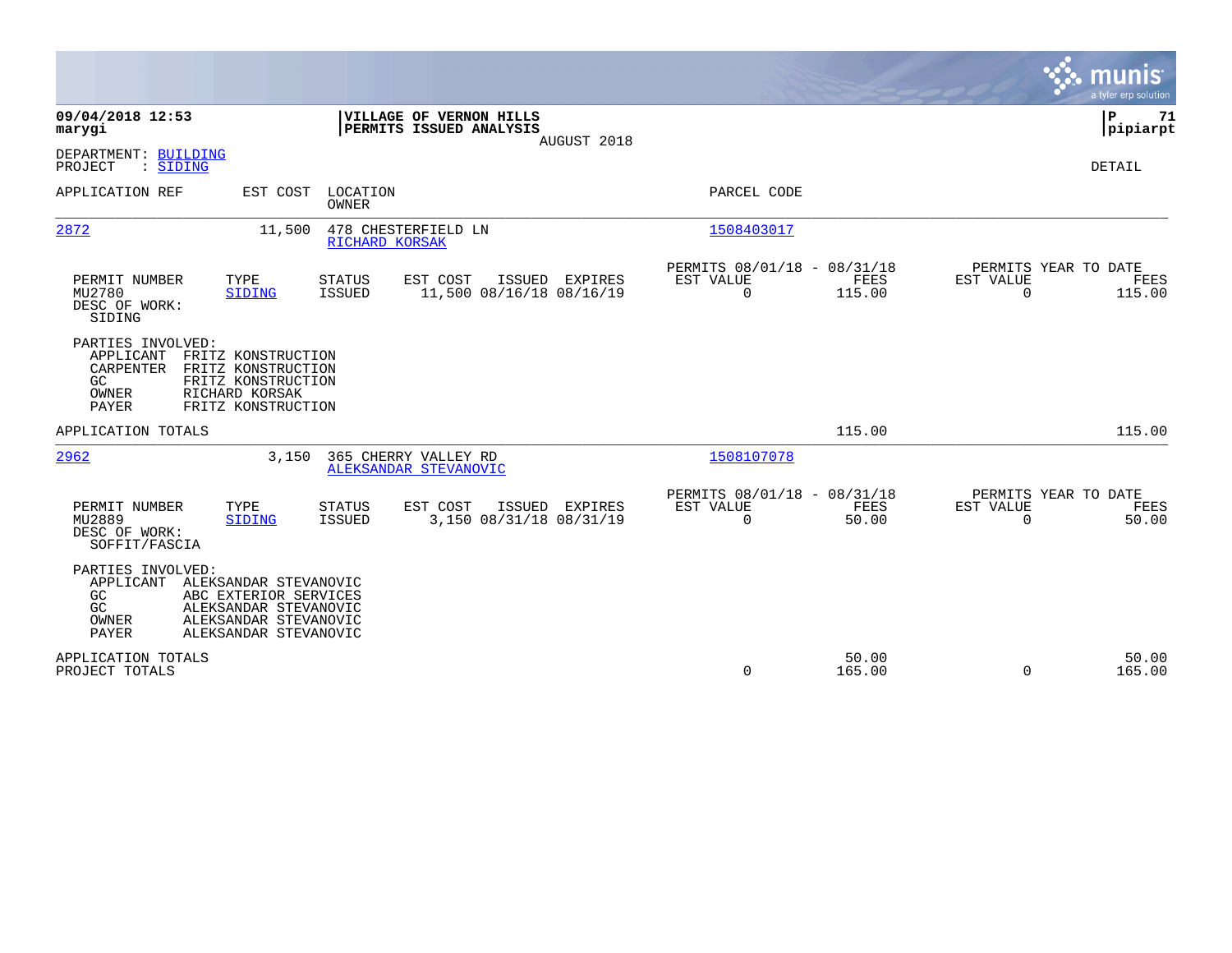|                                                                                                                                                                                      |                                                                              |                                                                | <b>munis</b><br>a tyler erp solution.                          |
|--------------------------------------------------------------------------------------------------------------------------------------------------------------------------------------|------------------------------------------------------------------------------|----------------------------------------------------------------|----------------------------------------------------------------|
| 09/04/2018 12:53<br>marygi                                                                                                                                                           | VILLAGE OF VERNON HILLS<br>PERMITS ISSUED ANALYSIS<br>AUGUST 2018            |                                                                | 72<br>P<br> pipiarpt                                           |
| <b>BUILDING</b><br>DEPARTMENT:<br>PROJECT<br>: SWIMMING POOL/HOT TUB                                                                                                                 |                                                                              |                                                                | DETAIL                                                         |
| APPLICATION REF<br>EST COST                                                                                                                                                          | LOCATION<br>OWNER                                                            | PARCEL CODE                                                    |                                                                |
| 2724                                                                                                                                                                                 | 1,000<br>354 CHERRY VALLEY RD<br>KIRK & DEBRA FORGUE                         | 1508110023                                                     |                                                                |
| PERMIT NUMBER<br>TYPE<br>MU2725<br>POOL/HOT<br>DESC OF WORK:<br>ABOVE GROUND POOL                                                                                                    | STATUS<br>EST COST<br>ISSUED<br>EXPIRES<br>1,000 08/07/18 08/07/19<br>COMPLT | PERMITS 08/01/18 - 08/31/18<br>EST VALUE<br>FEES<br>30.00<br>0 | PERMITS YEAR TO DATE<br>EST VALUE<br>FEES<br>30.00<br>$\Omega$ |
| PARTIES INVOLVED:<br>APPLICANT<br>KIRK & DEBRA FORGUE<br>ELECTRICIA KIRK & DEBRA FORGUE<br>GC<br>KIRK & DEBRA FORGUE<br>KIRK & DEBRA FORGUE<br>OWNER<br>PAYER<br>KIRK & DEBRA FORGUE |                                                                              |                                                                |                                                                |
| APPLICATION TOTALS<br>PROJECT TOTALS                                                                                                                                                 |                                                                              | 30.00<br>30.00<br>0                                            | 30.00<br>30.00<br>0                                            |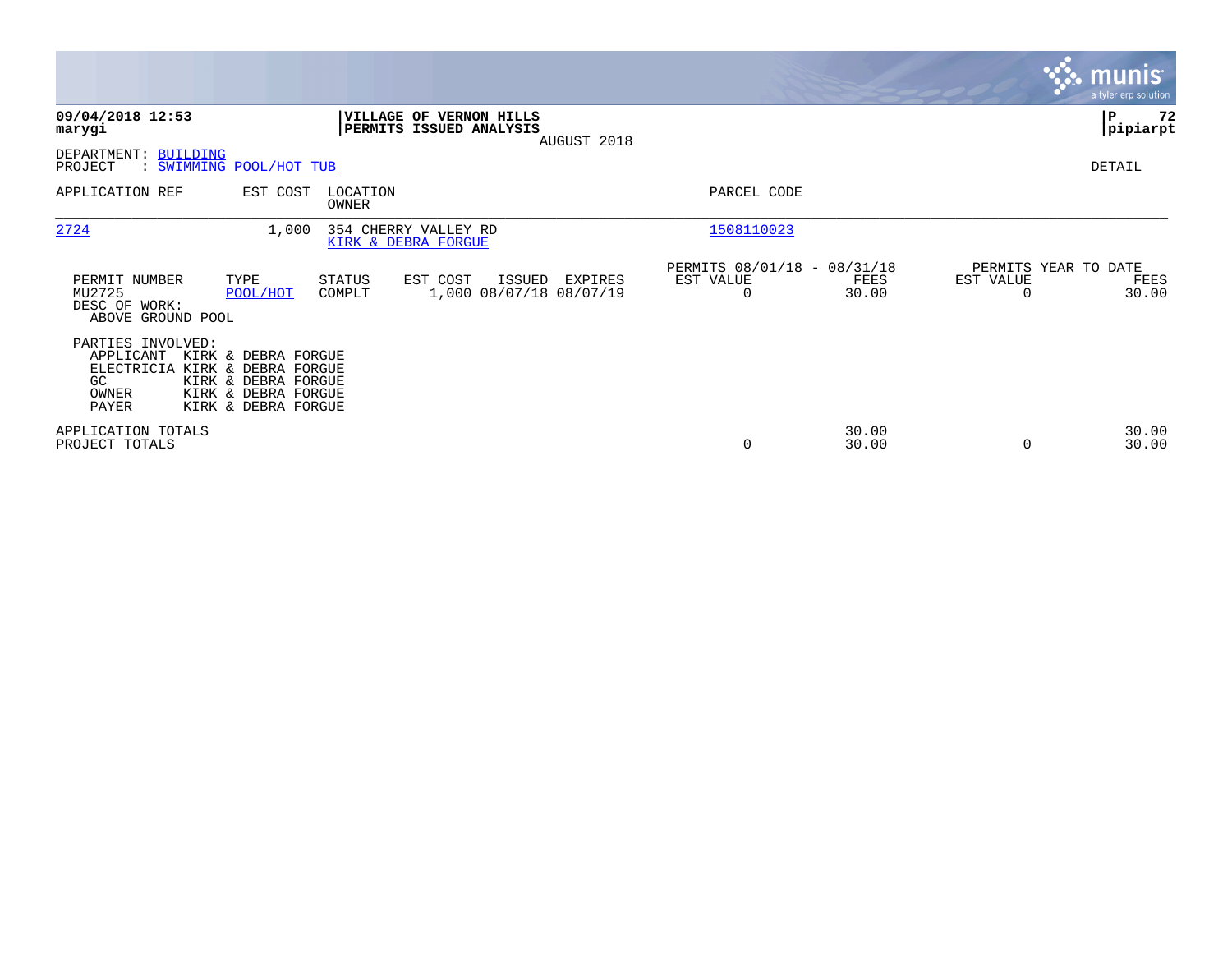|                                                                                                                                                                                                                   |                                                                       | munis<br>a tyler erp solution                                   |
|-------------------------------------------------------------------------------------------------------------------------------------------------------------------------------------------------------------------|-----------------------------------------------------------------------|-----------------------------------------------------------------|
| 09/04/2018 12:53<br>VILLAGE OF VERNON HILLS<br>PERMITS ISSUED ANALYSIS<br>marygi<br>AUGUST 2018                                                                                                                   |                                                                       | l P<br>73<br> pipiarpt                                          |
| DEPARTMENT: BUILDING<br>: TENT<br>PROJECT                                                                                                                                                                         |                                                                       | DETAIL                                                          |
| APPLICATION REF<br>LOCATION<br>EST COST<br>OWNER                                                                                                                                                                  | PARCEL CODE                                                           |                                                                 |
| 2808<br>800<br>353 CORPORATE WOODS PARKWAY<br>RICHARD WOLF MEDICAL INSTRUMENTS CORP.                                                                                                                              | 1509402039                                                            |                                                                 |
| PERMIT NUMBER<br>TYPE<br>EST COST<br>ISSUED EXPIRES<br>STATUS<br>MU2706<br>800 08/03/18 08/03/19<br>TENT<br><b>ISSUED</b><br>DESC OF WORK:<br><b>TENT</b>                                                         | PERMITS 08/01/18 - 08/31/18<br>EST VALUE<br>FEES<br>$\Omega$<br>75.00 | PERMITS YEAR TO DATE<br>EST VALUE<br>FEES<br>$\Omega$<br>75.00  |
| PARTIES INVOLVED:<br>APPLICANT<br>RICHARD WOLF MEDICAL INSTRUMENTS CORP.<br>GC.<br>TAYLOR RENTAL PARTY PLUS<br>OWNER<br>RICHARD WOLF MEDICAL INSTRUMENTS CORP.<br>PAYER<br>RICHARD WOLF MEDICAL INSTRUMENTS CORP. |                                                                       |                                                                 |
| APPLICATION TOTALS                                                                                                                                                                                                | 75.00                                                                 | 75.00                                                           |
| 2844<br>$\Omega$<br>59 EAST USHY 45<br><b>JAMES MARTIN ASSOCIATES</b>                                                                                                                                             | 1509300004                                                            |                                                                 |
| TYPE<br>EST COST<br>ISSUED EXPIRES<br>PERMIT NUMBER<br>STATUS<br>MU2739<br><b>TENT</b><br><b>ISSUED</b><br>$0$ 08/09/18 08/09/19<br>DESC OF WORK:<br>TENT                                                         | PERMITS 08/01/18 - 08/31/18<br>EST VALUE<br>FEES<br>0<br>75.00        | PERMITS YEAR TO DATE<br>EST VALUE<br>FEES<br>75.00<br>0         |
| PARTIES INVOLVED:<br>APPLICANT<br>JAMES MARTIN ASSOCIATES<br>GC<br>JAMES MARTIN ASSOCIATES<br>JAMES MARTIN ASSOCIATES<br>OWNER<br>PAYER<br>JAMES MARTIN ASSOCIATES                                                |                                                                       |                                                                 |
| APPLICATION TOTALS                                                                                                                                                                                                | 75.00                                                                 | 75.00                                                           |
| 2858<br>1002 LAKEVIEW PARKWAY<br>$\mathbf{0}$<br>PLACEHOLDER                                                                                                                                                      | 1133301001                                                            |                                                                 |
| PERMIT NUMBER<br>TYPE<br><b>STATUS</b><br>EST COST<br>ISSUED EXPIRES<br>$0$ 08/13/18 08/17/19<br>MU2759<br><b>TENT</b><br>COMPLT<br>DESC OF WORK:<br>TENT                                                         | PERMITS 08/01/18 - 08/31/18<br>EST VALUE<br>FEES<br>0<br>.00          | PERMITS YEAR TO DATE<br>EST VALUE<br>FEES<br>$\mathbf 0$<br>.00 |
| PARTIES INVOLVED:<br>APPLICANT<br>VERNON HILLS PARK DISTRICT<br>GC<br>CLASSIC PARTY RENTAL<br>VERNON HILLS PARK DISTRICT<br>OCCUPANT<br><b>PLACEHOLDER</b><br>OWNER                                               |                                                                       |                                                                 |
| APPLICATION TOTALS                                                                                                                                                                                                | .00                                                                   | .00                                                             |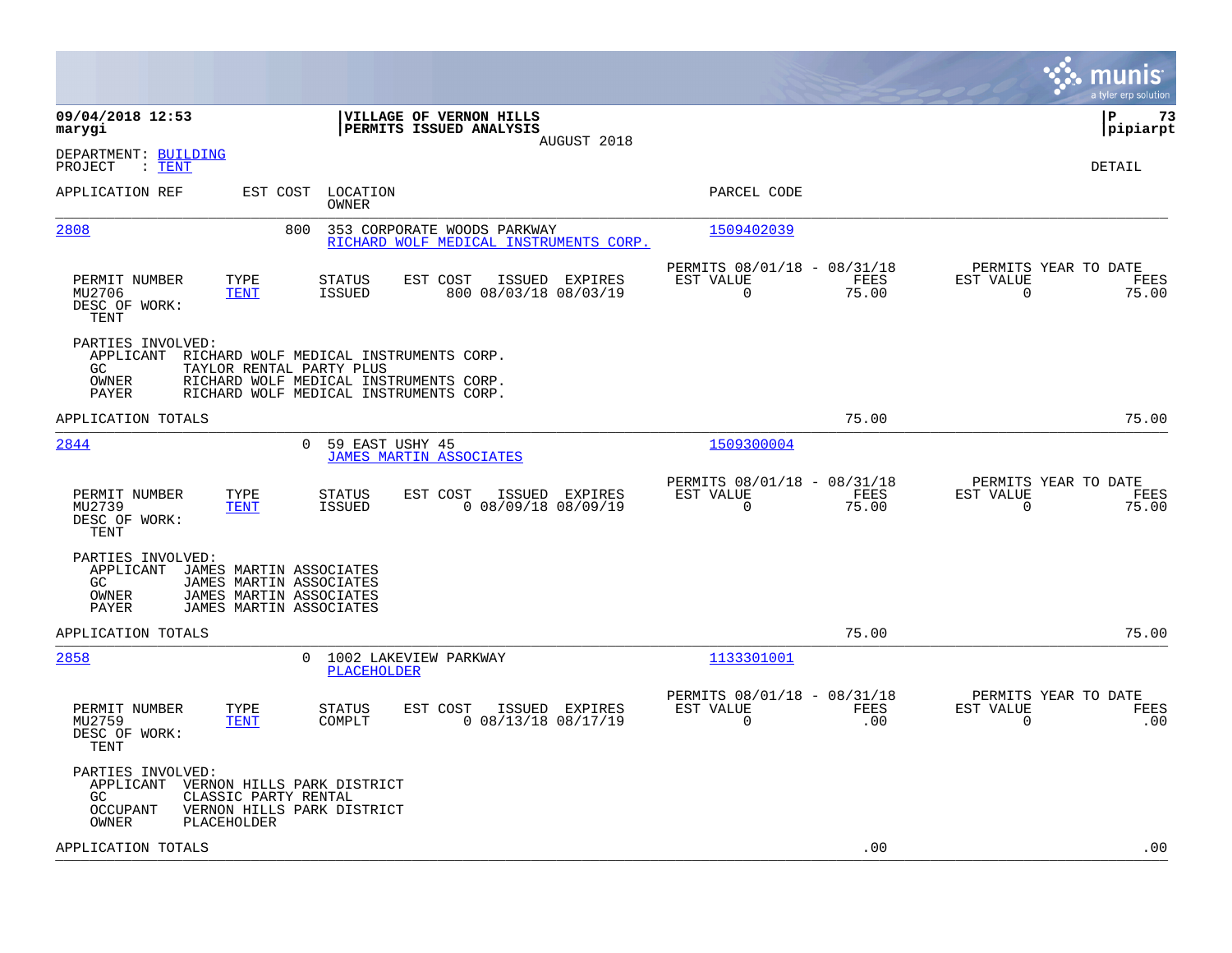|                                                                                                                                                                            |                                                                           | <b>munis</b><br>a tyler erp solution                            |
|----------------------------------------------------------------------------------------------------------------------------------------------------------------------------|---------------------------------------------------------------------------|-----------------------------------------------------------------|
| 09/04/2018 12:53<br>VILLAGE OF VERNON HILLS<br>PERMITS ISSUED ANALYSIS<br>marygi<br>2898<br>625 FOREST EDGE DR<br>FOREST EDGE V LLC                                        | 1515103031                                                                | P<br>74<br>pipiarpt                                             |
| PERMIT NUMBER<br>TYPE<br><b>STATUS</b><br>EST COST<br>ISSUED EXPIRES<br>AUGUST 2018                                                                                        | PERMITS 08/01/18 - 08/31/18<br>EST VALUE<br><b>FEES</b>                   | PERMITS YEAR TO DATE<br><b>EST VALUE</b><br>FEES                |
| DEPARTMENT: BUILDING<br>PROJECT<br>$\colon$ TENT                                                                                                                           |                                                                           | DETAIL                                                          |
| APPLICATION REF<br>EST COST<br>LOCATION                                                                                                                                    | PARCEL CODE                                                               |                                                                 |
| OWNER<br>MU2801<br><b>TENT</b><br><b>ISSUED</b><br>$0$ 08/21/18 08/21/19<br>DESC OF WORK:<br>TENT                                                                          | $\mathbf 0$<br>100.00                                                     | 100.00<br>$\Omega$                                              |
| PARTIES INVOLVED:<br>GC<br>ABBOTT PARTY RENTAL<br>OCCUPANT<br>GEWALT HAMILTON ASSOCIATES INC<br>OWNER<br>FOREST EDGE V LLC<br>PAYER<br>GEWALT HAMILTON ASSOCIATES INC      |                                                                           |                                                                 |
| APPLICATION TOTALS                                                                                                                                                         | 100.00                                                                    | 100.00                                                          |
| 2908<br>$\cap$<br>300W NIKE PKY<br>US GOVT. - DEPT OF THE NAVY                                                                                                             | 1509200011                                                                |                                                                 |
| EST COST<br>PERMIT NUMBER<br>TYPE<br><b>STATUS</b><br>ISSUED<br>EXPIRES<br>$0$ 08/22/18 08/24/19<br>MU2809<br><b>TENT</b><br><b>ISSUED</b><br>DESC OF WORK:<br><b>TENT</b> | PERMITS 08/01/18 - 08/31/18<br>EST VALUE<br>FEES<br>$\mathbf 0$<br>100.00 | PERMITS YEAR TO DATE<br>EST VALUE<br>FEES<br>$\Omega$<br>100.00 |
| PARTIES INVOLVED:<br>APPLICANT<br>SOCCER EVENT GROUP<br>GC<br>TAYLOR RENTAL OF MUNDELEIN<br>US GOVT.-DEPT OF THE NAVY<br>OWNER<br>PAYER<br>SOCCER EVENT GROUP              |                                                                           |                                                                 |
| APPLICATION TOTALS<br>PROJECT TOTALS                                                                                                                                       | 100.00<br>$\Omega$<br>350.00                                              | 100.00<br>$\Omega$<br>350.00                                    |

 $\mathcal{L}^{\text{max}}$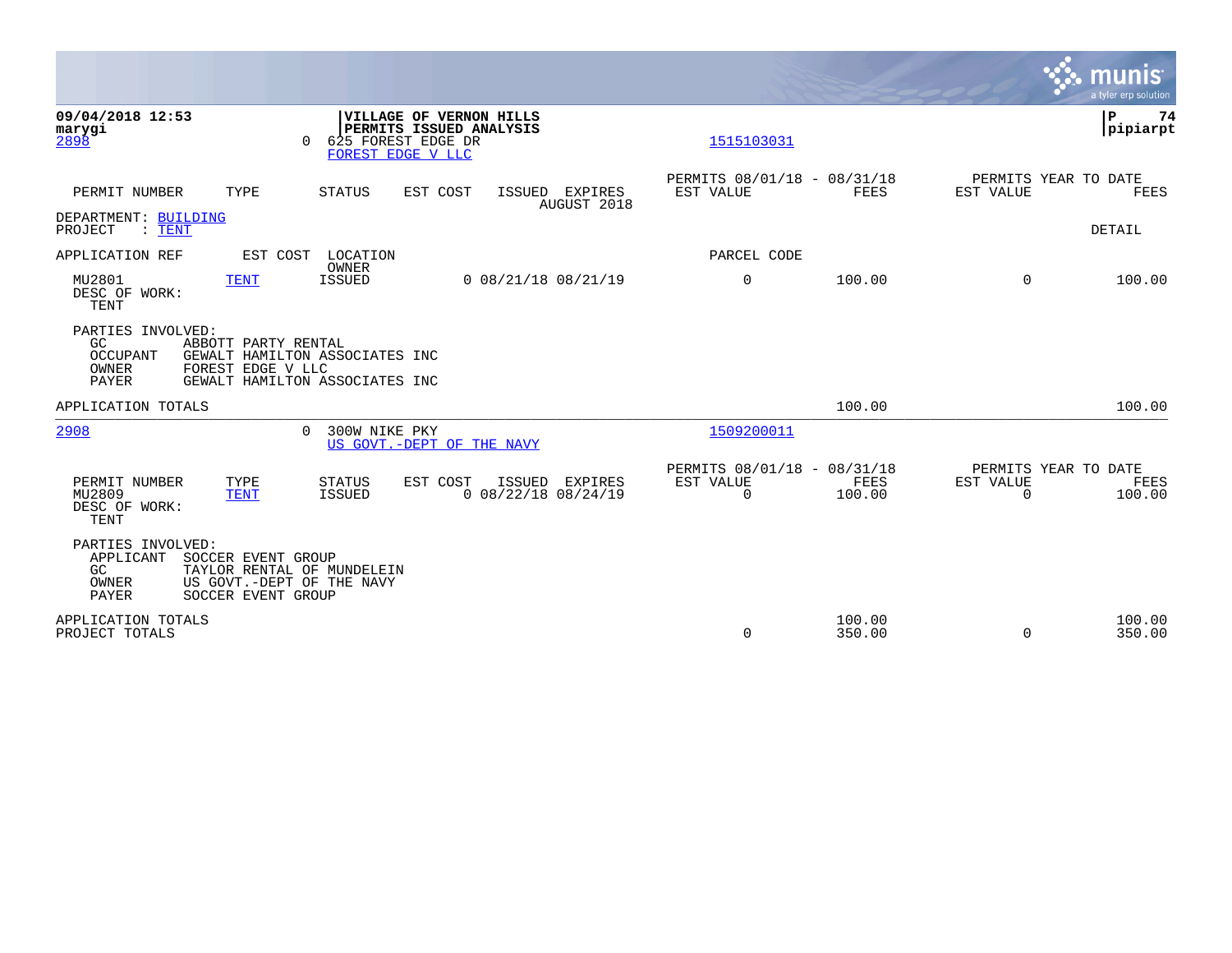|                                                                                                                                                                                                                                                     |                                                                                                                                                                    |                                                              |                                                                           | munis<br>a tyler erp solution                                           |
|-----------------------------------------------------------------------------------------------------------------------------------------------------------------------------------------------------------------------------------------------------|--------------------------------------------------------------------------------------------------------------------------------------------------------------------|--------------------------------------------------------------|---------------------------------------------------------------------------|-------------------------------------------------------------------------|
| 09/04/2018 12:53<br>marygi                                                                                                                                                                                                                          |                                                                                                                                                                    | VILLAGE OF VERNON HILLS<br>PERMITS ISSUED ANALYSIS           |                                                                           | 75<br>ΙP<br> pipiarpt                                                   |
| DEPARTMENT: BUILDING<br>: VOICE/DATA<br>PROJECT                                                                                                                                                                                                     |                                                                                                                                                                    | AUGUST 2018                                                  |                                                                           | DETAIL                                                                  |
| APPLICATION REF                                                                                                                                                                                                                                     | EST COST LOCATION<br>OWNER                                                                                                                                         |                                                              | PARCEL CODE                                                               |                                                                         |
| 2895                                                                                                                                                                                                                                                | 295 CENTER DR<br>24,789<br>CENTENNIAL                                                                                                                              |                                                              | 1133302052                                                                |                                                                         |
| PERMIT NUMBER<br>MU2792<br>DESC OF WORK:<br>CAMERAS/ACCESS                                                                                                                                                                                          | TYPE<br>STATUS<br><b>VOICE/DATA ISSUED</b>                                                                                                                         | EST COST<br>ISSUED EXPIRES<br>24,789 08/21/18 08/21/19       | PERMITS 08/01/18 - 08/31/18<br>EST VALUE<br>FEES<br>$\mathbf 0$<br>247.89 | PERMITS YEAR TO DATE<br>EST VALUE<br>FEES<br>247.89<br>$\Omega$         |
| PARTIES INVOLVED:<br>APPLICANT ADT/PROTECTION 1<br>GC.<br>LOW VOLTAG ADT/PROTECTION 1<br>OCCUPANT<br>OWNER<br>PAYER                                                                                                                                 | ADT/PROTECTION 1<br>PGA TOUR SUPERSTORE<br>CENTENNIAL<br>ADT/PROTECTION 1                                                                                          |                                                              |                                                                           |                                                                         |
| APPLICATION TOTALS                                                                                                                                                                                                                                  |                                                                                                                                                                    |                                                              | 247.89                                                                    | 247.89                                                                  |
| <u>2909</u>                                                                                                                                                                                                                                         | 61,466<br>PLACEHOLDER                                                                                                                                              | 901 NORTH MILWAUKEE AVENUE 600                               | 1134302008                                                                |                                                                         |
| PERMIT NUMBER<br>MU2810<br>DESC OF WORK:<br>VOICE/DATA                                                                                                                                                                                              | TYPE<br>STATUS<br>VOICE/DATA COMPLT                                                                                                                                | EST COST<br>ISSUED EXPIRES<br>61,466 08/22/18 08/22/19       | PERMITS 08/01/18 - 08/31/18<br>EST VALUE<br>FEES<br>$\Omega$<br>614.66    | PERMITS YEAR TO DATE<br>EST VALUE<br>FEES<br>0<br>614.66                |
| PARTIES INVOLVED:<br><b>GC</b><br>OCCUPANT<br>OWNER<br>PAYER                                                                                                                                                                                        | APPLICANT KB ADVANCED TECHNOLOGIES<br>KB ADVANCED TECHNOLOGIES<br>LOW VOLTAG KB ADVANCED TECHNOLOGIES<br>NORDSTROM RACK<br>PLACEHOLDER<br>KB ADVANCED TECHNOLOGIES |                                                              |                                                                           |                                                                         |
| APPLICATION TOTALS                                                                                                                                                                                                                                  |                                                                                                                                                                    |                                                              | 614.66                                                                    | 614.66                                                                  |
| <u> 2921</u>                                                                                                                                                                                                                                        | 860<br>PLACEHOLDER                                                                                                                                                 | 875 NORTH MILWAUKEE AVENUE 700                               | 1134302008                                                                |                                                                         |
| PERMIT NUMBER<br>MU2827<br>DESC OF WORK:<br>AUDIO STSYEM                                                                                                                                                                                            | <b>VOICE/DATA ISSUED</b>                                                                                                                                           | TYPE STATUS EST COST ISSUED EXPIRES<br>860 08/23/18 08/23/19 | PERMITS 08/01/18 - 08/31/18<br>EST VALUE<br>FEES<br>$\Omega$              | PERMITS YEAR TO DATE<br>EST VALUE<br>FEES<br>75.00<br>$\Omega$<br>75.00 |
| PARTIES INVOLVED:<br>GC and the set of the set of the set of the set of the set of the set of the set of the set of the set of the set of the set of the set of the set of the set of the set of the set of the set of the set of the set of the se | APPLICANT COMMAND CONSULTING<br>COMMAND CONSULTING<br>LOW VOLTAG COMMAND CONSULTING                                                                                |                                                              |                                                                           |                                                                         |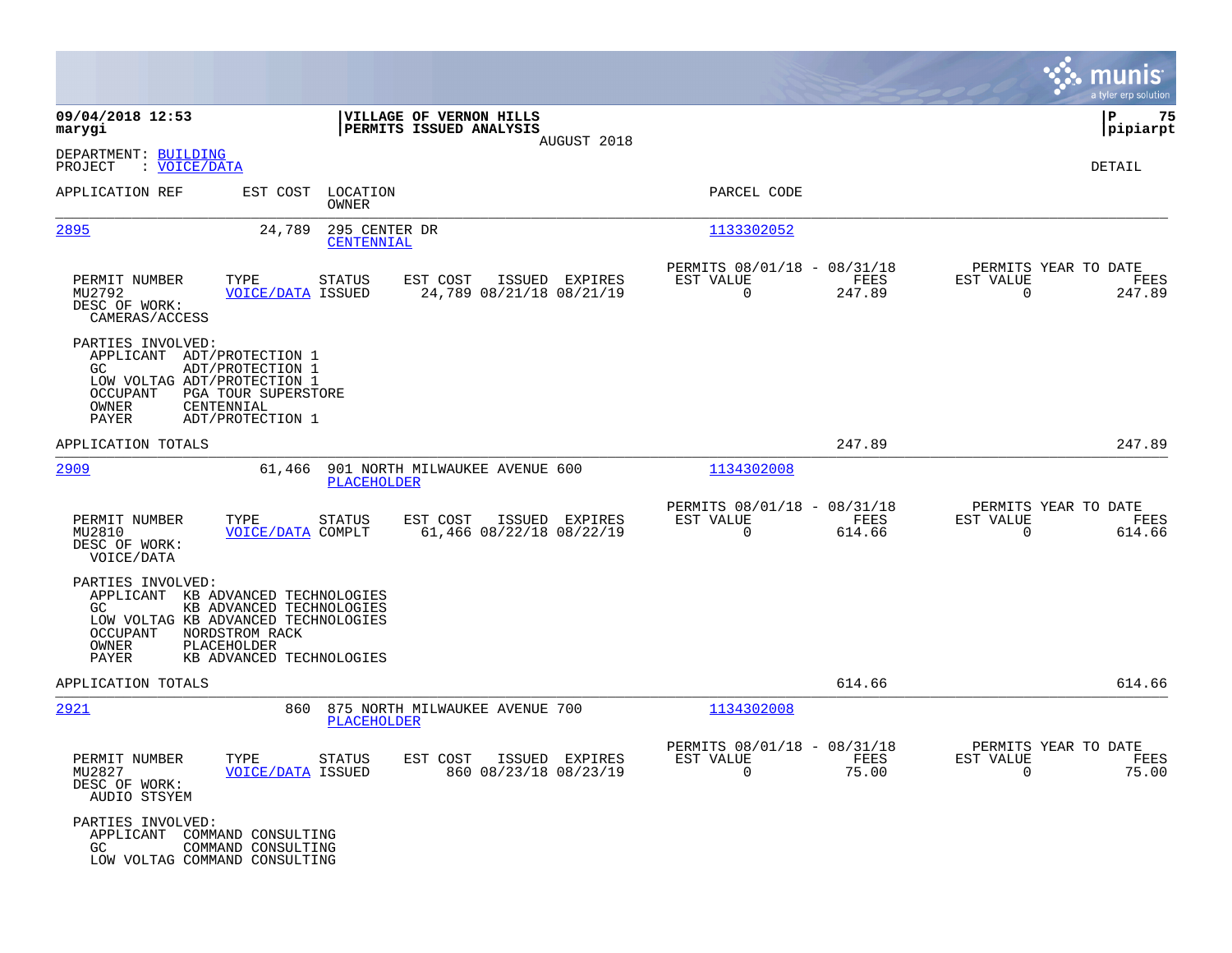|                                                                                                                                                                                                                                  |                                                                         |                                                                       | munis<br>a tyler erp solution                                      |
|----------------------------------------------------------------------------------------------------------------------------------------------------------------------------------------------------------------------------------|-------------------------------------------------------------------------|-----------------------------------------------------------------------|--------------------------------------------------------------------|
| 09/04/2018 12:53<br>marygi                                                                                                                                                                                                       | VILLAGE OF VERNON HILLS<br>PERMITS ISSUED ANALYSIS<br>AUGUST 2018       |                                                                       | l P<br>76<br> pipiarpt                                             |
| DEPARTMENT: BUILDING<br>: VOICE/DATA<br>PROJECT                                                                                                                                                                                  |                                                                         |                                                                       | <b>DETAIL</b>                                                      |
| APPLICATION REF<br>EST COST                                                                                                                                                                                                      | LOCATION<br>OWNER                                                       | PARCEL CODE                                                           |                                                                    |
| <b>OCCUPANT</b><br>B GOOD<br>OWNER<br>PLACEHOLDER<br>PAYER<br>COMMAND CONSULTING                                                                                                                                                 |                                                                         |                                                                       |                                                                    |
| APPLICATION TOTALS                                                                                                                                                                                                               |                                                                         | 75.00                                                                 | 75.00                                                              |
| 2923<br>3,200                                                                                                                                                                                                                    | 887 NORTH MILWAUKEE AVENUE 400<br><b>PLACEHOLDER</b>                    | 1134302008                                                            |                                                                    |
| PERMIT NUMBER<br>TYPE<br>MU2829<br><b>VOICE/DATA ISSUED</b><br>DESC OF WORK:<br>AUDIO SYSTEM                                                                                                                                     | EST COST<br><b>STATUS</b><br>ISSUED EXPIRES<br>3,200 08/23/18 08/23/19  | PERMITS 08/01/18 - 08/31/18<br>FEES<br>EST VALUE<br>$\Omega$<br>75.00 | PERMITS YEAR TO DATE<br>EST VALUE<br>FEES<br>$\Omega$<br>75.00     |
| PARTIES INVOLVED:<br>APPLICANT ADVANCED WIRING SOLUTIONS<br>ADVANCED WIRING SOLUTIONS<br>GC.<br>LOW VOLTAG ADVANCED WIRING SOLUTIONS<br>OWNER<br>PLACEHOLDER<br>PAYER<br>ADVANCED WIRING SOLUTIONS                               |                                                                         |                                                                       |                                                                    |
| APPLICATION TOTALS                                                                                                                                                                                                               |                                                                         | 75.00                                                                 | 75.00                                                              |
| 2956<br>11,500                                                                                                                                                                                                                   | 901 NORTH MILWAUKEE AVENUE 500<br>PLACEHOLDER                           | 1134302008                                                            |                                                                    |
| PERMIT NUMBER<br>TYPE<br>MU2877<br><b>VOICE/DATA ISSUED</b><br>DESC OF WORK:<br>DATA & CCTV                                                                                                                                      | <b>STATUS</b><br>EST COST<br>ISSUED EXPIRES<br>11,500 08/30/18 08/30/19 | PERMITS 08/01/18 - 08/31/18<br>EST VALUE<br>FEES<br>115.00<br>0       | PERMITS YEAR TO DATE<br>EST VALUE<br>FEES<br>$\mathbf 0$<br>115.00 |
| PARTIES INVOLVED:<br>APPLICANT ADVANCED WIRING SOLUTIONS<br>ADVANCED WIRING SOLUTIONS<br>GC.<br>LOW VOLTAG ADVANCED WIRING SOLUTIONS<br>BARNES & NOBLE<br>OCCUPANT<br>PLACEHOLDER<br>OWNER<br>PAYER<br>ADVANCED WIRING SOLUTIONS |                                                                         |                                                                       |                                                                    |
| APPLICATION TOTALS                                                                                                                                                                                                               |                                                                         | 115.00                                                                | 115.00                                                             |
| 2958<br>5,000                                                                                                                                                                                                                    | 901 NORTH MILWAUKEE AVENUE 900<br><b>PLACEHOLDER</b>                    | 1134302008                                                            |                                                                    |
| PERMIT NUMBER<br>TYPE<br>MU2881<br><b>VOICE/DATA ISSUED</b><br>DESC OF WORK:<br>VOICE / DATA                                                                                                                                     | EST COST<br><b>STATUS</b><br>ISSUED EXPIRES<br>5,000 08/31/18 08/31/19  | PERMITS 08/01/18 - 08/31/18<br>EST VALUE<br>FEES<br>$\Omega$<br>75.00 | PERMITS YEAR TO DATE<br>EST VALUE<br>FEES<br>75.00<br>0            |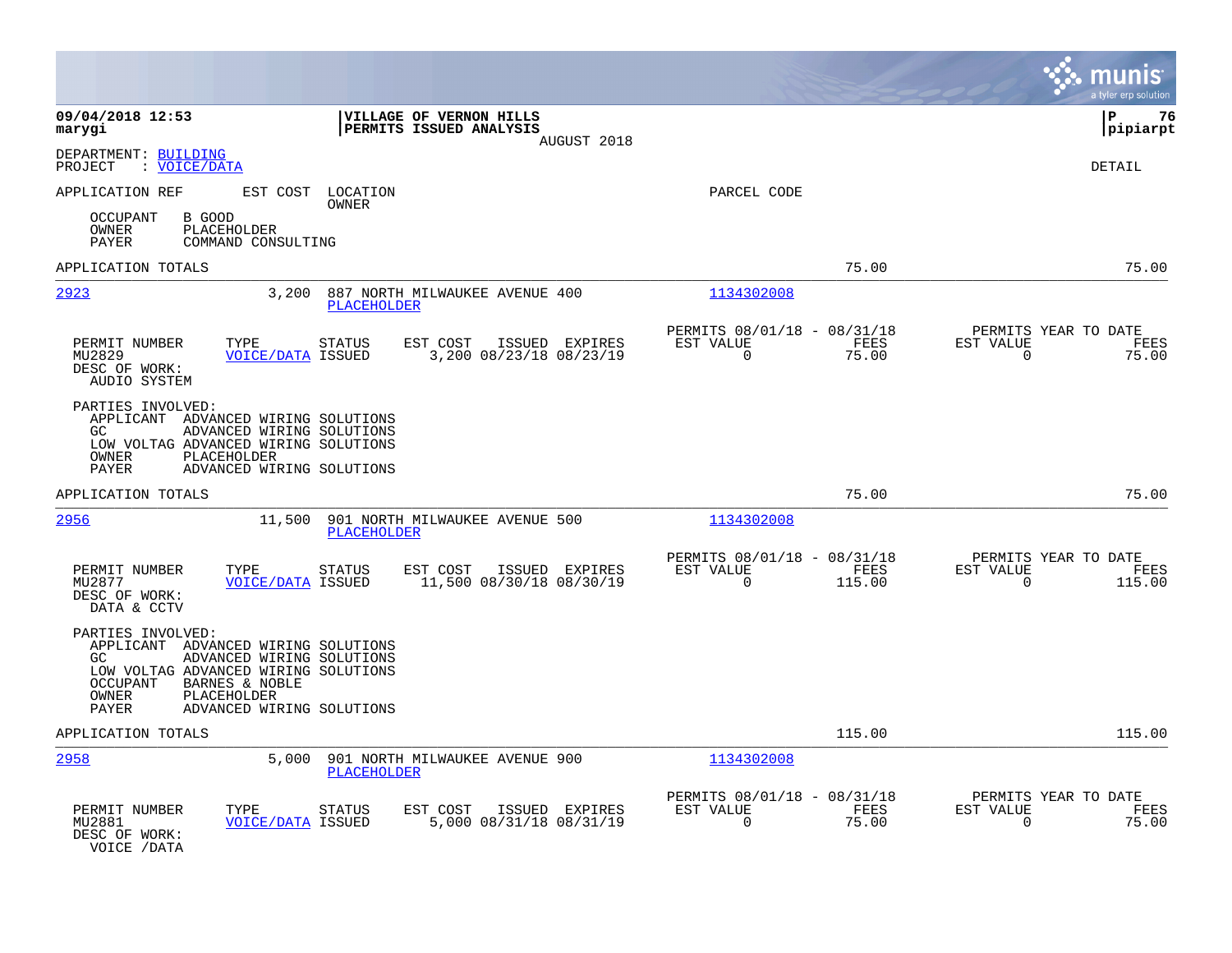|                                                                                                                                                                                                                                                                                                                        |             |                   |   | munis'<br>a tyler erp solution |
|------------------------------------------------------------------------------------------------------------------------------------------------------------------------------------------------------------------------------------------------------------------------------------------------------------------------|-------------|-------------------|---|--------------------------------|
| 09/04/2018 12:53<br>VILLAGE OF VERNON HILLS<br>PERMITS ISSUED ANALYSIS<br>marygi                                                                                                                                                                                                                                       | AUGUST 2018 |                   |   | 77<br>P<br> pipiarpt           |
| DEPARTMENT: BUILDING<br>: VOICE/DATA<br>PROJECT                                                                                                                                                                                                                                                                        |             |                   |   | DETAIL                         |
| APPLICATION REF<br>EST COST<br>LOCATION<br>OWNER<br>PARTIES INVOLVED:<br>APPLICANT<br>TERRANCE ELECTRIC & TECHNOLOGY CO<br>ELECTRICIA<br>TERRANCE ELECTRIC & TECHNOLOGY CO<br>GC.<br>TERRANCE ELECTRIC & TECHNOLOGY CO<br>HOME GOODS<br>OCCUPANT<br>OWNER<br>PLACEHOLDER<br>PAYER<br>TERRANCE ELECTRIC & TECHNOLOGY CO | PARCEL CODE |                   |   |                                |
| APPLICATION TOTALS<br>PROJECT TOTALS                                                                                                                                                                                                                                                                                   | 0           | 75.00<br>1,202.55 | 0 | 75.00<br>1,202.55              |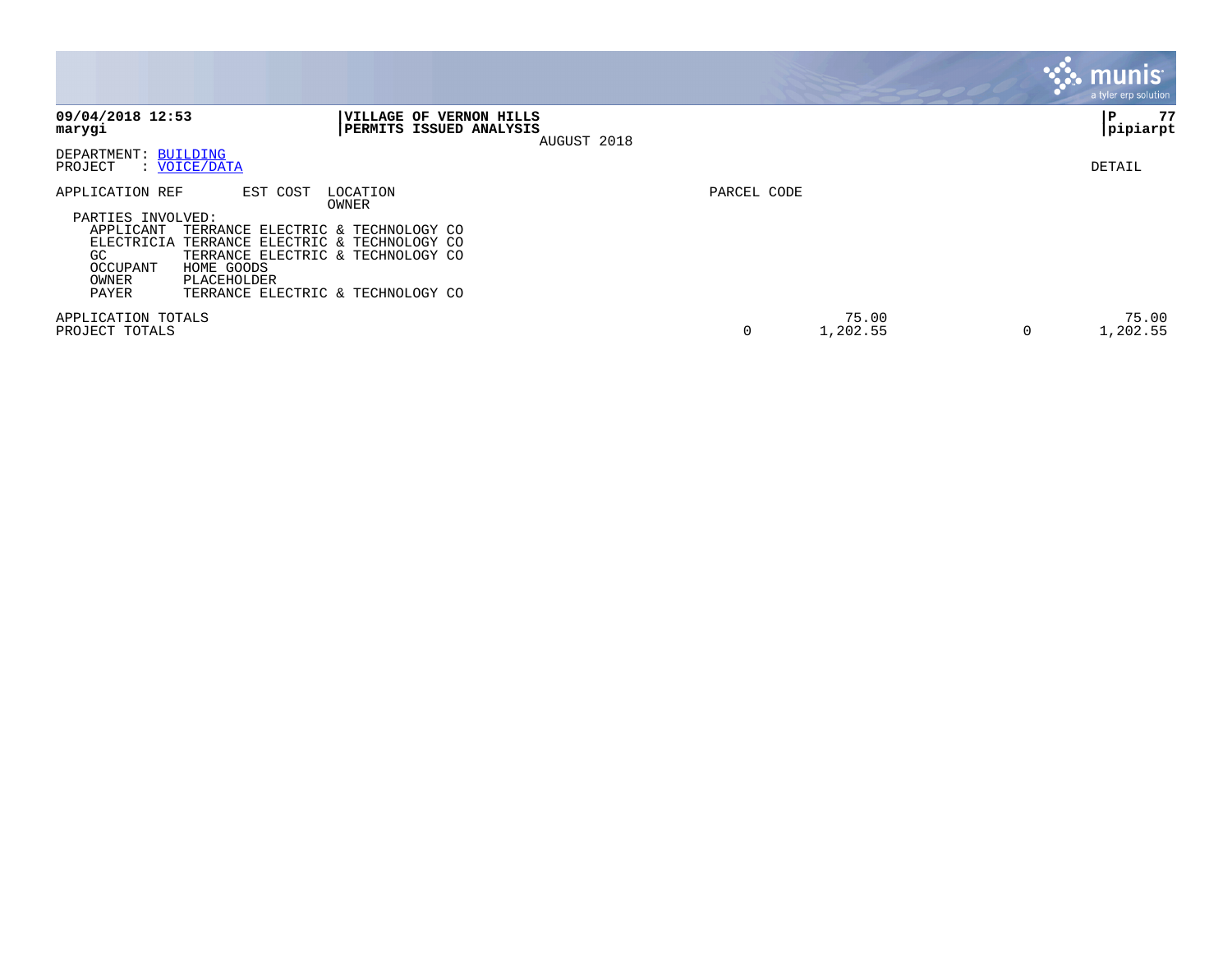|                                                                                    |                                                                                                              |                                                                   |                                                            |                    | munis                                               | a tyler erp solution |
|------------------------------------------------------------------------------------|--------------------------------------------------------------------------------------------------------------|-------------------------------------------------------------------|------------------------------------------------------------|--------------------|-----------------------------------------------------|----------------------|
| 09/04/2018 12:53<br>marygi                                                         |                                                                                                              | VILLAGE OF VERNON HILLS<br>PERMITS ISSUED ANALYSIS<br>AUGUST 2018 |                                                            |                    | IΡ                                                  | 78<br> pipiarpt      |
| DEPARTMENT: BUILDING<br>: WATER HEATER<br>PROJECT                                  |                                                                                                              |                                                                   |                                                            |                    | DETAIL                                              |                      |
| APPLICATION REF                                                                    | EST COST LOCATION<br>OWNER                                                                                   |                                                                   | PARCEL CODE                                                |                    |                                                     |                      |
| 2796                                                                               | 2,850<br>MICHAEL BUKOWSKI                                                                                    | 165 THORNE GROVE DR                                               | 1507209044                                                 |                    |                                                     |                      |
| PERMIT NUMBER<br>MU2693<br>DESC OF WORK:<br>WATER HEATER                           | TYPE<br><b>STATUS</b><br>WATER HEAT COMPLT                                                                   | ISSUED EXPIRES<br>EST COST<br>2,850 08/01/18 08/07/19             | PERMITS 08/01/18 - 08/31/18<br>EST VALUE<br>$\overline{0}$ | FEES<br>.00        | PERMITS YEAR TO DATE<br>EST VALUE<br>$\overline{0}$ | FEES<br>.00          |
| PARTIES INVOLVED:<br>APPLICANT MICHAEL BUKOWSKI<br>GC<br>OWNER<br>PLUMBER<br>PAYER | LAKESIDE PLUMBING<br>MICHAEL BUKOWSKI<br>LAKESIDE PLUMBING<br>MICHAEL BUKOWSKI                               |                                                                   |                                                            |                    |                                                     |                      |
| APPLICATION TOTALS                                                                 |                                                                                                              |                                                                   |                                                            | .00                |                                                     | .00                  |
| 2816                                                                               | 970 2176 BEAVER CREEK DR                                                                                     | REGINA A & MARCELO T KIM                                          | 1129201091                                                 |                    |                                                     |                      |
| PERMIT NUMBER<br>MU2712<br>DESC OF WORK:<br>WATER HEATER                           | TYPE<br>STATUS<br><b>WATER HEAT ISSUED</b>                                                                   | EST COST<br>ISSUED EXPIRES<br>970 08/06/18 08/06/19               | PERMITS 08/01/18 - 08/31/18<br>EST VALUE<br>$\Omega$       | FEES<br>.00        | PERMITS YEAR TO DATE<br>EST VALUE<br>$\Omega$       | FEES<br>.00          |
| PARTIES INVOLVED:<br>APPLICANT<br>GC<br>OWNER<br>PLUMBER<br>DRF<br>PAYER           | REGINA A & MARCELO T KIM<br>REGINA A & MARCELO T KIM<br>REGINA A & MARCELO T KIM<br>REGINA A & MARCELO T KIM |                                                                   |                                                            |                    |                                                     |                      |
| APPLICATION TOTALS                                                                 |                                                                                                              |                                                                   |                                                            | .00                |                                                     | .00                  |
| 2911                                                                               | 1,100 336 ALBERT DR<br>WILLIAM KIM                                                                           |                                                                   | 1505424005                                                 |                    |                                                     |                      |
| PERMIT NUMBER<br>MU2815<br>DESC OF WORK:<br>WATER HEATER                           | TYPE<br><b>STATUS</b><br>WATER HEAT ISSUED                                                                   | EST COST<br>ISSUED EXPIRES<br>1,100 08/22/18 08/22/19             | PERMITS 08/01/18 - 08/31/18<br>EST VALUE<br>0              | <b>FEES</b><br>.00 | PERMITS YEAR TO DATE<br>EST VALUE<br>0              | FEES<br>.00          |
| PARTIES INVOLVED:<br>APPLICANT<br>GC<br>ABT<br>OWNER<br>PLUMBER<br>ABT<br>PAYER    | WILLIAM KIM<br>WILLIAM KIM<br>WILLIAM KIM                                                                    |                                                                   |                                                            |                    |                                                     |                      |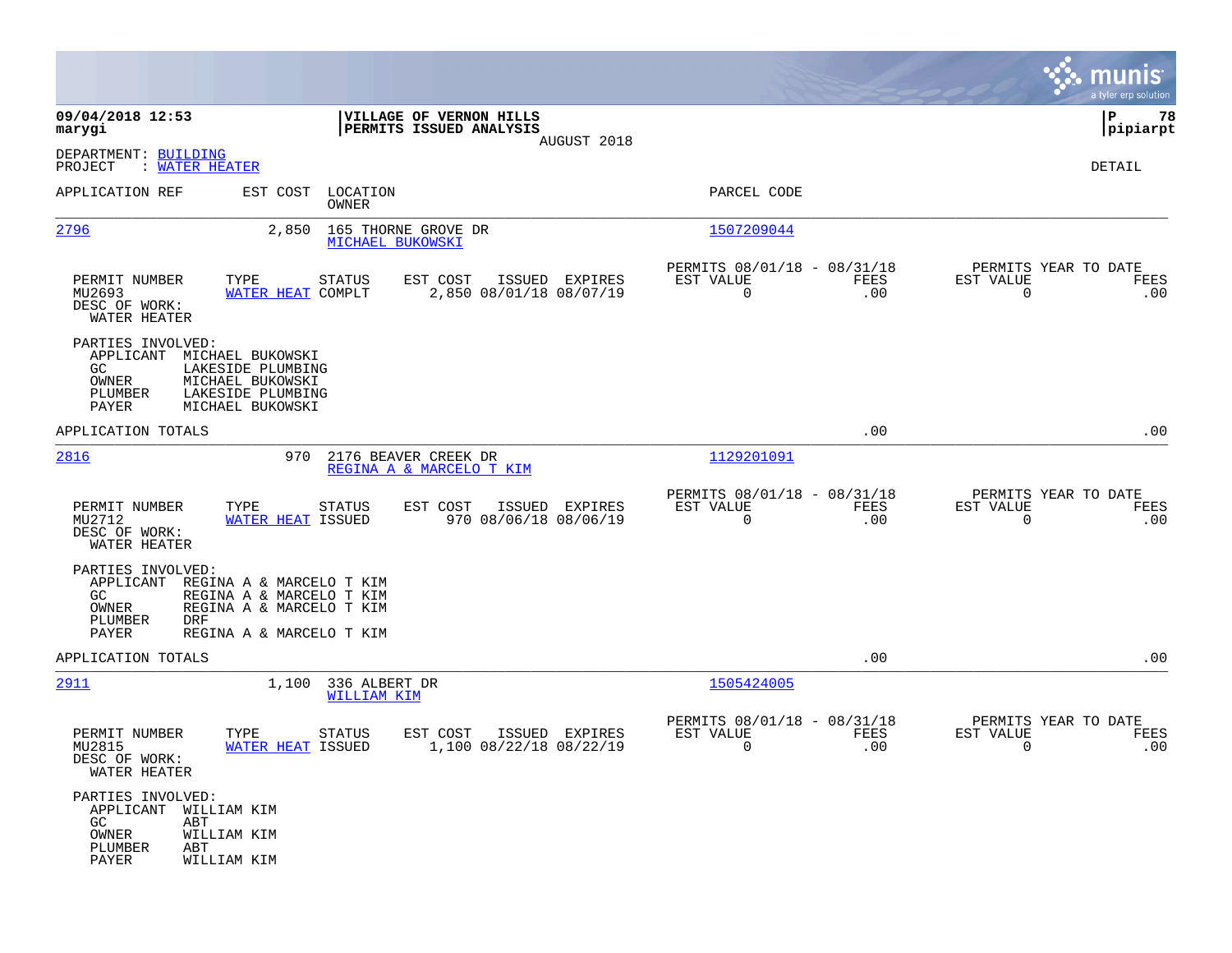|                                                                                                                                                                                                                       |                                                                               | munis<br>a tyler erp solution                                   |
|-----------------------------------------------------------------------------------------------------------------------------------------------------------------------------------------------------------------------|-------------------------------------------------------------------------------|-----------------------------------------------------------------|
| VILLAGE OF VERNON HILLS<br>09/04/2018 12:53<br>PERMITS ISSUED ANALYSIS<br>marygi<br>AUGUST 2018                                                                                                                       |                                                                               | ΙP<br>79<br> pipiarpt                                           |
| DEPARTMENT: BUILDING<br>: WATER HEATER<br>PROJECT                                                                                                                                                                     |                                                                               | DETAIL                                                          |
| EST COST<br>LOCATION<br>APPLICATION REF<br><b>OWNER</b>                                                                                                                                                               | PARCEL CODE                                                                   |                                                                 |
| APPLICATION TOTALS                                                                                                                                                                                                    | .00                                                                           | .00                                                             |
| 2930<br>800<br>8 SOUTH ASPEN DR<br>EDWARD J & DONNA L BROWN                                                                                                                                                           | 1505427001                                                                    |                                                                 |
| PERMIT NUMBER<br>TYPE<br><b>STATUS</b><br>EST COST<br>ISSUED EXPIRES<br>800 08/27/18 08/27/19<br>MU2840<br>WATER HEAT ISSUED<br>DESC OF WORK:<br>WATER HEATER                                                         | PERMITS 08/01/18 - 08/31/18<br>EST VALUE<br>FEES<br>0<br>.00                  | PERMITS YEAR TO DATE<br>EST VALUE<br>FEES<br>$\mathbf 0$<br>.00 |
| PARTIES INVOLVED:<br>APPLICANT ALL STAR PLUMBING<br>ALL STAR PLUMBING<br>GC<br>EDWARD J & DONNA L BROWN<br>OWNER<br>PLUMBER<br>ALL STAR PLUMBING<br>PAYER<br>ALL STAR PLUMBING                                        |                                                                               |                                                                 |
| APPLICATION TOTALS                                                                                                                                                                                                    | .00                                                                           | .00                                                             |
| 2951<br>1,000<br>244S BALTUSROL DR<br>NICOLE CARSON & CHARLES LONGDON                                                                                                                                                 | 1133117007                                                                    |                                                                 |
| PERMIT NUMBER<br>TYPE<br>EST COST<br>ISSUED EXPIRES<br><b>STATUS</b><br>1,000 08/29/18 08/29/19<br>MU2862<br>WATER HEAT ISSUED<br>DESC OF WORK:<br>WATER HEATER                                                       | PERMITS 08/01/18 - 08/31/18<br><b>FEES</b><br>EST VALUE<br>$\mathbf 0$<br>.00 | PERMITS YEAR TO DATE<br>EST VALUE<br>FEES<br>.00<br>0           |
| PARTIES INVOLVED:<br>APPLICANT<br>NICOLE CARSON & CHARLES LONGDON<br>GC.<br>NICOLE CARSON & CHARLES LONGDON<br>OWNER<br>NICOLE CARSON & CHARLES LONGDON<br>PLUMBER<br>ABT<br>PAYER<br>NICOLE CARSON & CHARLES LONGDON |                                                                               |                                                                 |
| APPLICATION TOTALS                                                                                                                                                                                                    | .00                                                                           | .00                                                             |
| <u>2957</u><br>1,600<br>2059 BROADMOOR LN<br>CHRISTINE MANFREDONIA TRUST                                                                                                                                              | 1129209002                                                                    |                                                                 |
| EST COST<br>PERMIT NUMBER<br>TYPE<br><b>STATUS</b><br>ISSUED EXPIRES<br>1,600 08/31/18 08/31/19<br>MU2879<br><b>WATER HEAT ISSUED</b><br>DESC OF WORK:<br>WATER HEATER                                                | PERMITS 08/01/18 - 08/31/18<br>EST VALUE<br><b>FEES</b><br>$\Omega$<br>.00    | PERMITS YEAR TO DATE<br>EST VALUE<br>FEES<br>$\mathbf 0$<br>.00 |
| PARTIES INVOLVED:<br>CHRISTINE MANFREDONIA & CHARLES PULLIN<br>APPLICANT<br>GC<br>CHRISTINE MANFREDONIA & CHARLES PULLIN<br>OWNER<br>CHRISTINE MANFREDONIA TRUST                                                      |                                                                               |                                                                 |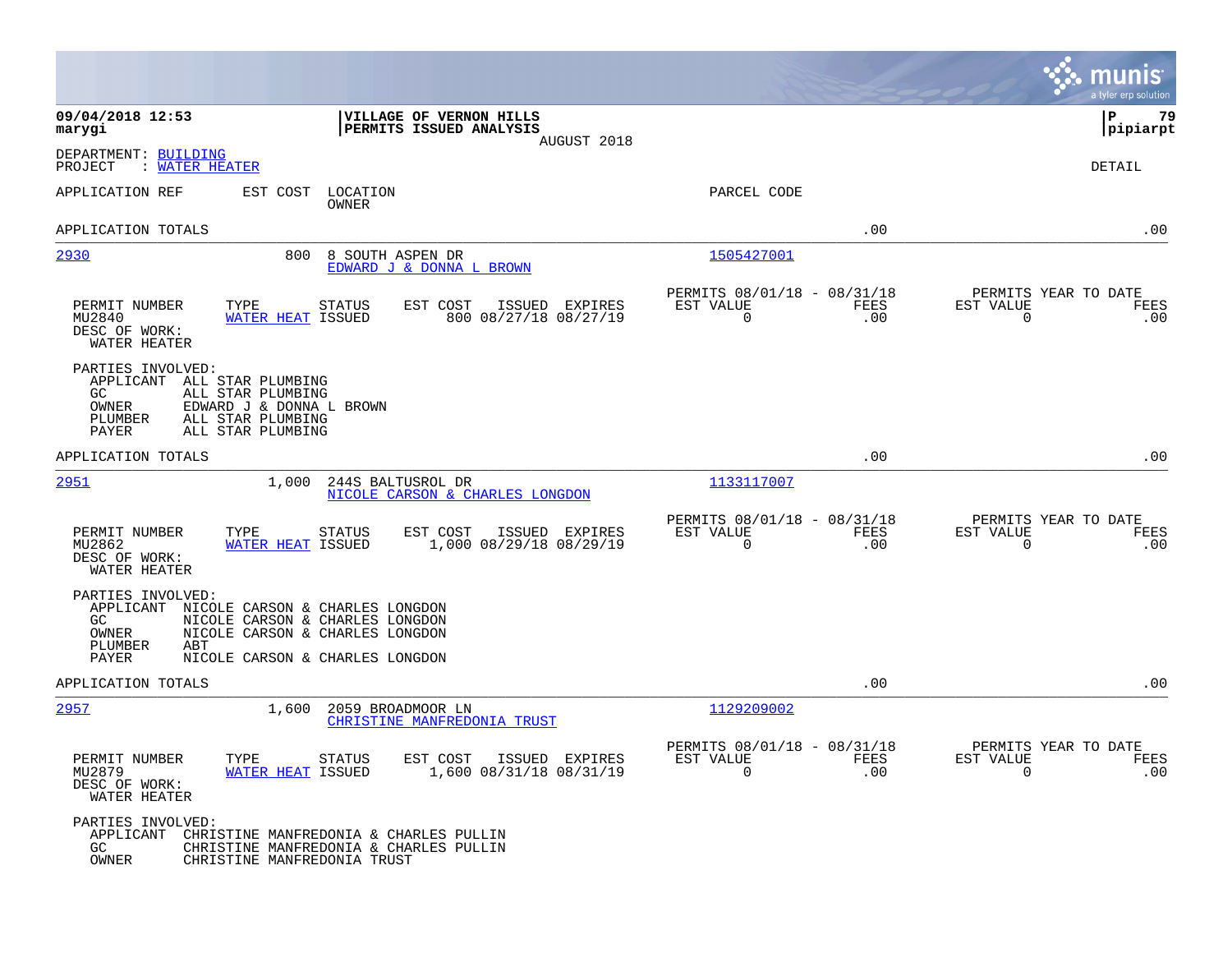|                                                   |                                                                   |             |            | <b>munis</b><br>a tyler erp solution |
|---------------------------------------------------|-------------------------------------------------------------------|-------------|------------|--------------------------------------|
| 09/04/2018 12:53<br>marygi                        | VILLAGE OF VERNON HILLS<br>PERMITS ISSUED ANALYSIS<br>AUGUST 2018 |             |            | 80<br>P<br> pipiarpt                 |
| DEPARTMENT: BUILDING<br>PROJECT<br>: WATER HEATER |                                                                   |             |            | DETAIL                               |
| APPLICATION REF<br>EST COST<br>ABT<br>PLUMBER     | LOCATION<br>OWNER                                                 | PARCEL CODE |            |                                      |
| PAYER                                             | CHRISTINE MANFREDONIA & CHARLES PULLIN                            |             |            |                                      |
| APPLICATION TOTALS<br>PROJECT TOTALS              |                                                                   | 0           | .00<br>.00 | .00<br>.00<br>0                      |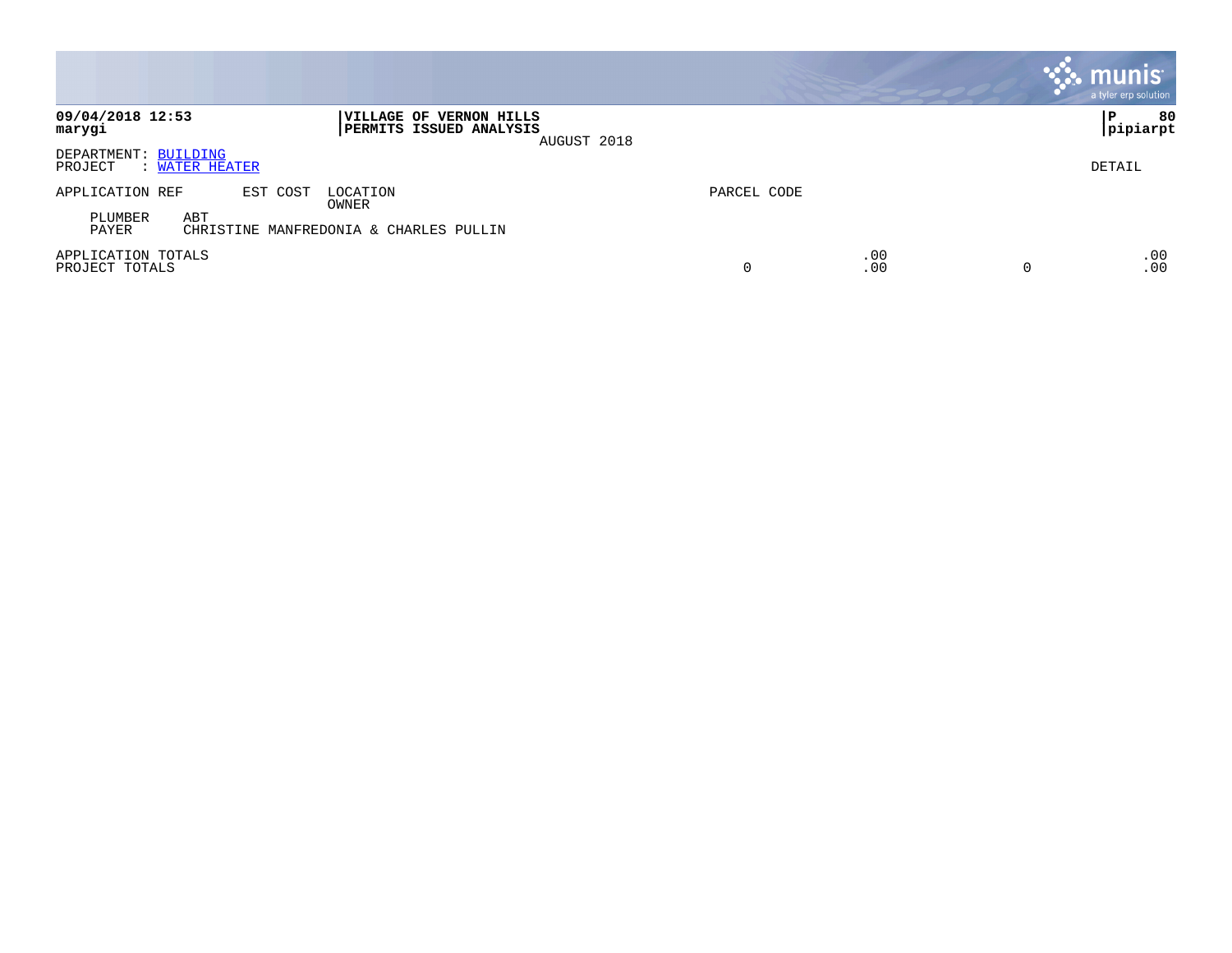|                                                                               |                                                                                       |                                 |                                                            |                |                                                                        |                       |                                                                 | munis<br>a tyler erp solution |
|-------------------------------------------------------------------------------|---------------------------------------------------------------------------------------|---------------------------------|------------------------------------------------------------|----------------|------------------------------------------------------------------------|-----------------------|-----------------------------------------------------------------|-------------------------------|
| 09/04/2018 12:53<br>marygi                                                    |                                                                                       |                                 | VILLAGE OF VERNON HILLS<br>PERMITS ISSUED ANALYSIS         | AUGUST 2018    |                                                                        |                       |                                                                 | 81<br>P<br> pipiarpt          |
| DEPARTMENT: BUILDING<br>PROJECT<br>: CO/CART/KIOSK                            |                                                                                       |                                 |                                                            |                |                                                                        |                       |                                                                 | <b>DETAIL</b>                 |
| APPLICATION REF                                                               | EST COST                                                                              | LOCATION<br>OWNER               |                                                            |                | PARCEL CODE                                                            |                       |                                                                 |                               |
| 2861                                                                          | $\Omega$                                                                              | 9202 HAWTHORN CTR<br>CENTENNIAL |                                                            |                | 1133401086                                                             |                       |                                                                 |                               |
| PERMIT NUMBER<br>MU2778<br>MU2774<br>DESC OF WORK:<br>CART: FIRST STUDENT     | TYPE<br>CO NO FEE<br>$CO-C/K$                                                         | STATUS<br>COMPLT<br>COMPLT      | EST COST<br>$0$ 08/16/18 08/20/19<br>$0$ 08/15/18 08/20/19 | ISSUED EXPIRES | PERMITS 08/01/18 - 08/31/18<br>EST VALUE<br>$\mathbf 0$<br>$\mathbf 0$ | FEES<br>.00<br>100.00 | PERMITS YEAR TO DATE<br>EST VALUE<br>$\mathbf 0$<br>$\mathbf 0$ | FEES<br>.00<br>100.00         |
| PARTIES INVOLVED:<br>GC<br><b>OCCUPANT</b><br>OWNER<br>PAYER                  | GEORGINE OLINSKI<br>FIRST STUDENT<br>CENTENNIAL<br>GEORGINE OLINSKI                   |                                 |                                                            |                |                                                                        |                       |                                                                 |                               |
| APPLICATION TOTALS                                                            |                                                                                       |                                 |                                                            |                |                                                                        | 100.00                |                                                                 | 100.00                        |
| 2871                                                                          | $\Omega$                                                                              | CENTENNIAL                      | 9011 HAWTHORN CENTER                                       |                | 1133401086                                                             |                       |                                                                 |                               |
| PERMIT NUMBER<br>MU2779<br>DESC OF WORK:<br>KIOSK: HICKORY FARMS              | TYPE<br>$CO-C/K$                                                                      | <b>STATUS</b><br><b>ISSUED</b>  | EST COST<br>$0$ 08/16/18 08/16/19                          | ISSUED EXPIRES | PERMITS 08/01/18 - 08/31/18<br>EST VALUE<br>$\mathbf 0$                | FEES<br>100.00        | PERMITS YEAR TO DATE<br>EST VALUE<br>$\mathbf 0$                | FEES<br>100.00                |
| PARTIES INVOLVED:<br>GC<br>OCCUPANT<br>OWNER<br>PAYER                         | HICKORY FARMS # 10817<br>HICKORY FARMS # 10817<br>CENTENNIAL<br>HICKORY FARMS # 10817 |                                 |                                                            |                |                                                                        |                       |                                                                 |                               |
| APPLICATION TOTALS                                                            |                                                                                       |                                 |                                                            |                |                                                                        | 100.00                |                                                                 | 100.00                        |
| 2886                                                                          | $\Omega$                                                                              | CENTENNIAL                      | 3000 HAWTHORN CENTER                                       |                | 1133401086                                                             |                       |                                                                 |                               |
| PERMIT NUMBER<br>MU2814<br>MU2790<br>DESC OF WORK:<br>CART: SKATE ROOM        | TYPE<br>CO NO FEE<br>$CO-C/K$                                                         | STATUS<br>COMPLT<br>COMPLT      | EST COST<br>$0$ 08/22/18 08/22/19<br>$0$ 08/20/18 08/22/19 | ISSUED EXPIRES | PERMITS 08/01/18 - 08/31/18<br>EST VALUE<br>0<br>0                     | FEES<br>.00<br>100.00 | PERMITS YEAR TO DATE<br>EST VALUE<br>0<br>$\mathbf 0$           | FEES<br>.00<br>100.00         |
| PARTIES INVOLVED:<br>APPLICANT SKATE ROOM<br>GC<br>OCCUPANT<br>OWNER<br>PAYER | SKATE ROOM<br>SKATE ROOM<br>CENTENNIAL<br>SKATE ROOM                                  |                                 |                                                            |                |                                                                        |                       |                                                                 |                               |

 $\mathcal{L}^{\text{max}}$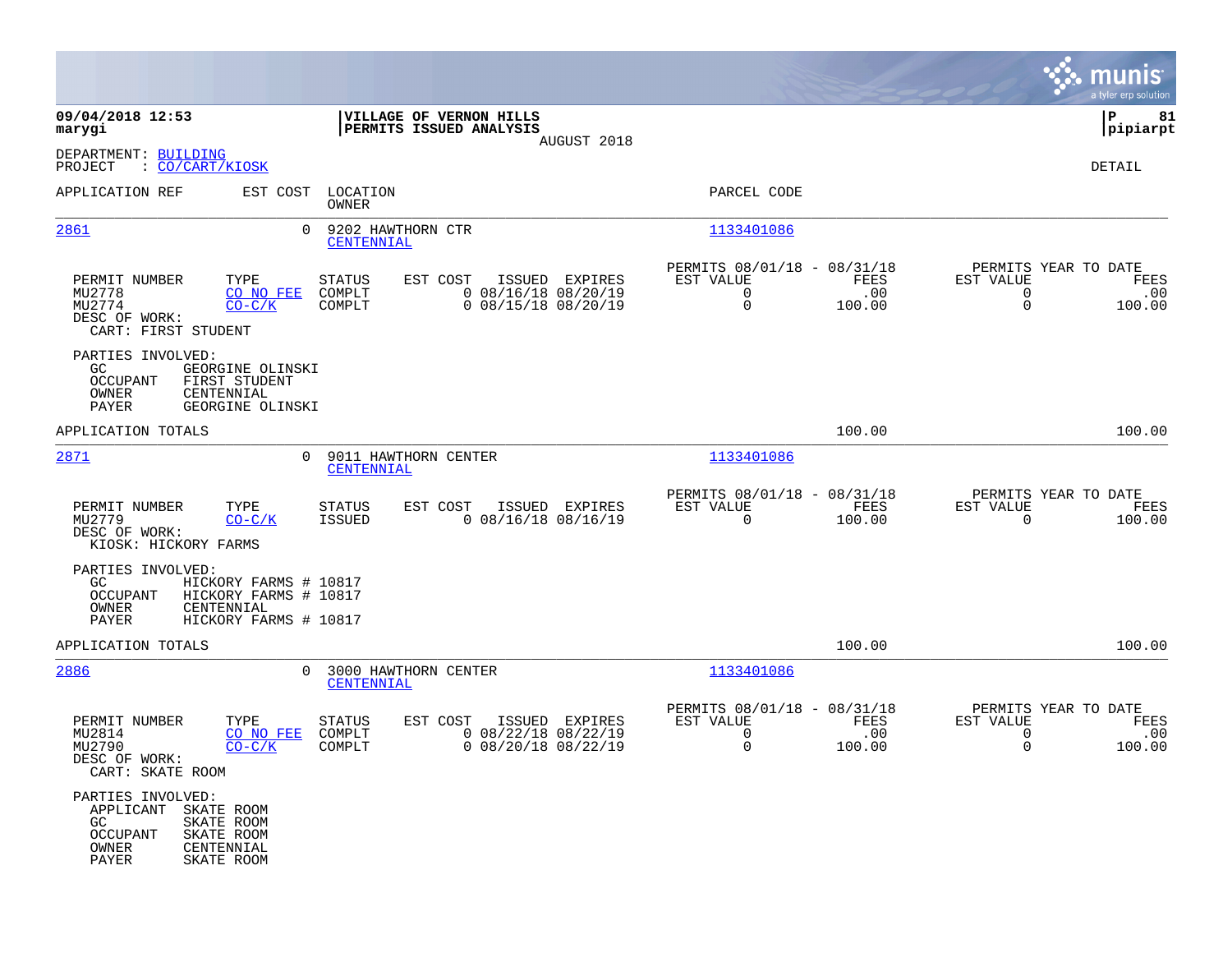|                                                                                                                                                                                                                                                     |                                                                                                        | munis<br>a tyler erp solution                                                                   |
|-----------------------------------------------------------------------------------------------------------------------------------------------------------------------------------------------------------------------------------------------------|--------------------------------------------------------------------------------------------------------|-------------------------------------------------------------------------------------------------|
| VILLAGE OF VERNON HILLS<br>09/04/2018 12:53<br>PERMITS ISSUED ANALYSIS<br>marygi<br>AUGUST 2018                                                                                                                                                     |                                                                                                        | 82<br>P<br> pipiarpt                                                                            |
| DEPARTMENT: BUILDING<br>PROJECT<br>: CO/CART/KIOSK                                                                                                                                                                                                  |                                                                                                        | DETAIL                                                                                          |
| APPLICATION REF<br>EST COST<br>LOCATION<br>OWNER                                                                                                                                                                                                    | PARCEL CODE                                                                                            |                                                                                                 |
| APPLICATION TOTALS                                                                                                                                                                                                                                  | 100.00                                                                                                 | 100.00                                                                                          |
| 2901<br>1045 HAWTHORN CTR<br>$\Omega$<br>CENTENNIAL                                                                                                                                                                                                 | 1133401086                                                                                             |                                                                                                 |
| PERMIT NUMBER<br>TYPE<br>STATUS<br>EST COST<br>ISSUED<br>EXPIRES<br>$0$ 08/21/18 08/21/19<br>MU2804<br>NO REMODEL COMPLT<br>MU2872<br>CO NO FEE<br>$0$ 08/30/18 08/30/19<br>COMPLT<br>DESC OF WORK:<br>CERT OF OCC - SUPER FUN ZOO                  | PERMITS 08/01/18 - 08/31/18<br>EST VALUE<br><b>FEES</b><br>$\mathbf 0$<br>100.00<br>$\mathbf 0$<br>.00 | PERMITS YEAR TO DATE<br>EST VALUE<br><b>FEES</b><br>$\mathbf 0$<br>100.00<br>$\mathbf 0$<br>.00 |
| PARTIES INVOLVED:<br>APPLICANT<br>SUPER FUN ZOO<br>SUPER FUN ZOO<br>GC.<br>SUPER FUN ZOO<br><b>OCCUPANT</b><br>OWNER<br>CENTENNIAL<br><b>PAYER</b><br>SUPER FUN ZOO                                                                                 |                                                                                                        |                                                                                                 |
| APPLICATION TOTALS                                                                                                                                                                                                                                  | 100.00                                                                                                 | 100.00                                                                                          |
| 2902<br>1070 HAWTHORN CTR<br>$\Omega$<br>CENTENNIAL                                                                                                                                                                                                 | 1133401086                                                                                             |                                                                                                 |
| TYPE<br>PERMIT NUMBER<br><b>STATUS</b><br>EST COST<br>ISSUED EXPIRES<br>$0$ 08/30/18 08/30/19<br>MU2873<br>CO NO FEE<br>COMPLT<br>MU2805<br>$0$ 08/21/18 08/30/19<br>$CO-C/K$<br>COMPLT<br>DESC OF WORK:<br>C OF O - SUPER FUN VIRTUAL REALITY MACH | PERMITS 08/01/18 - 08/31/18<br>EST VALUE<br><b>FEES</b><br>$\mathbf 0$<br>.00<br>0<br>100.00           | PERMITS YEAR TO DATE<br>EST VALUE<br>FEES<br>$\mathbf 0$<br>.00<br>$\Omega$<br>100.00           |
| PARTIES INVOLVED:<br>APPLICANT<br>SUPER FUN VIRTUAL REALITY<br>SUPER FUN VIRTUAL REALITY<br>GC.<br>SUPER FUN VIRTUAL REALITY<br><b>OCCUPANT</b><br>OWNER<br>CENTENNIAL<br>PAYER<br>SUPER FUN VIRTUAL REALITY                                        |                                                                                                        |                                                                                                 |
| APPLICATION TOTALS<br>PROJECT TOTALS                                                                                                                                                                                                                | 100.00<br>0<br>500.00                                                                                  | 100.00<br>$\Omega$<br>500.00                                                                    |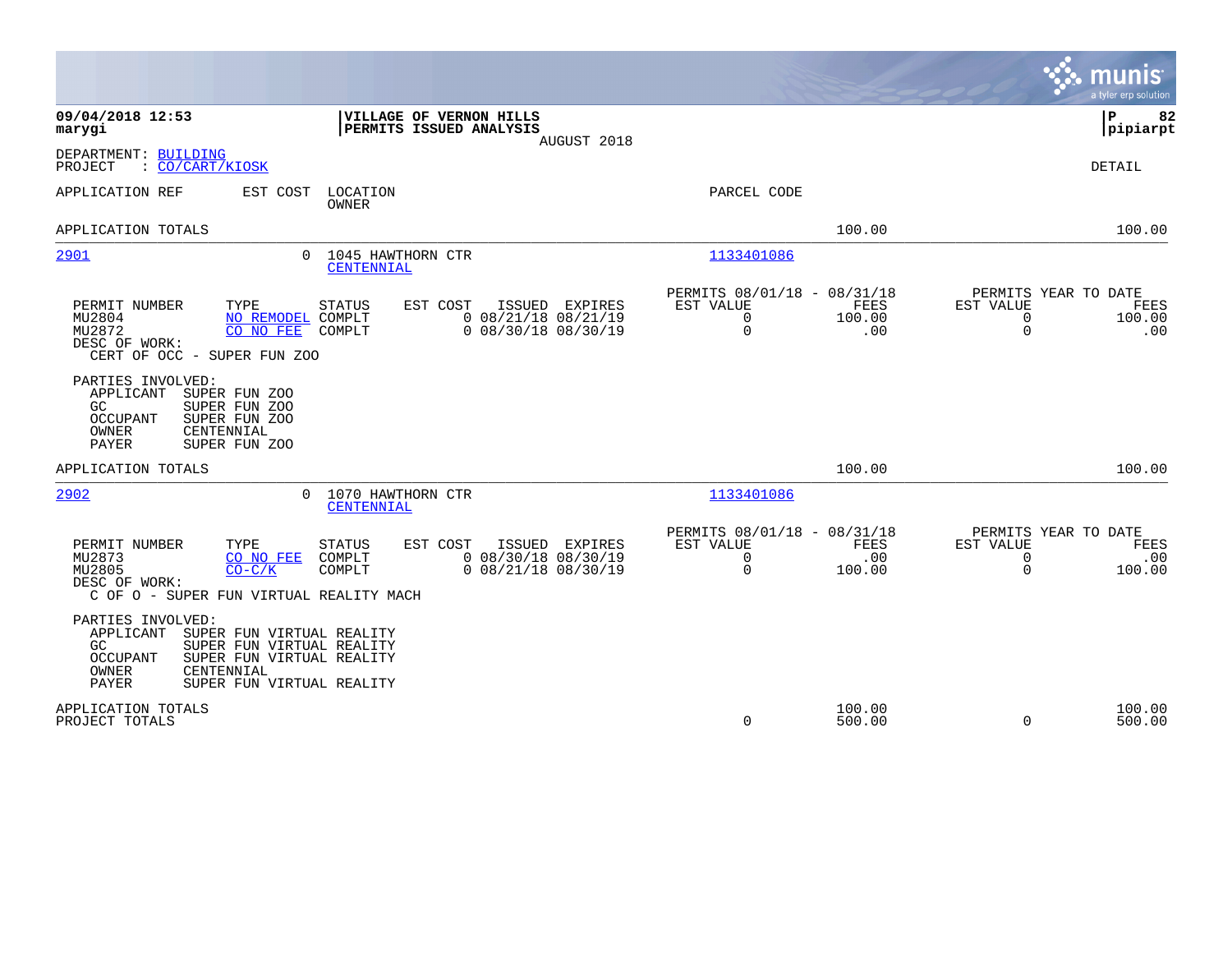|                                                                                                                                                                                                                                          |                                                                                          |                                                                        | munis<br>a tyler erp solution                                        |
|------------------------------------------------------------------------------------------------------------------------------------------------------------------------------------------------------------------------------------------|------------------------------------------------------------------------------------------|------------------------------------------------------------------------|----------------------------------------------------------------------|
| 09/04/2018 12:53<br>marygi                                                                                                                                                                                                               | VILLAGE OF VERNON HILLS<br><b>PERMITS ISSUED ANALYSIS</b>                                |                                                                        | 83<br>IΡ<br> pipiarpt                                                |
| DEPARTMENT: BUILDING<br>PROJECT<br>$\mathrel{\mathop:} \mathrel{\mathsf{SIGN}}$                                                                                                                                                          | AUGUST 2018                                                                              |                                                                        | DETAIL                                                               |
| APPLICATION REF                                                                                                                                                                                                                          | EST COST LOCATION<br>OWNER                                                               | PARCEL CODE                                                            |                                                                      |
| 2655<br>49,000                                                                                                                                                                                                                           | 909 SOUTH MILWAUKEE AVE<br>ERNIE'S WRECKER SERVICE                                       | 1515201003                                                             |                                                                      |
| TYPE<br>PERMIT NUMBER<br>MU2723<br><b>SIGN</b><br>DESC OF WORK:<br>SIGN                                                                                                                                                                  | <b>STATUS</b><br>EST COST<br>ISSUED EXPIRES<br><b>ISSUED</b><br>49,000 08/07/18 08/07/19 | PERMITS 08/01/18 - 08/31/18<br>FEES<br>EST VALUE<br>$\Omega$<br>523.00 | PERMITS YEAR TO DATE<br>EST VALUE<br>FEES<br>$\Omega$<br>523.00      |
| PARTIES INVOLVED:<br>APPLICANT<br>STATION IMAGING INC<br>ELECTRICIA VERNE LEE HENNE CONSTRUCT & ELECTRIC<br>GC<br>STATION IMAGING INC<br>ERNIE'S WRECKER SERVICE<br>OWNER<br>PAYER<br>STATION IMAGING INC<br>STATION IMAGING INC<br>SIGN |                                                                                          |                                                                        |                                                                      |
| APPLICATION TOTALS                                                                                                                                                                                                                       |                                                                                          | 523.00                                                                 | 523.00                                                               |
| 2682<br>900                                                                                                                                                                                                                              | 526 HAWTHORN CTR<br>CENTENNIAL                                                           | 1133401086                                                             |                                                                      |
| PERMIT NUMBER<br>TYPE<br>MU2785<br>SIGN<br>DESC OF WORK:<br>SIGN: IGADGETS N REPAIR                                                                                                                                                      | <b>STATUS</b><br>EST COST<br>ISSUED EXPIRES<br>900 08/17/18 08/17/19<br>ISSUED           | PERMITS 08/01/18 - 08/31/18<br>EST VALUE<br>FEES<br>$\Omega$<br>97.00  | PERMITS YEAR TO DATE<br>EST VALUE<br>FEES<br>97.00<br>$\overline{0}$ |
| PARTIES INVOLVED:<br>APPLICANT A+ SIGN SOURCE<br>ELECTRICIA A+ SIGN SOURCE<br>GC<br>A+ SIGN SOURCE<br>IGADGETS N REPAIR<br><b>OCCUPANT</b><br>OWNER<br>CENTENNIAL<br>SIGN<br>A+ SIGN SOURCE                                              |                                                                                          |                                                                        |                                                                      |
| APPLICATION TOTALS                                                                                                                                                                                                                       |                                                                                          | 97.00                                                                  | 97.00                                                                |
| 2710<br>3,282                                                                                                                                                                                                                            | 255 CORPORATE WOODS PARKWAY<br>S & W LLC                                                 | 1509403026                                                             |                                                                      |
| PERMIT NUMBER<br>TYPE<br>MU2691<br><b>SIGN</b><br>DESC OF WORK:<br>SIGN - EUROPA                                                                                                                                                         | STATUS<br>EST COST ISSUED EXPIRES<br>3,282 08/01/18 08/20/19<br>COMPLT                   | PERMITS 08/01/18 - 08/31/18<br>EST VALUE<br>FEES<br>$\Omega$<br>110.00 | PERMITS YEAR TO DATE<br>EST VALUE<br>FEES<br>$\Omega$<br>110.00      |
| PARTIES INVOLVED:<br>APPLICANT APEX SIGN & GRAPHICS INC<br>GC<br>APEX SIGN & GRAPHICS INC<br><b>OCCUPANT</b><br>EUROPA EYEWEAR CORP                                                                                                      |                                                                                          |                                                                        |                                                                      |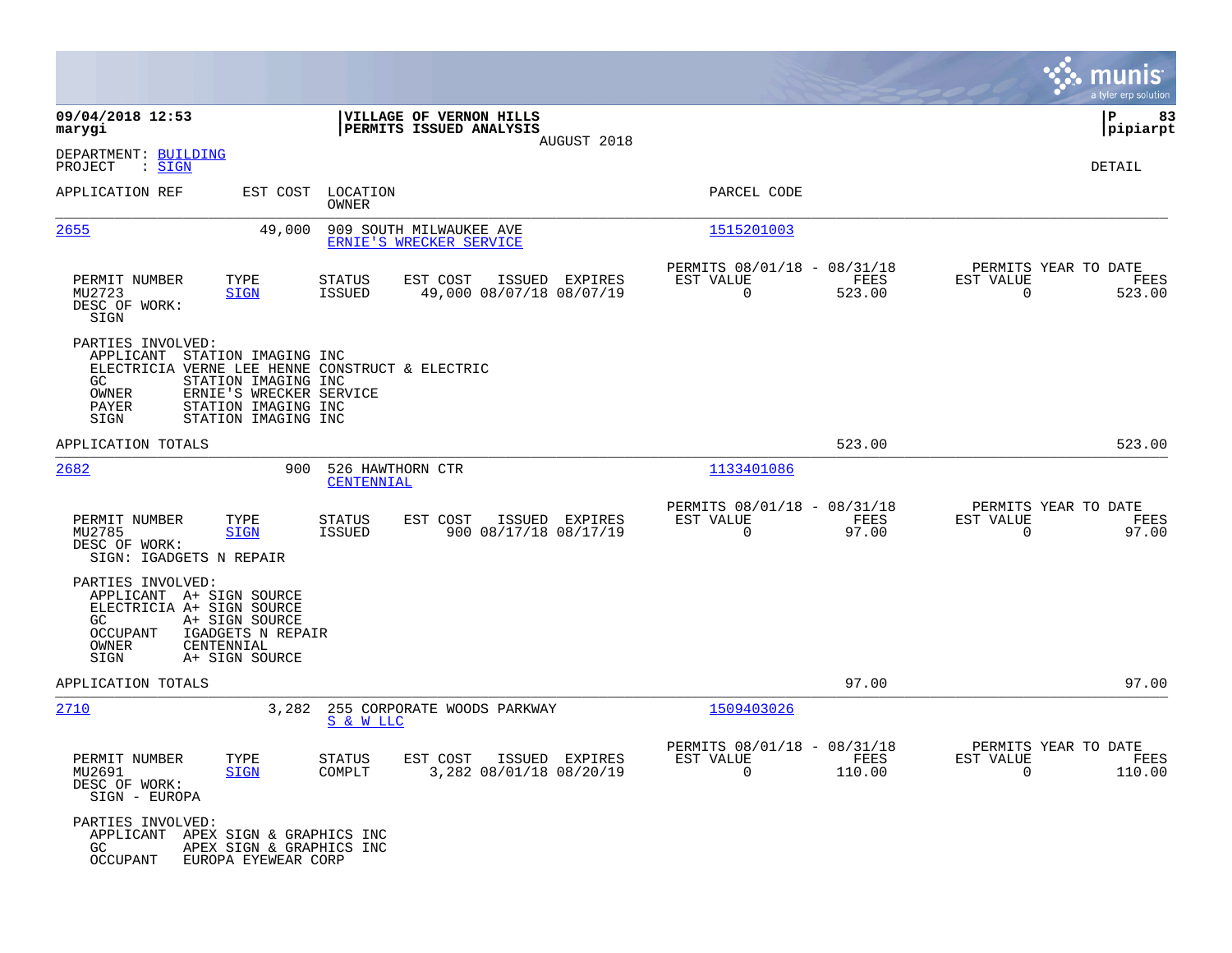|                                                                                                                                                                                                            |                                                                                         |                                                                           | munis<br>a tyler erp solution                                      |
|------------------------------------------------------------------------------------------------------------------------------------------------------------------------------------------------------------|-----------------------------------------------------------------------------------------|---------------------------------------------------------------------------|--------------------------------------------------------------------|
| 09/04/2018 12:53<br>marygi                                                                                                                                                                                 | VILLAGE OF VERNON HILLS<br>PERMITS ISSUED ANALYSIS<br>AUGUST 2018                       |                                                                           | ΙP<br>84<br> pipiarpt                                              |
| DEPARTMENT: BUILDING<br>PROJECT<br>$:$ SIGN                                                                                                                                                                |                                                                                         |                                                                           | <b>DETAIL</b>                                                      |
| APPLICATION REF<br>EST COST                                                                                                                                                                                | LOCATION<br>OWNER                                                                       | PARCEL CODE                                                               |                                                                    |
| OWNER<br>S & W LLC<br>APEX SIGN & GRAPHICS INC<br>PAYER<br>APEX SIGN & GRAPHICS INC<br>SIGN                                                                                                                |                                                                                         |                                                                           |                                                                    |
| APPLICATION TOTALS                                                                                                                                                                                         |                                                                                         | 110.00                                                                    | 110.00                                                             |
| 2730<br>2,000                                                                                                                                                                                              | 887 NORTH MILWAUKEE AVENUE 400<br>PLACEHOLDER                                           | 1134302008                                                                |                                                                    |
| PERMIT NUMBER<br>TYPE<br>MU2719<br>SIGN<br>DESC OF WORK:<br>SIGN                                                                                                                                           | <b>STATUS</b><br>EST COST<br>ISSUED EXPIRES<br><b>ISSUED</b><br>2,000 08/07/18 08/07/19 | PERMITS 08/01/18 - 08/31/18<br>EST VALUE<br>FEES<br>$\mathbf 0$<br>269.00 | PERMITS YEAR TO DATE<br>EST VALUE<br>FEES<br>$\mathbf 0$<br>269.00 |
| PARTIES INVOLVED:<br>ELECTRICIA A.C. SERVICES<br>GC<br>A.C. SERVICES<br>OCCUPANT<br>CITY BBQ<br>OWNER<br>PLACEHOLDER<br>PAYER<br>A.C. SERVICES<br>SIGN<br>A.C. SERVICES                                    |                                                                                         |                                                                           |                                                                    |
| APPLICATION TOTALS                                                                                                                                                                                         |                                                                                         | 269.00                                                                    | 269.00                                                             |
| 2763<br>8,200                                                                                                                                                                                              | 875 NORTH MILWAUKEE AVENUE 700<br><b>PLACEHOLDER</b>                                    | 1134302008                                                                |                                                                    |
| PERMIT NUMBER<br>TYPE<br>MU2766<br><b>SIGN</b><br>DESC OF WORK:<br>SIGN: B GOOD                                                                                                                            | EST COST<br>ISSUED EXPIRES<br><b>STATUS</b><br><b>ISSUED</b><br>8,200 08/14/18 08/14/19 | PERMITS 08/01/18 - 08/31/18<br>EST VALUE<br><b>FEES</b><br>0<br>170.00    | PERMITS YEAR TO DATE<br>EST VALUE<br>FEES<br>$\mathbf 0$<br>170.00 |
| PARTIES INVOLVED:<br>APPLICANT SIGNET SIGN CO<br>ELECTRICIA IDENTITY SERVICES, LLC<br>SIGNET SIGN CO<br>GC.<br>OCCUPANT<br>B GOOD<br>OWNER<br>PLACEHOLDER<br>SIGNET SIGN CO<br>PAYER<br>MK SIGN CO<br>SIGN |                                                                                         |                                                                           |                                                                    |
| APPLICATION TOTALS                                                                                                                                                                                         |                                                                                         | 170.00                                                                    | 170.00                                                             |
| 2765<br>1,200                                                                                                                                                                                              | 1810 NORTH MILWAUKEE AVENUE<br><b>PLACEHOLDER</b>                                       | 1128413069                                                                |                                                                    |
| PERMIT NUMBER<br>TYPE<br>MU2754<br><b>SIGN</b><br>DESC OF WORK:                                                                                                                                            | STATUS<br>EST COST<br>ISSUED EXPIRES<br>1,200 08/13/18 08/13/19<br><b>ISSUED</b>        | PERMITS 08/01/18 - 08/31/18<br>EST VALUE<br>FEES<br>$\mathbf 0$<br>50.00  | PERMITS YEAR TO DATE<br>EST VALUE<br>FEES<br>50.00<br>0            |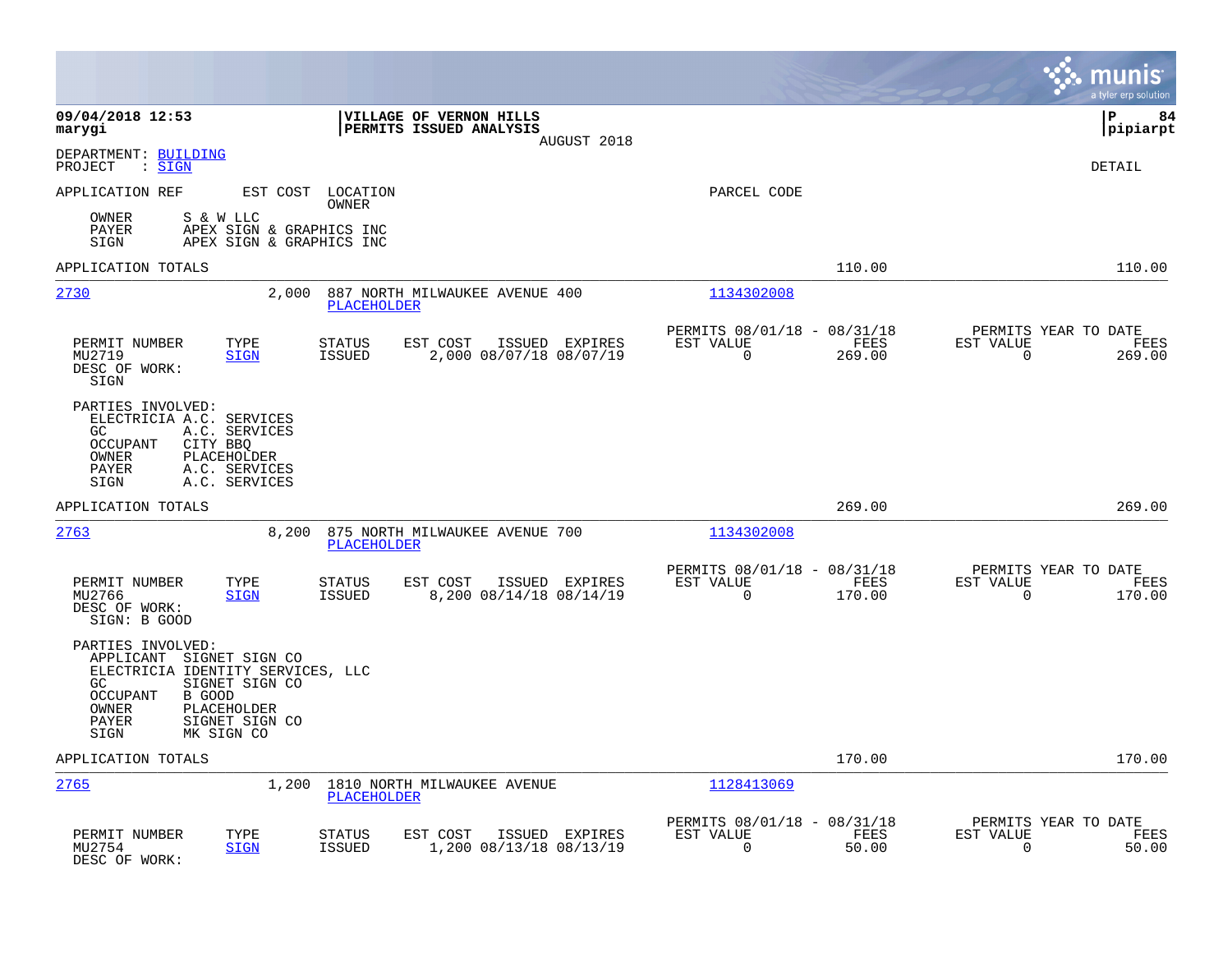|                                                                                                                                                                                                                                                  |                                                                           | munis<br>a tyler erp solution                                      |
|--------------------------------------------------------------------------------------------------------------------------------------------------------------------------------------------------------------------------------------------------|---------------------------------------------------------------------------|--------------------------------------------------------------------|
| 09/04/2018 12:53<br>VILLAGE OF VERNON HILLS<br>PERMITS ISSUED ANALYSIS<br>marygi<br>REAL ESTATE SIGN                                                                                                                                             |                                                                           | l P<br>85<br> pipiarpt                                             |
| AUGUST 2018<br>DEPARTMENT: BUILDING<br>PROJECT<br>$\mathrel{\mathop:} \mathsf{SIGN}$                                                                                                                                                             |                                                                           | DETAIL                                                             |
| APPLICATION REF<br>EST COST LOCATION<br>OWNER<br>PARTIES INVOLVED:<br>APPLICANT SIGNS BY TOMORROW<br>GC.<br>SIGNS BY TOMORROW<br>OWNER<br>PLACEHOLDER<br>SIGNS BY TOMORROW<br>PAYER<br>SIGNS BY TOMORROW<br>SIGN                                 | PARCEL CODE                                                               |                                                                    |
| APPLICATION TOTALS                                                                                                                                                                                                                               | 50.00                                                                     | 50.00                                                              |
| 2789<br>9,000<br>875 NORTH MILWAUKEE AVENUE 300<br>PLACEHOLDER                                                                                                                                                                                   | 1134302008                                                                |                                                                    |
| PERMIT NUMBER<br>TYPE<br><b>STATUS</b><br>EST COST<br>ISSUED EXPIRES<br>9,000 08/31/18 08/31/19<br>MU2886<br><b>SIGN</b><br><b>ISSUED</b><br>DESC OF WORK:<br>SIGN - MY EYE DOCTOR                                                               | PERMITS 08/01/18 - 08/31/18<br>EST VALUE<br>FEES<br>$\mathbf 0$<br>138.00 | PERMITS YEAR TO DATE<br>EST VALUE<br>FEES<br>$\mathbf 0$<br>138.00 |
| PARTIES INVOLVED:<br>APPLICANT KDN SIGNS<br>ELECTRICIA KDN SIGNS<br>GC<br>KDN SIGNS<br><b>OCCUPANT</b><br>MY EYE DR<br>OWNER<br>PLACEHOLDER<br>PAYER<br>KDN SIGNS<br>KDN SIGNS<br>SIGN                                                           |                                                                           |                                                                    |
| APPLICATION TOTALS                                                                                                                                                                                                                               | 138.00                                                                    | 138.00                                                             |
| 2798<br>990<br>295 CENTER DR<br>WESTFIELD LLC                                                                                                                                                                                                    | 1133302052                                                                |                                                                    |
| PERMIT NUMBER<br>TYPE<br><b>STATUS</b><br>EST COST<br>ISSUED EXPIRES<br>MU2769<br><b>SIGN</b><br><b>ISSUED</b><br>990 08/14/18 08/14/19<br>DESC OF WORK:<br>MONUMENT SIGN: PGA TOUR SUPERSTORE                                                   | PERMITS 08/01/18 - 08/31/18<br>EST VALUE<br>FEES<br>$\mathbf 0$<br>100.00 | PERMITS YEAR TO DATE<br>EST VALUE<br>FEES<br>$\Omega$<br>100.00    |
| PARTIES INVOLVED:<br>APPLICANT BRIGHT LIGHT SIGN<br>ELECTRICIA A B B<br>GC.<br>WALTON SIGNAGE<br><b>OCCUPANT</b><br>PGA TOUR SUPERSTORE<br>WESTFIELD LLC<br>OWNER<br>OWNER<br>CENTENNIAL<br>WALTON SIGNAGE<br>PAYER<br>BRIGHT LIGHT SIGN<br>SIGN |                                                                           |                                                                    |
| APPLICATION TOTALS                                                                                                                                                                                                                               | 100.00                                                                    | 100.00                                                             |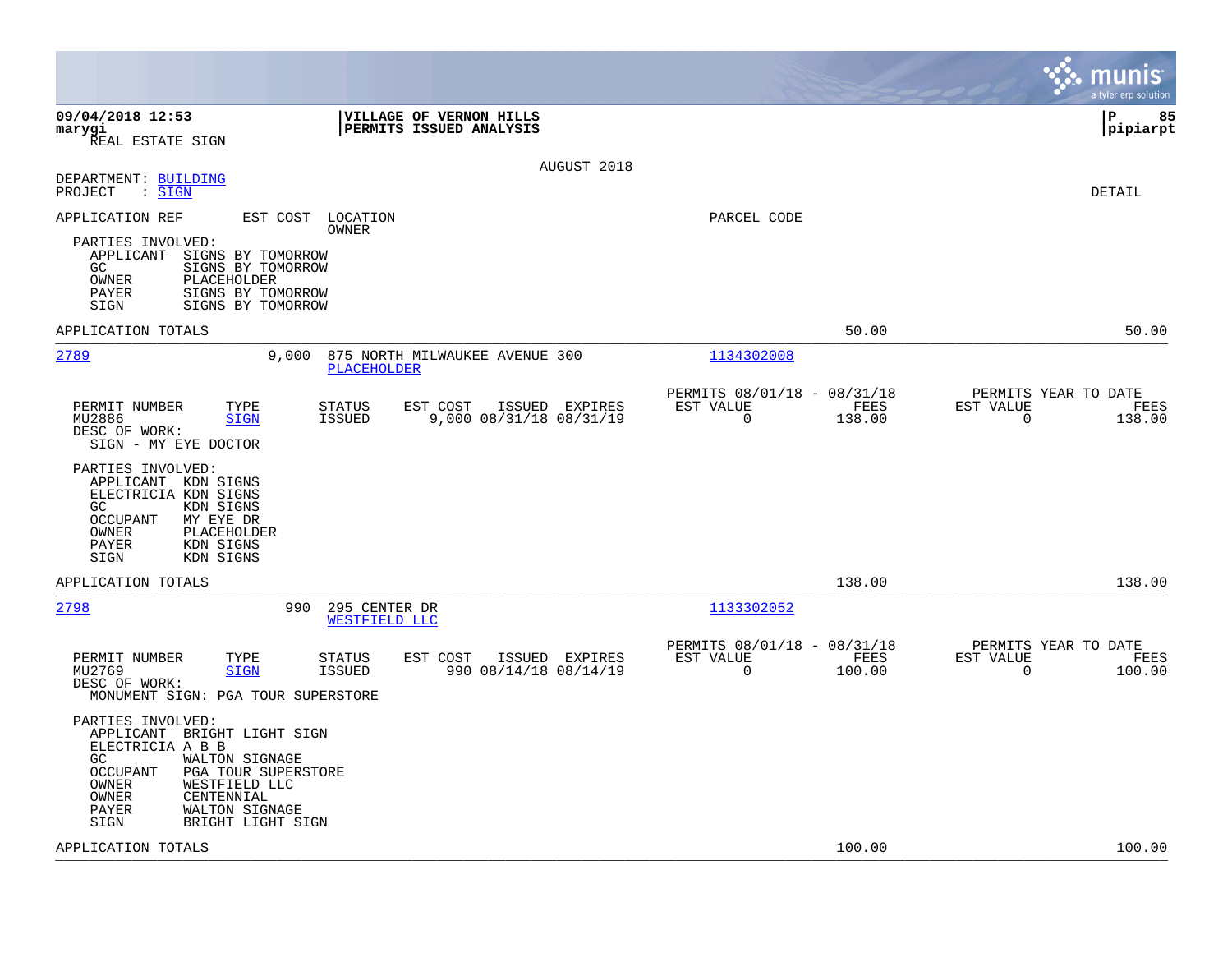|                                                                                                                      |                                                                                                                       |                                |                                                    |        |                                            |                                                         |                |                       | a tyler erp solution                   |
|----------------------------------------------------------------------------------------------------------------------|-----------------------------------------------------------------------------------------------------------------------|--------------------------------|----------------------------------------------------|--------|--------------------------------------------|---------------------------------------------------------|----------------|-----------------------|----------------------------------------|
| 09/04/2018 12:53<br>marygi<br>2799                                                                                   | 19,000                                                                                                                | 295 CENTER DR<br>WESTFIELD LLC | VILLAGE OF VERNON HILLS<br>PERMITS ISSUED ANALYSIS |        |                                            | 1133302052                                              |                |                       | ΙP<br>86<br> pipiarpt                  |
| PERMIT NUMBER                                                                                                        | TYPE                                                                                                                  | <b>STATUS</b>                  | EST COST                                           |        | ISSUED EXPIRES<br>AUGUST 2018              | PERMITS 08/01/18 - 08/31/18<br>EST VALUE                | FEES           | EST VALUE             | PERMITS YEAR TO DATE<br>FEES           |
| DEPARTMENT: BUILDING<br>: <u>SIGN</u><br>PROJECT                                                                     |                                                                                                                       |                                |                                                    |        |                                            |                                                         |                |                       | DETAIL                                 |
| APPLICATION REF                                                                                                      |                                                                                                                       | EST COST LOCATION<br>OWNER     |                                                    |        |                                            | PARCEL CODE                                             |                |                       |                                        |
| MU2771<br>DESC OF WORK:<br>WALL SIGNS: PGA TOUR SUPERSTORE                                                           | SIGN                                                                                                                  | ISSUED                         |                                                    |        | 19,000 08/14/18 08/14/19                   | $\mathbf 0$                                             | 584.00         | $\mathbf 0$           | 584.00                                 |
| PARTIES INVOLVED:<br>APPLICANT<br>GC.<br><b>OCCUPANT</b><br>OWNER<br>PAYER<br>SIGN                                   | BRIGHT LIGHT SIGN<br>BRIGHT LIGHT SIGN<br>PGA TOUR SUPERSTORE<br>WESTFIELD LLC<br>WALTON SIGNAGE<br>BRIGHT LIGHT SIGN |                                |                                                    |        |                                            |                                                         |                |                       |                                        |
| APPLICATION TOTALS                                                                                                   |                                                                                                                       |                                |                                                    |        |                                            |                                                         | 584.00         |                       | 584.00                                 |
| 2810                                                                                                                 | 4,100                                                                                                                 | PLACEHOLDER                    | 901 NORTH MILWAUKEE AVENUE 500                     |        |                                            | 1134302008                                              |                |                       |                                        |
| PERMIT NUMBER<br>MU2762<br>DESC OF WORK:<br>VARIOUS SIGNS: BARNES & NOBLE                                            | TYPE<br><b>SIGN</b>                                                                                                   | STATUS<br><b>ISSUED</b>        | EST COST                                           | ISSUED | EXPIRES<br>4,100 08/13/18 08/13/19         | PERMITS 08/01/18 - 08/31/18<br>EST VALUE<br>$\mathbf 0$ | FEES<br>216.50 | EST VALUE<br>0        | PERMITS YEAR TO DATE<br>FEES<br>216.50 |
| PARTIES INVOLVED:<br>APPLICANT OLYMPIC SIGNS<br>ELECTRICIA OLYMPIC SIGNS<br>GC<br>OCCUPANT<br>OWNER<br>PAYER<br>SIGN | OLYMPIC SIGNS<br>BARNES & NOBLE<br>PLACEHOLDER<br>OLYMPIC SIGNS<br>OLYMPIC SIGNS                                      |                                |                                                    |        |                                            |                                                         |                |                       |                                        |
| APPLICATION TOTALS                                                                                                   |                                                                                                                       |                                |                                                    |        |                                            |                                                         | 216.50         |                       | 216.50                                 |
| 2843                                                                                                                 | 10,000                                                                                                                | <b>CENTENNIAL</b>              | 122 HAWTHORN CENTER                                |        |                                            | 1133401086                                              |                |                       |                                        |
| PERMIT NUMBER<br>MU2884<br>DESC OF WORK:<br>MONUMENT TENANT REPLACEMENT PANELS                                       | TYPE<br><b>SIGN</b>                                                                                                   | STATUS<br>ISSUED               | EST COST                                           |        | ISSUED EXPIRES<br>10,000 08/31/18 08/31/19 | PERMITS 08/01/18 - 08/31/18<br>EST VALUE<br>$\Omega$    | FEES<br>142.00 | EST VALUE<br>$\Omega$ | PERMITS YEAR TO DATE<br>FEES<br>142.00 |
| PARTIES INVOLVED:<br>APPLICANT OLYMPIC SIGNS<br>GC<br>OCCUPANT                                                       | OLYMPIC SIGNS<br>CENTENNIAL                                                                                           |                                |                                                    |        |                                            |                                                         |                |                       |                                        |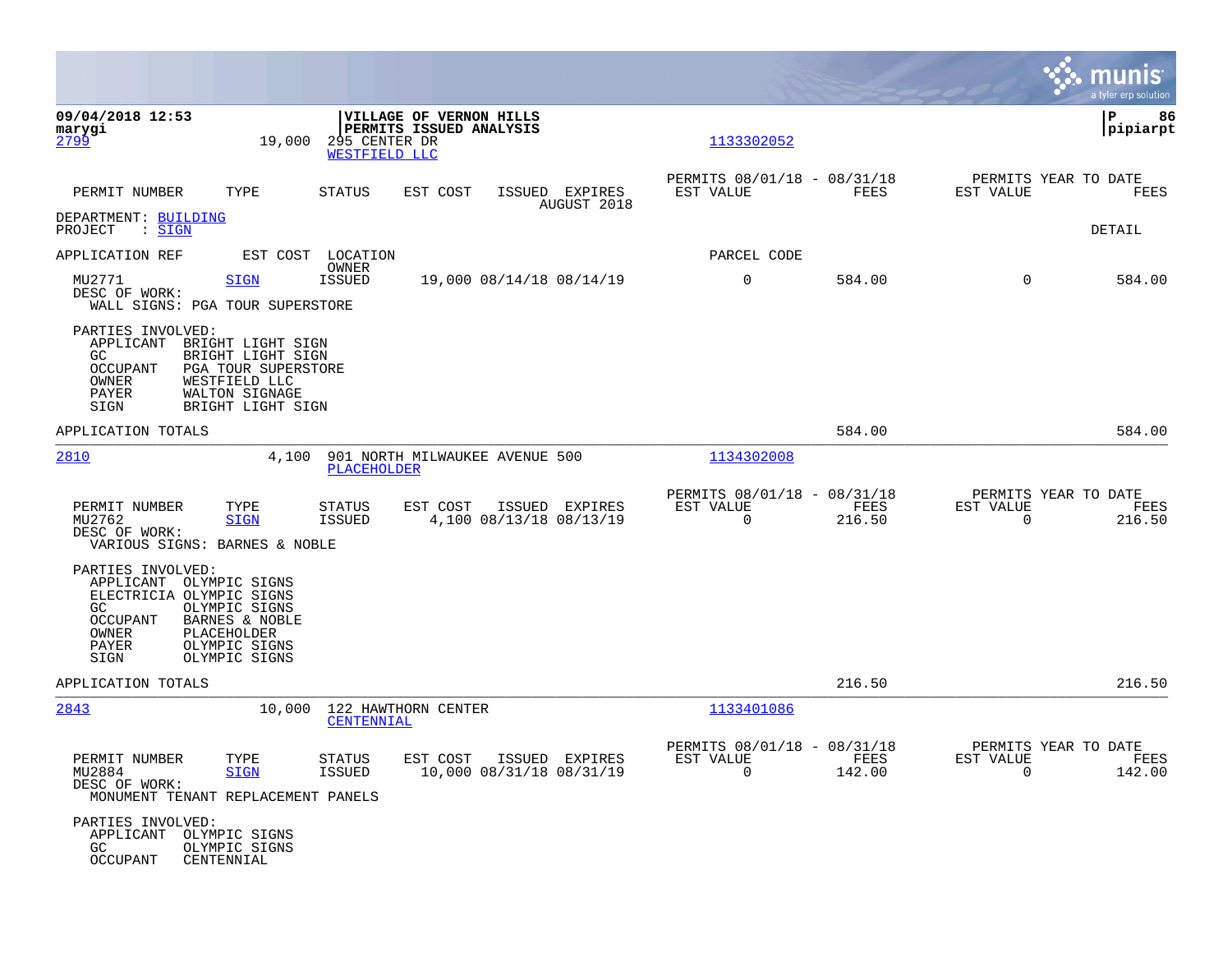|                                                                                                                                                                                                                             |                                                                                         |                          |                                               |                                                  | munis<br>a tyler erp solution |
|-----------------------------------------------------------------------------------------------------------------------------------------------------------------------------------------------------------------------------|-----------------------------------------------------------------------------------------|--------------------------|-----------------------------------------------|--------------------------------------------------|-------------------------------|
| 09/04/2018 12:53<br>marygi                                                                                                                                                                                                  | VILLAGE OF VERNON HILLS<br>PERMITS ISSUED ANALYSIS<br>AUGUST 2018                       |                          |                                               |                                                  | lР<br>87<br> pipiarpt         |
| DEPARTMENT: BUILDING<br>: SIGN<br>PROJECT                                                                                                                                                                                   |                                                                                         |                          |                                               |                                                  | <b>DETAIL</b>                 |
| APPLICATION REF<br>EST COST                                                                                                                                                                                                 | LOCATION<br>OWNER                                                                       | PARCEL CODE              |                                               |                                                  |                               |
| OWNER<br>CENTENNIAL<br>PAYER<br>OLYMPIC SIGNS<br>OLYMPIC SIGNS<br>SIGN                                                                                                                                                      |                                                                                         |                          |                                               |                                                  |                               |
| APPLICATION TOTALS                                                                                                                                                                                                          |                                                                                         |                          | 142.00                                        |                                                  | 142.00                        |
| 2854<br>1,000                                                                                                                                                                                                               | 707 HAWTHORN CTR<br>CENTENNIAL                                                          | 1133401086               |                                               |                                                  |                               |
| PERMIT NUMBER<br>TYPE<br>MU2871<br><b>SIGN</b><br>DESC OF WORK:<br>SIGN: AEROPOSTALE                                                                                                                                        | <b>STATUS</b><br>EST COST<br>ISSUED EXPIRES<br><b>ISSUED</b><br>1,000 08/30/18 08/30/19 | EST VALUE<br>$\Omega$    | PERMITS 08/01/18 - 08/31/18<br>FEES<br>86.00  | PERMITS YEAR TO DATE<br>EST VALUE<br>$\Omega$    | FEES<br>86.00                 |
| PARTIES INVOLVED:<br>APPLICANT NORTH SHORE SIGN<br>ELECTRICIA NORTH SHORE SIGN<br>GC<br>NORTH SHORE SIGN<br><b>OCCUPANT</b><br>AEROPOSTALE<br>CENTENNIAL<br>OWNER<br>NORTH SHORE SIGN<br>PAYER<br>NORTH SHORE SIGN<br>SIGN  |                                                                                         |                          |                                               |                                                  |                               |
| APPLICATION TOTALS                                                                                                                                                                                                          |                                                                                         |                          | 86.00                                         |                                                  | 86.00                         |
| 760<br>2,412                                                                                                                                                                                                                | 335 NORTH MILWAUKEE AVE<br>WALMART STORES INC                                           | 1503301034               |                                               |                                                  |                               |
| PERMIT NUMBER<br>TYPE<br>MU2885<br><b>SIGN</b><br>DESC OF WORK:<br>FUEL STATION CANOPY SIGNS                                                                                                                                | EST COST<br>ISSUED EXPIRES<br>STATUS<br>2,412 08/31/18 08/31/19<br><b>ISSUED</b>        | EST VALUE<br>$\mathbf 0$ | PERMITS 08/01/18 - 08/31/18<br>FEES<br>151.00 | PERMITS YEAR TO DATE<br>EST VALUE<br>$\mathbf 0$ | FEES<br>151.00                |
| PARTIES INVOLVED:<br>APPLICANT SIGN CRAFTERS<br>ELECTRICIA NUCORE ELECTRIC<br>GC<br>SIGN CRAFTERS<br><b>OCCUPANT</b><br>SAM'S CLUB<br>OWNER<br>WALMART STORES INC<br><b>PAYER</b><br>SIGN CRAFTERS<br>SIGN CRAFTERS<br>SIGN |                                                                                         |                          |                                               |                                                  |                               |
| APPLICATION TOTALS<br>PROJECT TOTALS                                                                                                                                                                                        |                                                                                         | $\Omega$                 | 151.00<br>2,636.50                            | $\Omega$                                         | 151.00<br>2,636.50            |
| DEPARTMENT TOTALS                                                                                                                                                                                                           |                                                                                         | 6,747,976                | 141,108.58                                    | 6,747,976                                        | 141,108.58                    |
| REPORT TOTALS                                                                                                                                                                                                               |                                                                                         | 6,747,976                | 141,108.58                                    | 6,747,976                                        | 141,108.58                    |
|                                                                                                                                                                                                                             | PERMITS ISSUED                                                                          | 199                      |                                               | 199                                              |                               |